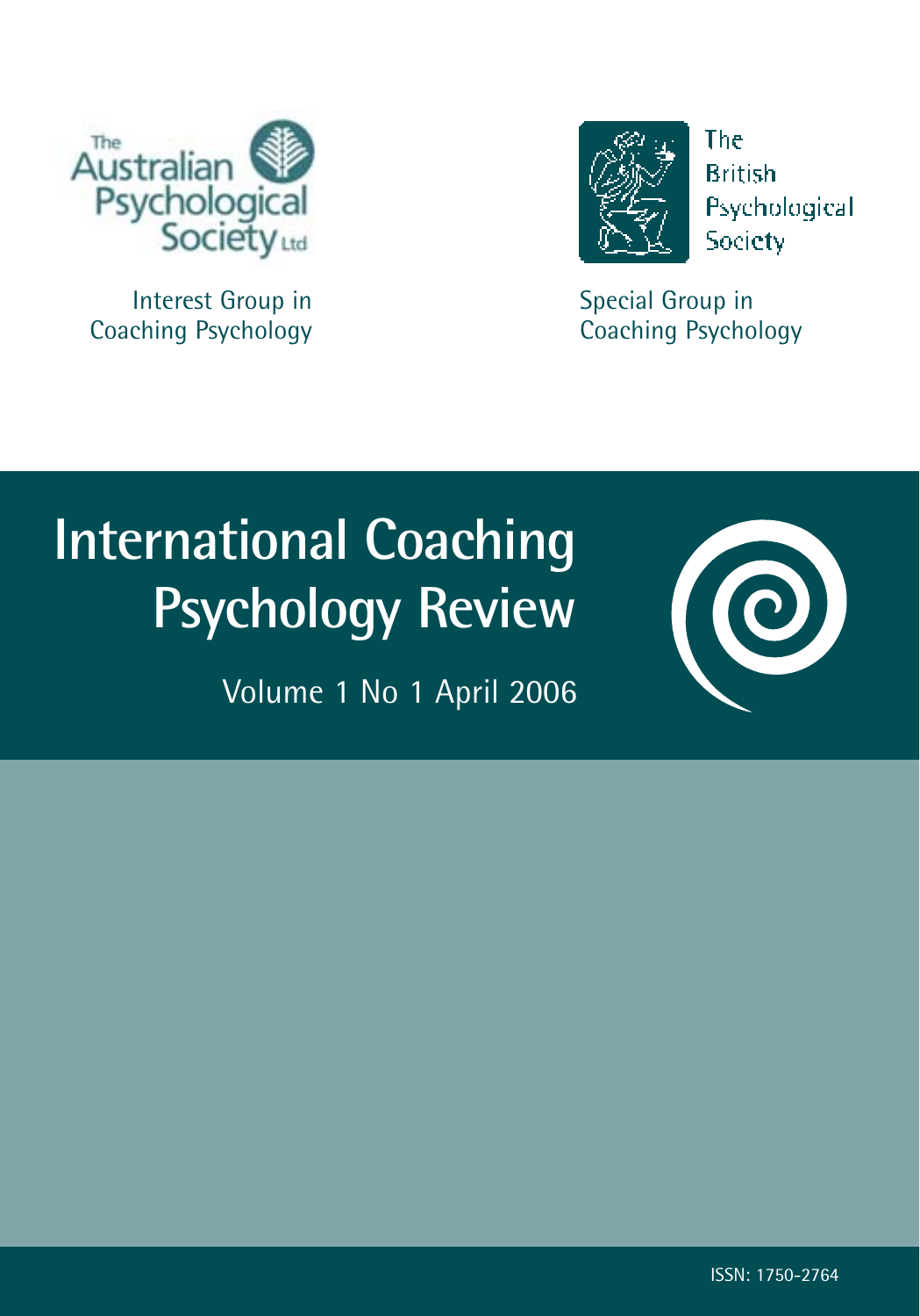# **International Coaching Psychology Review**

#### **Editorial Board**

#### **Co-ordinating Editors**

#### **United Kingdom**

Stephen Palmer, PhD, Coaching Psychology Unit, Department of Psychology, City University, London, UK.

#### **Australia**

Michael Cavanagh, PhD, Coaching Psychology Unit, School of Psychology, Sydney University, Australia.

#### **Co-Editors**

Anthony M. Grant, PhD, Coaching Psychology Unit, School of Psychology, Sydney University, Australia. Travis Kemp, PhD, International Graduate School of Business, University of South Australia, Australia. David Lane, PhD, Middlesex University, London, UK. Alex Linley, PhD, School of Psychology, University of Leicester, UK. Alison Whybrow, PhD, Manchester University, UK.

#### **International Editorial Board**

Cary Cooper, PhD, Lancaster University, UK. University of Pennsylvania, USA. Stephen Joseph, PhD, University of Warwick, UK. Carol Kauffman, PhD, Harvard Medical School, USA. Dianne Stober, PhD, Fielding University, USA. Roy Moodley, PhD, University of Toronto, Canada.

Tatiana Bachkirova, PhD, Oxford Brookes University, UK. Richard Nelson Jones, PhD, Cognitive Humanistic Institute, Thailand.<br>Michael Carroll, PhD, University of Bristol, UK. James Pawelski, PhD, Positive Psychology Center, James Pawelski, PhD, Positive Psychology Center, Mary Watts, PhD, City University, London, UK. Ernesto Spinelli, PhD, Regent's College, UK.

#### **Subscriptions**

*International Coaching Psychology Review* is published bi-annually. It is distributed free of charge to the British Psychological Society Special Group in Coaching Psychology and the Australian Psychological Society Interest Group in Coaching Psychology members. It is available to non-members (Individuals £20 per volume; Institutions £30 per volume) from: The British Psychological Society, SGCP, St. Andrews House, 48 Princess Road East, Leicester LE1 7DR. UK.

# **Notes for Contributors**

*International Coaching Psychology Review* (ICPR) is an international publication with a focus on the theory, practice and research in the field of coaching psychology. Submission of academic articles, systematic reviews and other research reports which support evidence-based practice are welcomed. The ICPR may also publish conference reports and papers given at the British Psychological Society Special Group in Coaching Psychology (BPS SGCP) and Australian Psychological Society Interest Group in Coaching Psychology (APS IGCP) conferences, notices and items of news relevant to the International Coaching Psychology Community.

Case studies and book reviews will be considered.

The ICPR is published by the BPS SGCP in association with the APS IGCP.

#### **1. Circulation**

The circulation of the ICPR is worldwide. It is available in hardcopy and PDF format. Papers are invited and encouraged from authors throughout the world. It is available free in paper and PDF format to members of the BPS SGCP, and free PDF format to APS IGCP members as a part of their annual membership.

#### **2. Length**

Papers should normally be no more than 6000 words, although the Co-Editors retain discretion to publish papers beyond this length in cases where the clear and concise expression of the scientific content requires greater length.

#### **3. Reviewing**

The journal operates a policy of anonymous peer review. Papers will normally be scrutinised and commented on by at least two independent expert referees (in addition to the relevant Co-Editor) although the Co-Editor may process a paper at his or her discretion. The referees will not be aware of the identity of the author. All information about authorship including personal acknowledgements and institutional affiliations should be confined to the title page (and the text should be free of such clues as identifiable self-citations, e.g. 'In our earlier work…').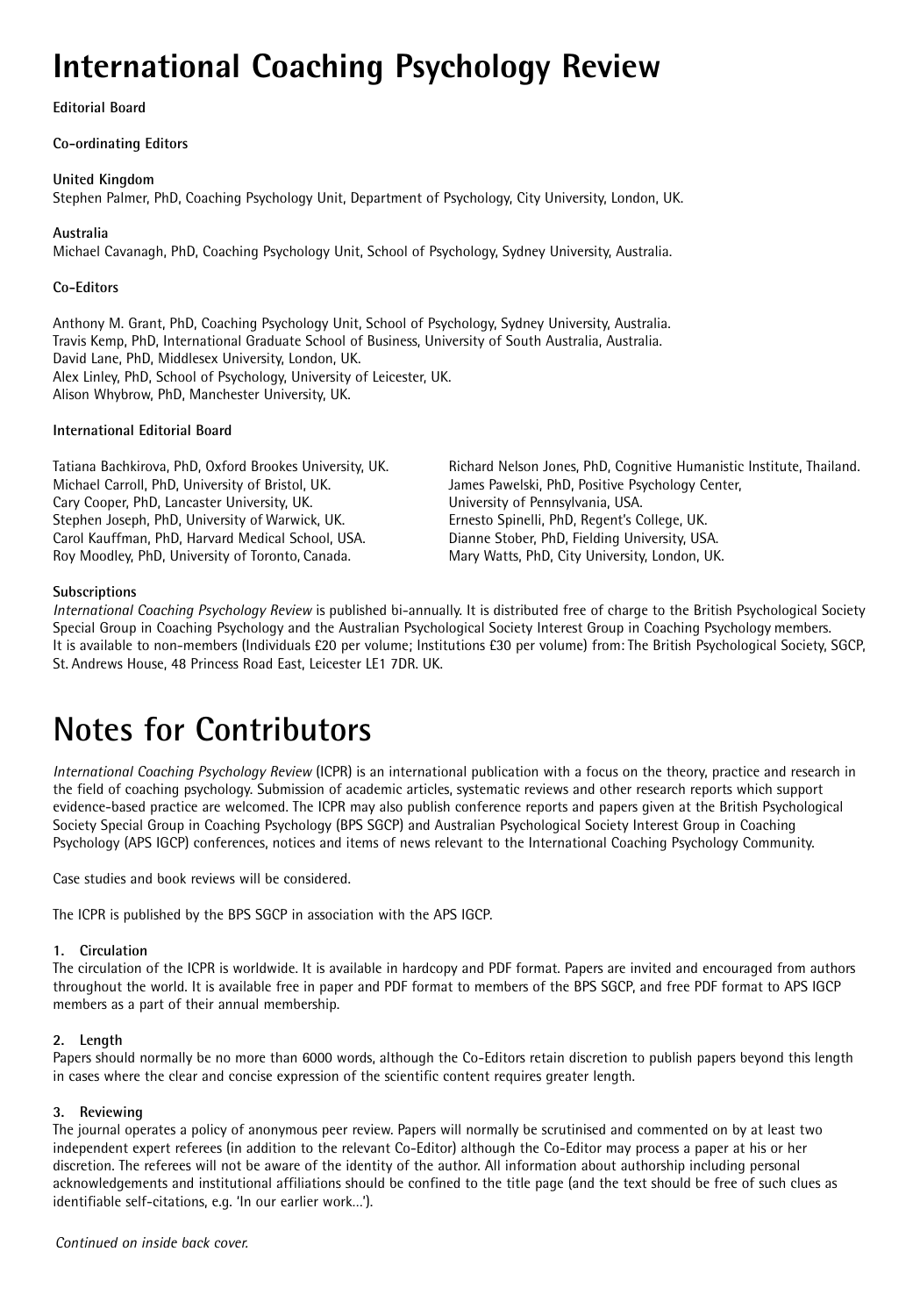# **Editorial – Coaching Psychology: Its time has finally come**

Stephen Palmer & Michael Cavanagh

# T IS WITH MUCH EXCITEMENT THAT

**I I** IS WITH MUCH EXCITEMENT THAT we write this, the first editorial in the first issue of the *International Coaching Psychology Review (ICPR)*, and we feel we write this, the first editorial in the first issue of the *International Coaching* honoured to be the founding Co-ordinating Editors. When we first discussed the possibility of setting up an international journal in 2004 with our colleague, Dr Alison Whybrow, we were all excited that the collaborative joint venture between the proposed British Psychological Society Special Group in Coaching Psychology (BPS SGCP) and the Australian Psychological Society Interest Group in Coaching Psychology (APS IGCP) would bring our two coaching psychology communities together. At that time, in the UK, we were still attempting to form an official sub-system within the British Psychological Society. Nevertheless, the Coaching Psychology Forum, (the forerunner of the Special Group) and the APS IGCP could see the mutual benefits of working together on this project.

Coaching psychologists are at the forefront of developments in the coaching field. We now have many research and applied psychologists working in Australia, the UK, Europe and America, and benefiting both organisations and individuals who are purchasers or users of coaching. University psychology departments in Australia and the UK have set up units to focus specifically on coaching psychology and not just coaching.

But what do coaching psychologists bring to the burgeoning field of coaching? We bring more than just a framework for a conversation with a client, such as the famous GROW model. We bring a host of psychological theories and models that underpin, and bring depth to, the coaching relationship. These include an understanding of mental health; motivation; systems theory; personal and organisational growth; adaptation of therapeutic models to the field of coaching; research into effectiveness, resilience and positive psychology. However, up until now, there has not been an international publication specifically for coaching psychologists to share their understanding and research with colleagues.

Our intention is that the *ICPR* will have a focus on the theory, practice and research in the field of coaching psychology. Any issue of relevance to coaching is welcomed: from theoretical and empirical research into theories, models and measures, to practical application issues such as ethics and the reporting of cases. We welcome the submission of academic articles, systematic reviews, brief reports and research reports which support evidence-based practice. We intend publishing conference reports and papers given at the British Psychological Society Special Group in Coaching Psychology and Australian Psychological Society Interest in Group Coaching Psychology conferences. This is important as BPS SGCP and APS IGCP members may not always be able to attend each other's annual conferences but will still want to read the papers given. We are also interested in notices and items of news relevant to the International Coaching Psychology Community such as coaching psychology conferences.

The *ICPR* has Co-editors who are recognised as experts in their particular field of coaching psychology. In addition, the International Editorial Board consists of experts in coaching psychology and related areas that inform coaching psychology theory and practice. We are pleased to be working with a well-known international team and we thank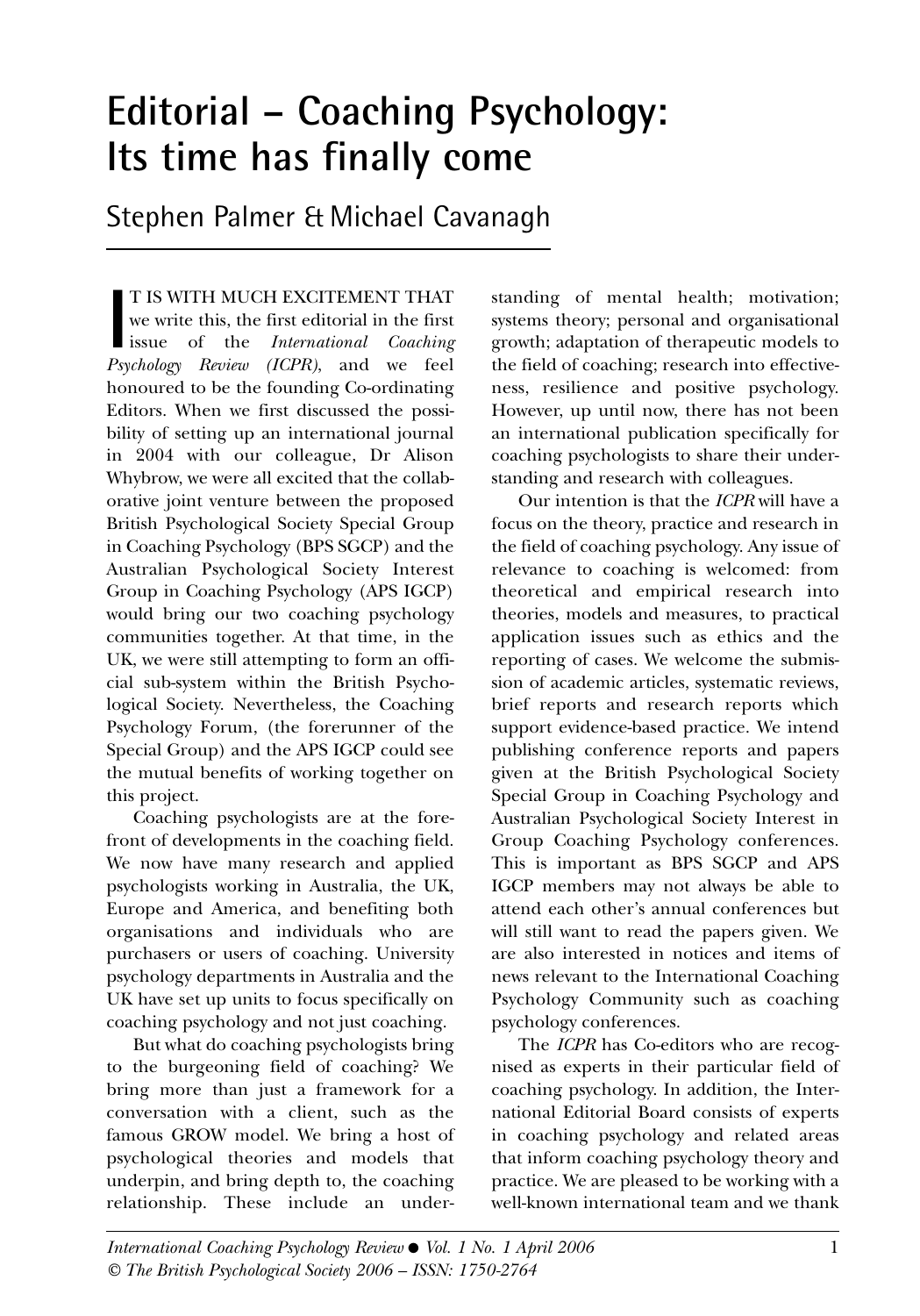them for all of the support they have given us so far. However, this journal needs you too: your research, your theories, your ideas and your contributions.

The circulation of the *ICPR* is worldwide. It is available in hardcopy and PDF format. It is available free in paper and PDF format to members of the BPS SGCP, and free PDF format to APS IGCP members as a part of their annual membership. Papers should normally be no more than 6000 words, although the Co-Editors retain discretion to publish papers beyond this length in cases where the clear and concise expression of the scientific or theoretical content requires greater length.

Papers should first be submitted by email to the Co-ordinating Editor in either the UK or Australia who will focus on processing papers from their own countries. Papers from outside the UK or Australia can be submitted to either Coordinating Editor. The journal operates a policy of anonymous peer review. Papers will normally be scrutinised and commented on by at least two independent expert referees (in addition to the relevant Co-Editor) although the Co-Editor may process a paper at his or her discretion. The referees will not be aware of the identity of the author. All information about authorship including personal acknowledgements and institutional affiliations should be confined to the title page (and the text should be free of such clues as identifiable self-citations, e.g. 'In our earlier work…'). Full details are in our Notes for Contributors. Structured abstracts are recommended for research papers.

We hope that the *ICPR* will be the first place coaching psychologists, academics, researchers and practitioners from other associated disciplines will consider submitting relevant papers. Few new academic and practitioner journals start with over 2500 subscribers who are members of the SGCP and IGCP. The readership will be much larger especially after six months as the *ICPR* will be freely available online.

This 'bumper' inaugural issue has eight papers ranging from historical to theoretical, empirical, quantitative and qualitative research, practical issues and opinion pieces. The first paper is a largely historical piece by Stephen Palmer and Alison Whybrow, the Co-proposers of the BPS Special Group in Coaching Psychology. They provide a brief history of the formation of the BPS Special Group. (A similar history of the formation of the APS Interest Group will appear in the next edition – due out later this year.) It takes much effort and much generosity on the part of many people to successfully establish groups such as the SGCP and IGCP. We felt it appropriate that the early editions of the *ICPR* recognise and thank those involved for their efforts.

We have seven papers which discuss substantive theoretical, research and practical issues facing coaching. Anthony Grant leads off with his personal perspective on professional coaching and the development of coaching psychology. He suggests that as coaching psychology continues to grow its challenges will include the issue of distinguishing the work and professional practices of coaching psychologists from coaches who are not psychologists. He believes that the emergence of coaching psychology can make psychology more accessible and acceptable to the public.

Annette Fillery-Travis and David Lane boldly launch into the difficult waters of measuring return on investment in coaching. Along with their review of the practitioner and academic literature on this subject, they present a framework for understanding the varied purposes of coaching. They argue that before we ask 'does coaching work?' we should be asking what is it being used for, and then design our measures accordingly.

Alex Linley and Susan Harrington take us on a journey into coaching from the perspective of psychological strengths. After considering the history of psychological strengths in the wider psychological literature, they present a theory of strengths based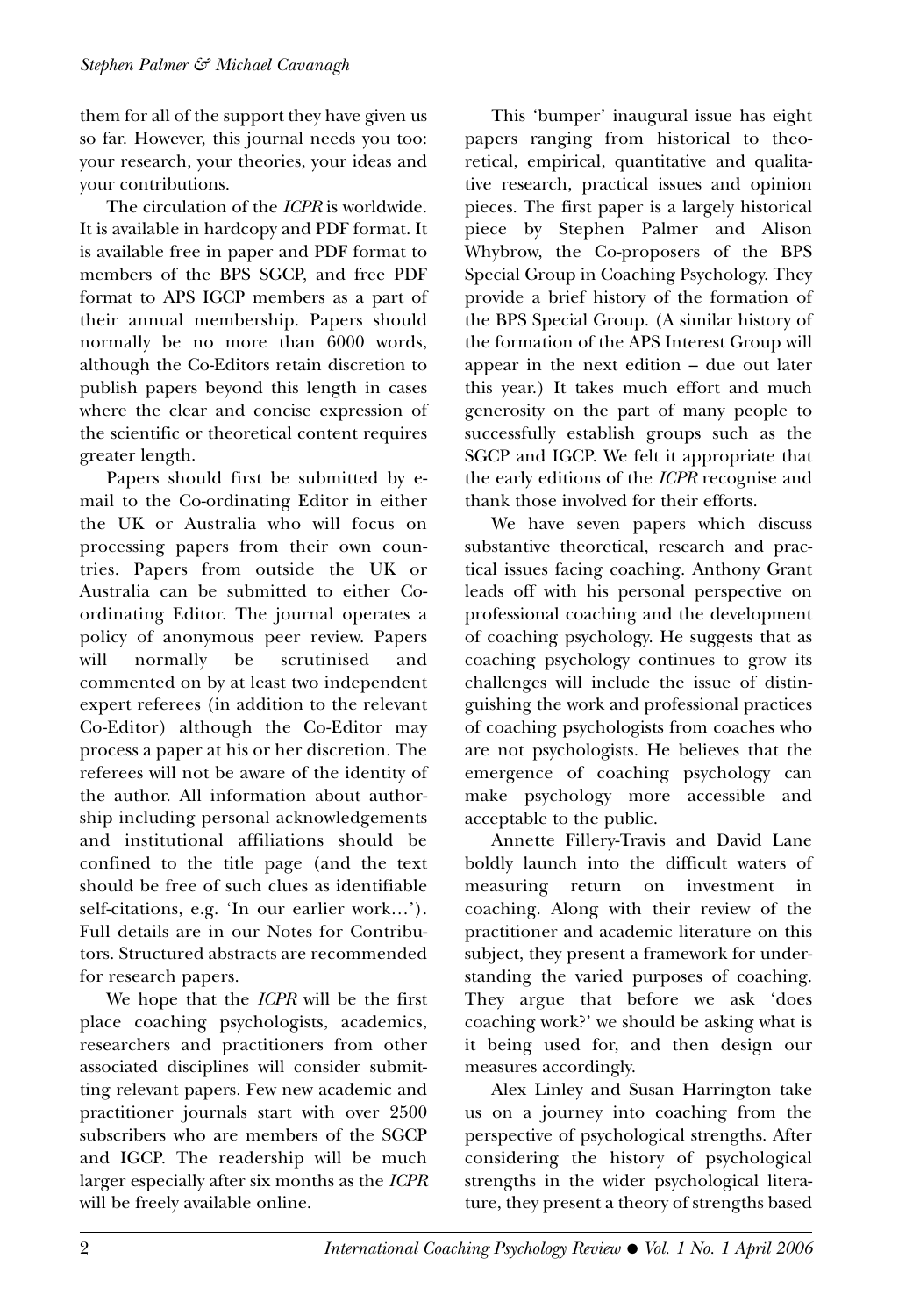on a conception of the human person as both capable and inherently motivated toward the development of the self. They argue for this conception as a foundation for coaching.

Stephen Joseph's article also considers the foundational models within which coaching is situated. He takes a personcentred perspective on coaching psychology. He argues that because coaching psychology has emerged in relation to other professional branches of psychology which do adopt the medical model, it has as a consequence implicitly adopted the values of the medical model. He believes that coaching psychology should adopt the person-centred meta-theoretical perspective instead.

As a counterpoint to the papers by Linley and Harrington and Joseph, Whybrow and Palmer present some interesting empirical research on the shape of coaching psychology in the UK. They investigate, among other things, the backgrounds and theoretical orientations of those involved in coaching psychology. They examine the level and type of engagement psychologist's have in coaching, and the range of attitudes expressed by coaches towards issues such as supervision, training, and ongoing professional development. This research also looks at how coaching psychology is changing in terms of these important features over time.

In a similar vein, Spence, Cavanagh and Grant report on a survey of Australian life and executive coaches. Their data focuses aspects of coaching related to the duty of care in an unregulated coaching industry. They note that previous Australian studies have suggested that many coaching clients may be using coaching as a socially acceptable form of meeting their therapeutic needs. This highlights the need for coaches to have competencies that adequately safeguard clients' mental health and well-being. A key question that the paper raises is whether or not coaches can reliably identify and then refer clients with mental health issues?

The final paper in this inaugural edition reports on the qualitative study conducted by Gyllensten and Palmer. Qualitative data is often very rich data. They investigated the impact of coaching on stress and provide us with an opportunity to reflect on the comments and experiences reported by coaching clients.

These papers, and this issue of the *ICPR*, is a beginning. Already we can see a wide range of approaches and opinions, and we hope to be able to publish an even wider range! As coaching psychologists, we have the privilege of working in a fantastically rich and exciting field. As several of the authors in this issue point out, there is continuing growth and real engagement with coaching in the workplace and in the wider community. Coaching in general, and coaching psychology in particular, has the potential to make an effective and lasting contribution to people's lives and to our world.

It is our hope that the *ICPR* will come to play a part in this great enterprise by being a forum that stimulates thinking, comment and research in coaching psychology. As editors, we look forward with great enthusiasm, to receiving and publishing your contributions!

### **Stephen Palmer**

Coaching Psychology Unit, Department of Psychology, City University, London, UK. E-mail: dr.palmer@btinternet.com

### **Michael Cavanagh**

Coaching Psychology Unit, Department of Psychology, Sydney University, Sydney, Australia. E-mail: michaelc@psych.usyd.edu.au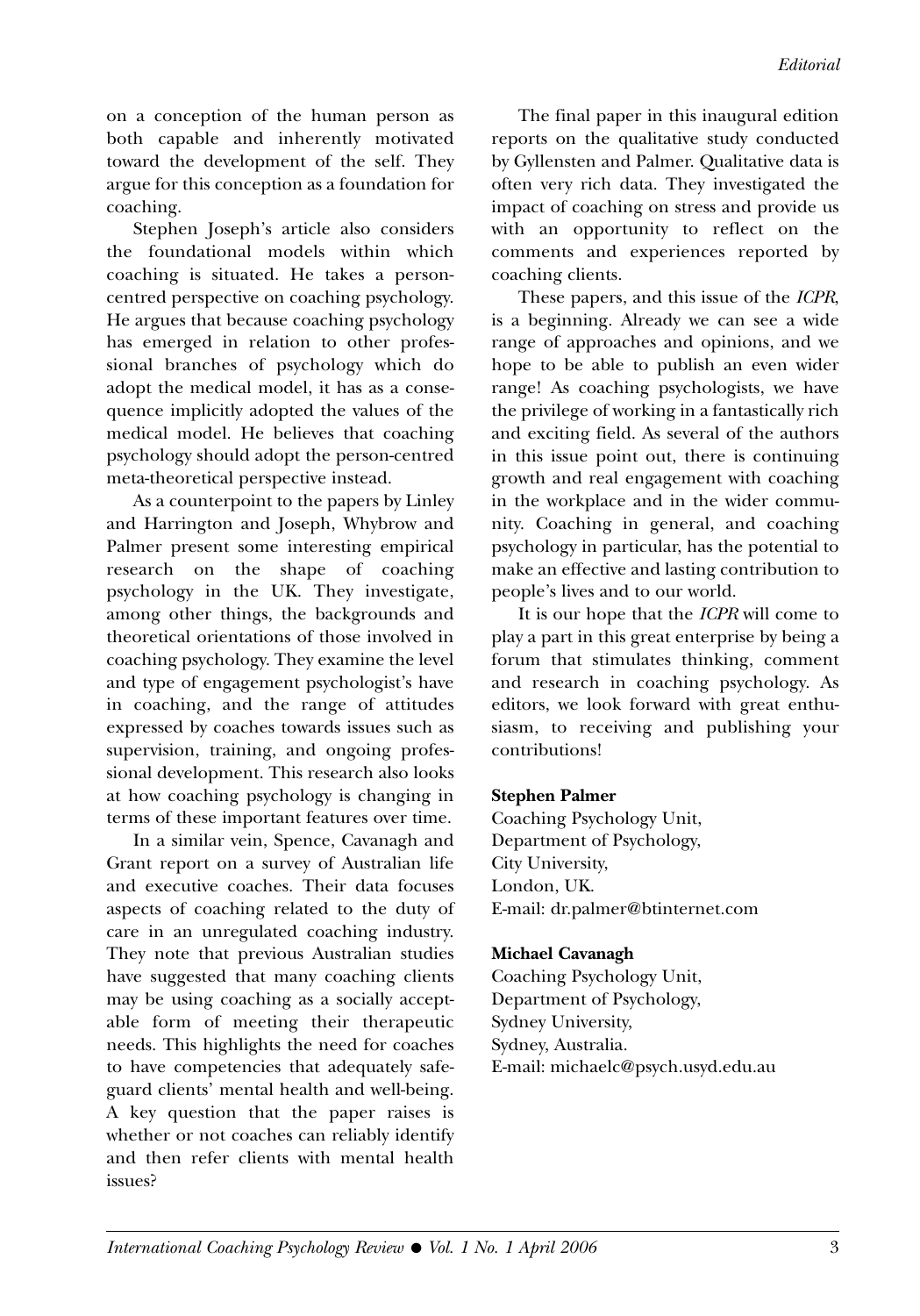

The **British** Psychological Society

# **The best psychology, to your inbox - free!**



Sign up for The British Psychological Society's free, fortnightly e-mail packed with the latest research and links to the A-level syllabus.

**www.researchdigest.org.uk**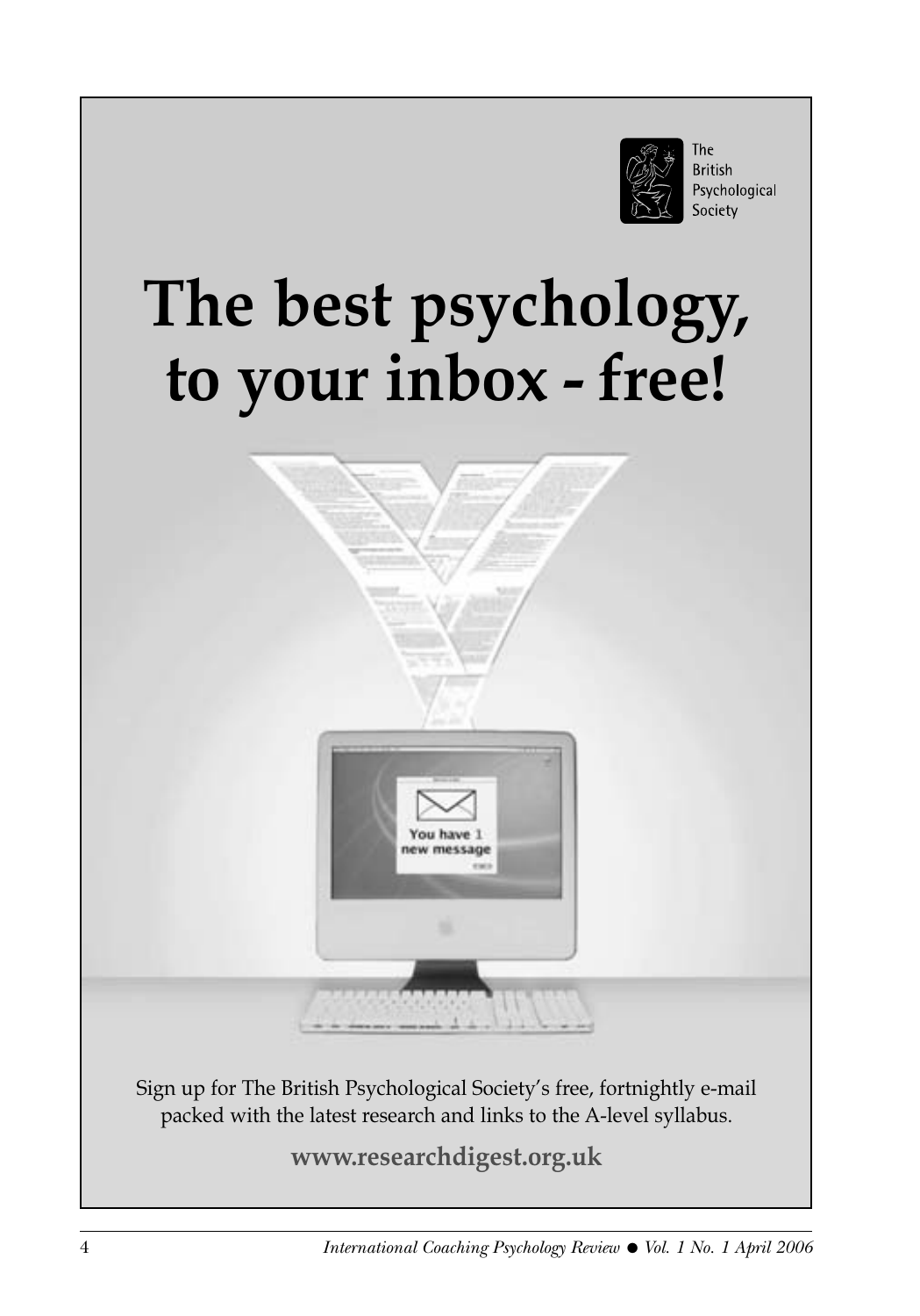# **The coaching psychology movement and its development within the British Psychological Society**

Stephen Palmer & Alison Whybrow

*To many members of the British Psychological Society (BPS) it may appear that the BPS Special Group in Coaching Psychology (SGCP) has come from nowhere to somewhere in a short space of time. It held its inaugural meeting on 15 December 2004 and by March 2005, it had become the third largest BPS subsystem with over 1600 Founder Members and by December 2005, it had almost 2000 members. Its path through the BPS bureaucracy helped to shape it into an inclusive branch of applied psychology. This paper will cover the history of the coaching psychology movement within the BPS.*

**Keywords:** coaching psychology, coaching, British Psychological Society, Special Group.

# **History of the UK coaching psychology movement**

**O**NE OF THE LEADING PIONEERS<br>
of coaching psychology, Dr Anthony<br>
Grant, based at the Coaching<br>
Psychology Unit Sydney Australia had of coaching psychology, Dr Anthony Psychology Unit, Sydney, Australia, had given various papers in the UK which increased awareness of his ideas. He and Stephen Palmer at the Centre for Coaching, London, had been in e-mail contact regarding coaching psychology. This contact acted as the UK catalyst which finally galvanised action. In parallel with this process there were many UK psychologists working in the field of coaching research and practice who were also interested in the psychology of coaching.

Initially Palmer received advice and support from the British Psychological Society (BPS) office about taking coaching psychology forward and there were a number of options. The BPS has three key types of subsystems: Divisions, Special Groups and Sections. The BPS website describes the subsystems as below.

**Divisions** exist where there is a clear professional grouping and professional training. Divisions' main work is in pursuing and enhancing professional practice. Only those who have completed an approved training may join a Division

as a full member. (Their members can become chartered in specific areas such as occupational, clinical, counselling or health psychology.)

- **Special Groups** exist to represent groups of members working in a particular field. The members of a Special Group all have some defining characteristics that are less rigorous than that required for a Division.
- **Sections** exist where members have decided to pool and exchange scientific interest and knowledge. Any member may belong to a Section.

Usually the simplest way to establish an interest group would be to set up a Special Interest Group (SIG) or Faculty within a Division. At this time, as one of Palmer's key interests was in the adaptation of therapeutic approaches to the field of coaching it seemed that the ideal place to set up a coaching psychology SIG was within the Division of Counselling Psychology (DCoP). The process seemed relatively straightforward.

With the agreement of the 2001–2002 DCoP Chair, at the British Psychological Society, Division of Counselling Psychology 2002 Annual Conference, Palmer raised the issue of setting up a coaching psychology SIG at the Annual General Meeting. He was then given the go-ahead to run a workshop on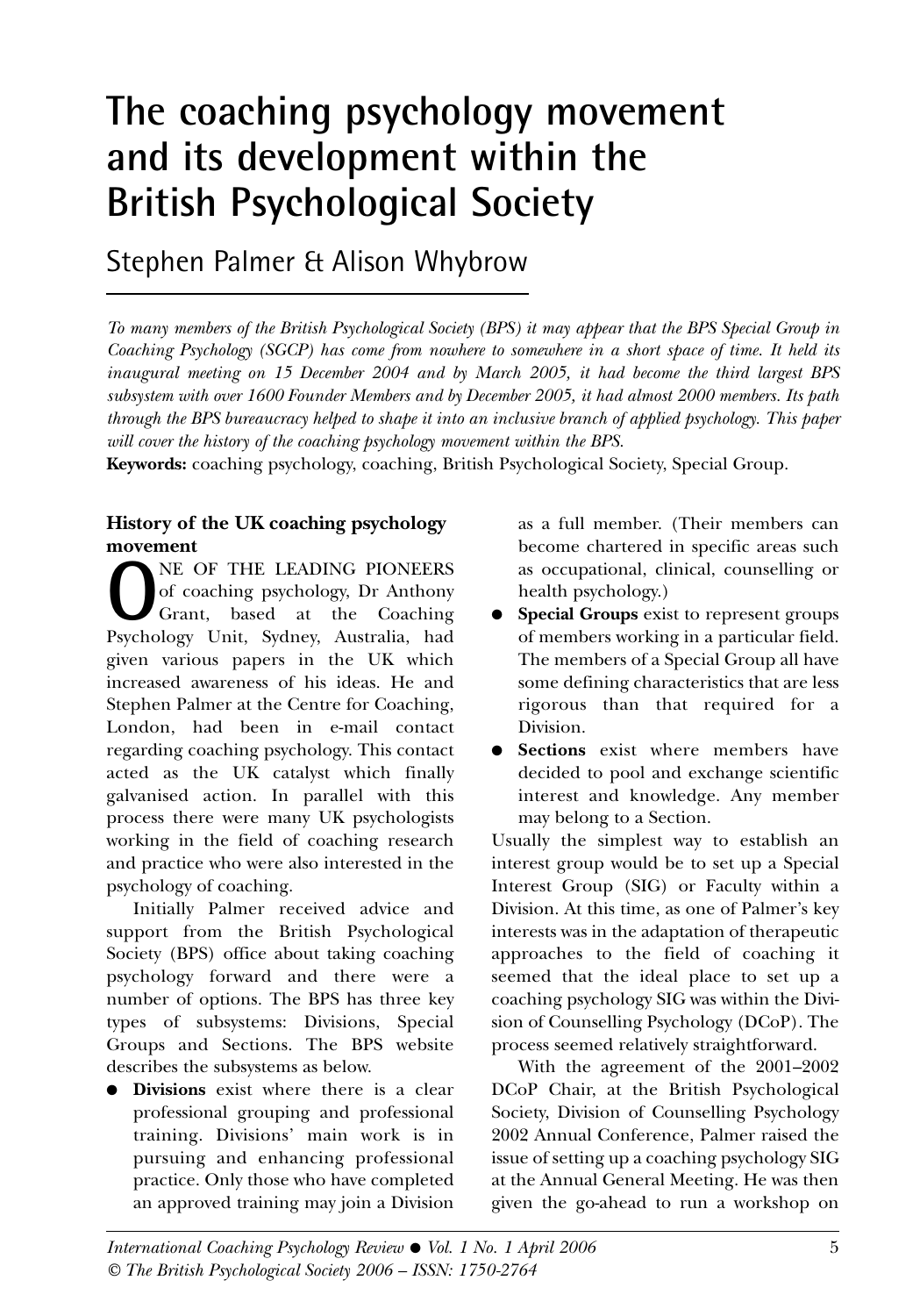coaching psychology at the conference and facilitated the possible setting up of a DCoP SIG. A working definition of coaching psychology was used at the workshop that Grant and Palmer were developing for an article. Of the 29 BPS members who attended the workshop, 28 were interested in forming a Coaching Psychology SIG within the DCoP. E-mail addresses were exchanged and an internet discussion forum, called the Coaching Psychology Forum (CPF) was set up for use of these members to maintain contact and thereby further the field of coaching psychology. At this stage, most members were counselling psychologists.

Unfortunately, it was later discovered that in 2002 DCoP did not have a constitution that allowed the formation of a SIG. This vexing problem later became part of the solution as the delay provided new opportunities.

As CPF already existed as an internet forum, it was decided to keep it going, but still restricting the membership to BPS members only, as they would have to abide by the BPS Codes of Conduct and would support the fledgling UK coaching psychology movement. Non-BPS applicants who wished to join CPF had to become members or affiliates of the BPS; otherwise they were not permitted to join.

Ho Law (2002), an occupational psychologist who had attended the first workshop at the conference, wrote an article about coaching psychology and CPF which was published in *The Occupational Psychologist*, newsletter of the BPS Division of Occupational Psychology. This generated a further surge in membership specifically by occupational psychologists. During 2002, about 70 BPS members from different BPS subsystems joined the internet CPF. This breadth of membership meant that if a SIG was finally set up within any one BPS Division, many members would be alienated, i.e. would not be allowed full membership of the SIG unless they were also full members of the said BPS Division. The initial constitutional delay for setting up of SIGs within DCoP had unintentionally created a new problem. Should the CPF take into account all of its new members, their diverse psychological backgrounds and their memberships of different Divisions?

Further advice was sought from the BPS office and at a CPF seminar (Palmer, 2003) and meeting held in London on 21 February 2003, it was decided to submit a proposal to the BPS for the setting up of a Special Group in Coaching Psychology. At that time, a Division would have been premature as coaching psychology is a relatively new professional area of practice for psychologists, and a Section did not reflect the professional practice aspect of coaching psychology.

Meanwhile CPF ran a number of successful and profitable conferences and workshops at the BPS offices in London on different aspects of coaching psychology. The BPS agreed to bank the fees on our behalf. Also, the CPF had representatives liaising with other professional coaching bodies including the Association for Coaching and the European Mentoring and Coaching Council and provided input for a Chartered Institute of Personnel and Development publication (see Jarvis, 2004). (Further information about these three organisations is beyond the scope of this article. However, details about them are available from their websites.) CPF's website (CPF 2004) included an online journal, *The Coaching Psychologist*.

*The Occupational Psychologist* had a special issue on coaching psychology (edited by Chapman, 2003). In the following year, *Selection & Development Review* had a special issue on coaching (edited by Hines, 2004). Both special issues were largely written by CPF members and both were instrumental in promoting support within the BPS for the SGCP proposal.

# **Passage to Utopia**

The passage of the proposal through the BPS did take some time as various committees either approved it or commented on it. Some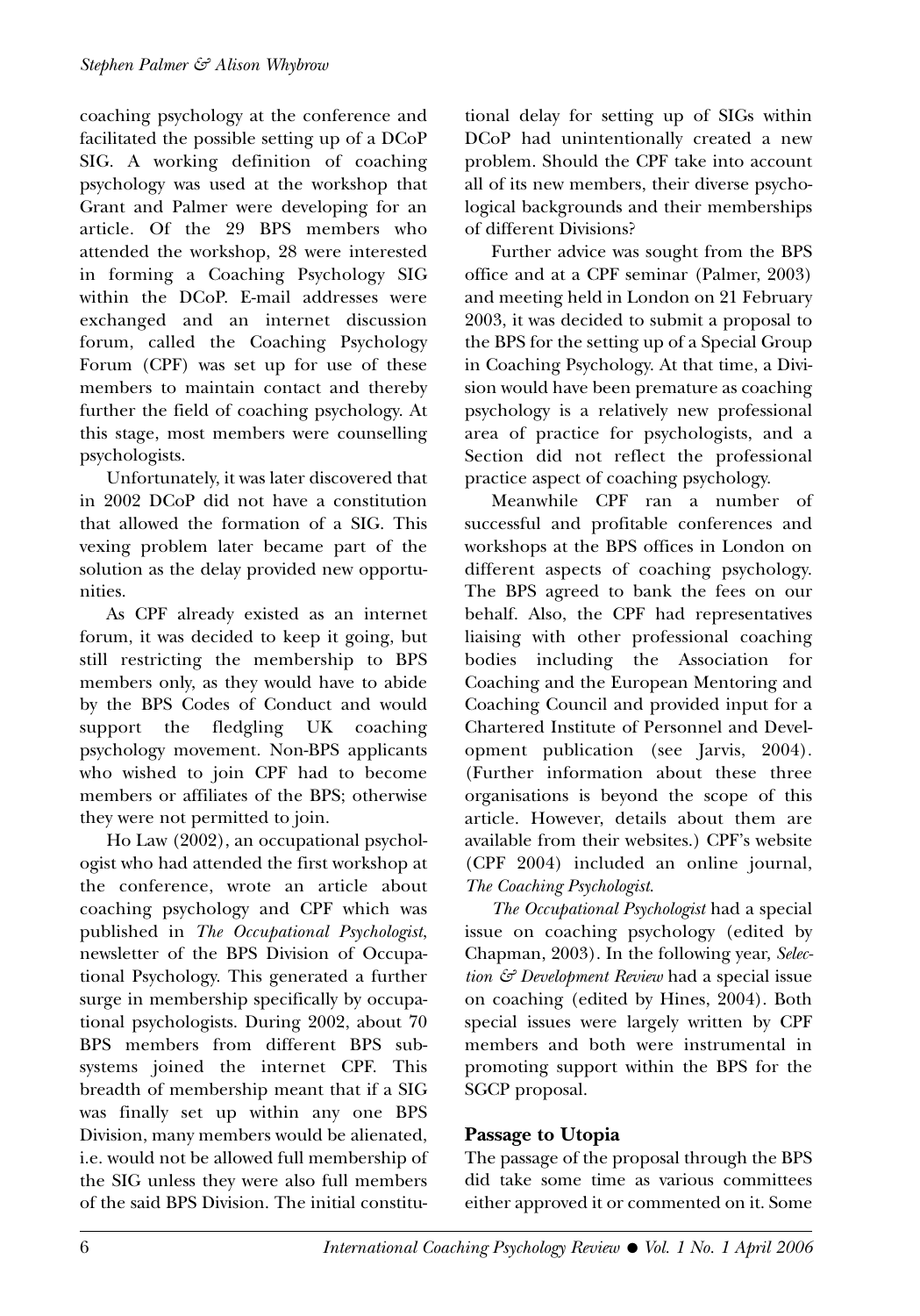committees agreed to have a presentation given by the co-proposers to help answer their queries. The summary below illustrates its progress (Palmer & Whybrow, 2004a).

- Professional Practice Board (PPB): 6 June 2003. Presentation to Board by co-proposers Palmer and Whybrow. Some challenging feedback was received from a couple of members. There was a concern about the proposed Special Group later becoming a Division. The meeting was a transparent process where co-proposers were allowed to stay to witness the outcome.
- Membership and Professional Training Board (MPTB): 20 June 2003. No presentation to the Board.
- Board of Trustees: 5 September 2003. No presentation to the Board.
- BPS Council: 18 October 2003. Presentation to Council by Palmer and Whybrow. In the light of the discussions, Palmer and Whybrow reassured the Council that they personally had no intention of wanting to set up a Division at a later date. The caveat being that they could not predict what other colleagues may want to do in the future.
- PPB and MPTB representatives were appointed to provide input on revising the proposed draft rules for the Special Group.
- Coaching Psychology Forum AGM 2 February, 2004. Feedback to members about progress.
- After receiving constructive feedback from the PPB and MPTB representatives, the proposal was revised and then returned to BPS Board of Trustees (7 May) in 2004 for approval and then the BPS Council as part of the consultative process (8 May). After the meeting, Chair's action was required by the Council Chair otherwise there could have been a delay until the following Council meeting.
- Support sought from BPS members. Needed 400 (approximately one per cent of BPS Membership). By 31 August over

1200 gave their support. This level of support was higher than expected.

- Then finally a vote for or against the proposal by the entire BPS membership was necessary. The vote declared in favour of proposal on the 16 October 2004.
- Inaugural meeting and oversubscribed inaugural conference held on 15 December 2004 at City University, London, UK. Over 250 members turned up for the meeting. The invited keynote speaker from Australia was Dr Anthony Grant.
- In 2005 the draft rules of the SGCP were revised. However, the BPS Board of Trustees did not approve the proposed revised rules for the SGCP. In particular, they suggested that its rules should be more appropriate to its Special Group status or it should apply for Divisional status in the usual manner. Two key concerns were that the proposed rules included were the setting up of Special Interest Groups (SIG) (as supported by the membership in attendance at the inaugural meeting), and the proposed rules invited one graduate member in training to become a member of the SGCP committee. The SGCP committee members were overworked as the existing draft rules would not allow the appointment of the number of additional members they required. For expediency the rules were revised again dropping the SIG and trainee elements. The Board of Trustees accepted the final revisions and these were approved by the membership.

The key lessons we learnt from this process was to stay focused on the task and listen to all the feedback given by BPS staff and the relevant BPS committees.

During this whole process the Australian Psychological Society Interest Group Coaching Psychology, were supportive of the proposal. In addition to e-mail contact, in 2003 Ray Elliot, their National Convenor, had a meeting in London with Palmer and Whybrow to discuss collaboration. In 2004,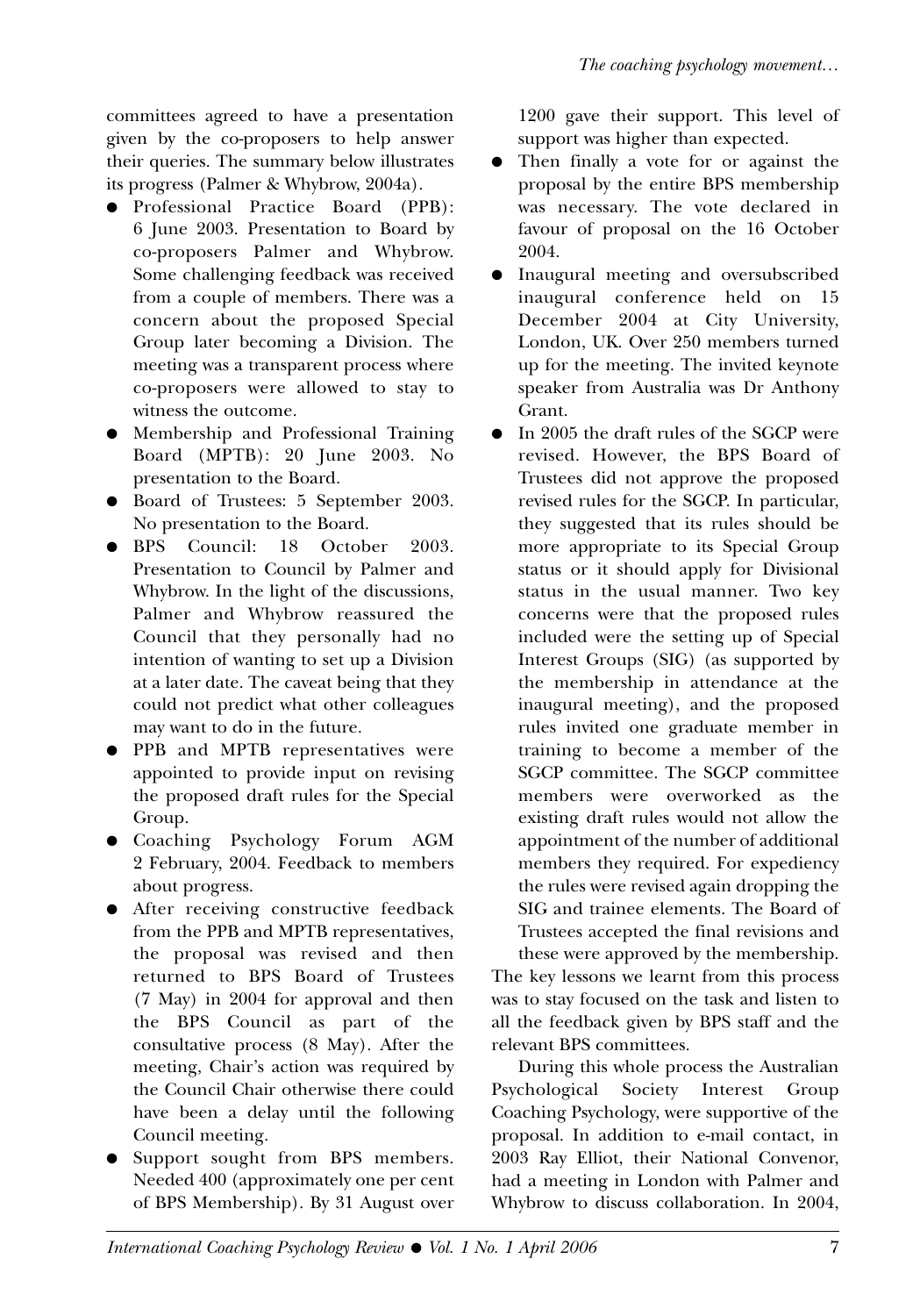Dr Michael Cavanagh, the new National Convenor, held a meeting in Ide Hill, Kent, with Palmer and Whybrow to discuss the development of the *International Coaching Psychology Review* as well as other relevant issues.

# **Definition of coaching psychology**

Definitions or descriptions of coaching illustrate the difference between coaching and coaching psychology:

- Coaching Directly concerned with the immediate improvement of performance and development of skills by a form of tutoring or instruction – an instructional approach (Parsloe, 1995).
- Coaching The art of facilitating the performance, learning and development of another – a facilitation approach (Downey, 1999).

Whereas the initial CPF coaching psychology definition focused on the adaptation of therapeutic approaches to coaching:

● Coaching psychology is for enhancing performance in work and personal life domains with normal, non-clinical populations, underpinned by models of coaching grounded in established therapeutic approaches (Grant & Palmer, 2002).

Since the workshop in May 2002, the definition of coaching psychology gradually evolved, influenced by BPS committees and psychologists from different BPS sub-systems becoming involved with the CPF. Although the two main groups were occupational and counselling psychologists, others such as health, sports and clinical were CPF members too. The final working definition used in the last draft of the SGCP proposal was:

● Coaching psychology is for enhancing well-being and performance in personal life and work domains underpinned by models of coaching grounded in established adult learning or psychological approaches (adapted Grant & Palmer, 2002).

However, this differs from the Australian Psychological Society Interest Group in Coaching Psychology definition. The UK definition went through a developmental process which is still on-going.

# **The application of coaching psychology**

The following examples of the application of coaching psychology are intended to illustrate areas of practice; they are not exhaustive and include:

- Supporting people to develop effective strategies for dealing with concerns about specific areas of performance, for example, giving presentations.
- Providing one-to-one support to facilitate people in achieving their life and/or work goals.
- Facilitating the achievement of group goals.
- Supporting the development of effective coaching programmes in organisations.
- Supervising psychologists and nonpsychologists in practice as coaching psychologists or as coaches.
- Running training programmes in coaching psychology, the psychology of coaching and coaching.
- Undertaking research into the effectiveness of coaching.

Figure 1 highlights the focus of coaching psychology practice taken from a 2004 survey of 109 CPF members (Palmer & Whybrow, 2004b). It illustrates that coaching psychology practice is being applied to both business and personal arenas. The high percentage scores show that many participants work in more than one specific area.

# **Aims and Membership**

The key aims of the SGCP are:

- Development of coaching psychology;
- Foster research and study of coaching psychology;
- Promote standards and guidelines;
- Facilitate workshops and conferences;
- Develop public awareness;
- Working within the BPS and liaising with external groups.

Currently the membership criterion is straightforward. Full membership is avail-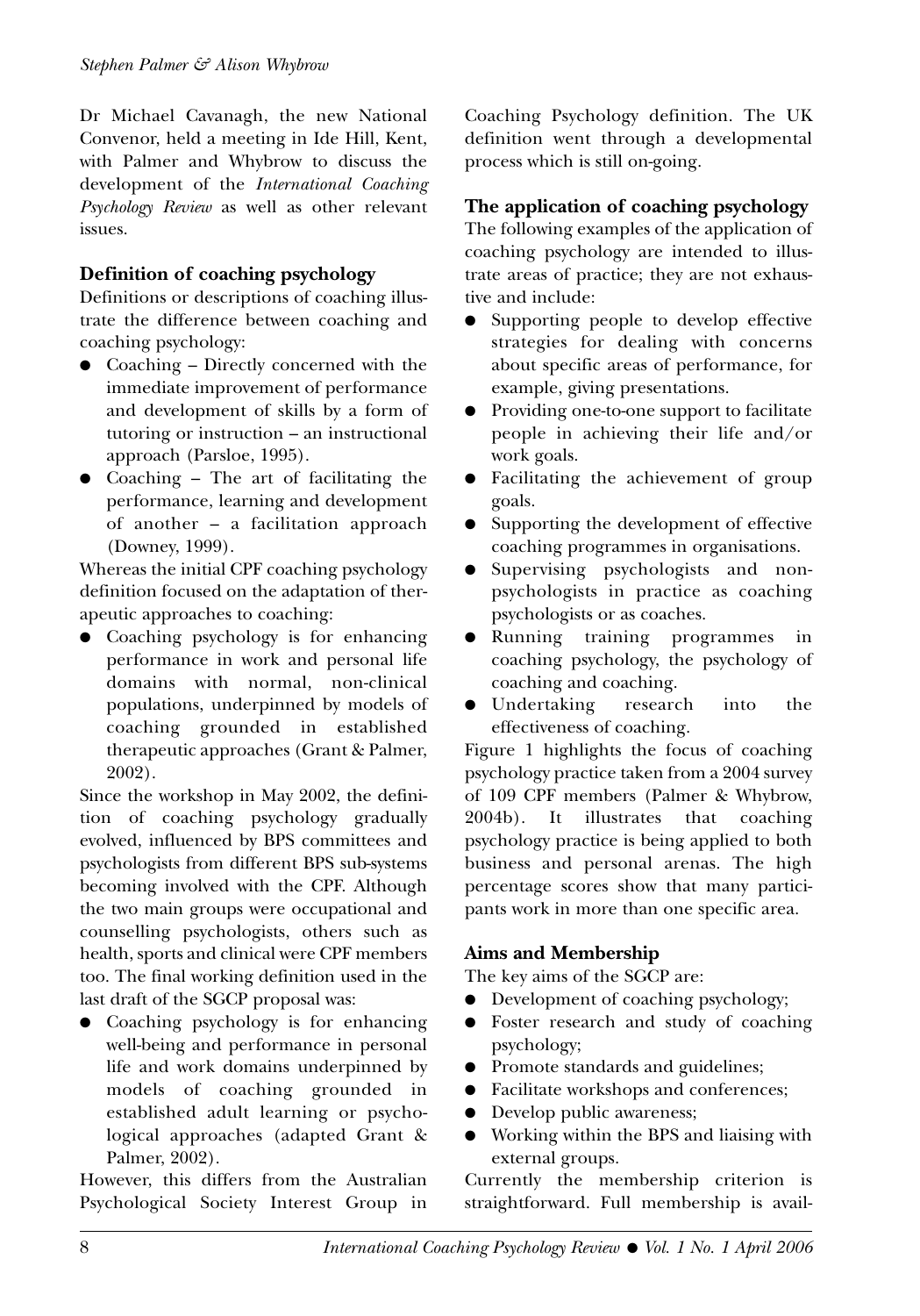

**Figure 1: Focus of coaching psychology practice (Palmer & Whyrow, 2004b).**

able to BPS members who hold the Graduate Basis for Registration (GBR). Thus, the majority of BPS members are eligible for full membership. Students or affiliates of the BPS join as affiliates. About 50 per cent of the members are already chartered psychologists.

# **Adaptation of therapeutic approaches used in coaching psychology**

Psychologists have adapted a number of therapeutic approaches to the field of coaching psychology including solution focused brief therapy, cognitive behavioural therapy, rational emotive behaviour therapy, multimodal therapy (e.g. Greene & Grant, 2003; Lee, 2003; Neenan & Palmer, 2001; Palmer, Cooper & Thomas, 2003; Peltier, B. 2001; Richards, J.T. 1999. Also, see Grant's seminal work, 2001). Figure 2 (overleaf) highlights the most popular approaches used by UK coaching psychologists although other approaches are also practised to a lesser extent (scores in percentages). This was taken from a survey of CPF members (Palmer & Whybrow, 2004b).

# **Recent progress and developments**

Coaching psychology in the UK had a great start with the newly formed SGCP having over 1600 founding members. At the beginning of 2006, the SGCP had almost 2000 members. During 2005, the SGCP published

two issues of *The Coaching Psychologist* in hardcopy format and placed a PDF copy on the Coaching Psychology website. In 2006, after 18 months of planning the *International Coaching Psychology Review* has been launched in association with the APS IGCP. The SGCP ran a successful workshop programme in 2005 which culminated in the SGCP 2nd Annual National Coaching Psychology Conference held on 19 to 20 December. Dr Michael Cavanagh, the current Australian Psychological Society Interest Group Coaching Psychology National Convenor gave a keynote paper and ran a workshop.

In 2005, the CPF website was transferred to the main BPS website and two e-mail groups were set up to aid communication and discussion for members. A membership pack was developed for members providing advice and guidance on a number of relevant issues. At a professional level, SGCP has held roundtable discussions with the other main coaching-related professional bodies. Coaching psychology competencies are being developed and this is likely to continue for sometime.

It is worth noting that the BPS monthly *Appointments Memorandum* carried its first job advertisement for coaching psychologists in April 2005 (see page 54). In December 2005, the UK's first university-based Coaching Psychology Unit was set up in the Department of Psychology at City University,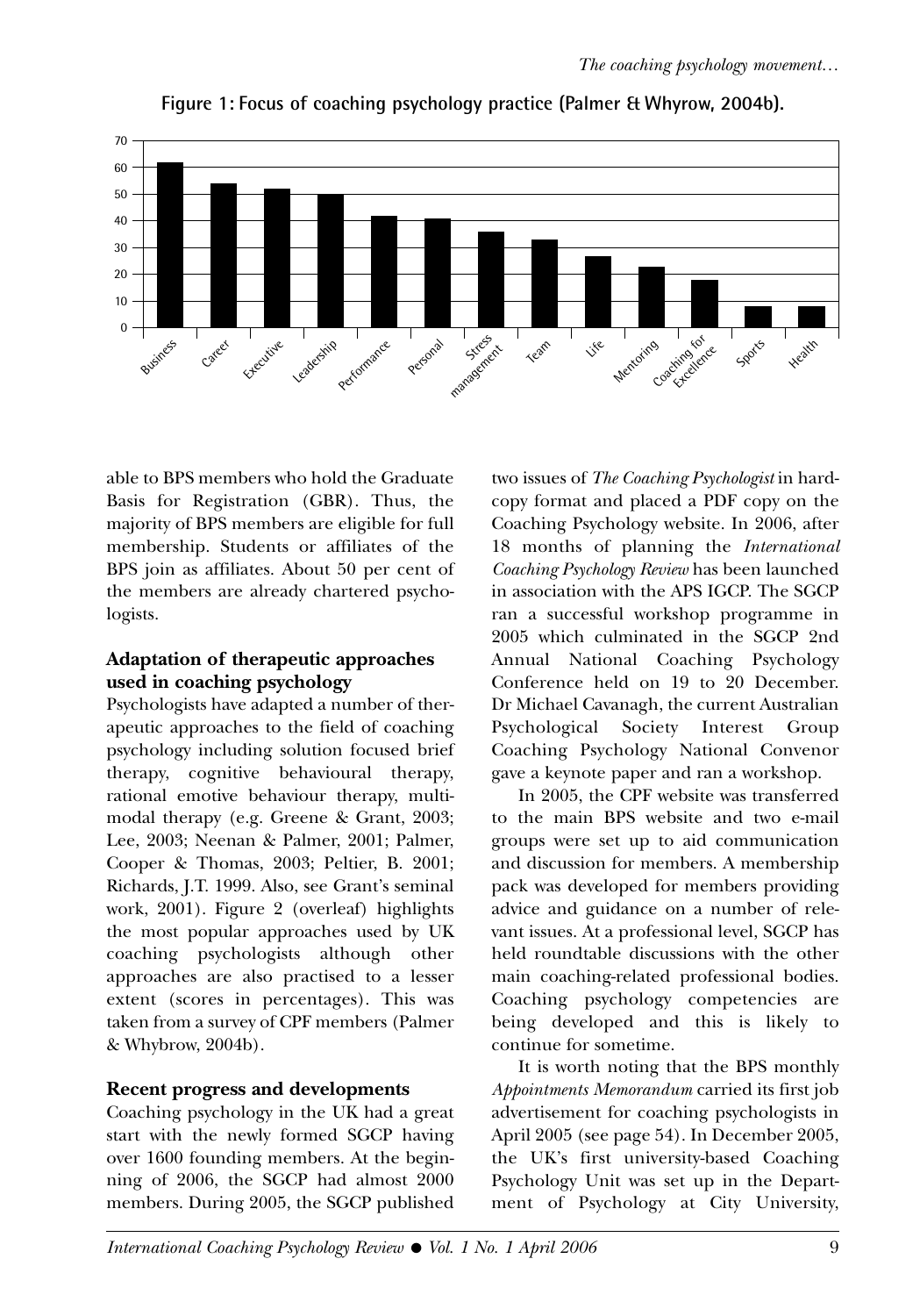

**Figure 2: Coaching approaches (Palmer & Whyrow, 2004b).**

London, focusing on coaching psychology research through MPhil, PhD and DPsych programmes. In 2006, information about coaching psychology will be included in the *Directory of Chartered Psychologists* which will help the public secure appropriate services from SGCP chartered members.

During 2005, membership was free and in 2006, it was raised to £3.50 p.a. The SGCP income from its successful workshop series and conferences contribute largely towards its overheads.

# **Conclusion**

Coaching psychology has seen a rapid growth in interest within the British Psychological Society since 2004. From a small group of 28 interested BPS members in 2002 it has made great progress. Realistically membership of the SGCP is likely to plateau during 2006 although this is hard to predict as the SGCP has an appeal to non-psychologists who have joined as affiliates and psychologists who do not feel they have a home elsewhere in the BPS. The international standing of the BPS SGCP is likely to be enhanced by publishing the *International Coaching Psychology Review*, its good working relationship with the Australian Psychological Society Interest Group Coaching Psychology, and running successful conferences with well known overseas speakers. Gradually psychologists in other countries are likely to become interested in coaching psychology too and this is already reflected in the international editorial board of this publication. The future is bright and we predict that the SGCP will go from strength to strength.

# **Correspondence**

**Professor Stephen Palmer**, PhD, is Honorary Professor of Psychology at the Coaching Psychology Unit, City University, and Director of the Centre for Coaching, London. He was Chair of the SGCP in 2005 and is now Past Chair. He is on the National Executive of the SGCP. He was formerly a Co-proposer of the SGCP with Dr Alison Whybrow.

**Dr Alison Whybrow** is Treasurer of the SGCP and was formerly a Co-proposer. She is on the National Executive of the SGCP.

*Correspondence address:* **Professor Stephen Palmer** Coaching Psychology Unit, Department of Psychology, City University, Northampton Square, London, EC1V 0HB, United Kingdom. E-mail: dr.palmer@btinternet.com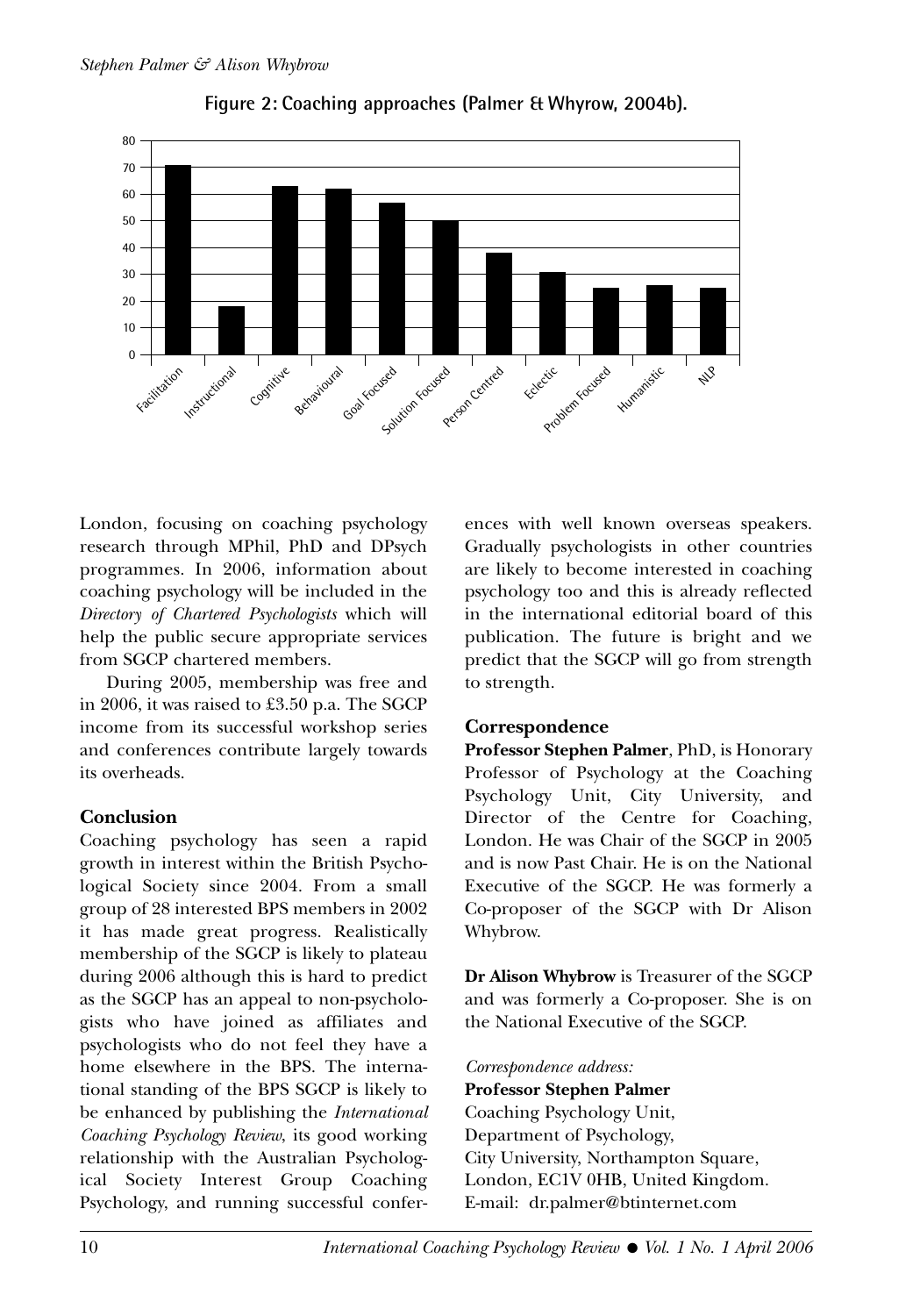#### **References**

- Chapman, M. (Ed.) (2003). Special issue: Coaching Psychology. *The Occupational Psychologist, 49,* August, 3–33.
- CPF (2004). Coaching Psychology Forum website. http://www.coachingpsychologyforum.org.uk
- Downey, M. (1999). *Effective coaching.* London: Orion Business Books.
- Grant, A.M. (2001). *Towards a psychology of coaching.* Sydney: Coaching Psychology Unit, University of Sydney.
- Grant, A.M. & Palmer, S. (2002). *Coaching Psychology.* Workshop and meeting held at the Annual Conference of the Division of Counselling<br>Psychology, British Psychological Society, British Psychological Society, Torquay, 18 May.
- Greene, J. & Grant, A.M. (2003). *Solution-focused coaching: Managing people in a complex world.* Harlow: Pearson Education.
- Hine, P. (Ed.) (2004). Special Edition: Coaching. *Selection & Development Review, 20*(4), August, 3–30.
- Jarvis, J. (2004). *Coaching and buying coaching services: A guide.* London: CIPD.
- Law, H. (2002). Coaching Psychology Special Group: An introduction. *The Occupational Psychologist, 47,* December.
- Lee, G. (2003). *Leadership coaching: From personal insight to organisational performance.* London: CIPD.

### **Websites**

#### BPS SGCP

http://www.coachingpsychologyforum.org.uk Association for Coaching www.associationforcoaching.com European Mentoring and Coaching Council www.emccouncil.org/ Chartered Institute of Personnel and Development www.cipd.co.uk

- Neenan, M. & Palmer, S. (2001). Cognitive behavioural coaching. *Stress News, 13*(3), 15–18.
- Palmer, S. (2003). *The development of coaching psychology in the UK.* Coaching Psychology Forum seminar held on 21 February in London.
- Palmer, S., Cooper, C, & Thomas, K. (2003). *Creating a balance: Managing stress.* London: British Library.
- Palmer, S. & Whybrow, A. (2004a). *The brief history of the UK BPS Coaching Psychology Movement: From Acorns to Oak Trees!* Paper at the BPS Special Group in Coaching Psychology Inaugural Conference, held at City University, London, on 15 December.
- Palmer, S. & Whybrow, A. (2004b). *Coaching psychology survey: Taking stock.* Paper at the BPS Special Group in Coaching Psychology Inaugural Conference, held at City University, London, on 15 December.
- Parsloe, E. (1995). *Coaching, mentoring and assessing: A practical guide to developing competence.* New York: Kogan Page.
- Peltier, B. (2001). *The psychology of executive coaching: Theory and application.* New York: Brunner-Routledge.
- Richard, J.T. (1999). Multimodal Therapy: A useful model for the executive coach. *Consulting Psychology Journal, 51*(1), 24–30.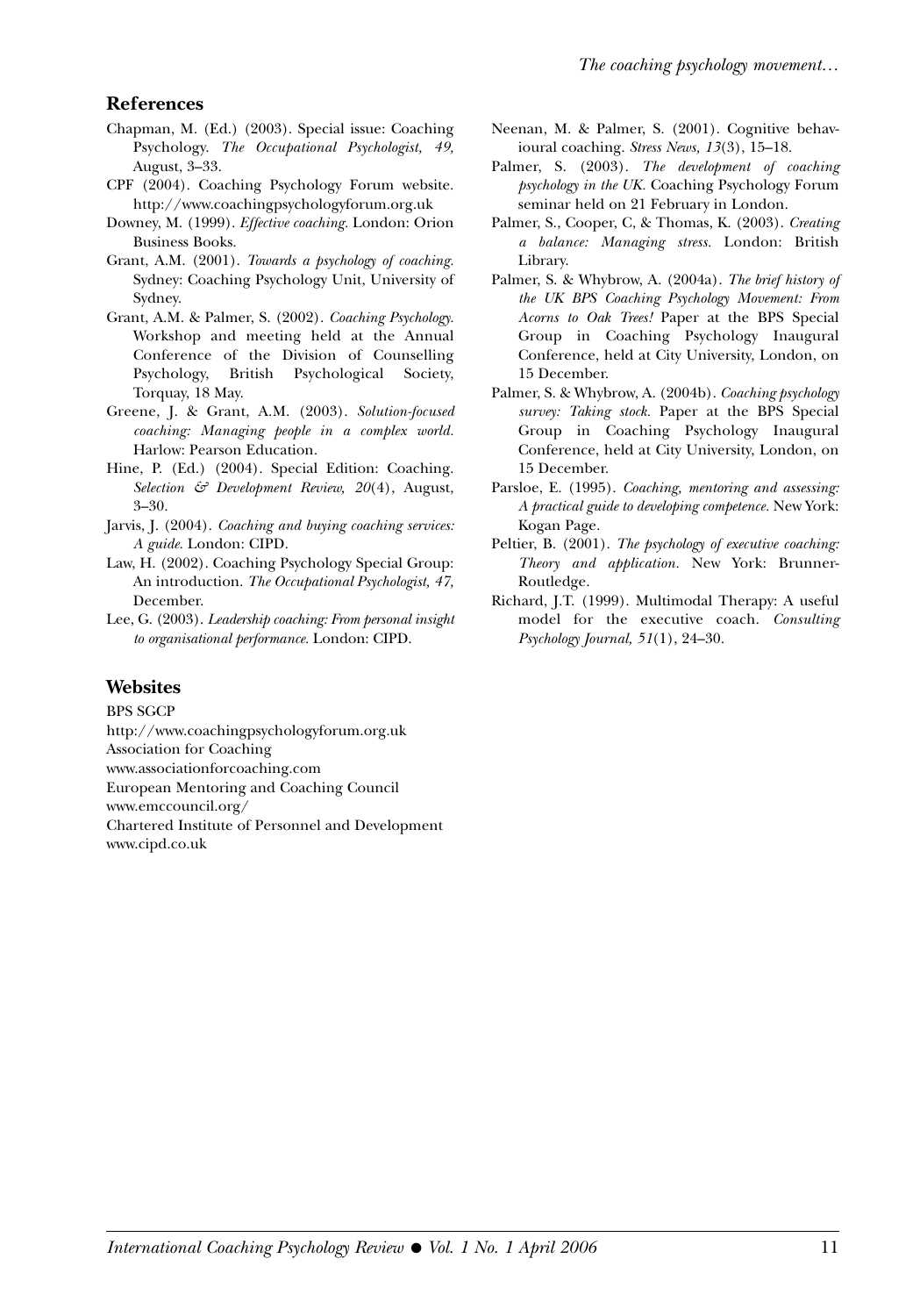# **A personal perspective on professional coaching and the development of coaching psychology**

Anthony M. Grant

*Coaching psychology can be understood as being the systematic application of behavioural science to the enhancement of life experience, work performance and well-being for individuals, groups and organisations who do not have clinically significant mental heath issues or abnormal levels of distress. Although psychologists have long acted as coaches, coaching psychology has only recently emerged as an applied and academic sub-discipline. As coaching psychology continues to grow there will be some exciting challenges from both within and outside of the profession of psychology. First among these there will be the issue of distinguishing the work and professional practices of coaching psychologists from coaches who are not psychologists. Secondly, will be the place of coaching psychology relative to other psychological subdisciplines, and thirdly will be the development of a research and practice agenda for coaching psychology.* **Keywords:** coaching, coaching psychology, professional practice, non-psychologist coaches, positive psychology.

WE, AS PSYCHOLOGISTS,<br>better work with our clients to help<br>them to increase their performance,<br>development skill sets and levels of wellbetter work with our clients to help them to increase their performance, development, skill sets and levels of wellbeing? How can we best facilitate the growth and development of normal, non-clinical clients? How can we help them reach goals in their personal and work lives? How we can design and implement real-life interventions that allow us understand the psychological mechanisms of human change and development?

When many of us began to study psychology, we thought that these were some of the essential questions that would be covered in our undergraduate and graduate psychology degrees. Yet many of us were disappointed by the taught material. To be sure, the neuro-psychological aspects of our degrees were fascinating. Milgram's studies were thought-provoking. The building blocks of learning processes, as demonstrated in animal research on classical conditioning and associative learning gave us insights into our own learning processes. The wide range of perspectives on personality theory and measurement gave us understanding of the structure of personality, and where would be we be without the zonule of Zinn!

Many of us were frustrated that there was so little taught about the normal, well-functioning adult person, and even less about how to apply theory to practice, and it was frustrations such as these which gave impetus to the emergence of coaching psychology.

Psychologists have been involved in coaching for many years (e.g. Filippi, 1968). The 1996 special edition of *Consulting Psychology Journal: Research and Practice* dedicated to executive coaching and consultation was a landmark publication on coaching in the psychological academic literature. The roots of coaching psychology stretch back to the humanistic traditions of psychology (e.g. Maslow, 1968), and are related to the factors underpinning the emergence of the Positive Psychology movement (e.g. Seligman & Csikszentmihalyi, 2000; Snyder & McCullough, 2000). However, contemporary coaching psychology as a specific academic sub-discipline can be considered to have come into being with the establishment of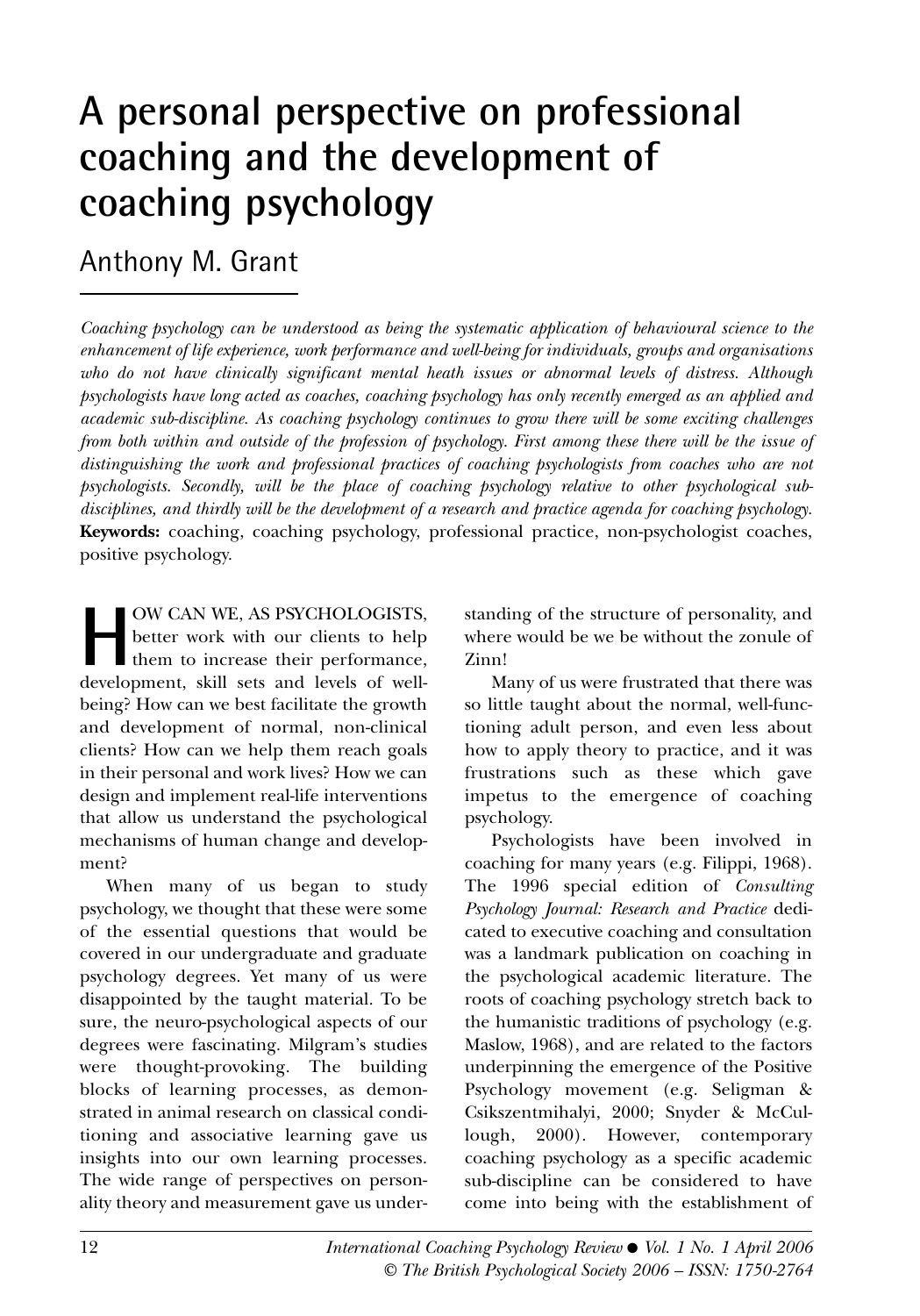the Coaching Psychology Unit at the University of Sydney in 2000 and the offering of the first postgraduate degree in coaching psychology. The recent (2005) establishment of a Coaching Psychology Unit at City University, London, has been another important step in further developing the academic underpinnings of coaching psychology.

As coaching psychology continues to grow there will be some exciting challenges, from both within and outside of the profession of psychology. First among these there will be the issue of distinguishing the work and professional practices of coaching psychologists from coaches who are not psychologists. Secondly, will be the place of coaching psychology relative to other psychological sub-disciplines, and thirdly will be the development of a research and practice agenda for coaching psychology. This paper presents a personal perspective on these issues and development of coaching psychology.

# **The nature of contemporary professional coaching**

It may be useful to firstly discuss the nature of general professional coaching before exploring aspects of coaching psychology. Definitions of coaching vary considerably (Palmer & Whybrow, 2005) and have been the subject of much debate (e.g. D'Abate, Eddy & Tannenbaum, 2003; Kilburg, 1996; Mace, 1950), but central to most definitions are the assumptions of an absence of serious mental health problems in the client (Bluckert, 2005), the notion that the client is resourceful (Berg & Szabo, 2005), willing to engage in finding solutions (Hudson, 1999), and that coaching is on outcome-focused activity which seeks to foster self-directed learning through collaborative goal setting, brainstorming and action planning (Greene & Grant, 2003). In this way coaches help clients enhance aspects of both their personal and professional lives. Coaching is thus, collaborative, individualised, solutionfocused, results orientated, systematic, stretching, fosters self-directed learning, and should be evidence-based, and incorporate ethical professional practice.

Contemporary professional coaching is a cross–disciplinary methodology for fostering individual and organisational change, and comprises both personal or 'life' coaching, and workplace coaching with staff, managers and executives. There are no entry barriers to becoming a coach. In a study of 2529 professional coaches Grant and Zackon (2004) found that coaches had come to coaching from a wide variety of prior professional backgrounds (in order of magnitude) consultants (40.8 per cent), managers (30.8 per cent), executives (30.2 per cent), teachers (15.7 per cent) and salespeople (13.8 per cent). Interestingly, in that sample only 4.8 per cent of respondents had a background in psychology (note percentages are not accumulative).

Such diversity is both strength and a liability. The diversity of prior professional backgrounds means that the coaching industry draws on wide range of methodological approaches to coaching, and a wide range of educational disciplines inform coaching practice. On the other hand, due to the diversity and sheer number of individuals offering coaching services, there is a lack of clarity as to what professional coaching really is and what makes for an effective or reputable coach (Sherman & Freas, 2004).

This diversity also means that there may be a wide range of perspectives about what constitutes best ethical and professional practice, and what is the proper focus of coaching. Most coaches do not have a background in behavioural science and, most commercial coach training programmes are short courses based on proprietary models of coaching with little or no theoretical grounding, and finish with the granting of some kind of coaching 'certification'.

Not surprisingly, there have been concerns expressed that inappropriately trained coaches tend to conduct atheoretical one-size-fits-all coaching interventions (Kauffman & Scoular, 2004) and may cause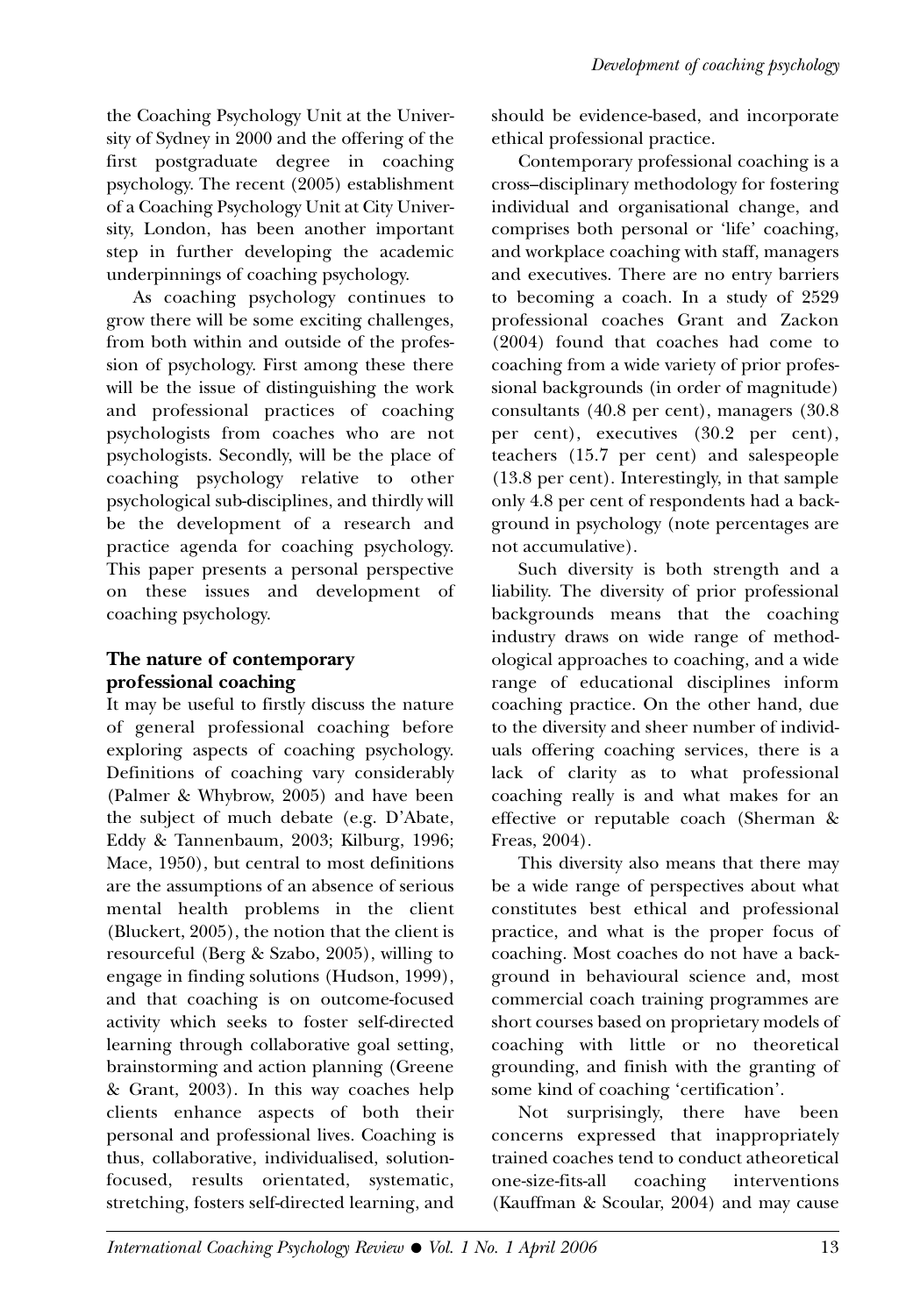harm to clients, particularly those who have unrecognised mental health problems (Berglas, 2002; Cavanagh, 2005; Naughton, 2002). Although coaching is aimed at nonclinical populations it may be that some individuals seek coaching as a more sociallyacceptable form of therapy. Indeed, recent studies have found that between 25 per cent and 50 per cent of individuals presenting for life coaching met clinical mental health criteria (Green, Oades & Grant, 2005; Spence & Grant, 2005).

However, it is hard to find actual reports of such damage beyond occasional newspaper articles about the impact of failed therapy or counselling (e.g. Pyror, 2005) or social commentary articles decrying the rise of the self-help or coaching culture (e.g. Furedi, 2005). How are we to understand this? At present, because there is no registration or licensing requirements for coaches who are not psychologists, there is no accessible body for disgruntled members of the public to complain to. If such damage is in fact occurring then one assumes that reports of such harm will surface in time. Alternatively, it may be that coaching clients are highly resilient and in fact little harm is being done by non-psychologist coaches. Interestingly, more common are newspaper reports of inadequately trained business coaches or the inappropriate franchising of coach businesses as 'lifestyle and wealthcreation opportunities' or the promotion of coach 'certification' programmes (Walker, 2004).

# **Coaching credentialing and the credibility of coaches**

An area of concern that has not as yet been discussed in the academic literature, concerns the hunger for credibility and credentialing by some sections of the coaching industry. This is an important issue. The general public are not well-educated as to the worth of various psychological qualifications and accreditations (Lancaster & Smith, 2002) let alone coaching qualifications, and may rely on impressive sounding titles to guide them in their selection of a coach. Because coaching is an industry and not a profession, there are no barriers to entry, no regulation, no government-sanctioned accreditation or qualification process and no clear authority to be a coach; anyone can call themselves a 'Master Coach'. Worldwide there is a veritable industry offering a range of 'coach certification' programmes.

Some of these commercial coach training organisations appear to be little more than coach 'credentialing mills' where, following a few days training and the payment of a suitable fee, one can become a 'Certified Master Life Coach'. Unfortunately, it sometimes seems as if every man and his dog offer a coach certification programme, and the value of such certifications is highly questionable. Indeed, it may be that the majority of money made within the coaching industry is being made by commercial coach training organisations rather than through actual coaching by coaching practitioners.

Of course, organisations such as the Association for Coaching (AC), the European Mentoring and Coaching Council (EMCC) and the International Coach Federation (ICF), have put considerable effort into establishing credentialing processes and have done important work in beginning to define coaching competencies, and the recent establishment of the Australian Psychological Society Interest Group in Coaching Psychology and the British Psychological Society Special Group in Coaching Psychology are very welcome and vital moves in the development of professional coaching as well as coaching psychology.

However, the credibility and professionalism of coaching is still tenuous. There are increasing media reports which question the credibility of unqualified life coaches who appear to have the lowest perceived levels of credibility (e.g. Salerno, 2005). In contrast, psychologists who are coaches are viewed in a far more credible light and this is particularly the case for executive developmental coaching (Seligman, 2005).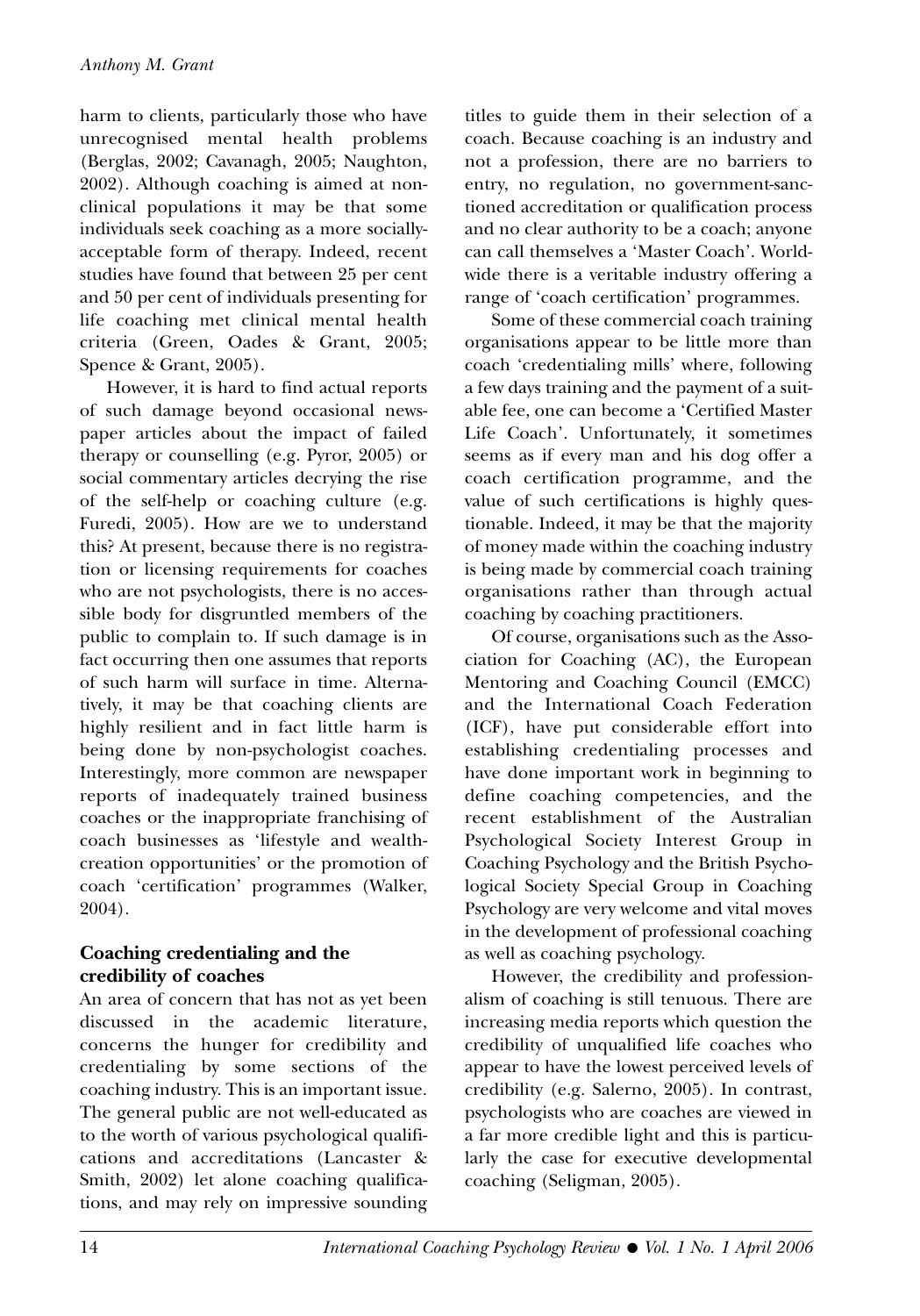# **Raising the bar for the coaching industry**

As the coaching market matures, the corporations who are the main consumers of coaching are demanding higher standards of qualifications from the coaches they employ, and postgraduate qualification in behavioural science are a key selection criteria for executive coaching (Corporate Leadership Council, 2003). Psychologists have increasingly and more publicly become involved in the coaching industry. The entry into the coaching arena by psychology, with its attendant rigorous educational programmes and professional ethos and qualifications has, I believe, noticeably raised the bar for the coaching industry in general.

In contrast to the commercial training programmes that dominated the coaching market during the late 1990s and early 2000s, there are now a number of universities that offer postgraduate programmes in coaching. As of December 2005, there are three Australian universities offering coachspecific education as part of postgraduate degree programmes. All of these are offered by Schools of Psychology. At least seven UK universities offer coaching degree programmes. Most of those are not offered by Psychology Departments, rather they are offered by Business Schools or from within Faculties of Education. In the US seven universities offer coach degree programmes and in Canada there are two postgraduate programmes in coaching. The majority of the North American programmes are offered from within Business Schools rather than Schools of Psychology. These clearly are welcome changes, and the involvement of graduate schools and universities will raise the standard of the general coaching industry.

However, as the bar gets raised within an increasingly demanding market, and in the quest for credibility and the subsequent commercial advantage, there has been a shake-up in the market. Coaches who do not have proper training in coaching or psychology are beginning to feel the pressure to present themselves in a more academic or professional light.

The temptation for these people is to inappropriately leverage affiliations and/or qualifications which are only tenuously connected to coaching practice. An example here might be the individual who holds a PhD in physics presenting themselves as holding doctoral qualifications relevant to coaching, or the unqualified part-time instructor in a university-based continuing education programme presenting themselves as an 'adjunct professor'. The issue here is that the general public, when presented with impressive sounding qualifications and affiliations, may well attribute a level of credibility which is not warranted. In an applied area of practice such as coaching, this can be seriously problematic. And this is particular of a concern given that there is no one central regulating body to which dissatisfied clients can complain about unethical practices.

Psychologists have several important factors which enhance both their suitability for coaching and their credibility as professional coaches. Psychology is a recognised profession with established academic qualifications and rigorous training, enforceable ethical codes and barriers to entry, and have government-sanctioned organisations which are in a position to police the profession. Further, psychologists bring to coaching a solid understanding of the psychology of human change, and the ability to develop coaching interventions based on theoretically-grounded case conceptualisations using evidence-based processes and techniques.

Unfortunately, in the past psychologists have not been represented in the media as being uniquely competent coaching practitioners (Garman, Whiston & Zlatoper, 2000). Yet psychology has a genuine and important contribution to make to professional coaching in terms of adapting and validating existing therapeutic models for use with normal populations and evaluating commercialised approaches to personal development to ensure consumer protection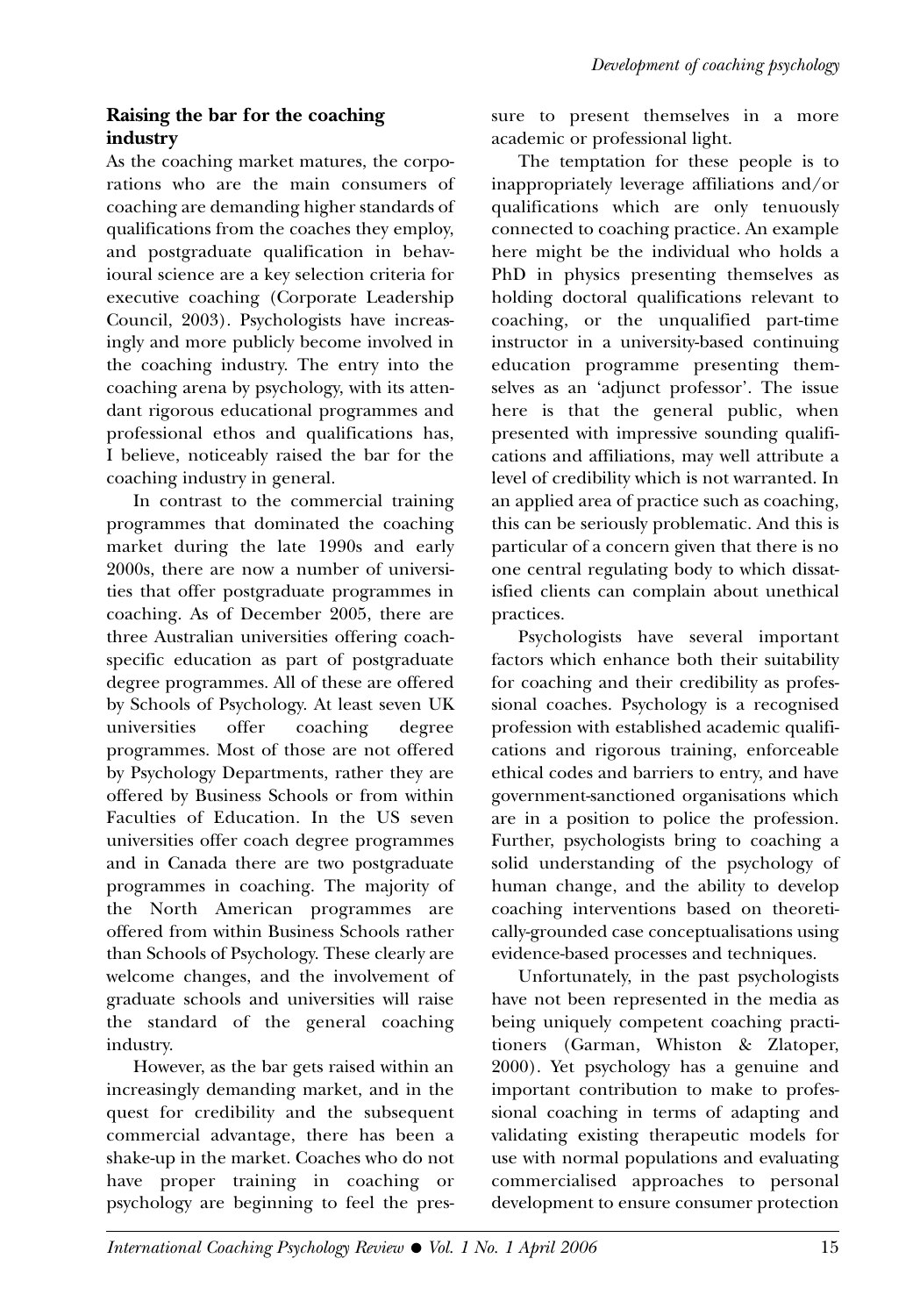and inform consumer choice (Grant, 2001; Starker, 1990). I believe that the emergence of a sub-discipline of coaching psychology can make psychology more accessible and attractive to the public.

# **What is the place of coaching psychology?**

Coaching psychology can be understood as being the systematic application of behavioural science to the enhancement of life experience, work performance and wellbeing for individuals, groups and organisations who do not have clinically significant mental heath issues or abnormal levels of distress.

In broad terms, coaching psychology sits at the intersection of sports, counselling, clinical, and organisational and health psychology. Where clinical and counselling psychologists tend to work with the client who is distressed and/or dysfunctional, coaching psychologists work with well-functioning clients, using theoretically grounded and scientifically validated techniques to help them to reach goals in their personal and business lives. Coaching is a robust and challenging intervention, is results-driven, delivers tangible added value, is typically a short-term or intermittent engagement, and enables the attainment of high standards or goals.

It may be argued that psychology does not need another delineated sub-discipline, and that the work of coaching is already being conducted by psychologists. Indeed, there is evidence that there is considerable overlap between both the training and the actual practices of different established psychology sub-disciplines. For example, Cobb *et al.* (2004) found that training programmes across three areas, clinical, counselling and school psychology, were more similar than different. Further, many applied, clinical and counselling psychologists already consider themselves to be acting as 'coaches' and continue to work with clinical clients long after their initial treatment objectives have been met. This is because clients frequently find such an on-going performance-enhancing relationship to be highly beneficial.

Paradoxically, such observations also argue for the formal establishment of coaching psychology. The fact that some psychologists are already shifting to a coaching style once therapeutic aims have been met, suggests that there is a client demand for coaching by psychologists, and that clients value a coaching relationship with a psychologist that is focused on goal attainment and well-being, rather than being curative. Further, as Kauffman and Scoular (2004) note, the vast majority of individuals presenting for executive coaching are not remedial clients, but are seeking support in stretching and development. Thus interventions and helping relationships based on a clinical or medical model may be highly inappropriate.

Unfortunately in the public's mind, psychologists are often confused with psychiatrists and have long been seen by the public as being focused on therapy and clinical work (Webb & Speer, 1986), rather than being proactive facilitators of human or organisational change. There is a clear need for psychologists to present their skills in a way that the public finds attractive and accessible (Coleman, 2003). Further, many psychologists find coaching to be an appealing and personally rewarding alternative to therapeutic practice (Naughton, 2002).

Thus, rather than act as a coach, it makes more sense for psychologists to actually be a coach, to develop coaching skills and psychological frameworks that go beyond existing clinical or counselling frameworks and applications.

One challenge for an emerging subdiscipline of coaching psychology will be to develop coaching interventions that utilise existing theory and technique, but do so in a way that is relevant and engaging for non-clinical populations. If we can rise to this challenge I believe that coaching psychology has tremendous potential to be a major force for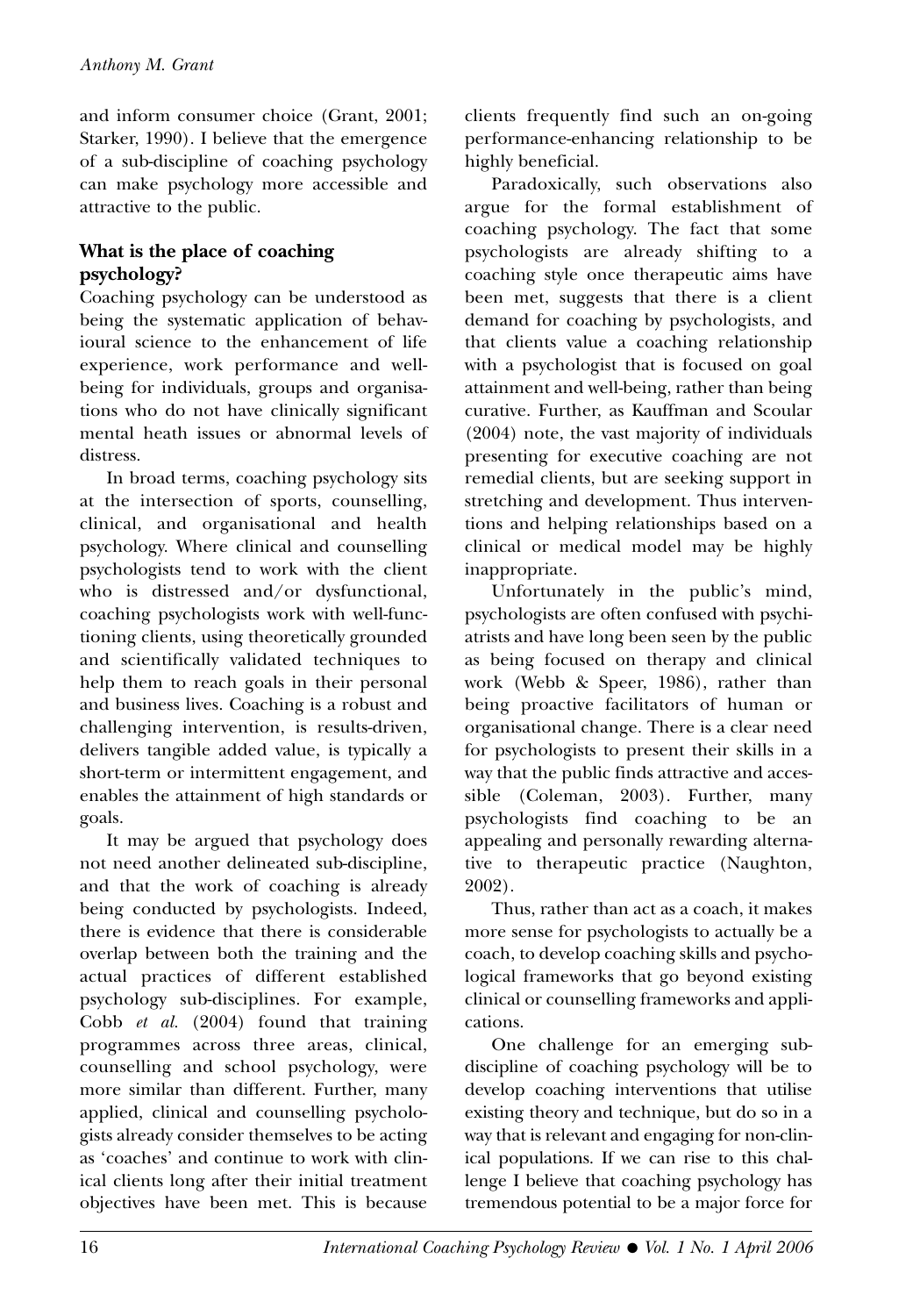the promotion of well-being, productivity and performance enhancement for the individual, for organisations and corporations and for the broader community as a whole. Further, coaching psychology can speed the development of established and emerging psychological approaches by acting as a reallife experimental platform from which to further develop our knowledge of the psychological processes involved in purposeful change in normal, non-clinical populations.

# **Coaching psychology and positive psychology**

Regardless of preferred theoretical orientation (systemic, cognitive, psychodynamic, etc.) psychology as an applied helping profession has traditionally focused on ameliorating distress and repairing dysfunctionality rather than enhancing the wellbeing and goal attainment of normal, well-functioning adults.

There have been long-standing calls for psychology to broaden its relevance to society in ways that would help the general public to use psychology in a positive manner in their daily lives (Miller, 1969). Indeed, the general public and business organisations have a thirst for techniques that enhance life experience and performance. The worldwide market for personal development material has grown significantly since the 1950s (Fried, 1994) and continues to grow. The American personal development and self-help book market alone is worth over \$US600 million dollars annually (Wyld, 2001). However, traditional psychology as a research discipline and an applied profession has not risen to the challenge of meeting the needs of consumers in the normal adult population (Fox, 1996; Laungani, 1999).

Recently there has been considerable interest in a positive psychology that focuses on developing human strengths and competencies (Seligman & Csikszentmihalyi, 2000; Snyder & McCullough, 2000). The emergence of positive psychology is to be applauded and welcomed, and marks a shift in the research focus of applied psychology away from psychopathology. Positive psychology can be understood a 'the scientific study of optimal functioning, focusing on aspects of the human condition that lead to happiness, fulfilment, and flourishing' (Linley & Harrington, 2005, p.13).

There has been considerable progress made by positive psychologists in developing theoretical frameworks for understanding human strengths (Snyder & Lopez, 2002). However, most of the work thus far within the positive psychology arena has been about investigating correlational relationships between various constructs (Lazarus, 2003), for example, the relationship between selfconcordance, well-being, goal attainment and goal satisfaction (Sheldon & Elliot, 1999), the measurement of constructs such as well-being (Ryff & Keyes, 1996) or a taxonomy of human strengths (Peterson & Seligman, 2004) as an alternative to the DSM diagnostic (APA, 2000).

Despite recent publications on the application of positive psychology (e.g. Linley & Joseph, 2004), to date there has been relatively little work within the positive psychology arena about how best to operationalise positive psychology constructs. Further, there have been concerns that overenthusiasm for positive psychology may lead to ideological enmeshment, and that an over-simplistic dichotomous thinking about 'the positive' or 'the negative' is not helpful or accurate (Lazarus, 2003). We need to bring the promise of a positive psychology into fruition (see Ryff, 2003). One way to further develop the emerging field of positive psychology is to extend past crosssectional or correlation work by designing interventions which to use coaching as an experimental framework, and this may be an important role for coaching psychologists.

# **Coaching psychology is inclusive theoretically and sophisticated technically**

Although the links between positive psychology and coaching psychology are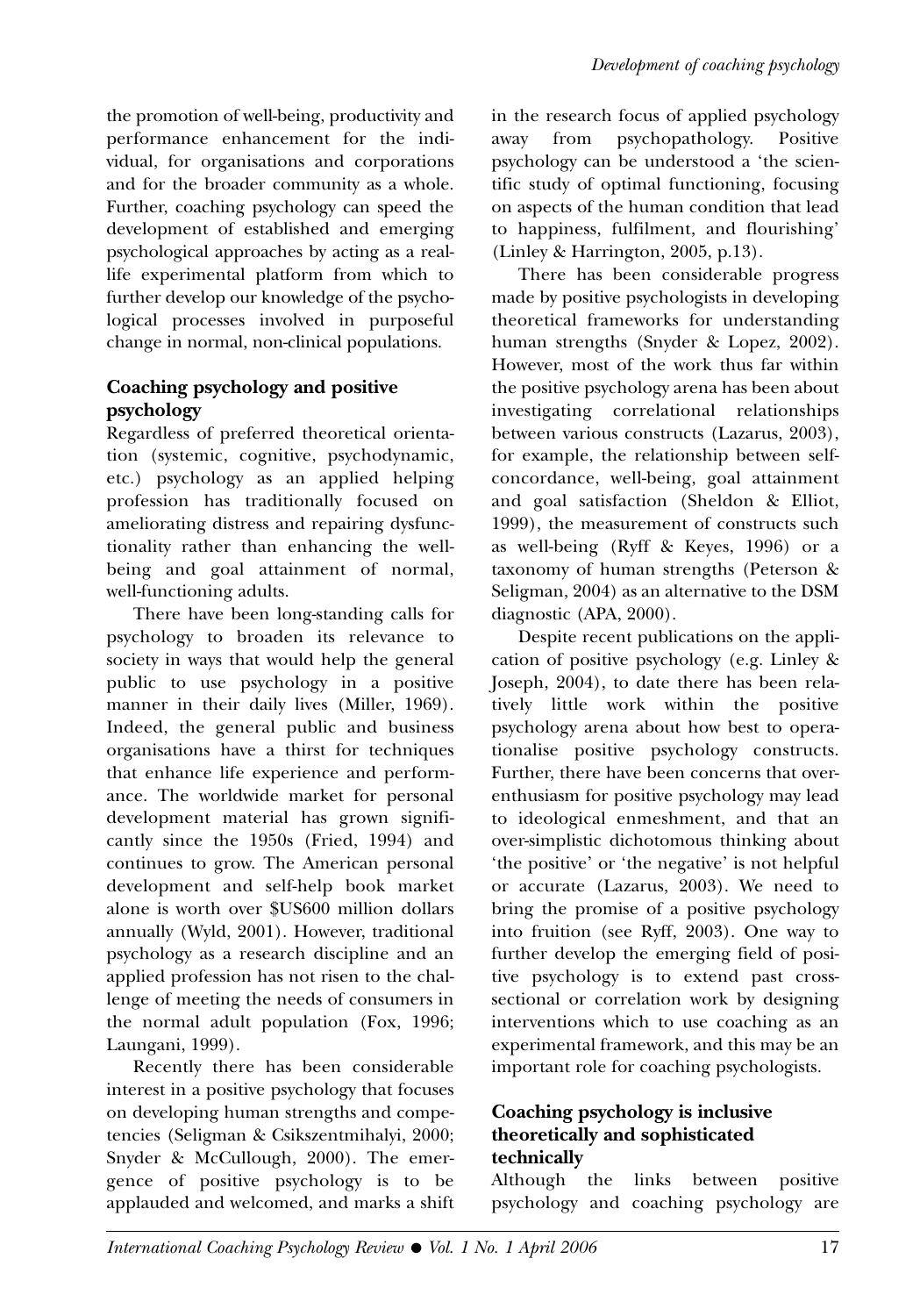clear, coaching psychologists employ a wide range of theoretical perspectives in their work, not just positive psychological frameworks. These include psychodynamic and systemic (Kilburg, 2000), developmental (Laske, 1999), cognitive-behavioural (Ducharme, 2004), solution-focused (Greene & Grant, 2003), and behavioural (Skiffington & Zeus, 2003); also see Peltier (2001) for a useful overview of a range of theoretical approaches to executive coaching.

The relative value and efficacy of different theoretical approaches has been debated long and hard in the clinical literature. It is generally accepted that a key factor in therapeutic outcome is the quality of the working alliance (Horvath & Symonds, 1991), and the alliance is as important as the specific theoretical orientation employed (Howgego *et al.*, 2003). Every theoretical framework emphasises a different understanding and formulation of the presenting issue, and suggests different interventions.

Rather than try to fit a specific theoretical approach to the client, as is frequently the case in clinical work within the medical model, coaching should be collaborative and client-centred. For some developmental coaching clients who are seeking in-depth explanations this will mean coaching based on a psychodynamic model. For others, who are seeking a more psycho-mechanical approach, a cognitive-behavioural formulation and intervention will be more appropriate. Similarly, for those with a defensive pessimism personality style, an overemphasis on aspects of positive psychology may not be helpful (Norem & Hang, 2002).

Coaching psychology needs to be theoretically inclusive and I believe that the professional coaching psychologist should be able to draw on a range of theoretical frameworks, using client-congruent, theoretically-grounded techniques in order to best help the client reach their coaching goals. Such client-centred theoretical flexibility brings with it significant challenges in terms of the coach's training and personal and professional development.

Firstly, in order to become skilled in the use of a specific theoretical modality, practitioners tend to integrate the key tenants of the psychological framework into their personal world view, and in a sense, they personally embody the core facets of their preferred theoretical approach in their own lived experience (Binder, 2004). Indeed, it has been argued that integration of one's sense of self with one's theoretical approach is essential in order to be a truly effective therapist (Norcross & Halgin, 2005). Thus, for example, the psychologist trained in a cognitive-behavioural approach will tend to make sense of the world, both personally and professionally, using cognitive-behavioural concepts. In order to be flexible in working with different theoretical perspectives, as best suits specific coaching clients, the coach needs view the presenting issues from a range of theoretical perspectives and this may well be very challenging personally.

Secondly, coaches need to be highly skilled in dealing with mental health issues. It has been my experience that coaching psychology is sometimes regarded somewhat disdainfully by some clinicians, as if it is a soft version of 'real' clinical psychology. In fact I argue that the contrary is the case. Clinical clients frequently present for therapy with specific symptoms and an expectation of treatment. Coaching psychologists' clients on the other hand may not know that they have a mental health problem (if indeed they do have such problems), and may far less willing to engage in a therapeutic relationship (if indeed they do need treatment). The coach thus needs finely attuned diagnostic skills, maybe even more so than the clinician, and the ability to consider psychopathological issues whilst engaging in the type of goal-focused fast-paced relationship that characterises coaching.

Thirdly, the dynamics of the coaching relationship differ from the often overtly hierarchical relationship that is associated with consulting, clinical or counselling work. Applied and therapeutic psychologists tend to work from the position of being the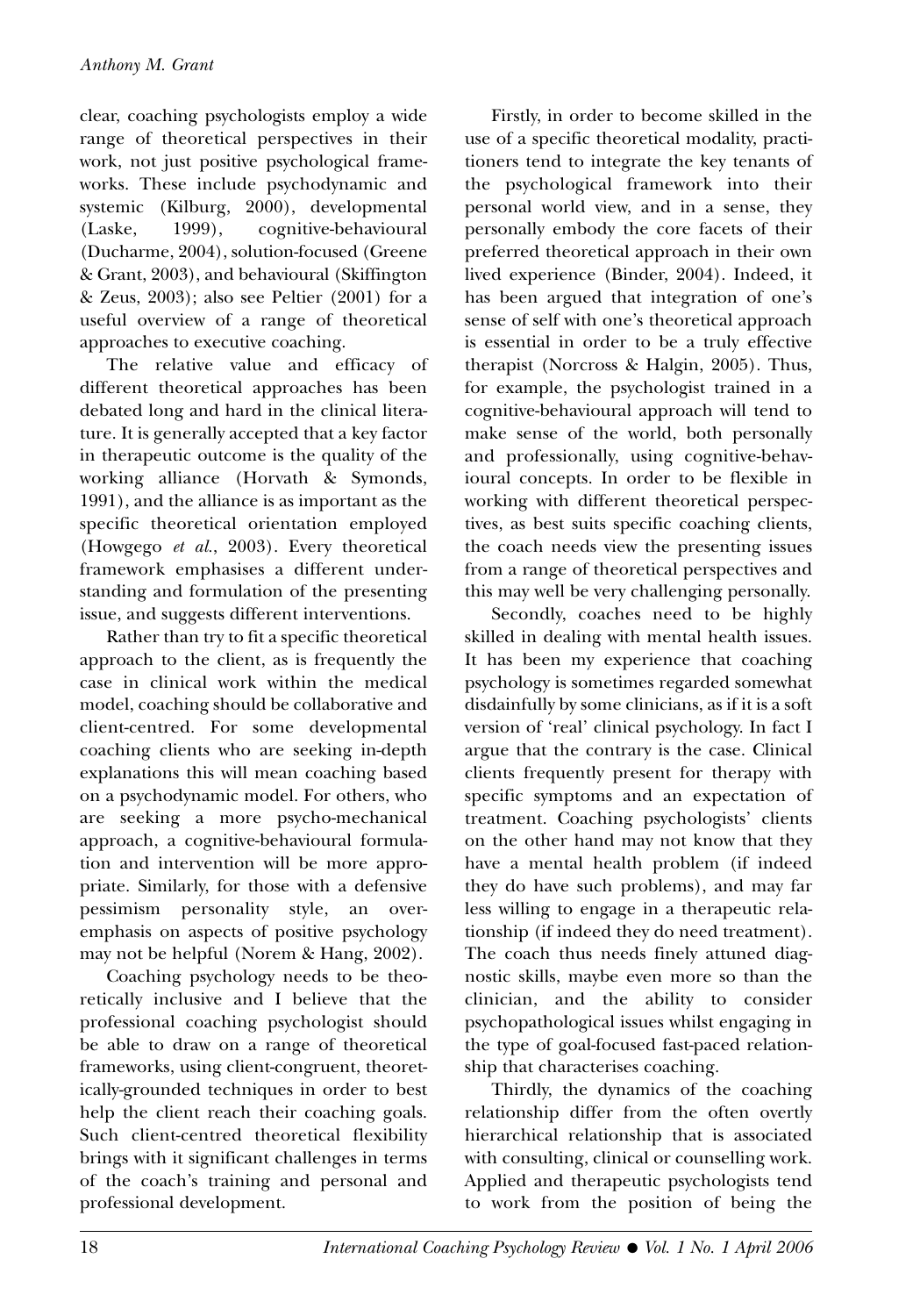expert who has access to a privileged knowledge position from which they diagnose problems and prescribe interventions or treatment (Carlson & Erickson, 2001). Clearly, psychologists do have skilled expertise and expert knowledge about the psychology of coaching that their clients do not have, otherwise there would be little reason for the client to employ them. Also, in addition to the expert knowledge that a coach holds about the psychology of coaching, it is important for coaches to have a good understanding of the clients' issues and context.

The issue here is about the role of expert knowledge in coaching, and how expert knowledge can be best utilised within the coaching relationship. There are various approaches to the use of expert knowledge in coaching. Expert knowledge in coaching can be understood as highly specialised or technical knowledge held by the coach, in an area where the coachee has less expertise than the coach, and where such knowledge is related to the coachee's goals. The notion of the 'coach as expert advice-giver' is somewhat controversial, and there is some difference of opinion as to the appropriate role of expert knowledge in coaching. For example, John Whitmore's (1992) work emphasises a non-directional ask-not-tell approach, and this stands in contrast to the more directive approach of Marshal Goldsmith (2000) which emphasises robust feedback and advice-giving.

The issue is not which of these approaches is right and which is wrong, but rather which best helps the client reach their goals, and which is the most apt at particular points in any specific coaching conversation. In essence this issue is about striking the right balance between process facilitation and content or information delivery, and this balance varies at different points in the overall coaching engagement and within individual coaching sessions. The skilful and experienced coach knows when to move across the ask-tell dimension, and knows when to promote self-discovery and when to

give expert-based authoritative or specialised information.

The challenge for many applied psychologists is to master such flexibility in working with coaching clients. Coaching requires a sophisticated skill set and the ability to be able to draw on expert knowledge, whilst at the same time facilitating the self-directed learning which lies at the core of the coaching enterprise.

# **Future directions for coaching psychology**

What is the future for coaching psychology? It will be useful to have detailed competencies and practices that mark coaching psychology from counselling, clinical and other applied psychological practices. However, this will not be an easy enterprise. Boundaries between and definition of existing sub-disciplines are vague as they stand (Cobb *et al.*, 2004). Although competencies and practices are useful heuristics to define the core functions of a sub-disciple, they tell us little about the overlap between various sub-disciple practice. Perhaps more important, as a future research agenda, may be the development and validation of psychologically-based coaching methodologies that are effective and engaging for non-clinical populations and the emergence of specific areas of coaching psychology practice.

Although executive coaching, workplace coaching and life coaching have received the most media coverage to date, an important emerging trend for coaching psychologists to be aware of is health-related coaching. Examination of the academic literature indicates that health coaching is emerging as the fastest growing area of coaching, and the coaching outcome research that is published in the medical press (e.g. *Medline*) tends to be of better quality than the outcome research published in the psychology press (e.g. *PsycINFO*) or the business press (e.g. *Business Source Premier*). Much of the healthrelated coaching is being conducted by dieticians, nurses and other health professionals rather than psychologists, yet there is a clear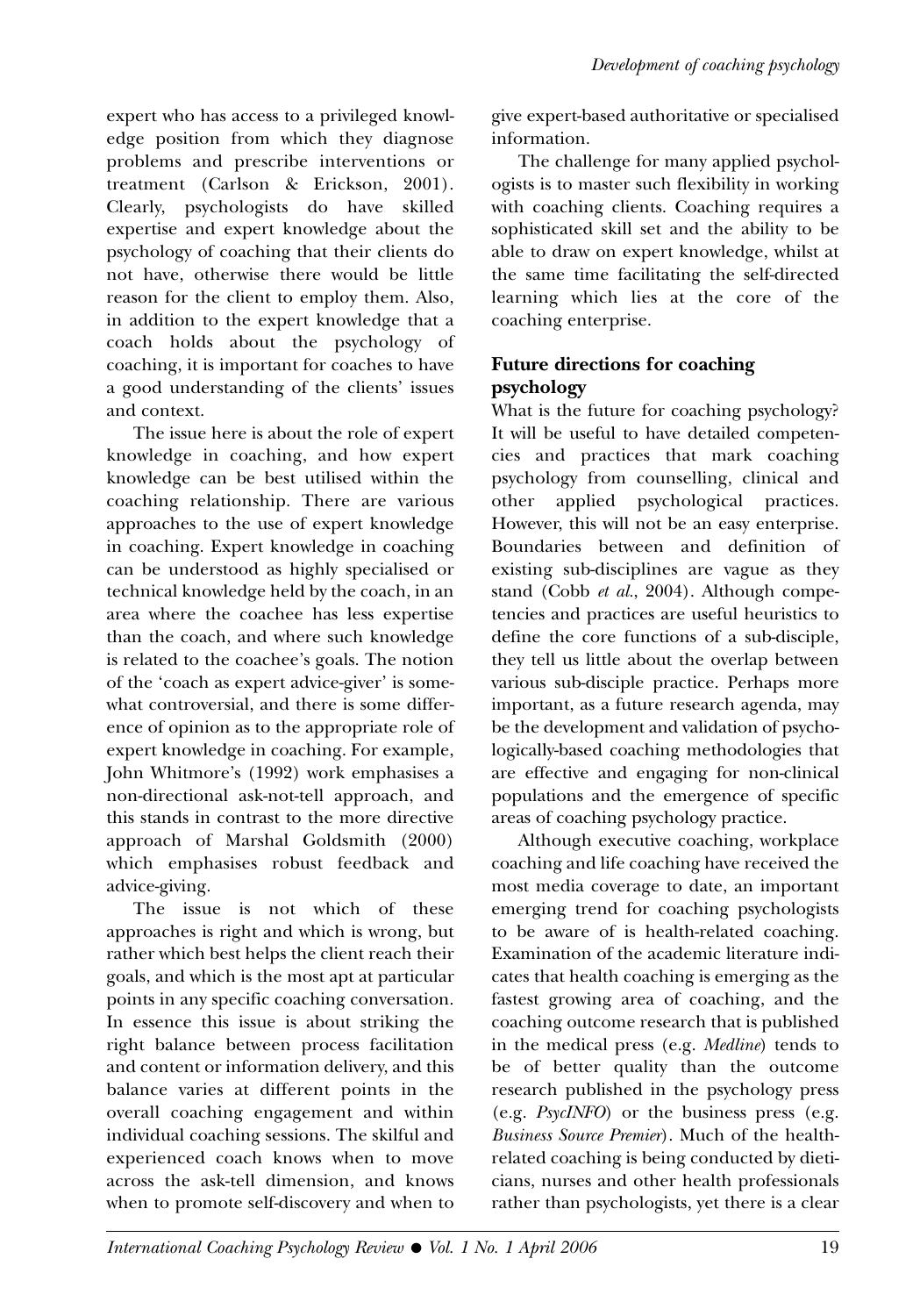role for coaching psychologists who have a background in the health sciences. Positive psychology will prove to be an important theoretical basis for many coaching psychologists, and this may particularly be the case in relation to health coaching, where the focus is on both physical and psychological well-being. Of course, the development of BPS- and APS-accredited postgraduate programmes, including conversion courses for practicing psychologists who wish to work as coaches will be important and such moves will further develop the professionalism, credibility and reputation of coaching psychologists.

However, perhaps the most vital factor in the development of coaching psychology will be that we do outstanding work with our clients. After all, they are what this is all about.

# **Conclusion**

Coaching psychology has the potential to be a major force for the promotion of wellbeing and performance enhancement for the individual, for organisations and society as a whole. The emergence of a sub-discipline of coaching psychology can make psychology more accessible and acceptable to the public. Further, through virtue of their training and professionalism, psychologists are ideally placed to provide coaching services. In addition, coaching psychology can contribute to the development of established and emerging psychological approaches by providing a methodology with which to further develop our knowledge of the psychological processes involved in purposeful change in normal, non-clinical populations.

**Correspondence Anthony M. Grant**  Coaching Psychology Unit, School of Psychology, University of Sydney, Australia NSW 2006. E-mail: anthonyg@psych.usyd.edu.au

*Note: This article was based on Dr Grant's keynote address at the 1st Annual Conference of the BPS SGCP in London, December, 2004.*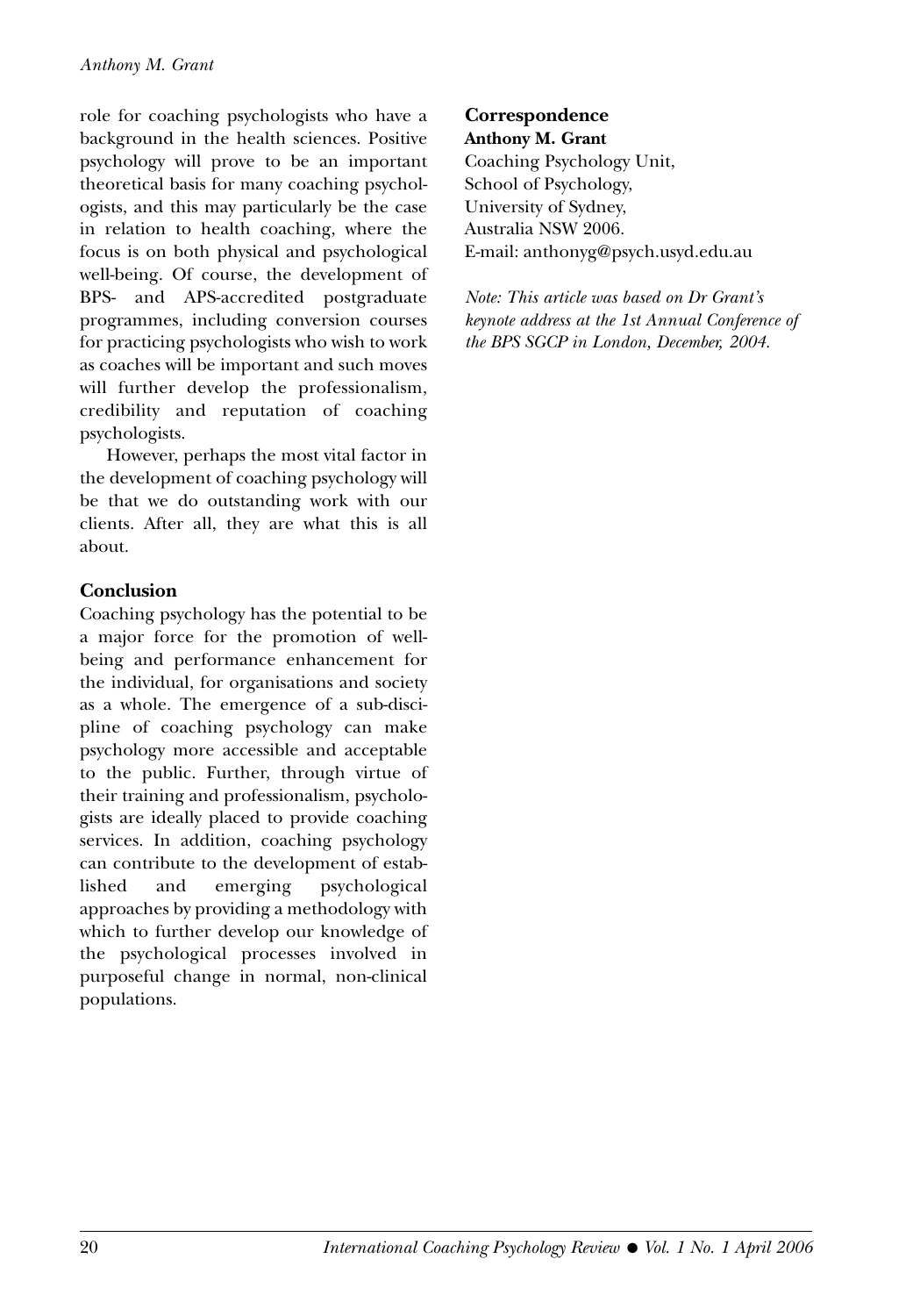#### **References**

- APA (2000). *Diagnostic and Statistical Manual of Mental Disorders: DSM-IV-TR* (4th ed.). Washington, DC: American Psychiatric Association.
- Berg, I.K. & Szabo, P. (2005). *Brief coaching for lasting solutions.* New York: W.W. Norton.
- Berglas, S. (2002). The very real dangers of executive coaching. *Harvard Business Review* (June), 87–92.
- Binder, J.L. (2004). *Key competencies in brief dynamic psychotherapy: Clinical practice beyond the manual.* New York: Guilford Press.
- Bluckert, P. (2005). The similarities and differences between coaching and therapy. *Industrial & Commercial Training, 37*(2), 91–96.
- Carlson, T.D. & Erickson, M.J. (2001). Honouring the privileging personal experience and knowledge: Ideas for a narrative therapy approach to the training and supervision of new therapists. *Contemporary Family Therapy: An International Journal, 23*(2), 199–220.
- Cavanagh, M. (2005). Mental-health issues and challenging cleints in executive coaching. In M. Cavanagh, A.M. Grant & T. Kemp (Eds.), *Evidence-based coaching (Vol. 1): Contributions from the behavioural sciences* (pp.21–36). Queensland: Australian Academic Press.
- Cobb, H.C., Reeve, R.E., Shealy, C.N., Norcross, J.C., Schare, M.L., Rodolfa, E.R. *et al.* (2004). Overlap among clinical, counselling, and school psychology: Implications for the profession and combined-integrated training. *Journal of Clinical Psychology, 60*(9), 939–955.
- Coleman, S.K. (2003). *Furthering professional development: An assessment of psychologists' awareness of how they are understood by the public.* Unpublished doctoral dissertation. University of Hartford, US.
- Corporate Leadership Council. (2003). *Maximising returns on professional executive coaching.* Washington, DC: Corporate Leadership Council.
- D'Abate, C.P., Eddy, E.R. & Tannenbaum, S.I. (2003). What's in a name? A literature-based approach to understanding mentoring, coaching, and other constructs that describe developmental interactions. *Human Resource Development Review, 2*(4), 360–384.
- de Shazer, S. (1994). *Words were originally magic.* New York: Norton & Co.
- Ducharme, M.J. (2004). The cognitive-behavioural approach to executive coaching. *Consulting Psychology Journal: Practice & Research, 56*(4), 214–224.
- Filippi, R. (1968). Coaching: A therapy for people who do not seek help. *Zeitschrift Fuer Psychotherapie und Medizinische Psychologie, 18*(6), 225–229.
- Fox, R.E. (1996). Charlatanism, scientism, and psychology's social contract. 103rd Annual Convention of the American Psychological Association: Presidential address (1995, New York). *American Psychologist, 51*(8), 777–784.
- Fried, S. (1994). *American popular psychology: An interdisciplinary research guide.* New York: Garland.
- Furedi, F. (2005). The age of unreason. *The Spectator* (19 November), 2–3.
- Garman, A.N., Whiston, D.L. & Zlatoper, K.W. (2000). Media perceptions of executive coaching and the formal preparation of coaches. *Consulting Psychology Journal: Practice & Research, 52,* 203–205.
- Goldsmith, M. (2000). Coaching change. *Executive Excellence, 17*(6), 4.
- Grant, A.M. (2001). Grounded in science or based on hype? An analysis of Neuro-Associative Conditioning. *Australian Psychologist, 36*(3), 232–238.
- Grant, A.M. & Zackon, R. (2004). Executive, workplace and life coaching: Findings from a largescale survey of International Coach Federation members. *International Journal of Evidence-based Coaching and Mentoring, 2*(2), 1–15.
- Green, S., Oades, L.G. & Grant, A.M. (2005). An evaluation of a life-coaching group programme: Initial findings from a waitlisted control study. In M. Cavanagh, A.M. Grant & T. Kemp (Eds.), *Evidence-based coaching (Vol. 1): Theory, research and practice from the behavioural sciences* (pp.127–142). Queensland: Australian Academic Press.
- Greene, J. & Grant, A.M. (2003). *Solution-focused coaching: Managing people in a complex world.* London: Momentum Press.
- Horvath, A.O. & Symonds, B. (1991). Relation between working alliance and outcome in psychotherapy: A meta-analysis. *Journal of Counseling Psychology, 38*(2), 139–149.
- Howgego, I.M., Yellowlees, P., Owen, C., Meldrum, L. & Dark, F. (2003). The therapeutic alliance: The key to effective patient outcome? A descriptive review of the evidence in community mental health case management. *Australian & New Zealand Journal of Psychiatry, 37*(2), 169–183.
- Hudson, F.M. (1999). *The handbook of coaching.* San Francisco: Jossey-Bass.
- Kauffman, C. & Scoular, A. (2004). Towards a positive psychology of executive coaching. In P.A. Linley & S. Joseph (Eds.), *Positive psychology in practice* (pp.287–302). Hoboken, NJ: Wiley.
- Kilburg, R.R. (1996). Toward a conceptual understanding and definition of executive coaching. *Consulting Psychology Journal: Practice and Research, 48*(2), 134–144.
- Kilburg, R.R. (2000). *Executive coaching: Developing managerial wisdom in a world of chaos.* Washington, DC: American Psychological Association.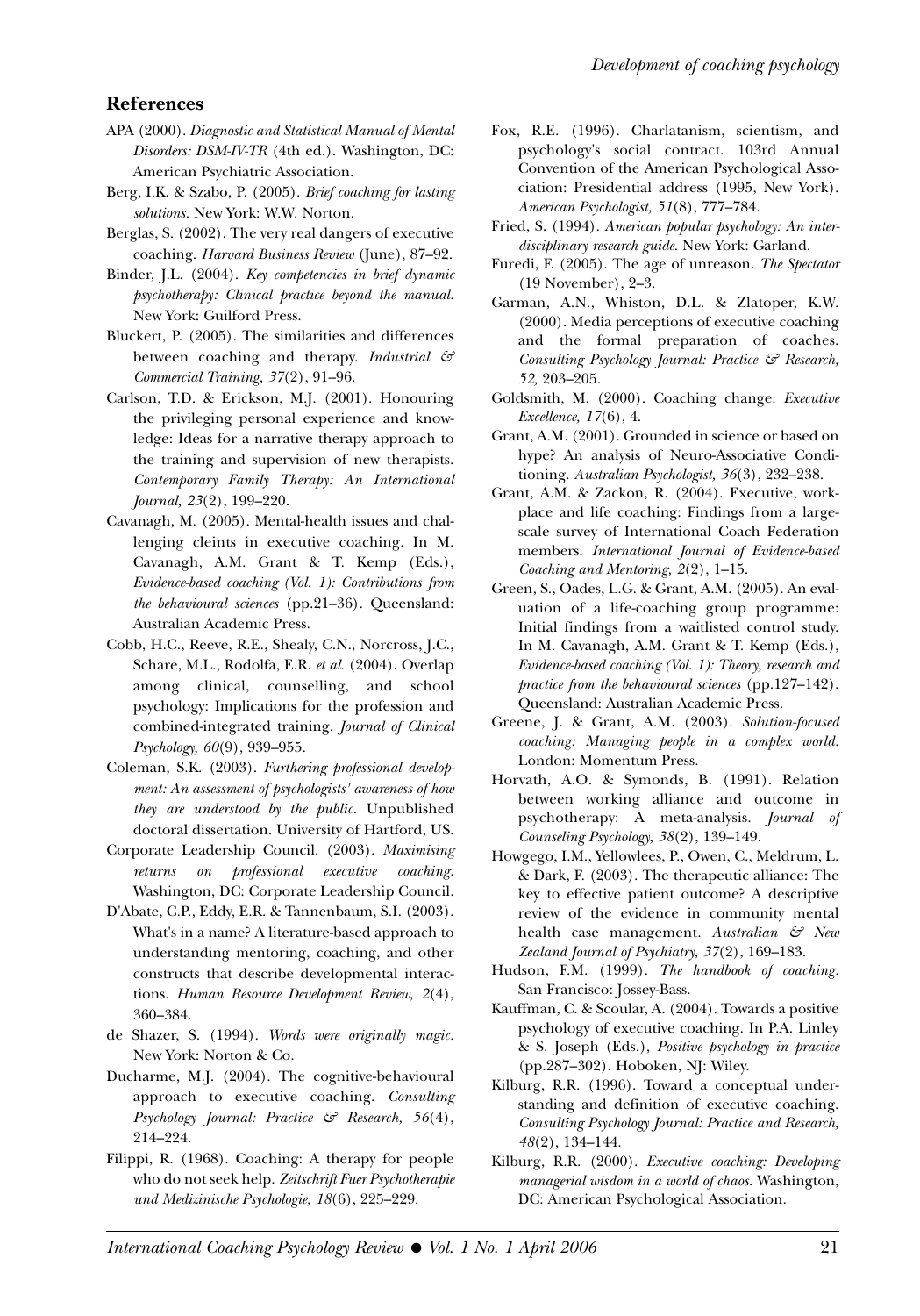- Lancaster, S. & Smith, D.I. (2002). What's in a name? The identity of clinical psychology as a specialty. *Australian Psychologist 37*(1), 48–51
- Laske, O. E. (1999). An integrated model of developmental coaching. *Consulting Psychology Journal: Practice & Research, 51*(3), 139–159.
- Laungani, P. (1999). Danger! Psychotherapists at work. *Counselling Psychology Quarterly, 12*(2), 117–131.
- Lazarus, R.S. (2003). Does the positive psychology movement have legs? *Psychological Inquiry, 14*(2), 93–109.
- Linley, P.A. & Harrington, S. (2005). Positive psychology and coaching psychology: Perspectives on intergration. *The Coaching Psychologist, 1* (July), 13–14.
- Linley, P.A. & Joseph, S. (2004). *Positive psychology in practice.* Hoboken, NJ: Wiley.
- Mace, M.L. (1950). *The growth and development of executives.* Boston, MA: Harvard Business School, Division of Research.
- Maslow, A.H. (1968). *Towards a psychology of being.* New York: Wiley.
- Miller, G. (1969). Psychology as a means of promoting human welfare. *American Psychologist, 24,* 1063–1075.
- Naughton, J. (2002). The coaching boom: Is it the long-awaited alternative to the medical model? *Psychotherapy Networker, 42,* July/August, 1–10.
- Norcross, J.C. & Halgin, R.P. (2005). Training in psychotherapy integration. In J.C. Norcross & M.R. Goldfried (Eds.), *Handbook of psychotherapy integration* (2nd ed.) (pp.439–458). New York: Oxford University Press.
- Norem, J.K. & Hang, E.C. (2002). The positive psychology of negative thinking. *Journal of Clinical Psychology, 58,* 993–1001.
- Palmer, S. & Whybrow, A. (2005). The proposal to establish a Special Group in Coaching Psychology. *The Coaching Psychologist, 1,* July, 5–11.
- Peltier, B. (2001). *The psychology of executive coaching: Theory and application.* New York: Brunner-Routledge.
- Peterson, C. & Seligman, M.E.P. (2004). *Character strengths and virtues. A handbook and classification.* Washington, DC: American Psychological Association.
- Pyror, L. (2005). Call to end free rein for therapists. *Sydney Morning Herald,* 19 September, 22.
- Ryff, C.D. (2003). Corners of myopia in the positive psychology parade. *Psychological Inquiry, 14*(2), 153–159.
- Ryff, C.D. & Keyes, C.L.M. (1996). The structure of psychological well-being revisited. *Journal of Personality and Social Psychology, 96*(4), 719–727.
- Salerno, S. (2005). Qualifications needed to be a life coach: er...none. [Electronic Version]. Times On Line. Retrieved 19 December 2005 from http://www.timesonline.co.uk/article/ 0,,7-1726677,00.html.
- Seligman, M. (2005). The corporate chill pill. *New Zealand Management, 52*(6), 64–66.
- Seligman, M.E. & Csikszentmihalyi, M. (2000). Positive psychology: An introduction. *American Psychologist, 55*(1), 5–14.
- Sheldon, K.M. & Elliot, A.J. (1999). Goal striving, need satisfaction and longitudinal well-being: The self-concordance model. *Journal of Personality & Social Psychology, 76*(3), 482–497.
- Sherman, S. & Freas, A. (2004). The Wild West of executive coaching. *Harvard Business Review, 82*(11), 82–90.
- Skiffington, S. & Zeus, P. (2003). *Behavioural coaching.* Sydney: McGraw-Hill.
- Snyder, C.R. & Lopez, S.J. (Eds.) (2002). *Handbook of positive psychology.* London: Oxford University Press.
- Snyder, C.R. & McCullough, M.E. (2000). A positive psychology field of dreams: 'If you build it, they will come...' *Journal of Social & Clinical Psychology*, *19*(1), 151–160.
- Spence, G.B. & Grant, A.M. (2005). Individual and group life-coaching: Initial findings from a randomised, controlled trial. In M. Cavanagh, A.M. Grant & T. Kemp (Eds.), *Evidence-based Coaching (Vol. 1): Theory, research and practice from the behavioural sciences* (pp.143–158). Queensland: Australian Academic Press.
- Starker, S. (1990). Self-help books: Ubiquitous agents of health care. *Medical Psychotherapy: An International Journal, 3,* 187–194.
- Walker, J. (2004). Business-class coaches. *Business Review Weekly,* 1 July, 15–18.
- Walter, J.L. & Peller, J.E. (1996). Rethinking our assumptions: Assuming anew in a postmodern world. In S.C. Miller, M.A. Hubble & B.L. Duncan (Eds.), *Handbook of solution-focused brief therapy* (pp.9–27). San Francisco: Jossey-Bass.
- Webb, A.R. & Speer, J.R. (1986). Prototype of a profession: Psychology's public image. *Professional Psychology: Research and Practice, 17*(1), 5–9.
- Whitmore, J. (1992). *Coaching for performance.* London: Nicholas Brealey.
- Wyld, B. (2001). Expert push. *Sydney Morning Herald,* 15 August, 4.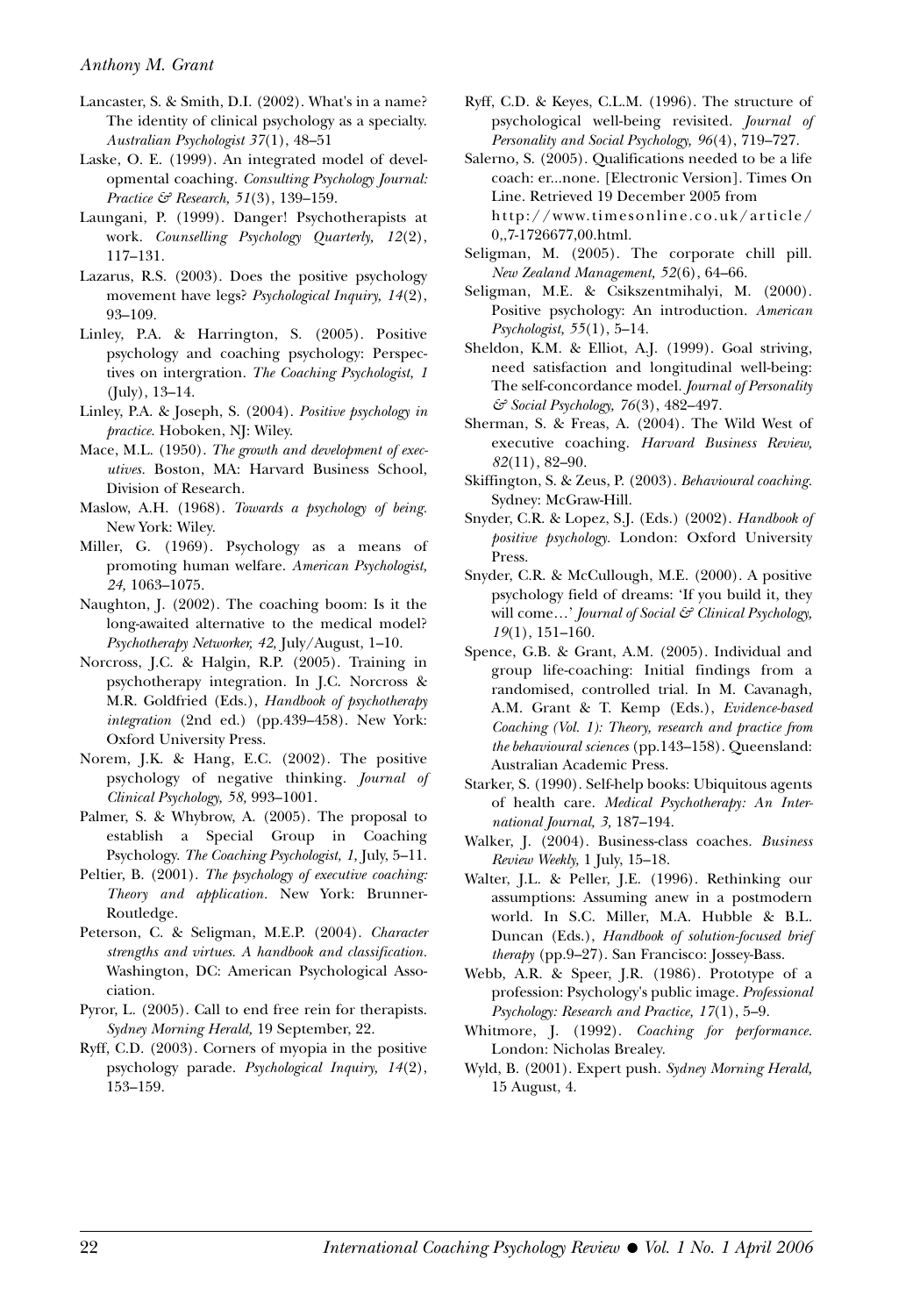# **Does coaching work or are we asking the wrong question?**

# Annette Fillery-Travis & David Lane

*Within the context of an expanding market for coaching in all its forms organisations are asking the questions 'Does coaching work?' They seek evidence of a return on investment. We argue within this paper that this is the wrong question. Before we can ask whether coaching works we must ask how is it being used, is a coherent framework of practice and finally is it perceived or quantified as being effective within that framework?*

*We review the practitioner and academic literature as well as our own research to address each of these questions in turn. We posit a framework of practice based upon the coaching agenda identify by coachee and coach within the contracting phase of the engagement. This encompasses the coaching mode and role as well as the supervisory relationships which exist. The research literature is then considered in the context of the framework.* 

**Keywords:** coaching, evidence, review, return on investment, external, internal, manager.

**S** UCCESSFUL ORGANISATIONS IN<br>the emerging knowledge economy<br>innovate continually to maintain their<br>place in such a dynamic marketplace But it UCCESSFUL ORGANISATIONS IN the emerging knowledge economy place in such a dynamic marketplace. But it is the individual employee who must develop the flexibility and creativity needed to effectively drive growth and deliver appropriate results. They expect (and are expected) to constantly upgrade their technical and leadership skills. Whilst individuals view this professional development as predominantly their own responsibility, they look to their organisation to partner them in accessing and resourcing it (Lane *et al.*, 2000). The challenge for the employer is how to achieve this within the constraints of efficient time and financial resource management.

In facing this challenge organisations are turning away from the traditional training initiatives with the implied ethos of one size fits all. Flexibility and speed of response are imperative and thus development has become more person-centred and tailored to the individual. In this environment it is, therefore, unsurprising that coaching has grown in popularity as an option to meet the emerging needs of organisations and as such has become widespread and well accepted.

As identified by Dr Michael Cavanagh in his keynote address at the 2nd Annual Conference of the Special Group in Coaching Psychology at the BPS, *'coaching has been around too long to be a management fad.'*

It is an established part of the development portfolio available to the executive.

The market is still growing and recent estimates put its size as \$2bn per year. In this context, it is not surprising that the question being raised by buyers of coaching is 'Does it work?'

In other words does coaching provide a return on its investment in driving performance up and impacting on the bottom line?

We argue here that this is the wrong question.

Before we can ask whether coaching works we must ask what it is being used for. Is all coaching addressing similar aims which can be quantified by a standard method or is there a number of purposes to the coaching? If the latter, then we need to consider if these purposes are coherent and form part of a framework of practice for the profession or whether the aims are too disparate to formalise.

We have looked to the academic and practitioner literatures to address this issue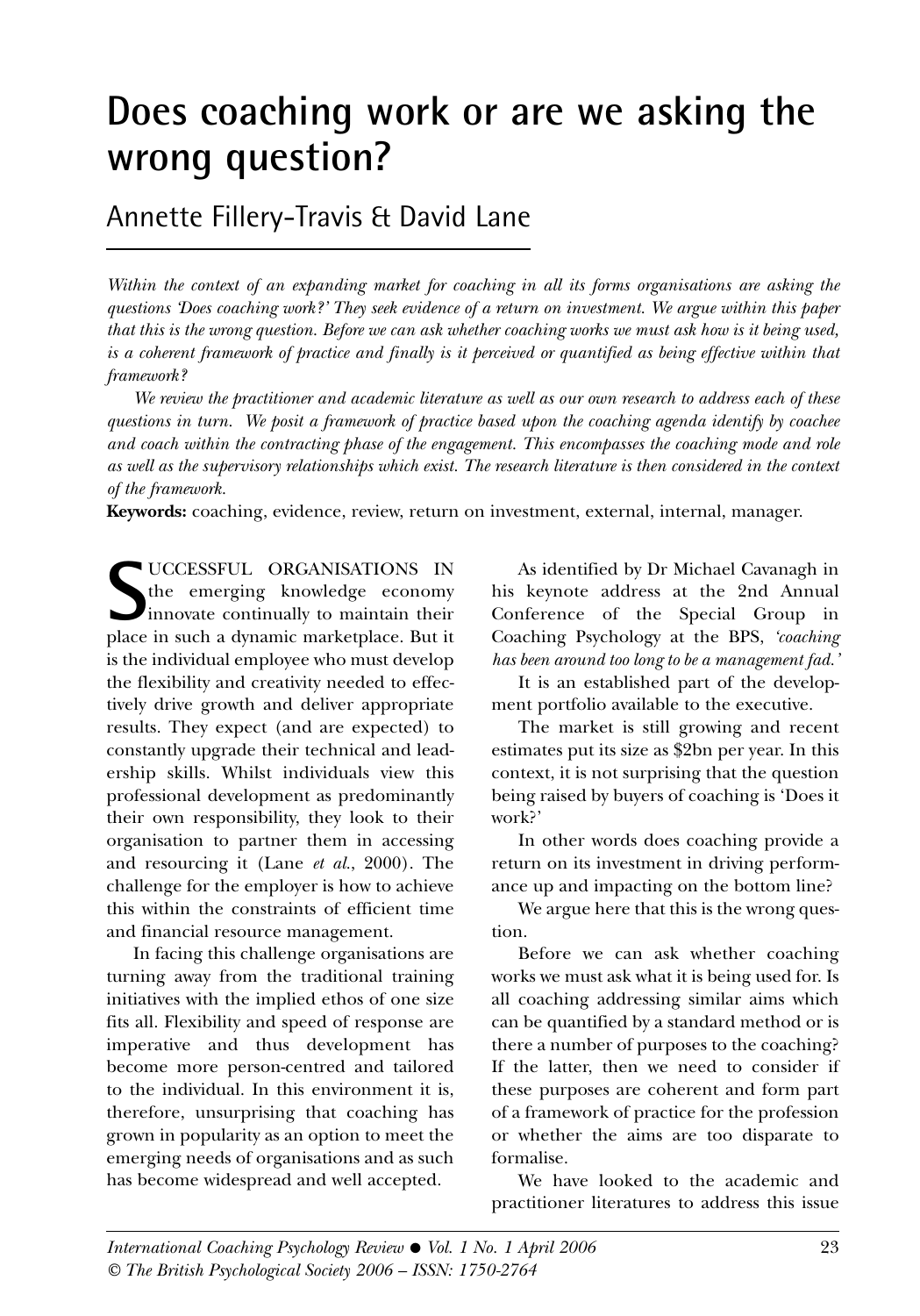as well as our own research. It is clear that coaching practice has evolved almost a quickly as it has grown and there are now a range of roles, coaching models and frameworks of practice. At first sight there seems to be a diversity of practice where few established norms can be assumed.

It can be argued that such diversity is to be welcomed, and indeed expected, as coaches respond to the individual needs of the client. We would agree if we were considering the **process** of coaching only, i.e. the nature and description of the coaching relationship. But within this paper we are looking at how coaching is being used, its **purpose**, and if it is considered effective by its clients and their sponsoring organisations. Therefore, as a review document this work does not fully expand upon underpinning issues such as the emergence and development of learning organisations nor does it explicitly cite the psychology literature which underpins the process of coaching.

Instead we have reviewed the academic literature on the efficacy of coaching published between 1990–2004 although where there is insufficient work some references are cited from 1930s. Similarly we have identified the general trend of the practitioner publications (both articles and books) to identify the focus of practice. We will also draw upon our own research into the experience of over 30 HR directors or buyers of coaching (Jarvis, Lane & Fillery-Travis, 2006).

The first point of note is that in common with previous reviewers (Kampa & White, 2002) we have found that the evidence base for coaching has not increased at the same rate as practice. Research into the efficacy of coaching has lagged behind and it has only started to develop seriously over the last five years. As identified by Grant (Grant, 2003) the literature is at the point of expansion in response to the practice development.

We have focussed our interest on the following questions:

1. How is coaching being used within organisations and who is doing it?

- 2. Is there a coherent framework of practice across the identified modes of coaching?
- 3. Is it perceived or quantified as being effective?

The consideration of these questions structures the rest of this paper. Within it we identify the coaching agenda or purpose to be an underpinning concept which allows us to develop a framework of practice which encompasses both coaching mode and role. It is against this framework that the question can then be asked 'Does it work?'

# **1. How is coaching being used within an organisation?**

The School of Coaching survey (Kubicek, 2002) last year provided data on which coaching modes are being used within organisations:

- 51 per cent used external coaches;
- 41 per cent trained internal coaches; and
- 79 per cent manager coaches.

We will consider each of these in turn and also briefly mention team coaches.

### **External coaches**

Various surveys have been undertaken in recent years to investigate the use of this type of coaching within the UK; the Coaching Study (2004) published by UCE (a survey of 1153 organisations across the UK) and The Institute of Employment Studies (IES) report (Carter, 2001) are but two of them. Each sought to identify what coaches were being commissioned to do within organisations. Considering this information together with the journal and research literature we can group the potential functions for an external coach under two main headings:

- 1. The coaching of a senior executive to their own agenda;
- 2. The coaching of managers after training to consolidate knowledge acquisition and work with the individual to support and facilitate resulting behaviour change in relation to a specific organisational agenda.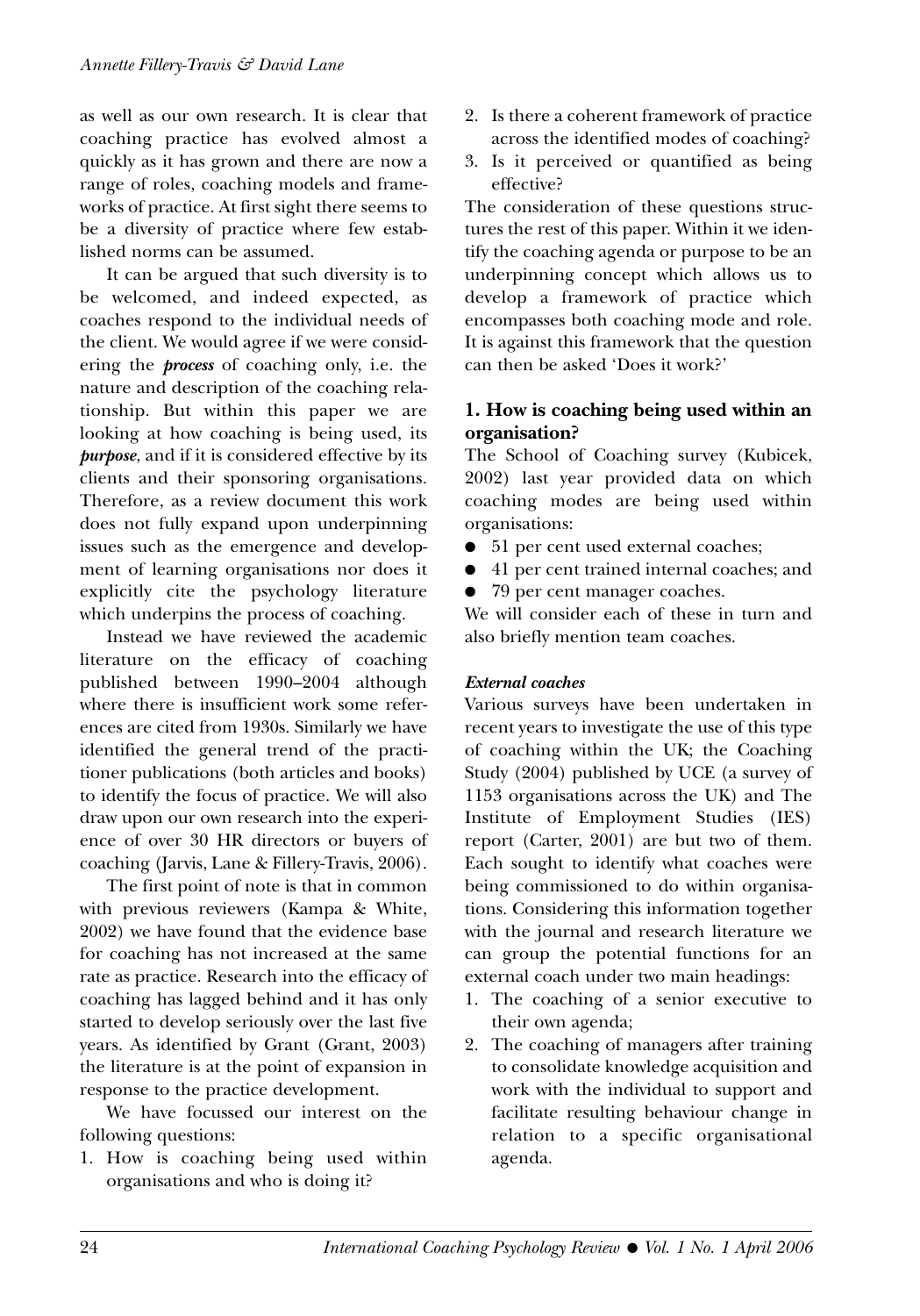The tasks associated with the first function included; supporting the induction of a senior manager, supporting particular individuals identified as high potential or as targets for extra support, and acting as a critical friend or sounding board for a senior manager where mentors are not appropriate or practical. It is also clear that coaching is being seen as a reward for senior managers and part of a retention package. Indeed it has been noted within the IES (Carter, 2001) study that the phenomenon of 'coaching envy' is a reality for the members of its research forum. As cited by (Hall, Otazo & Hollenbeck, 1999), *'Executives like the confidentiality and personal attention: they also like what coaching does for their careers.'*

So once coaching is introduced to a company other executives within the company want a coach.

Traditionally within this first option the coaching agenda is totally free and defined only by the coachee. It is not even constrained to the work role but allows exploration of any issues that the coachee identifies as interesting. In our previous study on the efficacy of coaching (Jarvis, Lane & Fillery-Travis, 2006) we found that organisations were increasingly aware of the potential difficulties for an organisation of 'free agenda' coaching. These include a perceived 'lack of control' with the potential for distraction of the coachee from the primary task and also the lack of a defined return on investment. In addition there is the real possibility that the coachee may be 'coached out of a job'.

Organisations react to this latter issue in one of two ways: either by acknowledging that the coaching is revealing a hidden problem thereby creating an opportunity to manage it effectively, or by reducing the potential for this type of crisis to occur by restricting the agenda of the coaching at the start of the contract.

In the latter strategy the sponsoring organisation will seek to have a more direct involvement in the contracting phase usually through involvement with the line manager or the HR department. Within our own research HR directors were increasingly requiring their external coaches to undergo a familiarisation process covering the company's culture and ethos and to undertake to keep within a proscribed agenda.

The issues identified within the coaching agenda will, in general, be diverse and the external coach can be working at a variety of levels of engagement. Categorisation of these levels of engagement has been developing within the literature for some time. Grant and Cavanagh (2004) identify three generic levels:

- Skills coaching which can be of short duration and which requires the coach to focus on specific behaviours;
- Performance coaching which will focus on the process by which the coachee can set goals, overcome obstacles, and evaluate and monitor their performance; and finally
- Developmental coaching which takes a broader more holistic view often dealing with more intimate, personal and professional questions. This can involve the creation of a personal reflective space rather like what they call 'therapy for the people who don't need therapy'.

Other categorisations have been also been developed, for example, Witherspoon and White (1996) identify four distinct roles for the coach: coaching for skills, for performance, for development and for the executive's agenda. For Peterson (1996) there are three different types: targeted, intensive and executive. At the present time there are no universally identified definitions of these roles. But it is clear that the level of competence and skill required of the coach increases with the level of engagement and at the highest level it is generally acknowledged that a mastery of practice is needed. Defining what 'mastery' of practice means in this context has been the work of professional bodies in recent years and the interested reader is referred to their websites and publications for further information.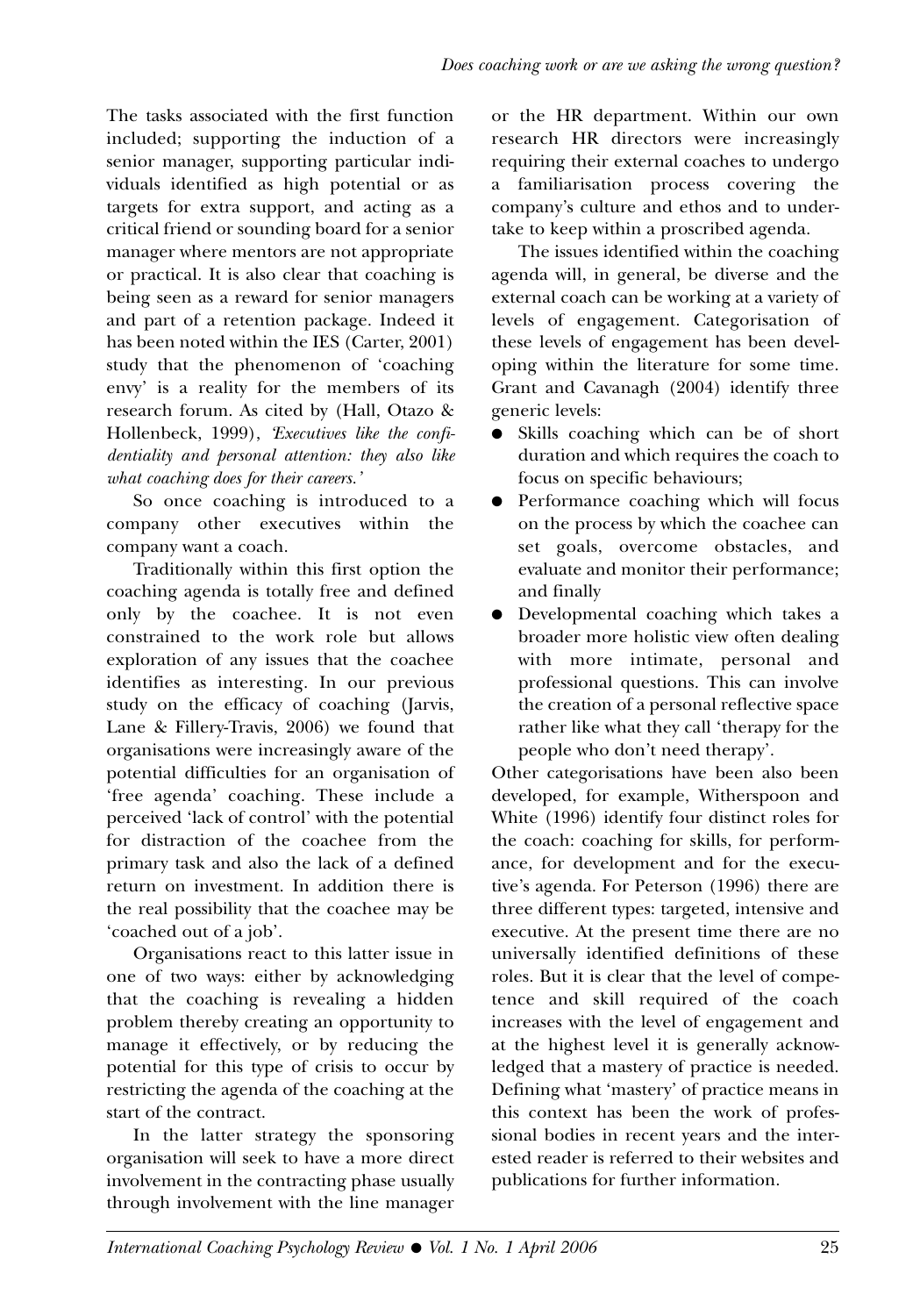It is whilst considering these levels that the concepts of professional practice, i.e. specified body of knowledge, accreditation, ethical basis of practice, are brought into focus (Garman, Whiston & Zlatoper, 2000). As Lane (2006) points out, *'This is not proposed as an argument that only psychologists should coach but rather that those who work as coaches to address complex personal and professional development should adopt the hallmarks of a profession and work to an evidence based agenda rather than promote untested propriety models built on ideas drawn from sources both spurious and credible.'* 

Primary to this goal is the supervision of the coach. The various coaching professional bodies are currently developing frameworks of professionalism and accreditation of coaching and coaches. Central to the majority of these is the supervision of the coach. For example, the European Mentoring and Coaching Council (EMCC) states in its code of ethics, 'A coach/mentor must maintain a relationship with a suitably qualified supervisor, who will regularly assess their competence and support their development.' The external coach will be expected to be under supervision but may also provide supervision for others. We will deal with this in more detail later.

This free agenda coaching engagement is in stark contrast to the second option for the executive coach – training consolidation (Smither *et al.*, 2003) It is now widely accepted that sustained behaviour change after training can only be achieved through monitoring and consolidation activities which continue after the training itself. In the past this has been in the form of 'follow on workshops', etc., but external coaches are now taking a role in providing one-to-one assessment and feedback on the learning undertaken. This is obviously limited in duration, typically one or two sessions, and there is a highly constrained agenda defined by the training event or focus, with an outcome of facilitating behaviour change to affect the required response. One area where it is highly used is in the training of manager coaches and the supervision of internal coaches. We will deal with those in due course.

### **Manager coaches**

Although current research has focussed on the coach as an external consultant, there is a literature dating back to the 1930s on manager coaches (Grant, 2003). Graham, Wedman and Garvin-Kester (1993) reported an evaluation of a coaching skills programme for 13 sales managers with a total of 87 account representative reporting to them. Although this focus for research has declined in the last couple of decades it is still an active and distinct modality of coaching particularly given the recent emphasis on the learning organisation. Quoting again from the recent survey by the School of Coaching – Is coaching being abused? (Kubicek, 2002) – 'Most organisations will say 'yes our managers are coaching' and 'yes we support it'.

This survey of 179 senior HR managers in the UK during February 2002: found that most organisations in the sample (79 per cent) were providing coaching by line managers to their direct reports. Middle managers were the most likely group of employees to be receiving coaching (74 per cent). It was interesting that only 38 per cent of organisations had an initiative in place to develop their managers coaching skills and these were primarily for middle managers. Most of the respondents (70 per cent) had coaching as part of their development strategy with 40 per cent mentioning performance measures and 37 per cent a competency framework.

An in-depth example of the use of mentoring and coaching within a human resource strategy is provided by Coca-Cola Foods (Veale & Wachtel, 1996). Here coaching is viewed in its widest description which includes instruction and problem solving but the cohesiveness of the approach is worth investigation.

A study by Ellinger and Bostrum (1998) has attempted to define, through a qualita-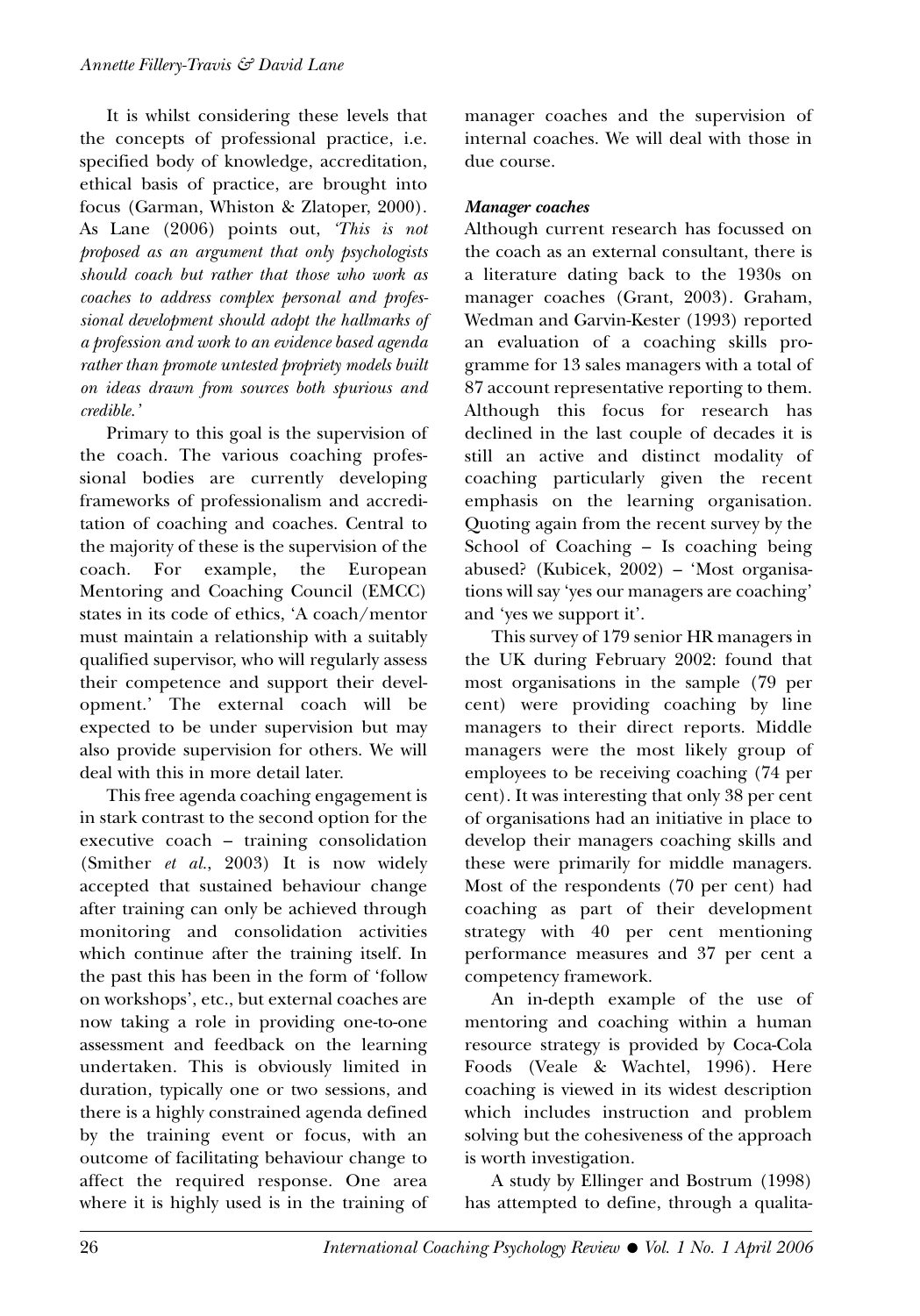tive critical incident study, the ways exemplary managers facilitate their employee learning. They describe a range of behaviours and the interested reader is referred to this paper as well as the range of literature on learning organisations which can inform our training and development of the manager coach.

The coaching agenda for managers is usually solely concerned with the requirements of the organisation and is focused explicitly on the achievement of work goals. It does not have the open agenda commonly used by external coaches and, it is set for the mutual benefit of manager and coachee. The manager needs the output from the employee and seeks to develop it. The employee needs to satisfy the requirements of the post and needs the help and advice of the manager in achieving this. This mutuality sets the focus for the engagement and has an impact both on the learning needs the coaching can address and on the training and supervision required for the coach.

The benefits of this coaching are clear – the coach is on- the- spot with a clear identification of organisational culture and an assessment of the coaching needs of the individual. There is minimal time delay between identification of need and coaching intervention. As one of our case studies identified 'the business environment is changing too fast so we cannot continually retrain everyone – we need to use coaching to constantly update and upgrade'.

It is unlikely and probably unethical for the coaching to be at the developmental level where disclosure of personal and intimate information is required. But it will certainly address skills and probably performance levels. Thus the level of skill and competence required of the manager coach is significantly lower then that of the external coach. However, some level of competence is still necessary. In the School of Coaching Study (Kubicek, 2002) concern was raised that on average the manager coaches received only three days of training to develop their coaching skills and that 67 per cent of companies had no policy/ strategy/vision with regard to the use of coaching (a strategy was more likely the bigger the organisation). As identified by Gebber (1992) the task of coaching for the manager is, *'the most difficult one to perform and requires the biggest paradigm shift of any new system.'*

We should expect managers to need support to attain competence in this role. It is, therefore, not surprising that, as we indicated previously, external coaches are contracted to provide some of this support and help consolidate behaviour change. Alternatively this support can also be supplied by internal coaches whom we will consider next.

# **Internal coaches**

The coach manager is not the only form of internal coach. As discussed in 'The emerging role of the Internal Coach' (Frisch, 2001), *'Coaching is now seen as an investment in the organisation's future. Perhaps concurrent with this has been the emergence of the internal coach.'*

When used in the remedial role it can be argued that the external coach's separateness is essential to reduce defensiveness on the coachee's part and allow focus on their development. However, in the senior development role the trained colleague or internal coach's knowledge of the organisation and immediate availability can be beneficial.

It can be argued that HR professionals have always undertaken some coaching within their job descriptions but it was 'informal and normally transactional'. Internal coaches are now identified and acknowledged by their organisations and Coaching Professional Bodies. Frisch defines internal coaching as: *'a one-to-one developmental intervention supported by the organisation and provided by a colleague of those coached who is trusted to shape and deliver a program yielding individual professional growth'.*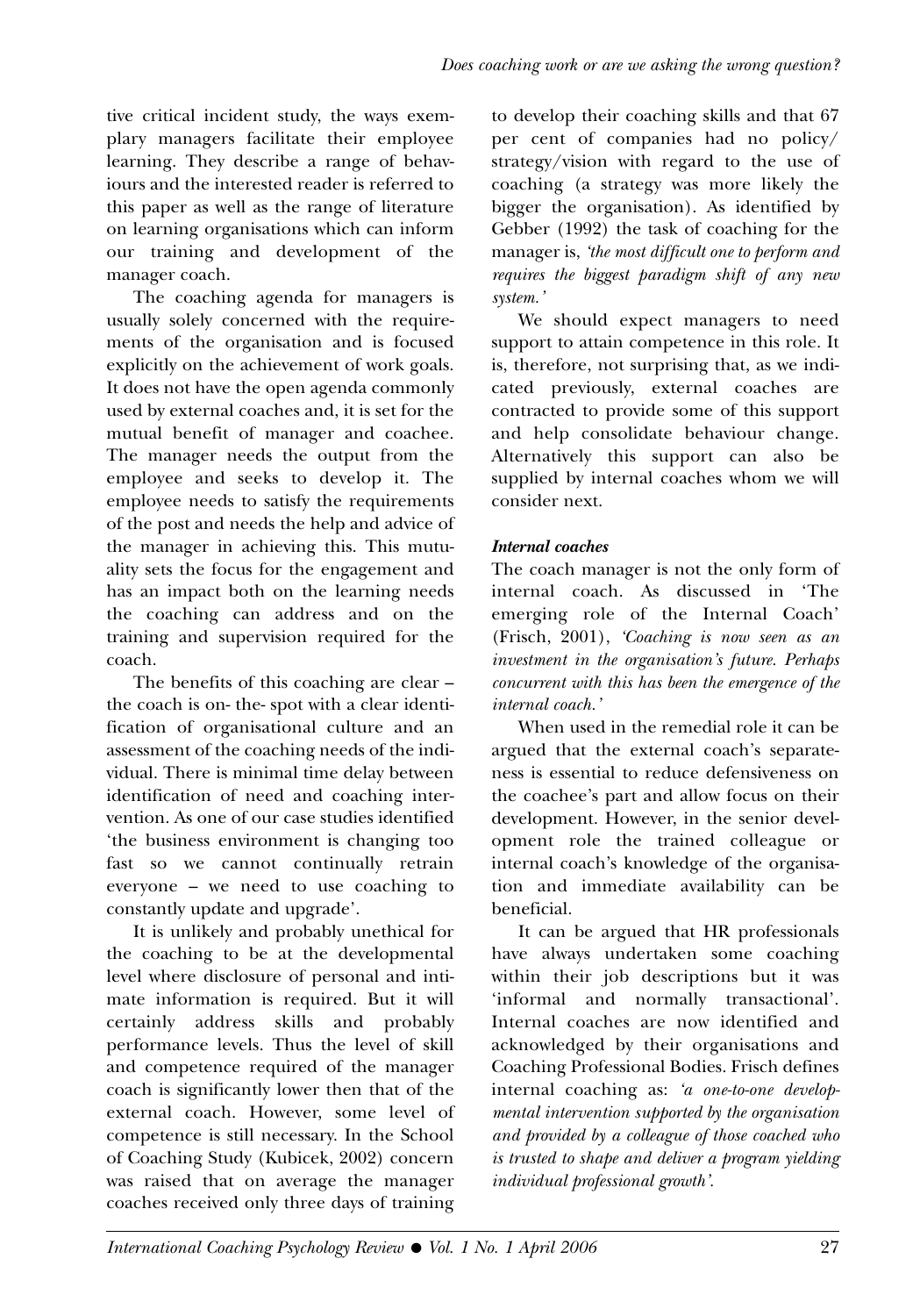There are several points arising from this definition

- 1. The internal coach is outside line management, i.e. distinct from the manager coach.
- 2. (S)he will not always use standard assessment as external coaches as (s)he will already know significant background information and have access to the results of organisational assessment.
- 3. Multiply interventions are assumed it is not a single informal discussion but an ongoing programme.

This interaction was identified as different from the many other training and advicetype engagements, e.g. discussion with HR, training, etc., as these are organisationally focused as opposed to the individual focus of the internal coaching relationship. The advantages were seen to be the ability to see the coachee within their role and knowledge of the environment within which the coachee is working. The emergence of the internal coach can be seen as 'a tangible manifestation of the learning organisation'.

We have shown previously (Jarvis *et al.*, 2006) that the tasks associated with this role are:

- Coaching individuals where manager coaches are not fully used;
- Providers of coach training to managers;
- Supervision of manager coaches providing support and further skills as and when required;
- Specialist coaches for senior managers.

The coaching agenda within this mode is still well focused upon organisational objectives but it has a broader vision to that observed with the manager coach. There will be an element of mutual benefit although it can be considered 'indirect' as with external coaching. The coaching agenda can explore the underpinning aspects of the behaviour or change required although it will still be restricted to some extent by the organisational framework. As indicated previously supervision of internal coaches is necessary and is often sub contracted to external coaches.

# **2. A framework of practice?**

In summary, current practice, as identified within our review, can be characterised by the agreed coaching agenda and the role level employed. Coaching is practiced within three modes; external, internal and manager. The breadth and freedom of the coaching agenda will increase as indicated in Figure 1 and the coach will employ a level of intervention appropriate to the agenda.

These, in turn, will impact upon the outputs that are expected. For instance a restricted coaching agenda is unlikely to impact upon the development of the coachee at the personal level. It may, however, address very specific skill enhancements which can be quantified by, for example, comparing sales figures before and after coaching in relationship building. Similarly external coaching with a broad agenda in which the coach is acting within a development role will address issues such as purpose and self for the coachee. Measurement of the impact of the coachee's development may be difficult to quantify.

### **An aside**

Before we consider the efficacy of coaching there are several points upon which we would like to comment. From the 'Is coaching being abused?' survey there is also a perception that manager coaching is good for middle managers but not for those at the top. This has led to a lack of integration within the corporate strategies. Within this survey 63 per cent used coaching at senior manger level, 74 per cent and 69 per cent at junior and middle managers level. Blackman-Sheppard (2004) argues convincingly that 'executive' coaching should be a resource to available for all employees. There is an interesting question which has not been addressed within the literature as yet – Does the mode of coaching on offer depend upon your seniority within the organisation?

Another critical point is that coaching is not being confined to individuals – team coaching has started to be the subject of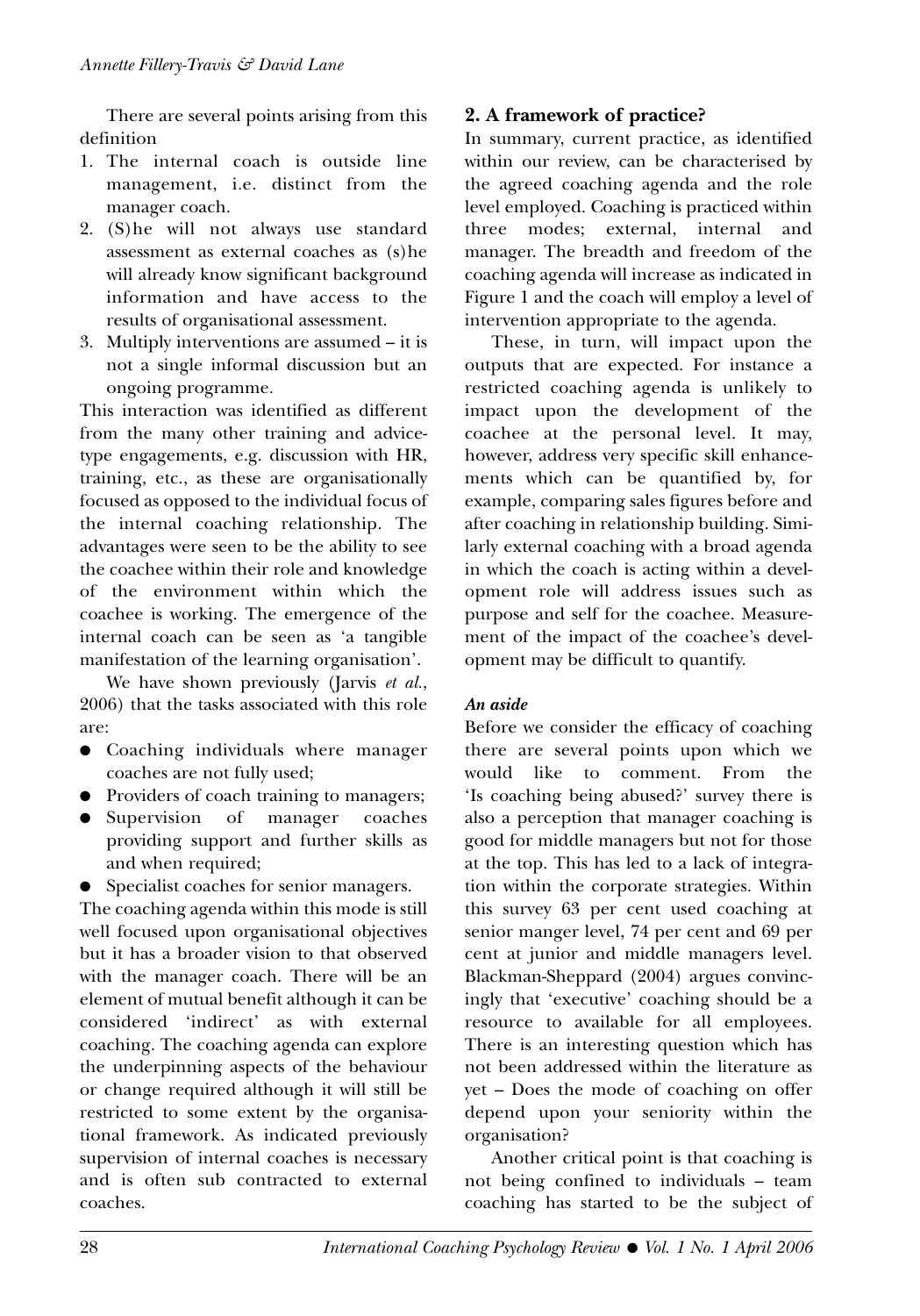

**Figure 1: Coaching role, agenda and supervision.**

both discussion and research publications. Diedrich (2001) discusses the lessons learned from practice and identifies a number of principles of practice. Within his practice he does NOT identify team coaching with team building or team development.

*'The coaching of a team is a process where the consulting psychologist has an ongoing, helping relationship with both the team and the individual executives; that is he or she has time for the team as well as one-to-one coaching contacts with the team members over time. Coaching a team is an iterative process for both the team and the individual that is developmentally orientated as opposed to being a problem-centred quick fix for the team.'*

Within the literature there is not complete agreement with this view and some team coaches positively rule out coaching of individual members except for specific tasks. Coaching at the Top (Kralj, 2001) is a case study of an intervention to enable a company to redesign their organisation. All the interventions were kept to a systems or team level. The authors make a case that coaching should be expanded to include such team engagements.

## **3. Does it work?**

As with all human interactions there are a multiplicity of factors which will impact on the whether the interaction has the desired effect. Indeed, when considering coaching there will even be a variety of criteria for what is constitutes an 'effect'. For instance, is it sufficient that the coachee perceives coaching to have enabled him/her to achieve an identified goal? Or does the output have to percolate down to the bottom-line in terms of a quantifiable performance measure for the organisation?

To date there is only two studies prepared to quote a return on investment, i.e. identify an impact upon the bottom-line. Both of these are concerned with external coaching. The most frequently cited was carried out by Right Management Consultants and published in the *Manchester Review* (McGovern *et al*., 2001). The quoted figure for ROI was 5.7 in terms of 'tangible' or quantifiable outputs such as increased productivity. There is a difficulty with this study in terms of reliability as it surveyed the clients of the consultancy where the author was based and the results were based upon the coachee's own estimates. However, it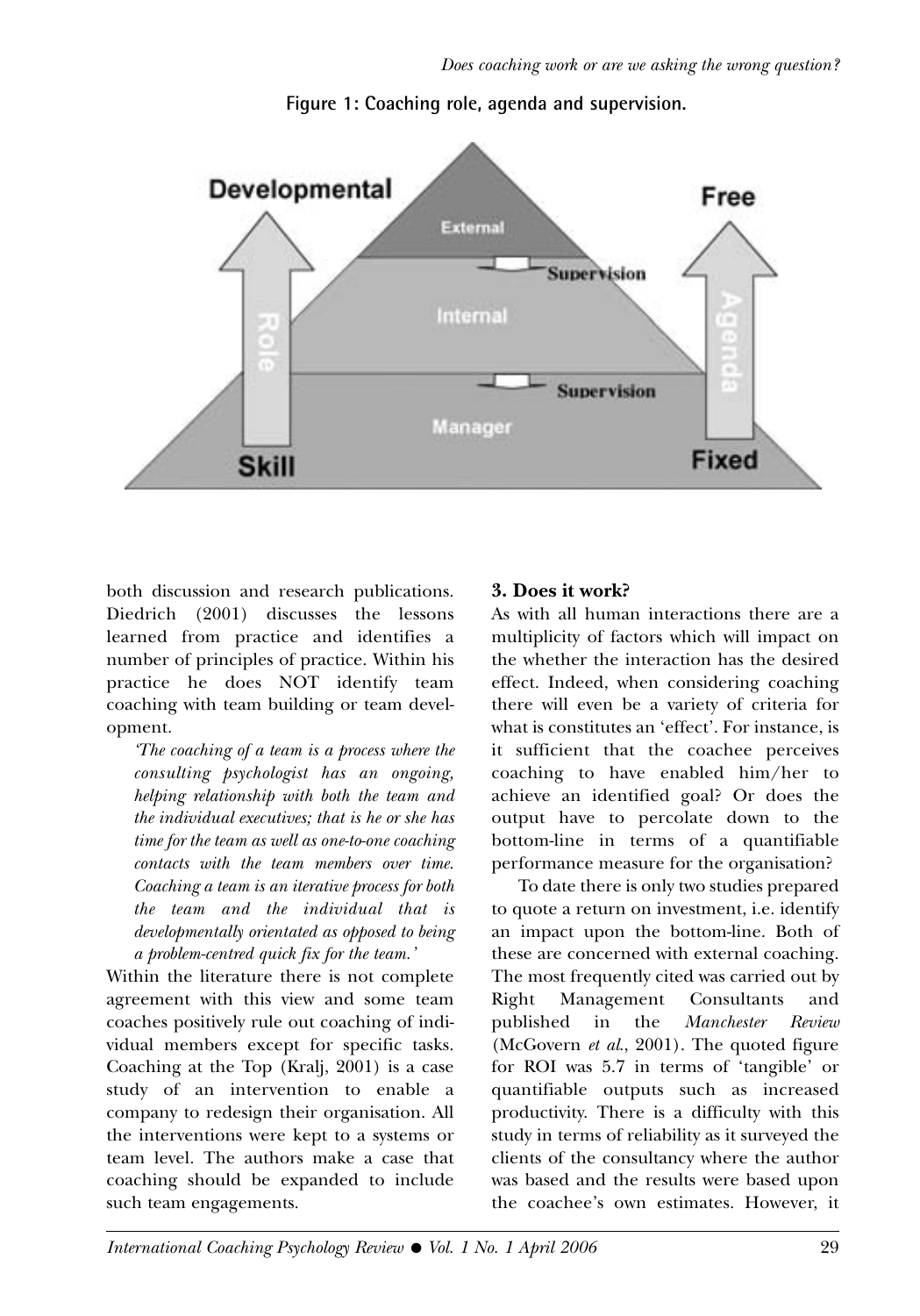does identify how the clients perceived coaching had impacted upon their behaviour and hence the perceived ROI. In particular it is of note that the frequency of impact was higher for the intangible impacts (e.g. improving relationships (77 per cent) and team work (73 per cent)) then for the tangible impacts (e.g. productivity 53 per cent) and quality (48 per cent)). The other study is provided by the Philips ROI institute (Philips, 2004) quoting a figure of 2.21, however, to date this study has not been published and is only available from their website.

Generally published investigations have concentrated on the self-reporting of improvement by the coachee but some studies have looked at assessment (of improvement) by colleagues and reports. Several seek to quantify improvement of performance of the coachee's department or team but as we shall see these have so far delivered only tentative results. For all studies identified the satisfaction of the coachee was good or high and where selfreporting was used then the coaching was identified as having impact on the development of the individual. Where the studies use quantifiable performance measures, other then multisource feedback, the effectiveness is less well evidenced.

For ease of reading we have classified the studies into those addressing external coaching, internal coaching, manager coaching and team coaching.

# **External coaching**

The most researched task of the external coach has been supporting the impact of multi-source feedback and promoting improvement in performance. We will consider three such studies.

a. The only study to date which compares the performance of coached and noncoached individuals is that by Smither, London *et al.* (2003). They also go beyond self reporting of improvement and compare 360 degree feedback preand post-intervention. The advantages of 360 degree feedback are well established in that it provides information on how the coachee is perceived by others; on what should be improved and obtains these ratings from a variety of groups. However, as Smither *et al.* (2003) identify, there can be major problems in working with this information; there can be an overwhelming amount of information, the difference between self and others' ratings can be difficult to reconcile and there is often a need for guidance and help to figure out next step. Locke and Lathan (1990) have shown that feedback alone is not the cause of behaviour change, it is the goals that people set in response to feedback which promotes change. The question asked by this study was: Could coaching facilitate this goal setting with appropriate follow-through and hence enhanced performance?

The subjects of the study were 1361 senior managers in a global corporation who received multi-source feedback in autumn 1999. After feedback, 404 of the managers received coaching (five to seven hours covering review of feedback within two to three individual sessions) and then responded to a brief online questionnaire. In the autumn of 2000 another multi-source feedback programme was carried out in which 88.3 per cent of managers from the initial survey received feedback. In July 2002 a brief survey was carried out in which raters evaluated the progress of the manager towards the goals set by the manager himself, based on the initial feedback.

Managers who worked with a coach were more likely to set specific (rather than vague) goals (d=0.16) and to solicit ideas for improvement from their supervisors (d=0.36). They had a higher performance improvement in terms of direct report and supervisor ratings, however, the effect size  $(d=0.17)$  was small.

It should be noted that the multi-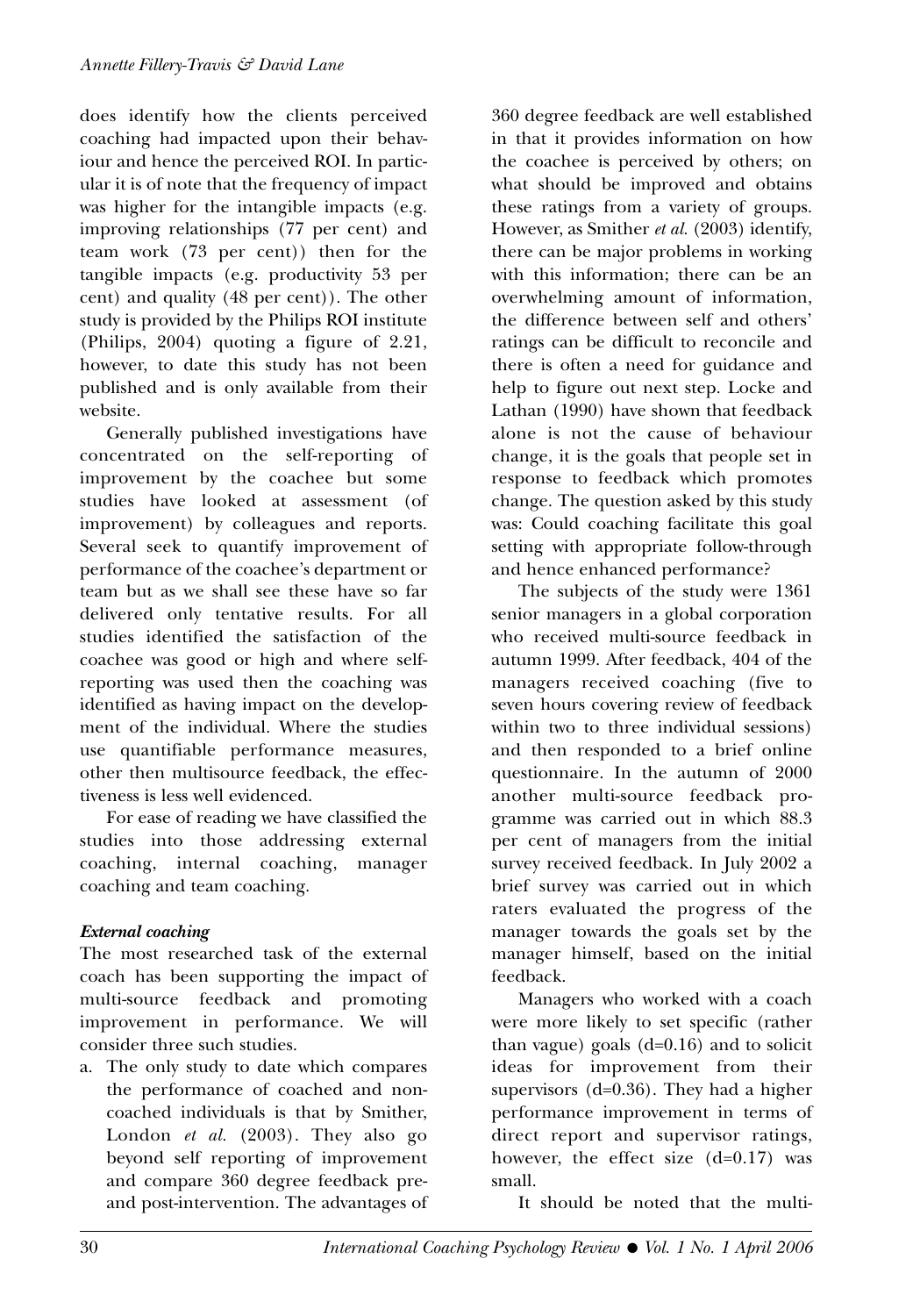source feedback was being used within the appraisal system in a high accountability culture, e.g. salary and resources were all linked to the results so the effect of the coach might be masked by this driver for change. Also this was a very short intervention with 55 per cent of the managers having three or more conversations, 29.4 per cent having two and 15.6 per cent having just one.

b. On a similar vein Thatch (2002) also investigated the quantitative impact of coaching and 360 degree feedback on the leadership effectiveness of 281 executives within a single company. Within the first phase of the research a pilot programme with 57 executives was run in which the coaching concentrated on one to three development actions arising from a 360 degree assessment. After feedback from participants of phase one the programme was launched in phase two with 168 executives over one year. The participants received four coaching sessions in all before a mini 360 degree and participant survey. This was run the next year in phase three for a further 113 participants. There was no choice of coach and the duration of coaching was short although it was noted many paid for further sessions from their own funds. However, the 360 degree was not linked to appraisal and hence the impact of the coaching intervention should have been more clearly defined. Unfortunately no comparison was made with non-coached executives.

The overall percentage increase in leadership effectiveness was 55 per cent in phase two and 60 per cent in phase three. The coaching impact was also assessed through the average number of times met with coach (3.6) and it was noted that there was a trend towards higher contacts giving higher scores. From the qualitative feedback from the participants the factor of greatest impact was the relationships with the coach themselves with the 360 degree feedback as the factor of second importance.

c. On a smaller scale but with a similar remit Luthans and Peterson (2003) again used multi-source assessment in conjunction with coaching. They identified that there is usually a discrepancy between the self-rating and that of others. This is lessened by increasing the self-awareness of the coachee. Their proposition was that 360 degree programmes should not seek to deal with this by lowering self-rating but by raising performance to the level of the initial self-rating.

The authors conducted a study involving all 20 managers in a small firm to determine how effective coaching was at facilitating this improvement. At the start of the study, and again three months later, 360 degree ratings were collected. After the initial assessment the managers were met for a coaching session to analyse the results. All managers met the same coach and followed the same process. The feedback was confidential to the client and the coaching was developmental not assessment orientated. The process was structured around: what are the discrepancies, why they were present; what can be done; with the final part of the session concentrating on the responsibility of the individual to make the changes. Followup checks were then carried out randomly and qualitative data collected on whether the coachees had made the changes discussed.

Given the short time-scale of the study and the short duration of the coaching it is perhaps surprising that the initial discrepancy between self- and others rating was eliminated in all three factors tested, i.e. behavioural competency, interpersonal competency and personal responsibility. The reduction in discrepancy was brought about through the elevation of the others rating not the reduction in the coachee's ratings. There was an improvement in both the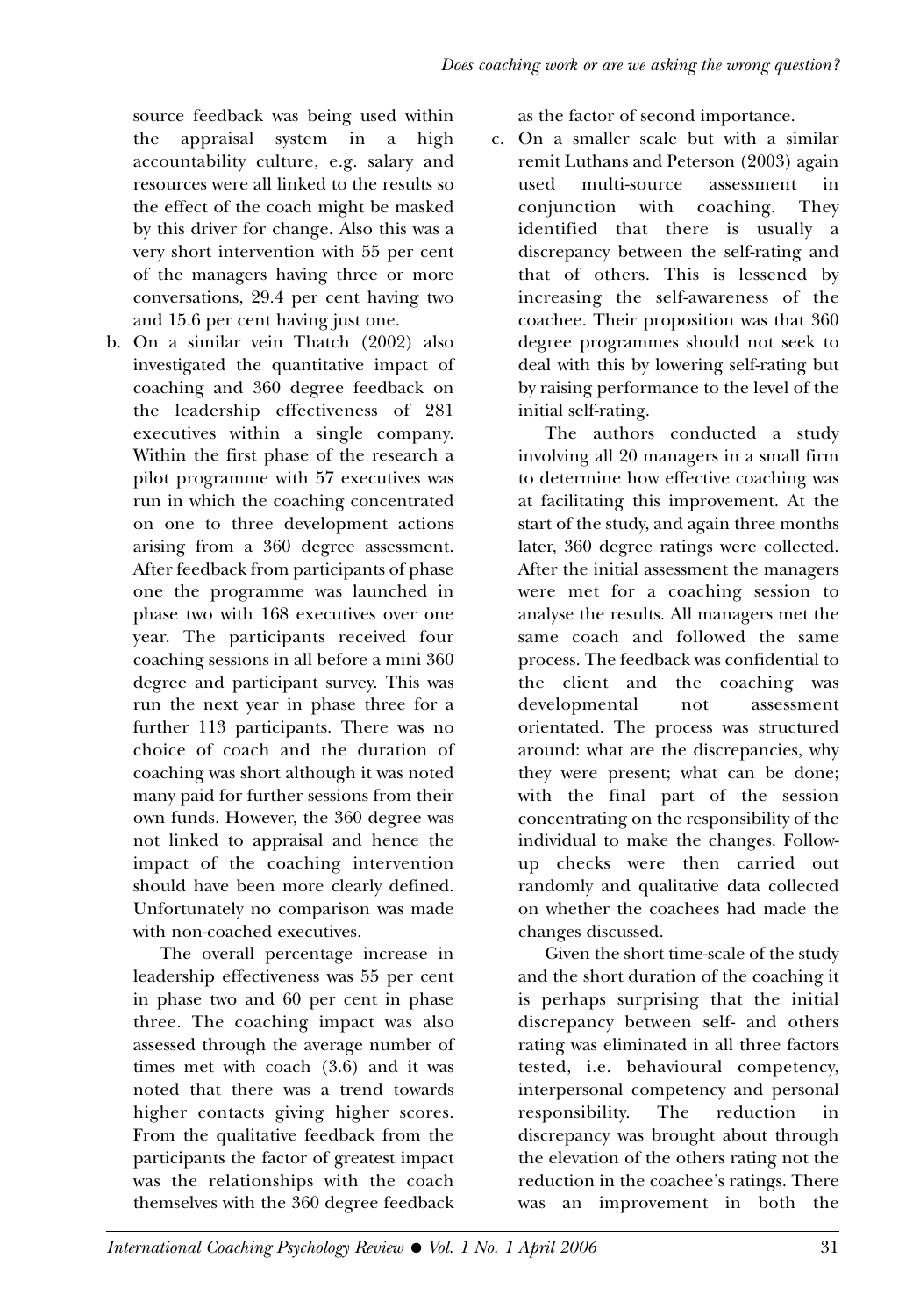managers and their employees work attitudes with a significant increase in job satisfaction with the work itself, supervision and co-workers. Organisational commitment also increased.

Thus it is suggested that coaching has a part to play in getting the most from feedback to obtain benefits such as positive attitude to work and reduced turnover. The authors also found evidence of an improvement in organisational performance, e.g. in sales figures (seasonally adjusted) following coaching and feedback. However, as they are systems level indicators they were not deemed sufficiently controlled to link directly with the individual coaching intervention.

Other studies have concentrated upon the perception of impact by clients after a coaching programme. Generally groups of clients are surveyed after completion of the coaching programme. In general these have provided a universally positive response from the clients and researchers have sought to dissect the positive impact into its constituent parts by asking 'what worked?' These have been less successful and indicate alternative research designs will be necessary to go beyond the first order question.

a. A study which didn't include multisource feedback was conducted by<br>Harder & Company Community Harder & Company Community Research in the US (2003). In this design 24 executives from various organisations were coached for 40 hours over 13 months and three peer round-table events were also included for the sharing of experience and support. The executive were given a choice of coach from a pool of 12 coaches recruited for their diversity of background and interest. The coachees had less then four years' experience at the executive level but no prior experience of coaching.

A learning contract was drawn up for all coachees and the research design was a survey (before, middle and end), semistructure interviews (over phone for 20) and case studies of five. At the end of the study the overall satisfaction of the coachees was 4.6 on a scale of 5. One point of note was that significant change was apparent at six months but this rate of improvement was not sustained at 12 months.

b. A doctoral thesis from the US (Dawdy, 2004) provides a comparative design exploring the perceived effectiveness of coaching and methods. The design of the study was to identify whether 'one size fits all'. Does executive coaching suit everyone? The criterion used to group the executives was personality type.

Sixty-two participants took part in the study, all from a large engineering firm. They were all white males between 40 and 50 years of age. They had participated in a coaching programme for at least six months and completed it. The coaching was provided by a single firm using the in-house framework although little detail is given. A survey of the participants was conducted and 90 per cent of them considered coaching to be effective. Ninety-one per cent thought it was valuable to their relationships outside work whilst 75 per cent thought it was valuable to their relationships within work. On the question of whether it had facilitated behaviour change on a scale 1 not met to 7 met far beyond expectations the mean was 4.34 SE0.15. There was no effect of personality type.

There was no significant difference in perception of the success of various coaching tools, e.g. interviews, feedback, etc., although 88 per cent of those who had experience 360 degree rated it as positive or neutral. A similar result was found for communication with the coach (82 per cent agreed), acquiring new skills (74 per cent) and coach's encouragement (87 per cent). Thus this study agrees with the norm – people like to be coached and people perceive that they have changed behaviours as a result. But it goes not further.

c. Another thesis from the US (Dingman,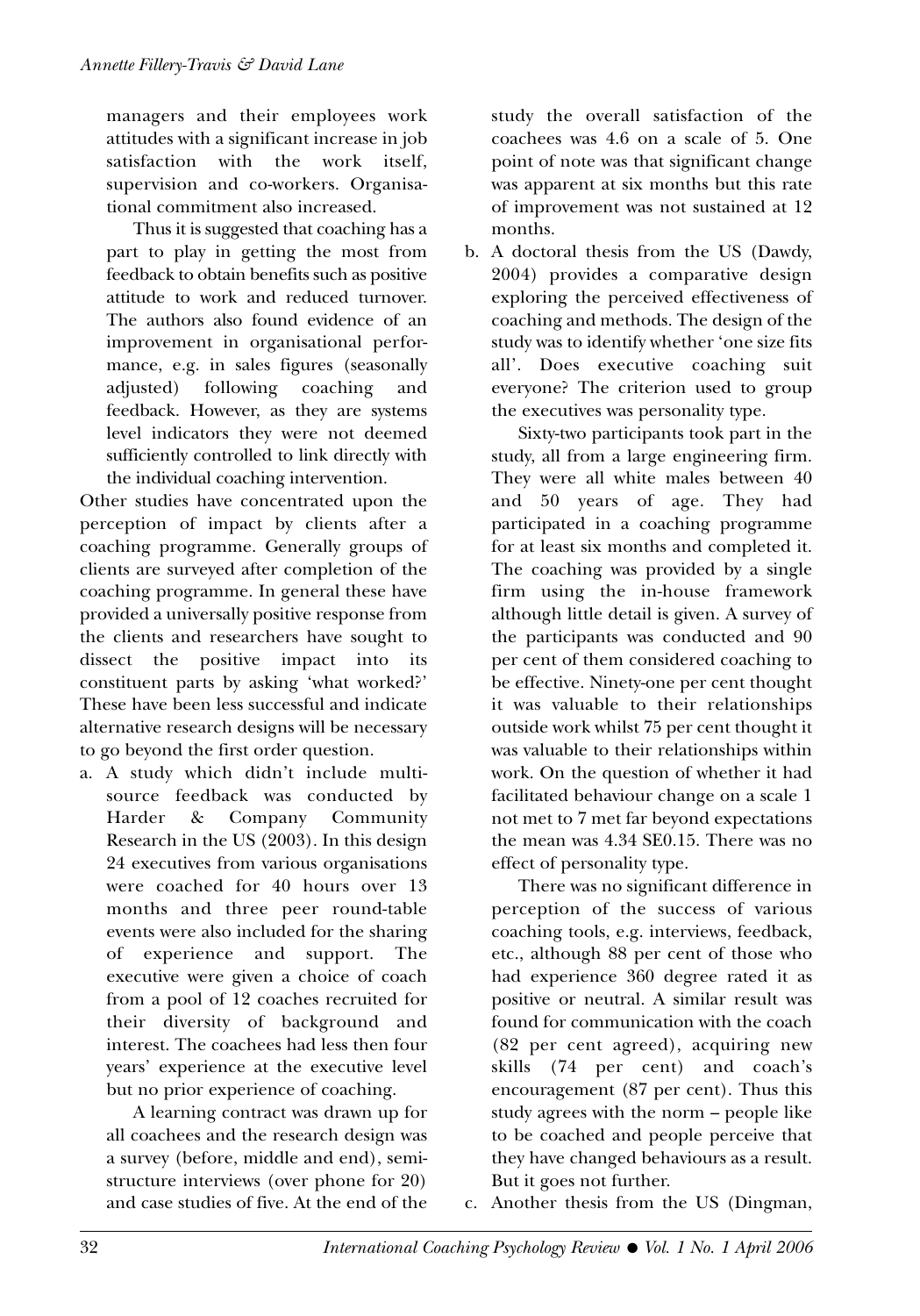2004) asked the question 'How does the extent and quality of participation in an executive coaching experience affect levels of self-efficacy and job-related attitudes in job satisfaction, organisational commitment and the conflict between work and family?'

The design used sought to identify the quality of the coaching experienced for each individual, i.e. whether generic elements of the coaching process had been implemented and the perception of the coaching relationship. These were then related to the change in self efficacy and job related attitudes of the coachee. The assumption implicit in the work is that positive job-related attitudes correlate with high job performance and thus job-related attitudes indicative of more quantifiable outputs, e.g. specific measure of tasks completed.

The author had chosen to take investigation of the relationship between coach and coachee a stage further and ask the executive to rate their coach in terms of three specific behaviours which illustrate their relation, i.e. interpersonal skills, communication style and instrumental support.

All coachees were coached using the same programme to control some variables but this does restrict the generality of the results. The author looked at the evidence for executive coaching efficacy at each point using Kirkpatrick's (1983) training evaluation criteria.

The research instrument was an online survey distributed to the clients of one coaching centre. Response rate was 52 per cent, 82 per cent of clients were male with an average age was 42. A number of coaches were used with 53 per cent of them having a postgraduate degree.

The hypotheses tested were that there was a significant relationship between the coaching process/quality and job satisfaction and self-efficacy. The quality of the relationship was positive for selfefficacy but negative for job satisfaction. This may have been because the executives were being coached out of their jobs or alternatively there may be some aspect of relationship which was not tested and hence skewed results.

The author goes further in the analysis and identifies that the process and quality of coaching impact on selfefficacy of the coachee and mediate job related attitudes.

There was no support for the relationship between coaching and life/work conflict or organisational commitment but we are not given any information as to whether these are considered within the particular coaching model used.

d. A very extensively cited study concerns the use of a specific tool within a coaching context (Foster & Lendl, 1996). Eye movement desensitisation and reprocessing (EMDR) was integrated into an executive coaching programme and four case studies are reported. Participants received one to 10 hours of coaching in which EMDR was used to desensitise an upsetting event which was standing in the way of the coachee's performance. The intervention was successful in all cases and each coachee progressed well towards their identified goals. However, the study tests the use of EMDR within a coaching context and not the coaching interaction itself.

# **Internal coaching**

The first reported attempt at examining effects of coaching in a public sector municipal agency was undertaken by Olivero, Bane and Kopelman (1997). Although they describe the mode of coaching used as executive coaching, within the definitions we are using here their study investigated the effectiveness of internal coaching.

Their interest was in the effectiveness of using coaching as a means to translate training into behaviour change. It is known that two of the most dominant factors which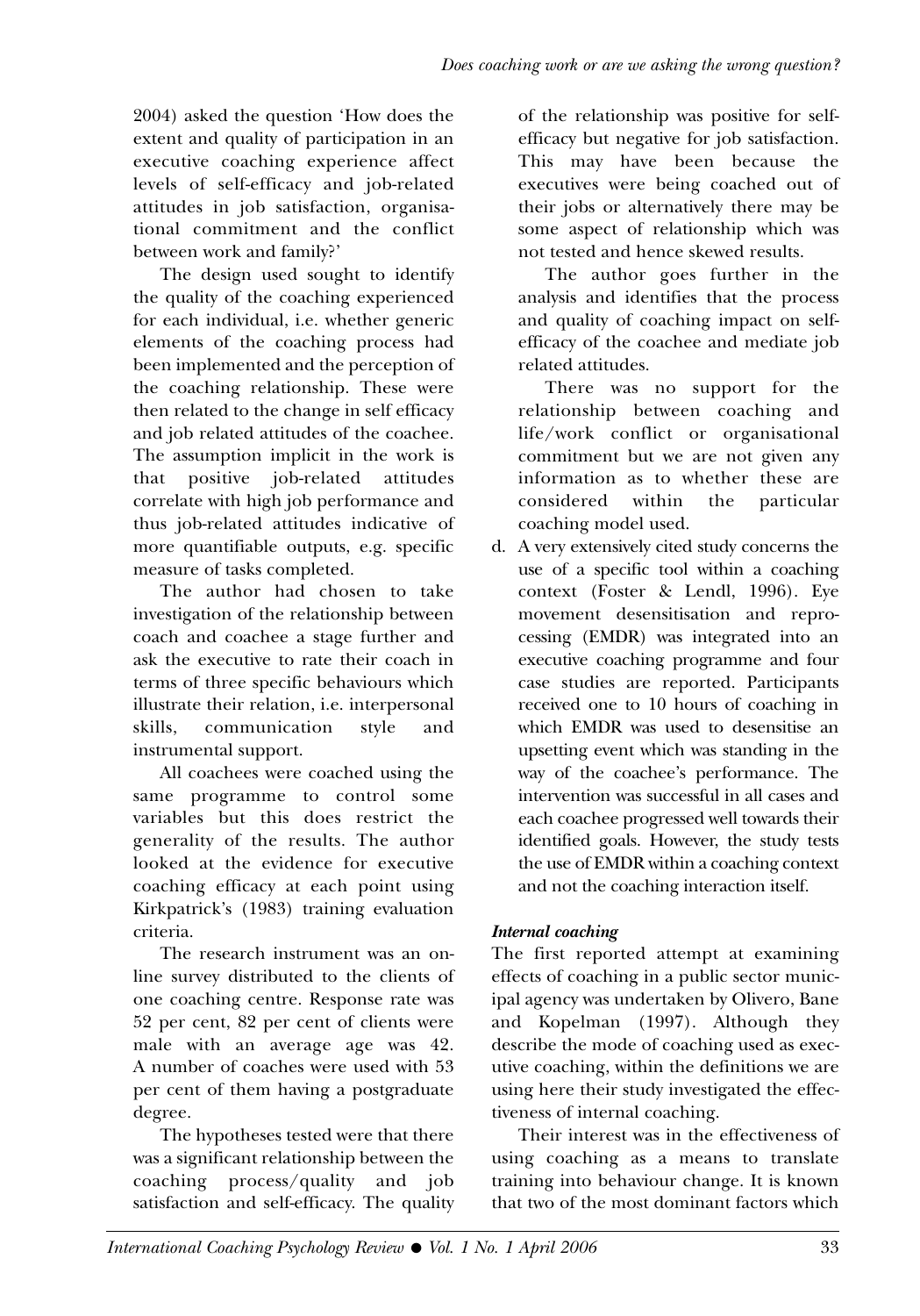influenced this process are the opportunity for practice and constructive feedback (Anderson & Wexley, 1983). They used an action research methodology to determine if coaching could provide this support. Thirtyone managers underwent a conventional managerial training programme. Then eight of the managers underwent a coach training programme and coached their peers, every week for two months, as they undertook a real life project. A knowledge inventory was completed before and after the workshop.

The productivity of each of the managers was measured after training and after coaching. The measures chosen were appropriate to the specific work of the manager, were quantifiably and of benefit to the organisation. The result was a 22.4 per cent increase in productivity after the management training but an 88 per cent increase after coaching.

Although these figures seem clear cut, there are a number of issues which have to be born in mind. By their very nature the projects undertaken whilst the managers were being coached would also have contributed to enhanced productivity. It is also unclear whether the intervention was coaching or action research facilitation. The authors themselves are clear that this study design cannot address all the issues but the output does provide scare information on how coaching can affect the bottom line.

# **Manager coach**

A rare study looking at effectiveness of leaders as coaches and the performance of teams was conducted in 2001 (Wageman, 2001). The basis of the study was the generation of self-managing teams. It is suggested that the principal reason for their failure is a lack of motivation and the inability of the manager to create the right conditions for them to thrive.

In this field study of the company Xerox two factors are investigated: the design of the team and the coaching by the manager. Thirty-four teams of between three to nine members were used, split between consistent high performers and consistently poor performers (18 superb teams and 15 poor teams). Multiple measures of team design and manager coaching were identified through structured interviews and a survey of the participants. These were then used to assess the teams. Quantitative measures of performance were obtained from the organisation and these related to bottom line quantities such as response rate, parts expenses, machine reliability, etc. The data analysis was rigorous and large effects were seen.

The hypothesis that well-designed teams exhibit more self-management and are more effective then teams with design flaws was supported as expected. The hypothesis that well coached teams exhibit more selfmanagement but NOT higher task performance was also supported.

There was a negative coaching aspect and a positive coaching aspect. Negative aspects were for behaviours such as identifying team problems and task intervention whilst positive was providing cues, informal rewards, and problem-solving consultancy. There was no support for the hypothesis that coaching alone influenced the bottom line factors. The hypothesis that coaching and design interacted positively was supported for selfmanagement but not for performance or satisfaction. Overall positive coaching worked best for well designed teams and negative coaching impacted more on poorly designed teams.

Graham *et al.* (1993) identified that training could develop manager coaching skills, at least within a sales environment, through a study of 87 account representatives who worked for 13 sales managers. Seventy per cent of account representatives indicated that they had observed a positive change in their managers. This was most shown by those who had worked for their managers for two years whereas for lesser or more time with the same boss the percentage decreased.

# **Summary**

### **3. Does coaching work?**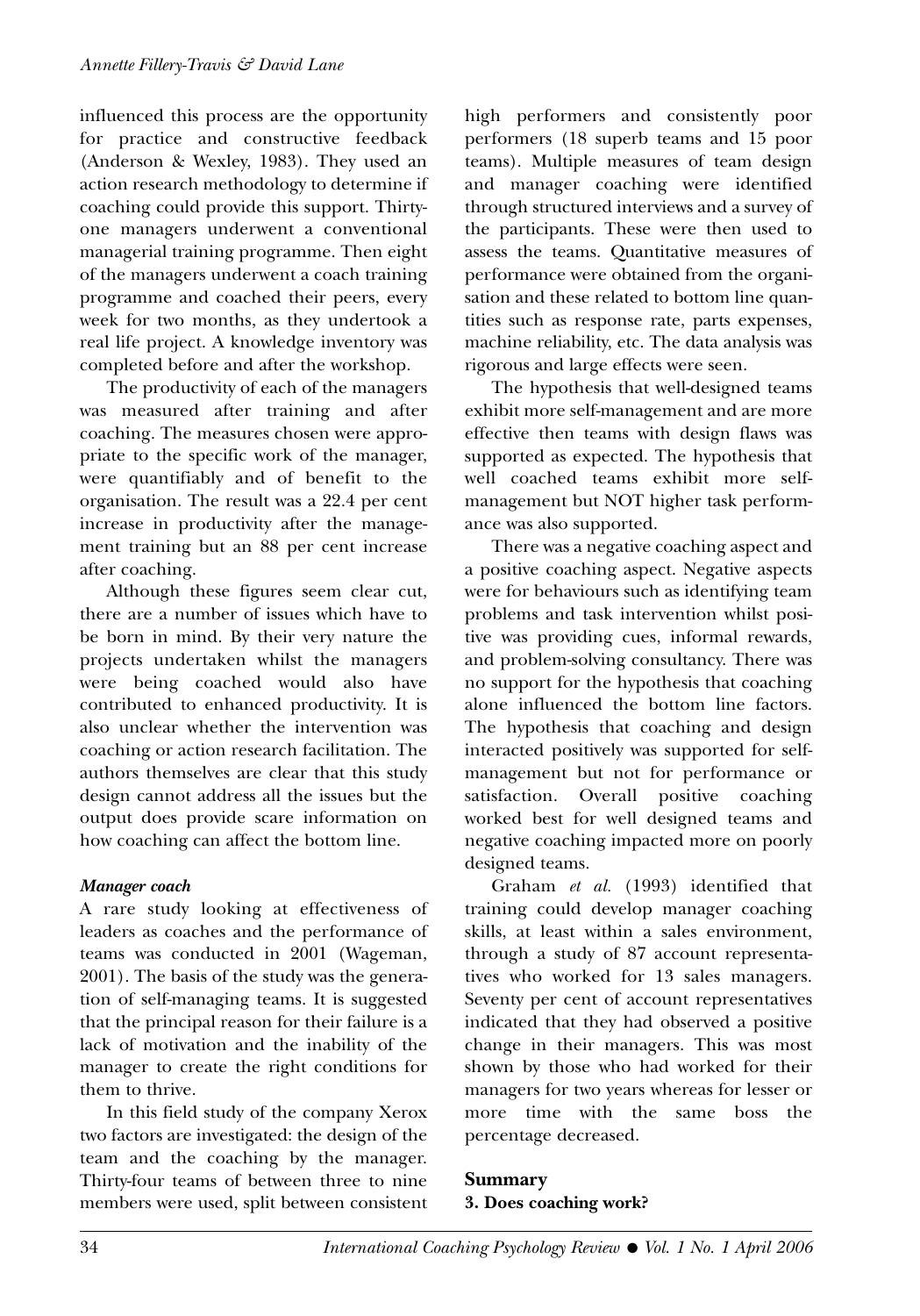In all the studies undertaken, investigating whatever mode of coaching, the conclusion was the same – everyone likes to be coached and perceives that it impacts positively upon their effectiveness. Thus, to the first order the answer is 'Yes it does'.

But, if we consider the question within the context of our suggested framework of practice, we can start to develop a more structured and useful answer particularly in terms of ROI.

For external or executive coaching where the coaching agenda is broad and, by definition, unconstrained then the identified outputs will be of both direct and indirect impact to the bottom-line. This is well illustrated within the two studies specifically aimed at producing a ROI. Both of these studies identified that the outputs of the coaching would have 'tangible' and 'intangible' elements. Tangible elements such as productivity and sales figures are relatively easy to measure and correct for external factors. The 'intangible' elements such as leadership or relationship handling can be identified and even quantified but their relative impact upon the bottom-line must, by definition, be considered on an individual basis. Any study seeking to address this must specifically design in this issue at the start of the investigation.

To date studies of external coaching have concentrated on quantifying the 'intangibles' and assuming these will impact favourably upon the bottom-line. The improvement in coachee behaviours, etc. post-coaching was consistent across all studies, whether the coachees self-reported or the quantification was through 360 degree feedback.

If we now consider the more restricted and organisationally focussed coaching agenda found with internal and manager coaching then the research studies are, by definition, more closely focussed on 'tangible', bottom-line outputs. The study by Olivero *et al.* (1997) is of particular note. The design used productivity as the factor to be measured before and after coaching and this was also the case with the study at Xerox. Both of these studies show significant improvement in bottom-line measures after the coaching intervention.

It is clear from this analysis that when we ask 'Does coaching work?' we must first identify where within the framework of practice the coaching is actually placed, how constrained is the coaching agenda and whether a tangible or intangible output is being sought. Only then can we identify if the evidence is available to answer the question as posed.

### **Correspondence**

# **Annette Fillery-Travis** and **David Lane** Professional Development Foundation, 21 Limehouse Cut, 46 Morris Road, London, E14 6NQ, UK. E-mail: Annette.fillery-travis@pdf.net David.lane@pdf.net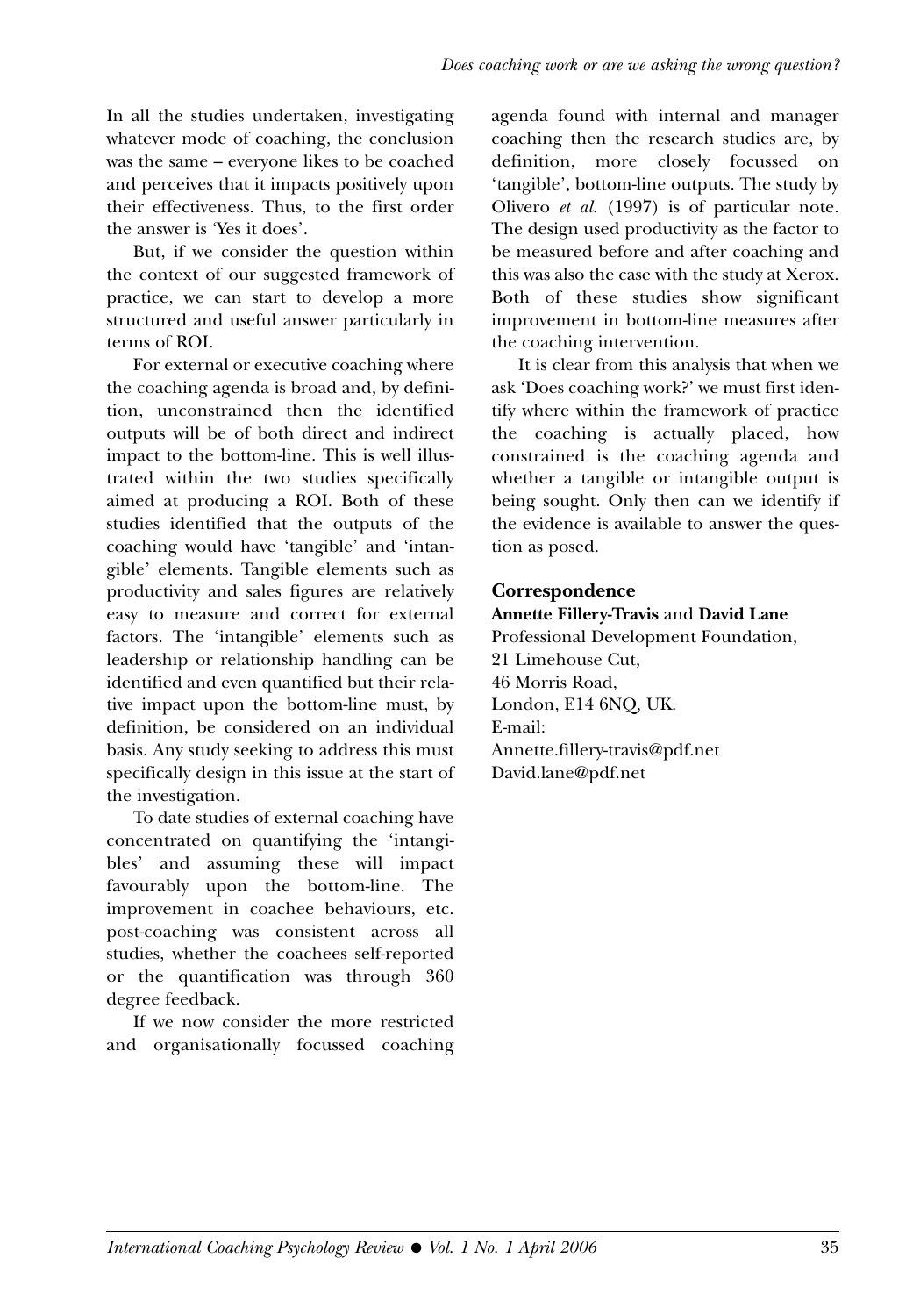#### **References**

- Anderson, J.P. & Wexley, A. (1983). Applicationbased management development: a method to promote practical application of managerial and supervisory training. *Personnel Administrator, 28,* 39–43.
- Blackman-Sheppard, G. (2004). Executive coaching. *Industrial and Commercial Training, 36,* 5–8(4).
- Carter, A. (2001). *Executive coaching: Inspiring performance at work* (Vol. Report 379). London: The Institute for Employment Studies.
- Dawdy, G.N. (2004). *Executive coaching: A comparative design exploring the percieved effectiveness of coaching and methods.* Unpublished Doctorate, School of Education, Capella University.
- Diedrich, R.C. (2001). Lessons learned in and guidelines for – coaching executive teams. *Consulting Psychology Journal: Practice and Research, 53,* 238–239.
- Dingman, M.E. (2004). *The effects of executive coaching on job-related attitudes.* School of Leadership Development, Regent University.
- Ellinger, A. & Bostrom, R. (1998). Managerial coaching behaviours in learning organisations. *Journal of Management Development, 18.*
- Foster, S. & Lendl, J. (1996). Eye movement desensitisation and reprocessing: Four case studies of a new tool for executive coaching and restoring employee performance after setbacks. *Consulting Psychology Journal: Practice and Research, 48,* 155–161.
- Frisch, M.H. (2001). The emerging role of the internal coach. *Consulting Psychology Journal: Practice and Research, 53,* 240–250.
- Garman, A.N., Whiston, D.L. & Zlatoper, K.W. (2000). Media perceptions of executive coaching and the formal preparation of coaches. *Consulting Psychology Journal: Practice and Research, 52,* 201–205.
- Geber, B. (1992). From manager into coach. *Training, 29,* 25–31.
- Graham, S., Wedman, J.F. & Garvin-Kester, B. (1993). Manager coaching skills: Development and application. *Performance Improvement Quarterly, 6,* 2–13.
- Grant, A.M. (2003). Keeping up with the cheese again! Research as a foundation for professional coaching of the future. *International Coach Federation Conference Symposium on Research and Coaching,* 1–26.
- Grant, A.M. & Cavanagh, M. (2004). Toward a profession of coaching: Sixty-five years of progress and challenges for the future. *International Journal of Evidence-Based Coaching and Mentoring, 2,* 7–21.
- Hall, D.T., Otazo, K.L. & Hollenbeck, G.P. (1999). Behind closed doors: What really happens in executive coaching. *Organizational Dynamics, 27,* 39–53.
- Jarvis, J., Lane, D. & Fillery-Travis, A. (2006). *Does coaching work?* London: CIPD.
- Kampa, S. & White, R.P. (2002). The effectiveness of executive coaching: What we know and what we still need to know. In R.L. Lowman (Ed.), *The California School of Organisational Studies: Handbook of organisational consulting psychology: A comprehensive guide to theory, skills, and techniques* (pp.139–158). San Francisco: Jossey Bass.
- Kralj, M.M. (2001). Coaching at the top: Assisting a chief executive and his team. *Consulting Psychology Journal: Practice and Research, 53,* 108–116.
- Kubicek, M. (2002). Is coaching being abused? *Training*, May, 12–14.
- Lane, D., Puri, A., Cleverly, P., Wylie, R. & Rajan, A. (2000). *Employability: Bridging the gap between rhetoric and reality.* London: Professional Development Foundation.
- Locke, E.A. & Latham, G.P. (1990). *A theory of goal setting and task performance.* Englewood Cliffs, NJ: Prentice Hall.
- Luthans, F. & Peterson, S.J. (2003). 360 degree feedback with systematic coaching: Empirical analysis suggests a winning combination. *Human Resource Management, 42,* 243–256.
- McGovern, J., Lindemann, M., Vergara, M., Murphy, S., Barker, L. & Warrenfeltz, R. (2001). Maximising the impact of executive coaching. *Manchester Review, 6,* 1–9.
- Olivero, G., Bane, K. & Kopelman, R.E. (1997). Executive coaching as a transfer of training tool: Effects on productivity in a public agency. *Public Personnel Management, 26,* 461–469.
- Peterson, D.B. (1996). Executive coaching at work: The art of one-on-one change. *Consulting Psychology Journal: Practice and Research, 48,* 78–86. Philips (2004).

http://www.roiinstitute.net/websites/ ROIInstitute/ROIInstitute/.ROI Institute.

- Research, H.C.C. (2003). *Executive Coaching Project: Evaluation of findings.*
- Smither, J.W., London, M., Flautt, R., Vargas, Y. & Kucine, I. (2003). Can working with an executive coach improve multi-source feedback ratings over time? A quasi-experimental field study. *Personnel Psychology, 56,* 23.
- Thach, E.C. (2002). The impact of executive coaching and 360 degree feedback on leadership effectiveness. *Leadership and Organization Development Journal, 23,* 205–214 (210).
- Veale, D. & Wachtel, J. (1996). Mentoring and coaching as part of a human resource development strategy: An example at Coca-Cola Foods. *Management Development Review, 9.*
- Wageman, R. (2001). How leaders foster self-managing team effectiveness: Design choices verus hands-on coaching. *Organisation Science, 12,* 559–577.
- Witherspoon, R. & White, R.P. (1996). Executive coaching: A continuum of roles. *Consulting Psychology Journal: Practice and Research, 48,* 124–133.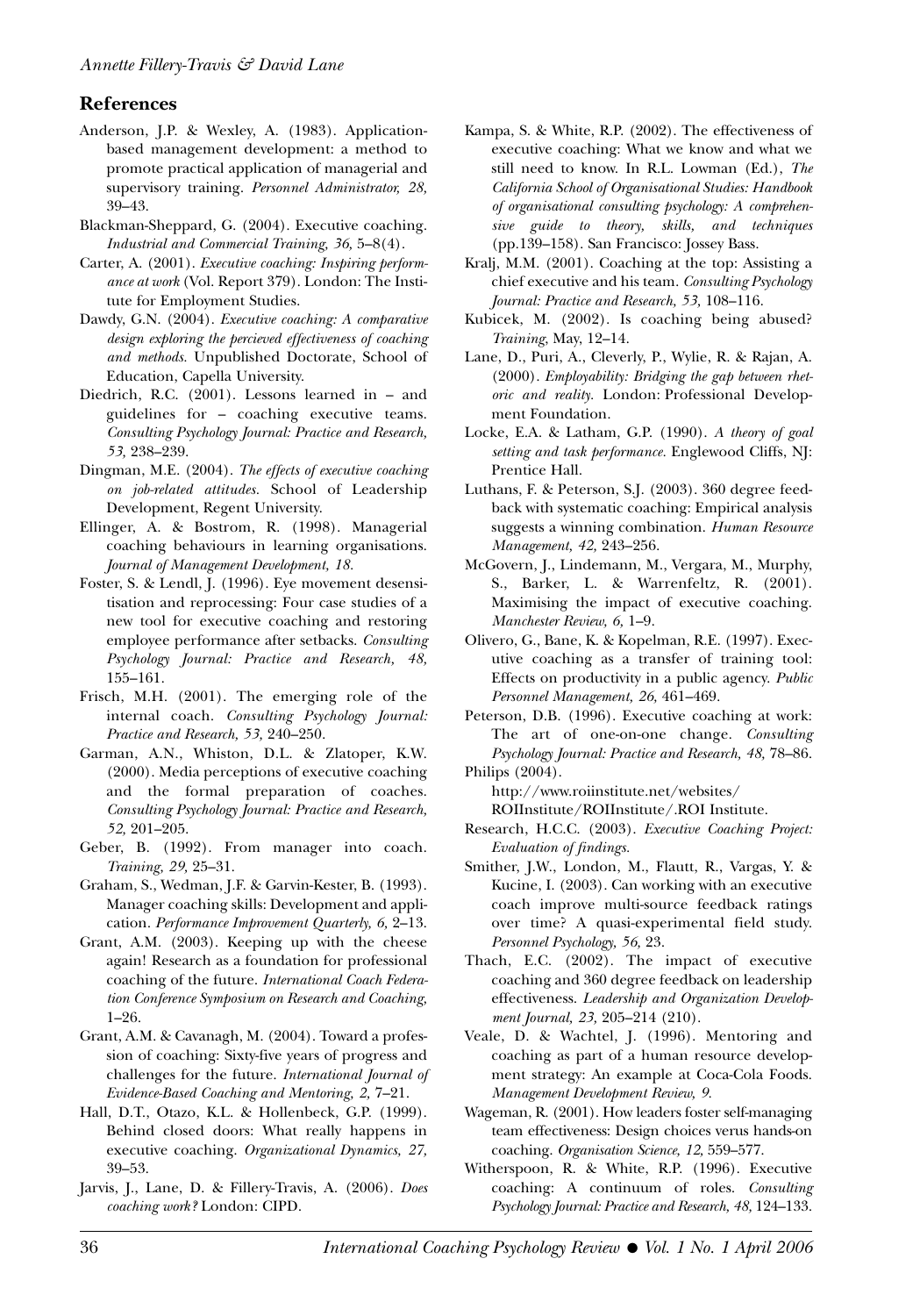# **Strengths Coaching: A potential-guided approach to coaching psychology**

P. Alex Linley & Susan Harrington

*As unlikely as it might seem, strengths have been a much neglected topic in psychology until relatively recently. In this article, we provide an historical context for the study of psychological strengths before going on to consider three approaches to understanding strengths. We locate a psychological understanding of strengths in the context of an assumption about human nature that is characterised by a constructive developmental tendency within people, showing how this assumption is consistent with theory and research about psychological strengths, and how it is consistent with the theoretical approach of coaching psychology. We then begin to examine what strengths coaching might look like in practice, together with considering some caveats and future research directions for the strengths coaching approach.* **Keywords:** strengths, fundamental assumptions, positive psychology.

*'…one cannot build on weakness. To achieve results, one has to use all the available strengths… These strengths are the true opportunities'* (Drucker, 1967, p.60).

**W**RITTEN ALMOST 40 YEARS AGO, management guru Peter Drucker's words might now seem to have an almost prophetic quality. Yet it is equally difficult to believe that – at least as far as strengths are concerned – so relatively little has been achieved in the intervening four decades. Why could this be? One answer is that with regard to psychological research at least, strengths were largely defined out of the personality lexicon (Cawley, Martin & Johnson, 2000). A second answer is that there is an undeniable 'negativity bias' (Rozin & Royzman, 2001), because the prevailing view is – and much evidence attests – that 'bad is stronger than good' (Baumeister *et al.*, 2001). That is to say – in contrast to Drucker – many people believe that weakness will always undo strength. This leads to a third answer, that the cultural ethos is that strengths take care of themselves, but weaknesses result in risk and associated costs for organisations. On this basis, the argument follows, weaknesses need to be managed or they will undo our good work elsewhere. As we are so often told: 'Work on

overcoming your weaknesses more than maximising your strengths' (Smart, 1999, p.138). But does all this really hold true?

In this article, we will argue that strengths have been neglected for too long in both research and practice, yet the modern zeitgeist of coaching psychology and positive psychology suggests they are due for a revival. We will begin by defining strengths, and examining the small amount of work that has been dedicated to understanding strengths to date at a broad conceptual level. We will then examine the implications of this knowledge of strengths for coaching psychology, showing why we believe that strengths represent an inner capacity that can be facilitated and harnessed through the coaching relationship. We then explore the implications of this approach for practice, and provide some early suggestions as to the approach and practice of strengths coaching, while also addressing some of the criticisms that might be levelled against a strengths-based approach to coaching psychology.

### **What is 'Strength'?**

A traditional approach to strengths might have used the arm dynamometer as its assessment metric. The arm dynamometer was a device for assessing the physical strength in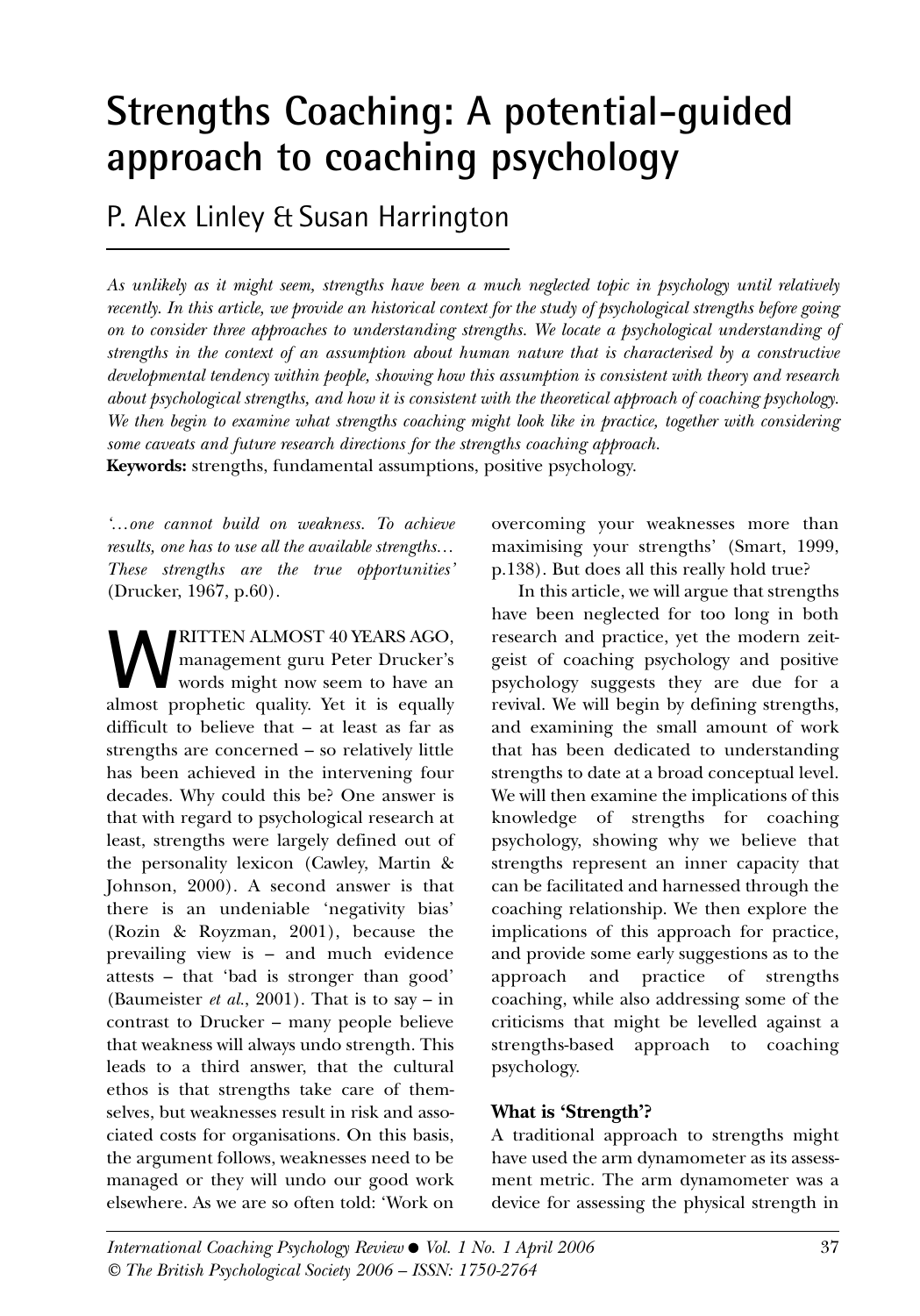the arm of candidates for steelwork (Arnold *et al.*, 1982), and is a tongue-in-cheek means of highlighting that in this article we are not concerned with *physical* strengths, but rather with *psychological* strengths.

The history of the *psychology* of strengths is relatively short. In large part this is because strengths might be considered under the rubric of personality, and when Allport (1937) proffered his seminal definition of personality, he explicitly defined out 'character' as being in the realm of ethics and philosophy: 'Character is personality evaluated, and personality is character devaluated. Since character is an unnecessary concept for psychology, the term will not appear again in this volume…' (Allport, 1937, p.52). This exclusion of character from definitions of personality was decisive (Nicholson, 1998), and had the effect of excluding a psychology of strengths from the personality lexicon because 'strengths' were considered value-laden – and hence part of *character*, which was of concern to ethicists and philosophers, rather than psychologists (Cawley *et al.*, 2000).

However, Allport notwithstanding, the concept of strengths did appear within the business literature, first with Peter Drucker (1967), as above, and subsequently through the vision of Donald O. Clifton of The Gallup Organization (e.g. Buckingham & Clifton, 2001; Clifton & Anderson, 2002; Clifton & Nelson, 1992). The advent of positive psychology (Seligman & Csikszentmihalyi, 2000) promoted the need for a larger conceptual understanding of strengths, and led to the development of the VIA Classification of Strengths. This is a framework of 24 character strengths, organised loosely under six virtues. The 24 strengths are believed to be universal (rank order correlations across 42 different countries produced a mean Spearman's rho=0.75; Seligman, 2005). They were identified through extensive literature searches in psychology, psychiatry, philosophy, and youth development; reviewing historical lists of strengths and virtues from moral studies and religious works; brainstorming with senior figures in the field; and discussions with numerous conference participants (Peterson & Seligman, 2004).

Of course, this is not to say that strengths were entirely excluded from the map of psychological research, for indeed strengths research had continued for years (McCullough & Snyder, 2000). However, the fundamental distinction is that strengths are now being understood as pieces of a much larger, integrated picture of positive human functioning, rather than as isolated constructs (e.g. optimism, creativity, gratitude) being researched as individual fragments of psychological knowledge. That is to say, we are now moving towards understanding a more holistic psychology of strengths that locates strengths within our assumptions about human nature and our broader knowledge of human functioning, thus painting a much fuller picture of positive psychological health.

# **Defining strength**

This renewed interest in the concept of 'strength' prompts us to consider exactly what a 'strength' is. Clifton used the term *talent* to refer to 'a naturally recurring pattern of thought, feeling, or behaviour that can be productively applied' (Clifton & Anderson, 2002, p.6), while *strength* referred to 'the ability to provide consistent, nearperfect performance in a given activity' (Clifton & Anderson, 2002, p.8). Understood in this way, strengths are produced through the refinement of talents with knowledge and skill (Clifton & Anderson, 2002), and the only value-label applied to a strength is that it 'can be productively applied.'

In contrast, Peterson and Seligman (2004) adopt a more explicit virtue ethics approach in their definition of strengths as 'the psychological ingredients – processes or mechanisms – that define the virtues. Said another way, they are distinguishable routes to displaying one or another of the virtues' (Peterson & Seligman, 2004, p.13). As such, to be included as a strength within the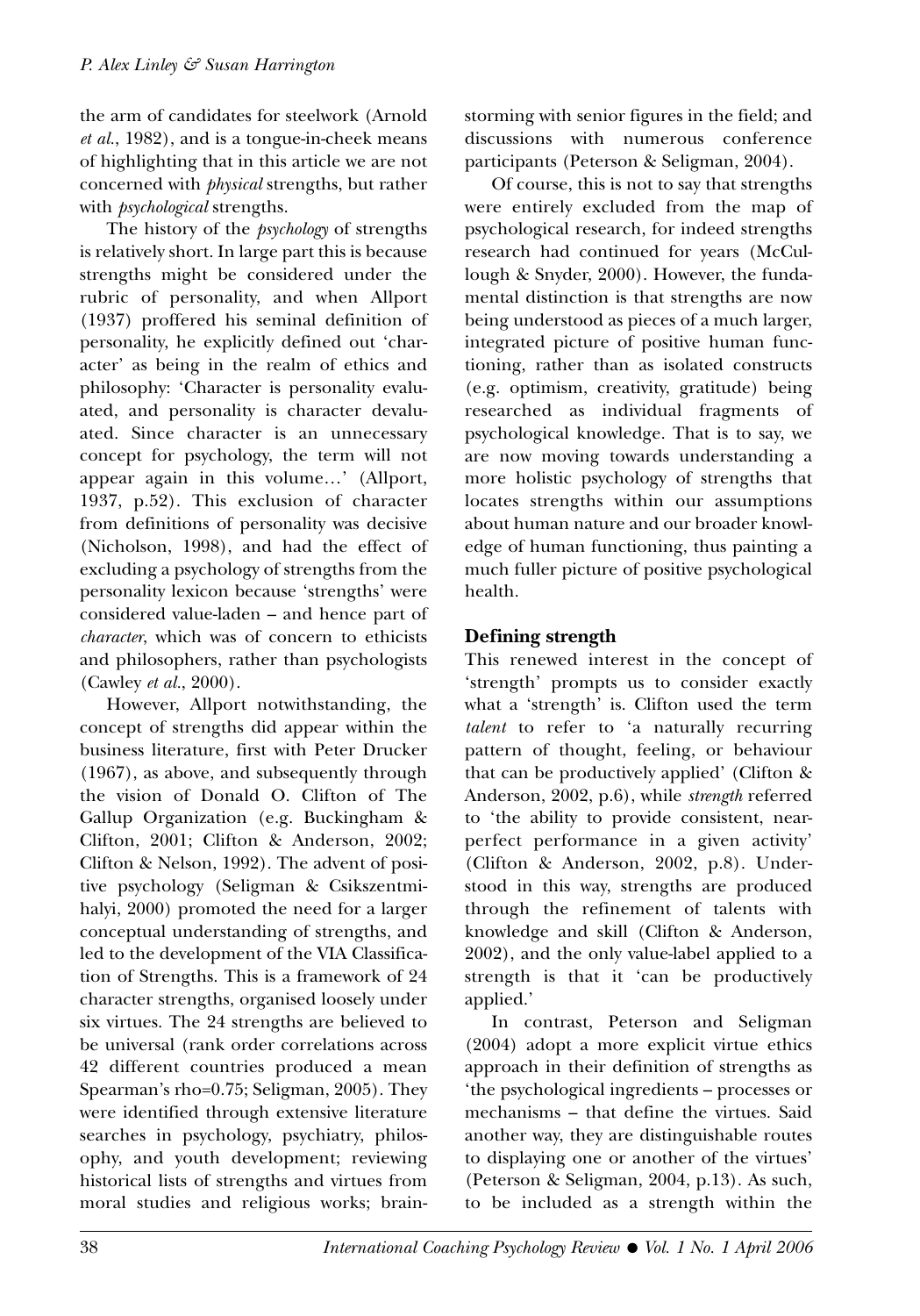Peterson and Seligman (2004) classification, a construct must facilitate the display of virtue, which in turn is considered to lead to a 'good life.' This definition of strength is imbued with a moral valence that goes beyond the positive valence that is typically associated with 'strength.'

Building on both of these definitions, and recognising that – in our view at least – strengths need not always be morally imbued, but should be defined in a way that specifies both the process and the outcome of using a strength, in an earlier article (Linley & Harrington, 2006, p.88), we defined a strength as 'a natural capacity for behaving, thinking, or feeling in a way that allows optimal functioning and performance in the pursuit of valued outcomes.' This definition effectively broadens the potential remit of strengths much wider, and opens the door to the consideration of capacities that may be tremendously productive, yet which do not carry an inherent moral value. This is arguably a more pragmatic definition, capturing the phenomena likely of interest in real world applications, such as coaching psychology, and as such is the definition we shall use throughout this article when we talk about 'strengths.'

# **A theory of strengths**

How we think about strengths is inevitably shaped by how we think about human nature, and how we answer the question of what it means to be human. Within psychology – and especially therapeutic psychology, the legacy of Freud has been the 'ghost in the machine' that haunts much, if not everything, of what we do (Hubble & Miller, 2004). The unwritten view is that human beings cannot be trusted, and as such should be controlled and directed. However, just as positive psychology more generally has challenged us to reconsider our fundamental assumptions (Linley & Joseph, 2004), so has strengths psychology specifically raised this issue: 'To break out of this weakness spiral and to launch the strengths revolution in your own organisation, you must change your assumptions about people' (Buckingham & Clifton, 2001, p.8).

Buckingham and Clifton (2001) go on to argue that the two most prevalent assumptions about people are: (a) that each person can learn to be competent in almost anything; and (b) that each person's greatest room for achievement is in their area of greatest weakness. Stated like this, coaching psychologists might disagree, and argue that much of what they do is already focused on working with people's strengths rather than fixing their weaknesses. If this is the case for you, we applaud you and your work, and offer the language, concepts and theory of strengths psychology as a foundation on which you can build and expand your strengths-based practice further.

However, when working as a coach in organisations, it is also often found that there are multiple and conflicting agendas in organisations that do not always allow the coach to do as much as they might wish to play to the strengths of their coaching client. For example, consider these questions in the context of your coaching, while also thinking about the conflicts you may be facing between the agenda of the organisation and the agenda of the coaching client.

Do the organisations you work with employ you to 'round the edges' of your client, addressing the things that they aren't too good at and that might be perceived to be holding them back or costing the organisation in some way?

Or do the organisations you work with employ you to sharpen and hone their employee's strengths, building on the qualities that have already got them this far?

Do they employ you to plug the gaps in employee's skills and competencies, working with them in their 'areas for development' (read: weaknesses)?

And if you work with individuals outside of an organisational context, do the individuals you work with typically retain you to 'fix their problems' or 'harness their strengths'?

Very often, with an organisational contract – and even with a coaching contract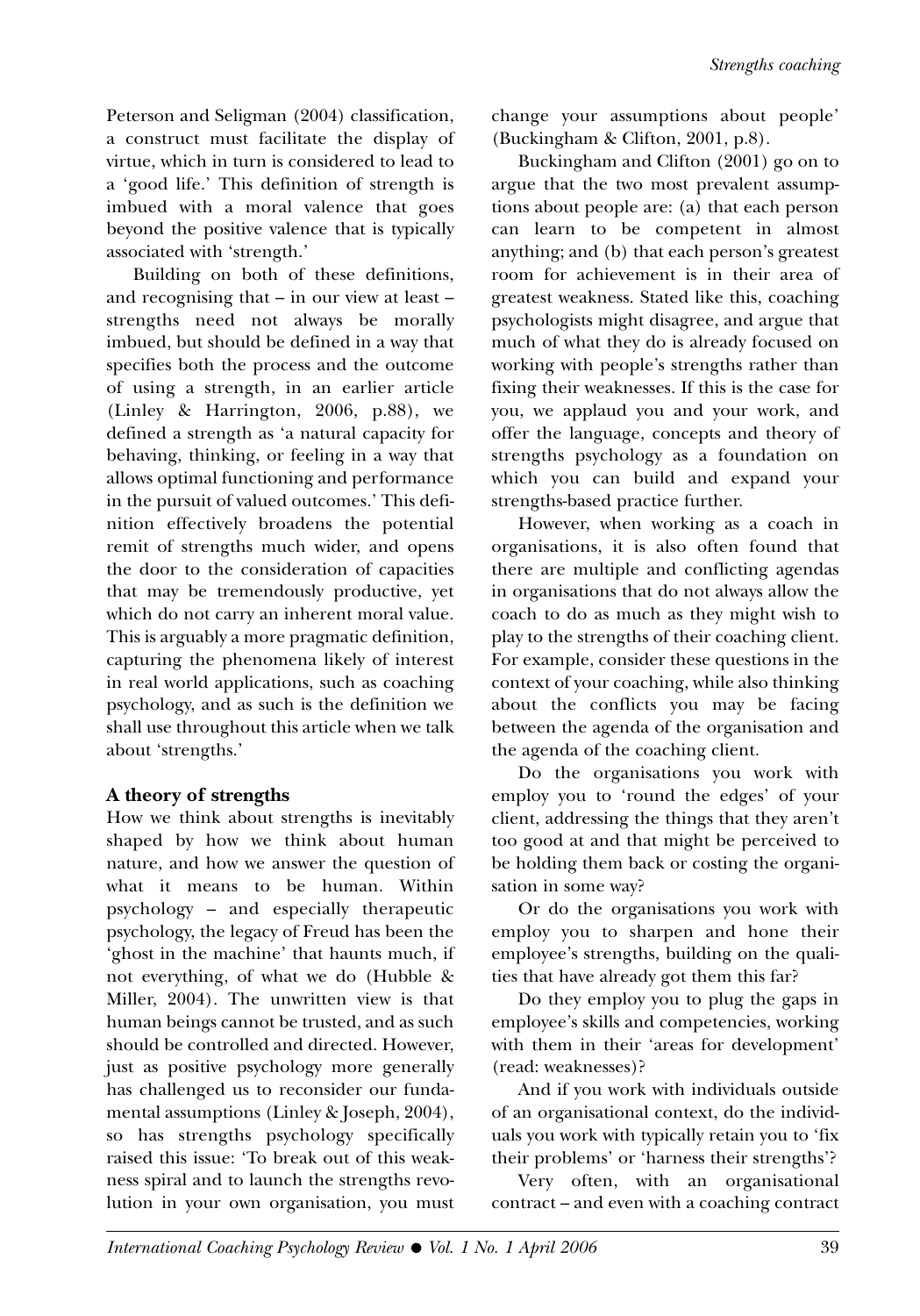with an individual – the implicit specification may be to fix weakness, because weakness is believed to result in risk and cost. Yet the agenda of the coaching client might often be more concerned about how they can play to their strengths. This is a difficult contractual dynamic, and one that might place the coach in a situation where their own aspiration is to help the client to play to their strengths, but the organisational agenda (of the ultimately paying client) is one of weakness mitigation, risk reduction, and damage limitation – which, so the organisational mindset goes, are all best achieved by dealing with weakness rather than playing to strength.

An answer as to the efficacy of dealing with weakness is often found with the benefit of organisational experience, where the most crushing question is usually this: What are the issues that come up each year at an employee's annual review – the same issues that were supposed to have been addressed last year (or the year before, or the year before that)? Many people recognise this as the developmental treadmill, running ever faster but going nowhere, because, as we quoted Peter Drucker (1967, p.60) at the beginning of this article, 'one cannot build on weakness.'

As coaching psychologists, however, we need more than the rhetoric of business books to convince us that our assumptions might need to be challenged. As such, we go on to present a theory of strengths that draws from the assumptions about human nature shared by Karen Horney and Carl Rogers, that there is an innate developmental tendency within each of us to actualise our potentialities, to become what we are capable of becoming – in strengths psychology parlance, to play to one's strengths. We will first outline the key assumptions of this approach to human nature, and then demonstrate how this approach accounts for both existing theories – and data – about the psychology of strengths.

In essence, both Karen Horney and Carl Rogers (among many others, including Aristotle and Carl Jung; see Joseph & Linley, 2004) argued that inherent within people are socially constructive forces that guide people towards realising their potentialities. When people's tendency toward self-realisation is allowed expression, Horney argued: '…we become free to grow ourselves, we also free ourselves to love and to feel concern for other people…the ideal is the liberation and cultivation of the forces which lead to selfrealisation' (Horney, 1951, pp.15–16). Rogers also believed that human beings are organismically motivated toward developing to their full potential, and are striving to become all that they can be, a directional force of becoming that he referred to as the actualising tendency: 'This is the inherent tendency of the organism to develop all its capacities in ways which serve to maintain or enhance the organism' (Rogers, 1959, p.196). Rogers was conceptualising the actualising tendency as the basic drive toward the development of our capacities: 'It is the urge which is evident in all organic and human life – to expand, extend, to become autonomous, develop, mature – the tendency to express and activate all the capacities of the organism, to the extent that such activation enhances the organism or the self' (Rogers, 1961, p.35).

The central theme that runs throughout these fundamental assumptions about human nature is that human beings have a natural tendency to want to develop their capacities, to exploit their natural potential, to become all that they can be. Of course, it is only too evident that this does not always happen, since this directional force can be thwarted and distorted through external influences that disengage us from ourselves. Organisationally, employees are continually encouraged to focus on and address their weaknesses, a message that is often reinforced via HR processes such as performance appraisal and pay/reward schemes. In general, individuals are not encouraged to develop and capitalise on their strengths and what they do best.

As a result, people may often find it very difficult to actually know what their strengths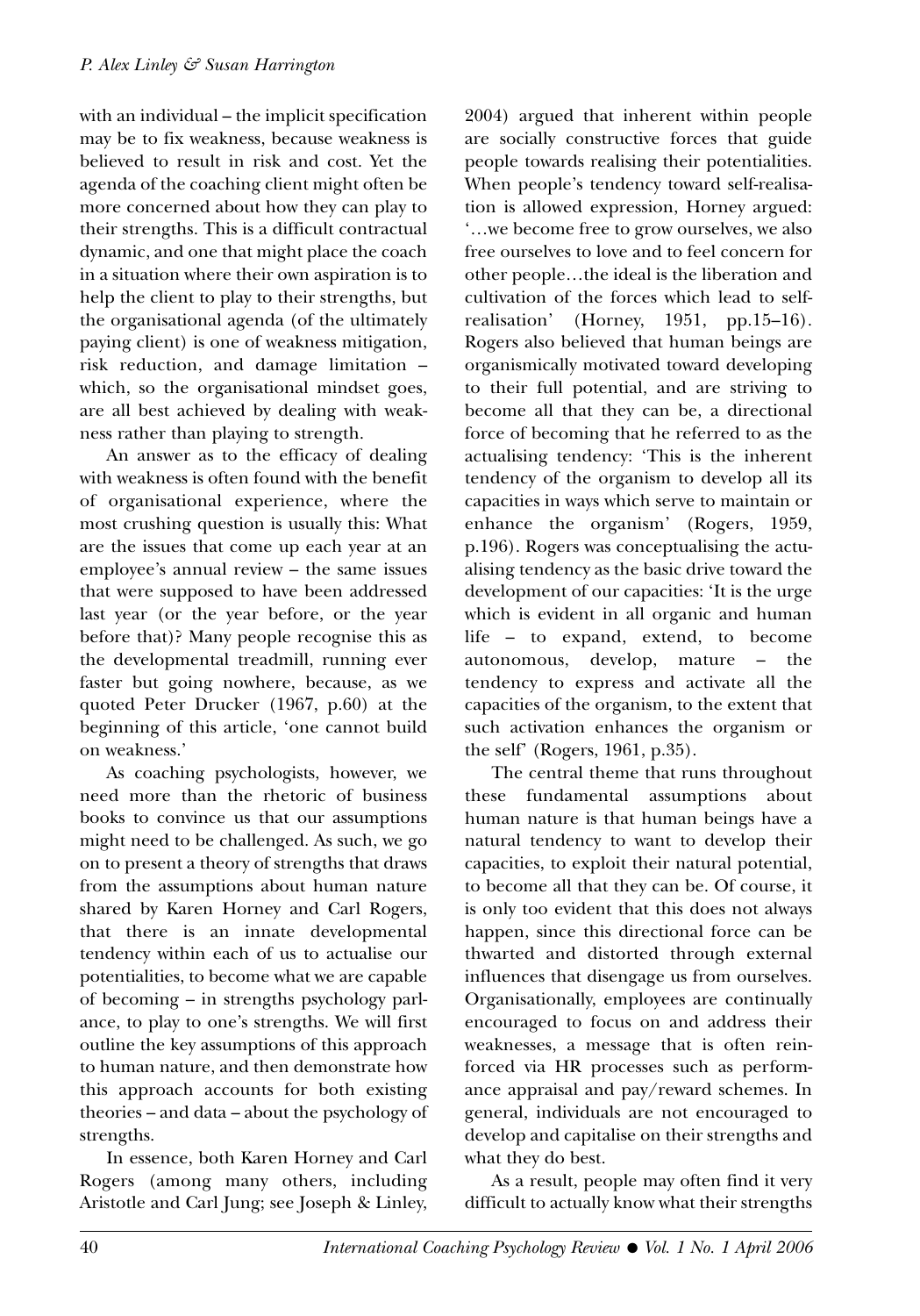are (Hill, 2001). This being so, it is arguably a large part of coaching and coaching psychology to strive to re-engage the individual with their natural self, to help them to identify, value and celebrate their inner capacities and strengths, to help them understand why sometimes they feel 'in their element' at work, and at other times they feel tired, disengaged and de-motivated. Adopting a strengths approach allows people to engage with themselves in what they do best, and to begin to discover the power within them that coaching so often sets out to release.

It is notable that this is a central theme throughout many of the leading books in the field. For example, Whitmore (2002, p.8) describes coaching as 'unlocking a person's potential to maximise their own performance. It is helping them to learn rather than teaching them.' Gallwey (2002, p.177) describes the Inner Game approach to coaching as 'the art of creating an environment, through conversation and a way of being, that facilitates the process by which a person can move toward desired goals in a fulfilling manner.' More importantly, perhaps, Gallwey (2002, p.215) goes on to describe the most important lesson of the Inner Game: *'It all begins with desire'* (original italics). Desire is the force that motivates us to achieve, yet where does desire come from? This is where Horney and Rogers would argue that the tendency toward self-realisation, or actualising tendency, is felt: in desire, as the force that drives us on, as a natural, self-generating ambition.

How do these assumptions about human nature – and the assumptions about people that have informed some of the most influential coaching models – sit with what we know about strengths? The short answer is 'very well.' First, consider how Clifton and Anderson (2002, p.6) present talents, which they believe to be the underpinning foundation of strengths: 'A talent is a naturally recurring pattern of thought, feeling, or behaviour that can be productively applied. A great number of talents naturally exist within you…They are among the most real and most authentic parts of your personhood…There is a direct connection between your talents and your achievements. Your talents empower you. They make it possible for you to move to higher levels of excellence and to fulfil your potential.' From this basis, 'strengths are produced when talents are refined with *knowledge* and *skill*' (original italics; Clifton & Anderson, 2002, p.8).

Second, consider how Peterson and Seligman (2004) describe possible criteria for a signature strength. They suggest, among other things, that a signature strength conveys a sense of ownership and authenticity ('this is the real me'); a sense of yearning to act in accordance with the strength, and a feeling of inevitability in doing so; and that there is a powerful intrinsic motivation to use the strength (Peterson & Seligman, 2004, p.18).

Third, the definition provided by Linley and Harrington (2006). A strength is 'a natural capacity for behaving, thinking, or feeling in a way that allows optimal functioning and performance in the pursuit of valued outcomes.'

In each case, there is a strong emphasis on the fact that strengths are natural, they come from within, and we are urged to use them, develop them, and play to them by an inner, energising desire. Further, that when we use our strengths, we feel good about ourselves, we are better able to achieve things, and we are working toward fulfilling our potential. Consider the definition of coaching psychology provided by (Palmer & Whybrow, 2005, p.7; adapted from Grant & Palmer, 2002) as being 'for enhancing wellbeing and performance in personal life and work domains underpinned by models of coaching grounded in established adult learning or psychological approaches', and it becomes clear that a strengths-based approach to coaching psychology offers significant added value.

Playing to our strengths enhances wellbeing because we are doing what we naturally do best (Park, Peterson & Seligman, 2005),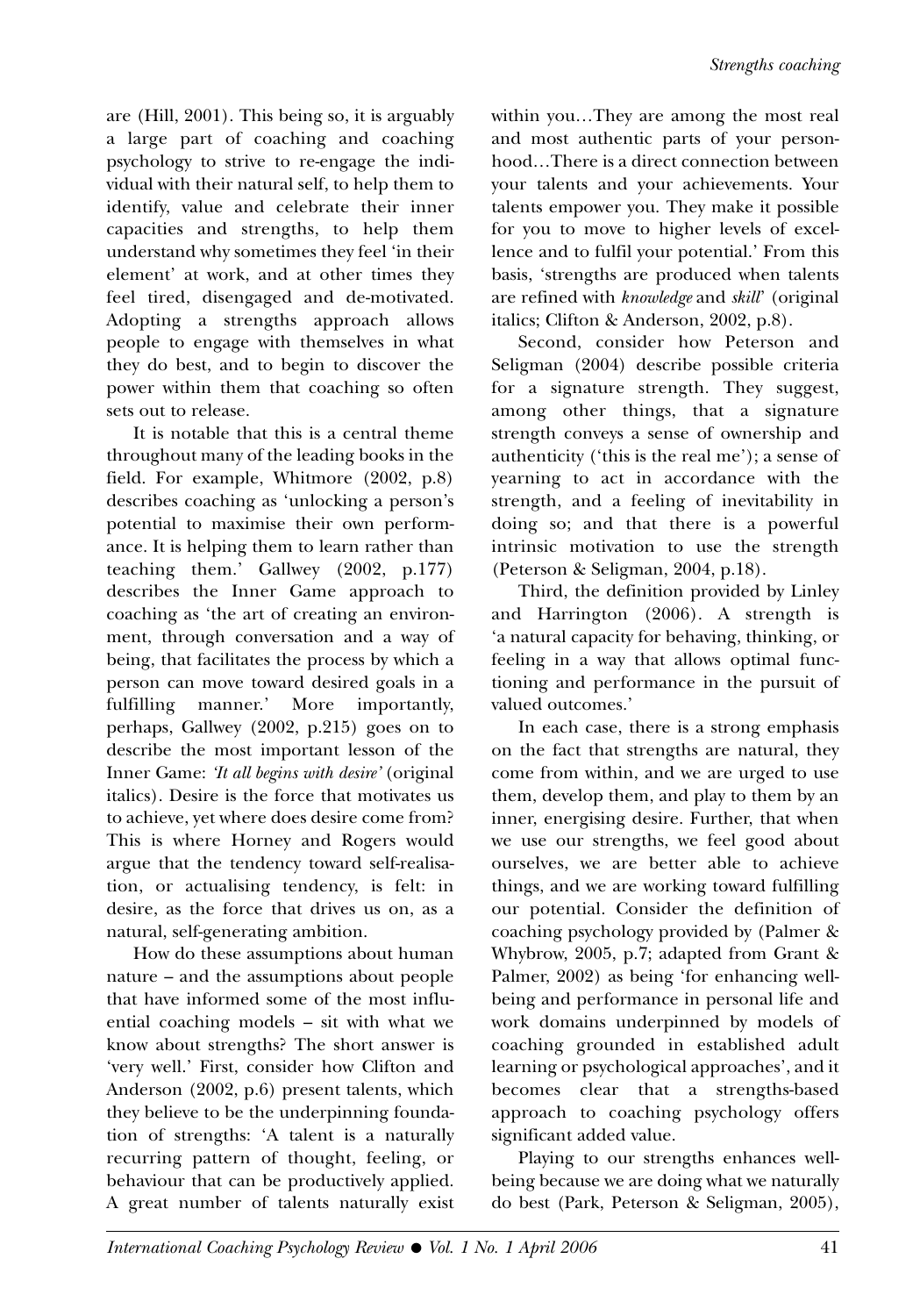and generating feelings of autonomy, competence, confidence, and self-esteem there from. Playing to our strengths enhances performance because we are going with our own flow, rather than struggling upriver against the currents of our natural capacities. And most fundamentally, a strengths-based approach is solidly grounded in established learning and psychological approaches that have a lineage back to Aristotle, through Carl Jung, Karen Horney, and Carl Rogers, to the modern coaching approaches of Whitmore and Gallwey, integrating finally with the definition of coaching psychology that now underpins the further development and direction of this new discipline. As we hope to have shown, a strengths-based approach to coaching psychology is one that is built on firm psychological principles which guide us in facilitating our clients to harness their own natural abilities in the fulfilment of their potential, resulting in significant benefit for individuals, family units, organisations and societies. In the next section, we will give some consideration as to what a strengths coaching approach might look like in practice.

# **Strengths coaching in practice**

Is the concept of strengths coaching new? To psychology and coaching psychology it may be, but in athletics 'strength coaches' have long been employed to help athletes assess their strengths and build on them, and in social work, the strengths coaching perspective has a worthy tradition (Noble, Perkins & Fatout, 2000; Saleebey, 1992). In each case, the emphasis is upon a focus on human potential and positive client attributes as the foundation stones of any success. While it is recognised that the identification and understanding of problems and obstacles can be important, this is counterbalanced with an equal, if not greater recognition that the identification of, and playing to, client strengths is the goal that should guide both assessment and intervention.

It remains an open question as to how one might best identify strengths, especially in light of the point above that many people find it difficult to recognise their own strengths (Hill, 2001). There is obviously a strong argument that if strengths are characterised by an intrinsic yearning to use them and a feeling of inevitability in doing so, and they are a natural part of us, that they will shine through under most circumstances. This view accords very closely with the nondirective approach of person-centred therapy, and is that adopted by our colleague Stephen Joseph (see Joseph & Linley, in press). Within this approach, the coach is a keen observer of the ebb and flow of the coaching conversation, being finely attuned to the subtle nuances of language and emotion that might indicate the presence of a strength. The coach might then choose to reflect these observations back to the client, working with them to identify and celebrate the strength, to raise the strength within their consciousness, and to explore, develop, refine and apply the strength.

However, this approach assumes that the coaching conversation would provide a suitably conducive environment for the natural display of strengths, and that the coach is then able to detect and identify these strengths. Our approach adopts what we believe to be a more pragmatic standpoint, that is, that the coaching conversation does not, of necessity, always allow this to happen – and for at least one very good reason. Some strengths are contextual, being dependent upon the context for their display, and if the coaching conversation – without being at fault – does not provide this context, the strength is unlikely to shine through (consider, for example, the difficulty in identifying the emotional flexibility of a call centre worker or the insight of a top salesperson through a coaching conversation). For these reasons, we subscribe to a more pragmatic assessment approach to strengths, believing that strengths assessments can provide the context for a depth and breadth of coaching conversations that would not otherwise be possible – but always, we are at pains to point out, being predi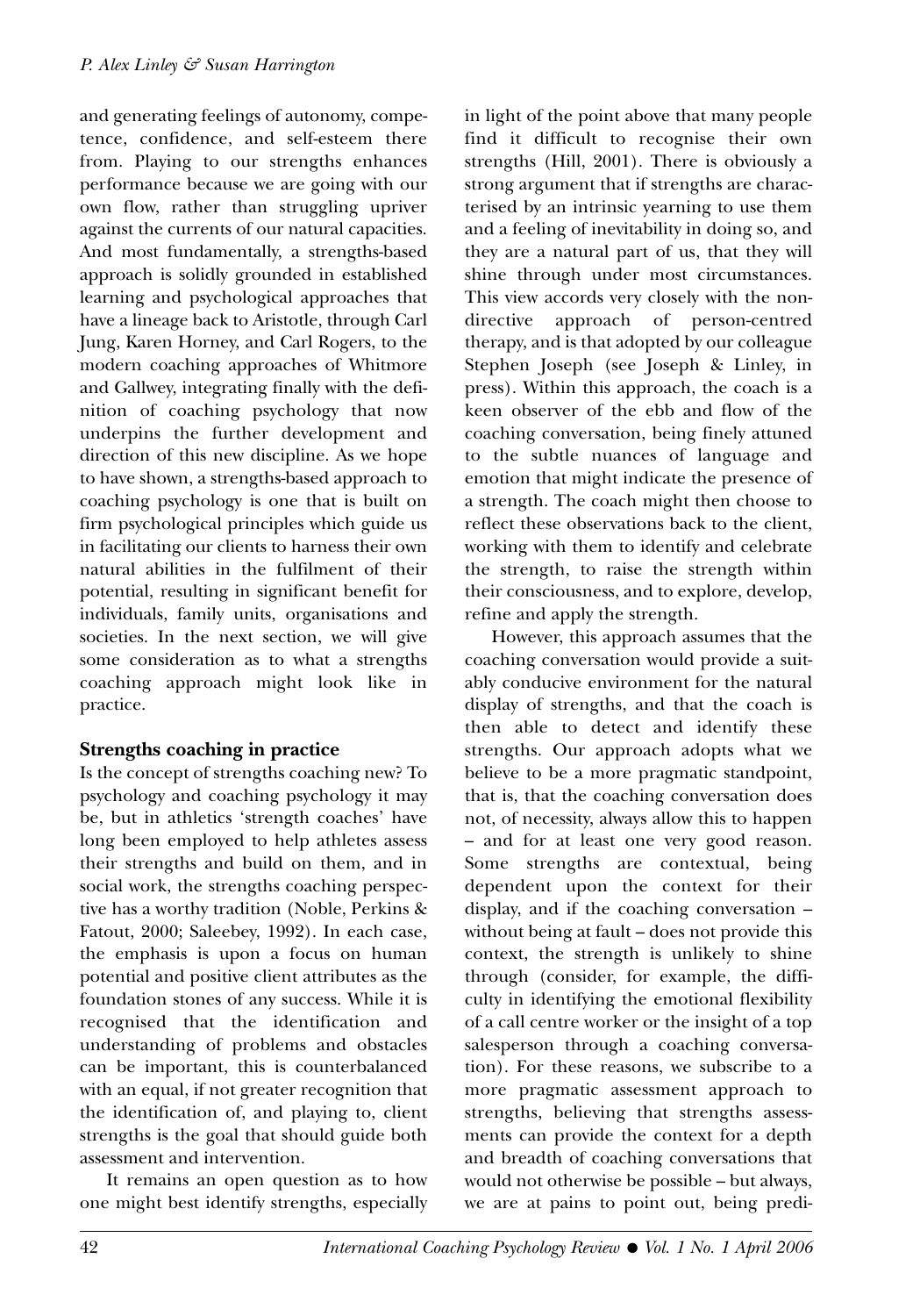cated on the basis that this strengths assessment is being driven by the client's agenda, rather than the agenda of the coach.

If one were to adopt this pragmatic approach to strengths assessment, there are two explicit strengths measures, at present, that merit consideration. The Clifton StrengthsFinder (www.strengthsfinder.com) was developed by Donald O. Clifton and his colleagues at The Gallup Organization. Based on more than 30 years of research, it is predicated on Clifton's belief that 'to produce excellence, you must study excellence.' The StrengthsFinder assesses 34 themes of talent, primarily within applied occupational settings, and provides a feedback report that documents one's top five themes of talent, based on an ipsative scoring method that compares your response to each theme of talent with your response to each other theme of talent. The measure is atheoretical, with the 34 themes having been retained as those which were the most prevalent from a larger pool of several hundred themes that were identified through structured interviews with excellent performers across different occupations, countries, and cultures (Buckingham & Clifton, 2001).

The Values-in-Action (VIA) Strengths Questionnaire (www.viastrengths.org) was developed by Christopher Peterson and Martin Seligman. It was one of the major early initiatives of the positive psychology movement, designed to provide a classification of strength and virtue just as the *Diagnostic and Statistical Manual* provides a classification of mental disorder and disease (Peterson & Seligman, 2004). The VIA Questionnaire measures 24 signature strengths, which are loosely organised under six virtues (wisdom and knowledge, courage, humanity, justice, temperance, and transcendence). The feedback reports again provide the respondent with a brief description of their five signature strengths, based on an ipsative scoring approach. The VIA Questionnaire is broadly theoretically-based, having been developed on the basis of extensive academic groundwork (as described above, see also Peterson & Seligman, 2004).

Relative to existing personality assessment approaches, strengths assessments do arguably advance the agenda of personality assessment – but it is still very early days, and much work remains to be done. Of existing personality assessments, those which might be considered most closely allied with the strengths approach are the personality type indicators, such as the MBTI® and the Type Dynamics Indicator (TDI). The approach taken by type assessments of personality is very much one that can be used to identify the strengths of each personality type, but we would caution again that the universe of strengths is much broader than could be captured purely by an assessment of personality type.

Overall, though, the crux of the strengths perspective is that it changes the nature of the questions one asks as a coach from being diagnostic and problem-focused to potentialguided and solution-focused (Linley, Harrington & Hill, 2005). Consider the following examples of a strengths-based approach to the coaching conversation:

What are the things that you do best?

- How do you know when you are at your best?
- What are the key strengths and resources that you can draw upon to find a solution to this situation?
- Tell me about a time when you were successful at doing this before….
- Who do you know who has done this successfully? How did they do it?
- What do you feel is the answer that is coming from inside you?

While, of course, the specific question is always shaped by the client and their context, we hope that the above examples will serve to provoke a re-evaluation of the traditional approach that one might take as a coaching psychologist, and facilitate the exploration of what a strengths-based approach might look like, how it works, and why it works. These are fundamentally important questions that we are only at the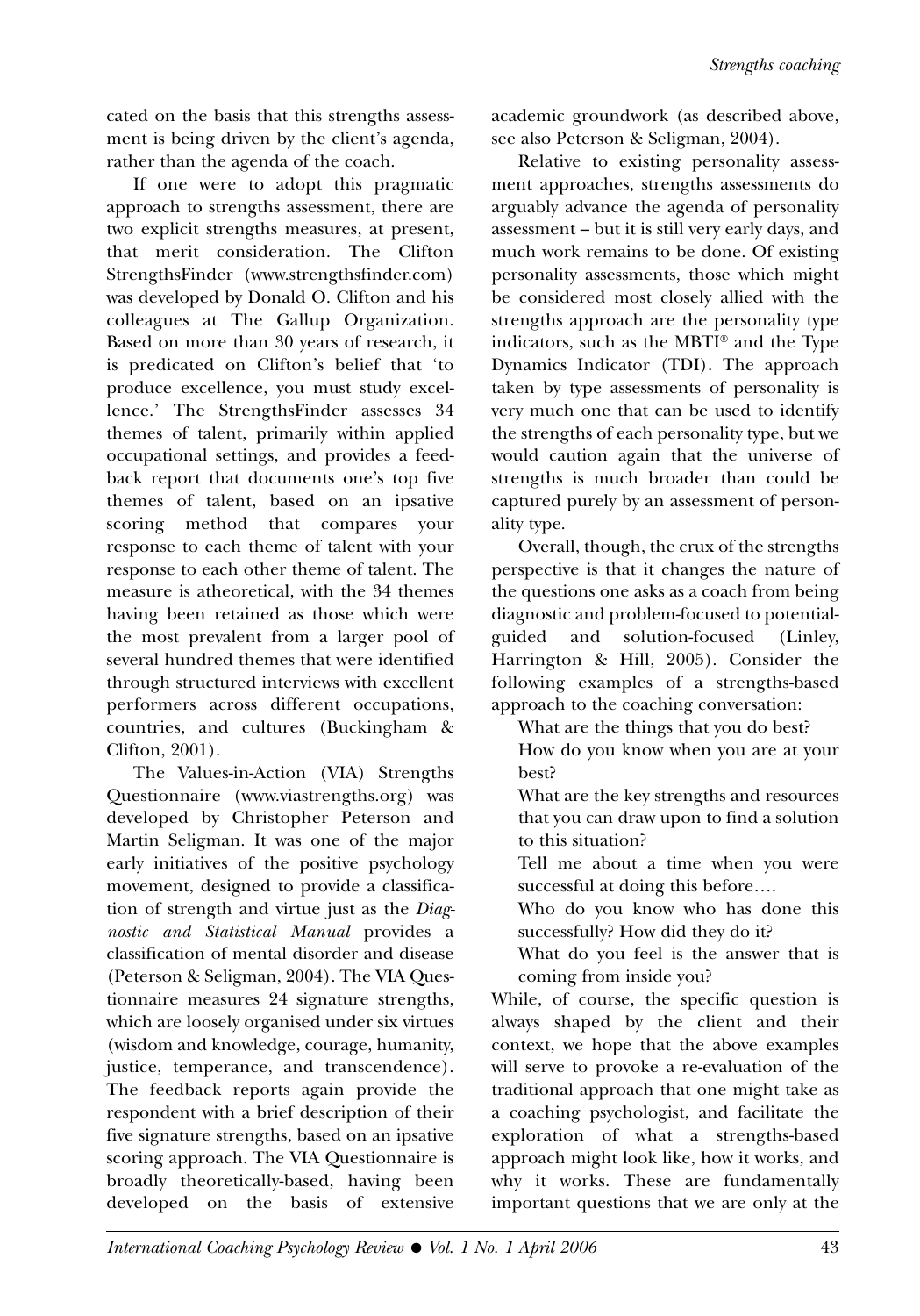beginning of trying to answer, and there is clearly a broad research and practice agenda in front of us as coaching psychology researchers and practitioners.

Some of the more important research questions may be: How do strengths contribute to the achievement of goals? What are the effects on well-being and performance of playing to one's strengths? What are the effects on stress and burnout of playing to people's strengths? Does playing to one's strengths influence people's motivation? How best can we, as coaching psychologists, identify and/or assess people's strengths? How best can we, as coaching psychologists, adopt a strengths coaching model within our practice? How does a strengths coaching approach compare in terms of effectiveness and efficacy with other coaching psychology models? And is there a downside to playing to one's strengths?

This last question provides a useful caveat. Some people might consider that we do not need any help to do what we're best at – that it should come naturally – but what we do need is help to overcome our weaknesses. For many, this is the prevailing cultural ethos laid down to managers and the mindset adopted by many employees, as shown with the quote from Brad Smart above. The underlying theme of this approach is that if we do not manage weakness, then it will undo the best efforts of any strength. However, here we must be careful to consider the nature of the weakness, and whether it is actually integral to successful performance. Often, when we take a second look, it would be possible to redefine roles and positions to accommodate weakness and play to strength, so the real issue may lie in the organisational culture and climate.

On the other hand, there may be situations where there is a very real level of minimum competence that it is necessary for one to possess. For example, if a manager unintentionally alienates his staff, emotional intelligence training might help (Salovey, Caruso & Mayer, 2004). While the training will never develop the manager into a

paragon of emotional intelligence, it might well do enough to limit the damage that he or she would otherwise inflict. This having been achieved, he or she should then be free to focus on what they are best at and play to their strengths.

This is where coaching psychologists can provide a uniquely valuable input, since as an independent and objective sounding board for the client, removed from the agendas and preconceptions that might be found within the organisation, the coaching psychologist can deliver difficult feedback but within a supportive and facilitative environment. And when this feedback is delivered in a way that is potential-guided, being focused on future achievement on the basis of past success, building on the foundations of what the client does well and the successes that have propelled him or her this far, then the whole nature of the coaching conversation changes. From being defensive, closed, and insular, clients become engaged, open, and receptive. They leave the coaching session feeling celebrated, valued, and appreciated, with a re-engaged enthusiasm, energy, and motivation, being keen to get back to work, or life, and perform even better.

This should be the hallmark of good coaching psychology, we suggest, not least because again it is premised on sound psychological models. As Fredrickson's work on positive emotions has shown, the experience of positive emotions serves to broaden our thought-action repertoires (increasing creativity and stimulating mental flexibility), and build cognitive resources that act as buffers against subsequent negative events (Fredrickson, 1998; Fredrickson & Branigan, 2005; Fredrickson *et al.*, 2003), as well as being integral to human flourishing (Fredrickson & Losada, 2005). This being the case, it should arguably be the role of the coaching psychologist to facilitate the positive emotions of their clients, not least because positive emotional experience has been shown to predict performance success (Losada & Heaphy, 2004). We suggest that strengths coaching is an exemplary and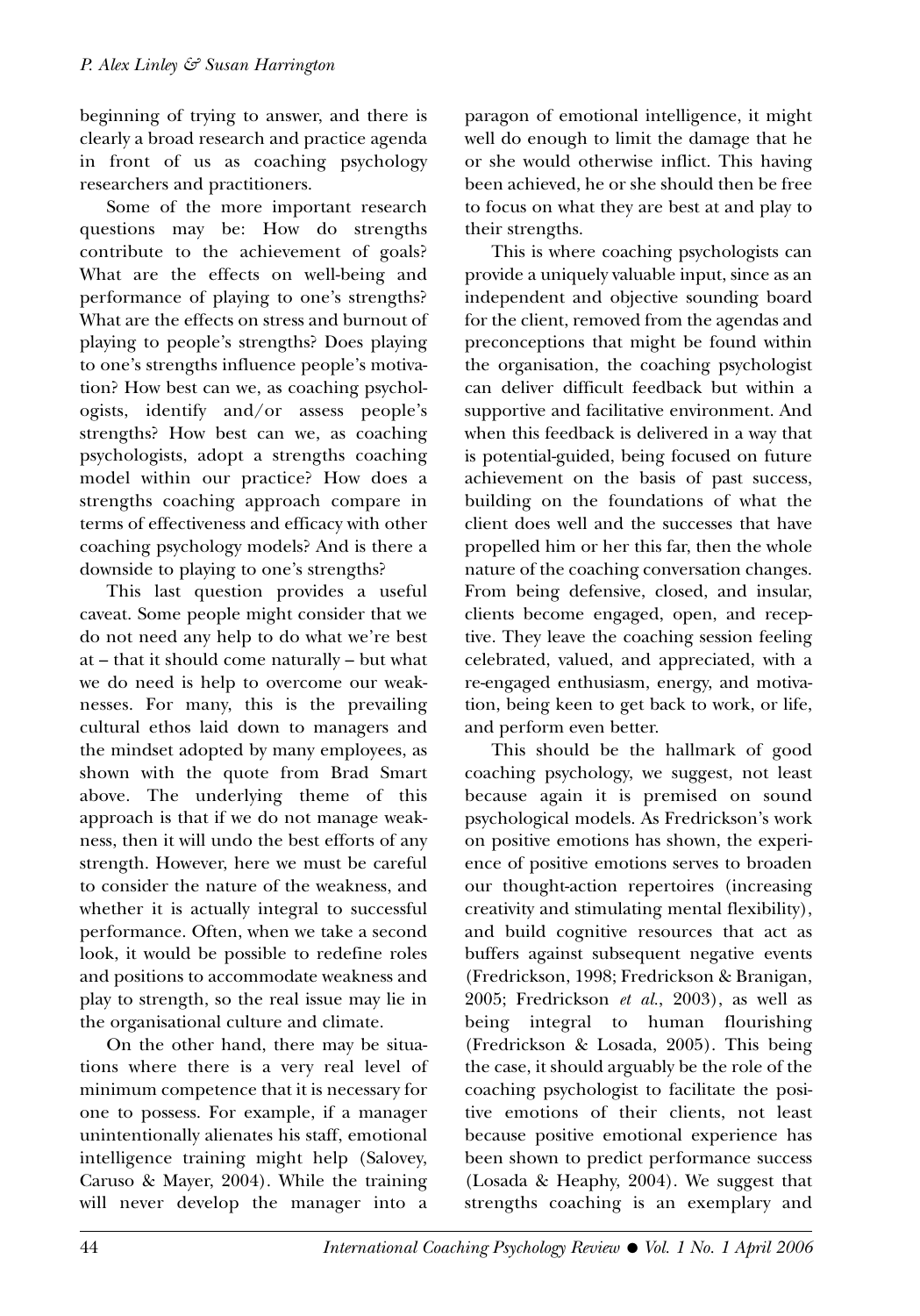sustainable way of facilitating positive emotion in clients through harnessing their natural capacities, and allowing them to do more of what they do best, predicated as it is upon an understanding of the constructive developmental tendencies that we believe exist in all of us.

### **Conclusion**

In this article we have introduced the field of strengths psychology, examining the small literature available to date and suggesting how a psychology of strengths can be understood within the context of a fundamental assumption about human nature that posits a constructive developmental tendency toward the fulfilment of one's capacities and the fulfilment of one's potentials. We have explored how adopting a strengths approach to coaching psychology leads to a shift in the perspective of the questions we might ask, changing them from being diagnostic and problem-focused to potential-guided and solution-focused. We have argued that a strengths coaching approach identifies and capitalises on people's natural capacities, helping them to understand where their capacities may be and building on the resources they already have, and leads to increased engagement, energy and motivation. In turn, these create greater experiences of positive emotion which research has shown engender increased creativity, mental flexibility, resilience, and enhanced performance. As such, we suggest that the strengths coaching approach is a model of coaching psychology, with a solid theoretical and empirical grounding, that harnesses the inner potential of people, thereby facilitating their optimal performance and wellbeing. It is yet another example of the powerful integration of coaching psychology and positive psychology.

#### **Correspondence**

Correspondence concerning this article should be addressed to either: **P. Alex Linley** School of Psychology, Henry Wellcome Building, University of Leicester, Lancaster Road, Leicester, LE1 9HN, UK. E-mail: PAL8@le.ac.uk *or* **Susan Harrington** Potenthos Ltd., University of Warwick Science Park, Barclays Venture Centre, Sir William Lyons Road,

Coventry, CV4 7EZ, UK. www.potenthos.com

E-mail: sueh@potenthos.com

#### **References**

- Allport, G.W. (1937). *Personality: A psychological interpretation.* New York: Holt.
- Arnold, J.D., Rauschenberger, J.M., Soubel, W.G. & Guion, R.M. (1982). Validation and utility of a strength test for selecting steelworkers. *Journal of Applied Psychology, 67,* 588–604.
- Baumeister, R.F., Bratslavsky, E., Finkenauer, C. & Vohs, K.D. (2001). Bad is stronger than good. *Review of General Psychology, 5,* 323–370.
- Buckingham, M. & Clifton, D.O. (2001). *Now, discover your strengths: How to develop your talents and those of the people you manage.* London: Simon & Schuster.
- Cawley, M.J., Martin, J.E. & Johnson, J.A. (2000). A virtues approach to personality. *Personality and Individual Differences, 28,* 997–1013.
- Clifton, D.O. & Anderson, E.C. (2002). *Strengths-Quest: Discover and develop your strengths in academics, career, and beyond.* Washington, DC: The Gallup Organization.
- Clifton, D.O. & Nelson, P. (1992). *Soar with your strengths.* New York: Dell Publishing.
- Drucker, P.F. (1967). *The effective executive.* London: Heinemann.
- Fredrickson, B.L. (1998). What good are positive emotions? *Review of General Psychology, 2,* 300–319.
- Fredrickson, B.L. & Branigan, C.A. (2005). Positive emotions broaden the scope of attention and thought-action repertoires. *Cognition and Emotion, 19,* 313–332.
- Fredrickson, B.L. & Losada, M. (2005). Positive affect and the complex dynamics of human flourishing. *American Psychologist, 60,* 678–686.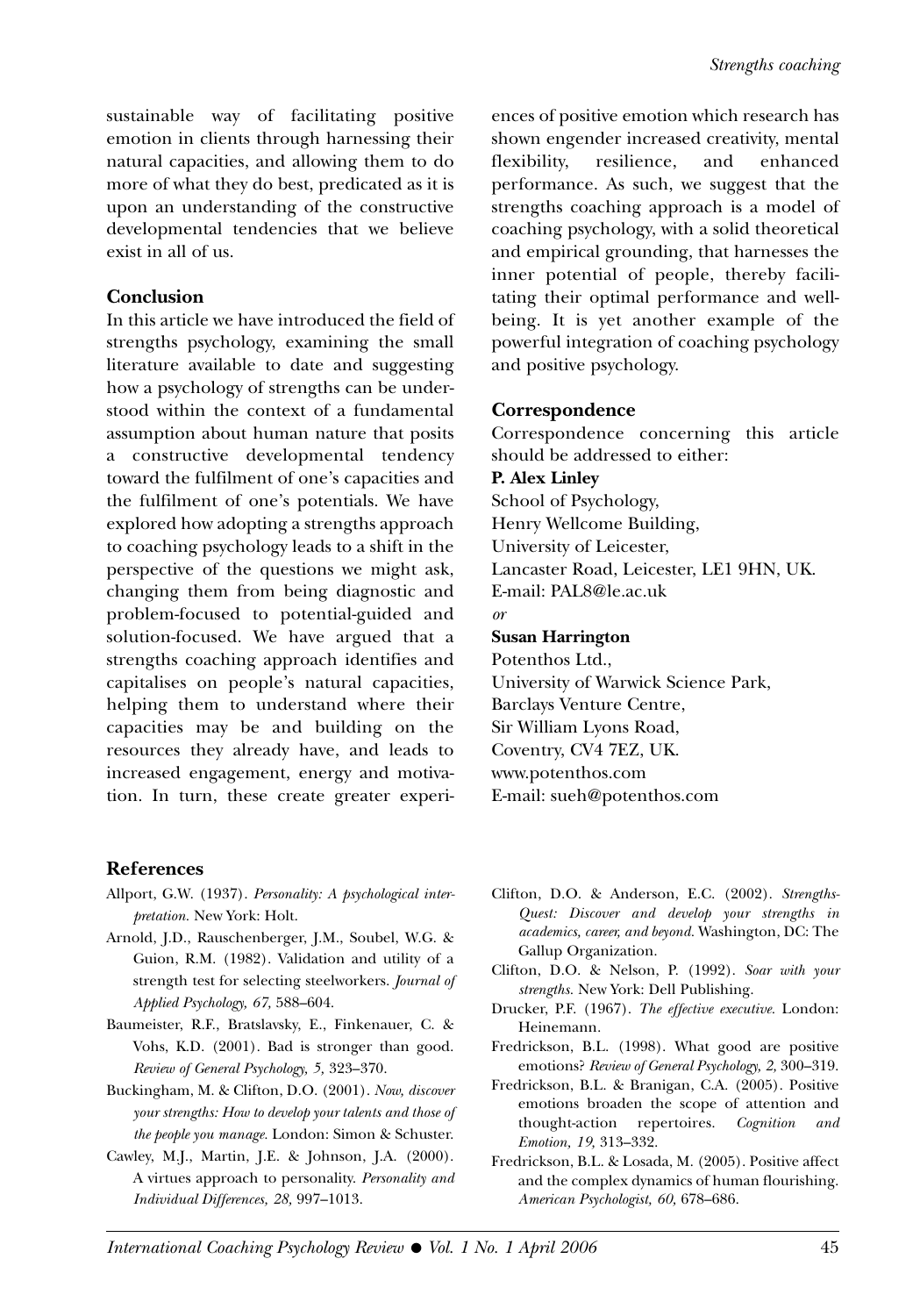#### *P. Alex Linley & Susan Harrington*

- Fredrickson, B.L., Tugade, M.M., Waugh, C.E. & Larkin, G. (2003). What good are positive emotions in crises? A prospective study of resilience and emotions following the terrorist attacks on the United States of September 11th, 2001. *Journal of Personality and Social Psychology, 84,* 365–376.
- Gallwey, T. (2002). *The inner game of work: Overcoming mental obstacles for maximum performance.* New York: Texere.
- Grant, A.M. & Palmer, S. (2002, May 18). *Coaching Psychology.* Meeting held at the Annual Conference of the Division of Counselling Psychology, British Psychological Society, Torquay, England.
- Hill, J. (2001). *How well do we know our strengths?* Paper presented at the British Psychological Society Centenary Conference (April), Glasgow, Scotland.
- Horney, K. (1951). *Neurosis and human growth: The struggle toward self-realisation.* London: Routledge & Kegan Paul Ltd.
- Hubble, M.A. & Miller, S.D. (2004). The client: Psychotherapy's missing link for promoting a positive psychology. In P.A. Linley & S. Joseph (Eds.), *Positive psychology in practice* (pp.335–353). Hoboken, NJ: Wiley.
- Joseph, S. & Linley, P.A. (in press). *Positive therapy.* London: Routledge.
- Joseph, S. & Linley, P.A. (2004). Positive therapy: A positive psychological theory of therapeutic practice. In P.A. Linley & S. Joseph (Eds.), *Positive psychology in practice* (pp.354–368). Hoboken, NJ: Wiley.
- Linley, P.A. & Harrington, S. (2006). Playing to your strengths. *The Psychologist, 19,* 86–89.
- Linley, P.A., Harrington, S. & Hill, J.R.W. (2005). Selection and development: A new perspective on some old problems. *Selection and Development Review, 21*(5), 3–6.
- Linley, P.A. & Joseph, S. (2004). Toward a theoretical foundation for positive psychology in practice. In P.A. Linley & S. Joseph (Eds.), *Positive psychology in practice* (pp.713–731). Hoboken, NJ: Wiley.
- Losada, M. & Heaphy, E. (2004). The role of positivity and connectivity in the performance of business teams: A non-linear dynamics model. *American Behavioral Scientist, 47,* 740–765.
- McCullough, M.E. & Snyder, C.R. (2000). Classical sources of human strength: Revisiting an old home and building a new one. *Journal of Social and Clinical Psychology, 19,* 1–10.
- Nicholson, I.A.M. (1998). Gordon Allport, character, and the 'culture of personality': 1897–1937. *History of Psychology, 1,* 52–68.
- Noble, D.N., Perkins, K. & Fatout, M. (2000). On being a strength coach: Child welfare and the strengths model. *Child and Adolescent Social Work Journal, 17,* 141–153.
- Palmer, S. & Whybrow, A. (2005). The proposal to establish a Special Group in Coaching Psychology. *The Coaching Psychologist, 1,* 5–12.
- Park, N., Peterson, C. & Seligman, M.E.P. (2004). Strengths of character and well-being. *Journal of Social and Clinical Psychology, 23,* 603–619.
- Peterson, C. & Seligman, M.E.P. (2004). *Character strengths and virtues: A handbook and classification.* Washington, DC: American Psychological Association.
- Rogers, C.R. (1959). A theory of therapy, personality and interpersonal relationships, as developed in the client-centered framework. In S. Koch (Ed.), *Psychology: A study of a science, Vol. 3: Formulations of the person and the social context* (pp.184-256). New York: McGraw Hill.
- Rogers, C.R. (1961). *On becoming a person.* Boston, MA: Houghton Mifflin.
- Rozin, P. & Royzman, E.B. (2001). Negativity bias, negativity dominance, and contagion. *Personality and Social Psychology Review, 5,* 296–320.
- Saleebey, D. (Ed.). (1992). *The strengths perspective in social work practice.* New York: Longman.
- Salovey, P., Caruso, D. & Mayer, J.D. (2004). Emotional intelligence in practice. In P.A. Linley & S. Joseph (Eds.), *Positive psychology in practice* (pp.447–463). Hoboken, NJ: Wiley.
- Seligman, M.E.P. (2005). *Positive interventions (and other new stuff).* Paper presented at the Fourth International Positive Psychology Summit, October, Washington, DC.
- Seligman, M.E.P. & Csikszentmihalyi, M. (2000). Positive psychology: An introduction. *American Psychologist, 55,* 5–14.
- Smart, B. (1999). *Topgrading*. Paramus, NJ: Prentice Hall Press.
- Whitmore, Sir J. (2002). *Coaching for performance* (3rd ed.). London: Nicholas Brealey.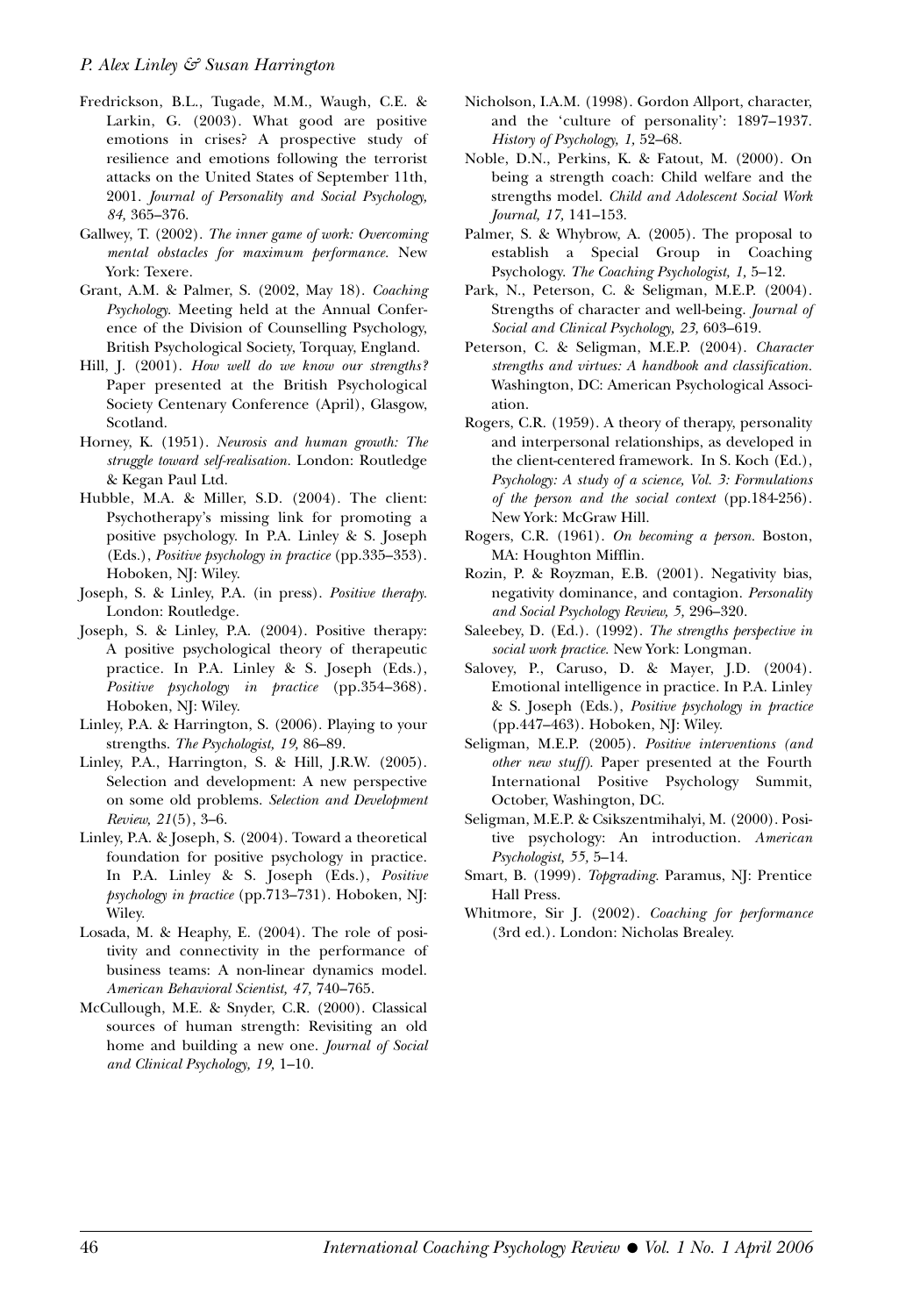# **Person-centred coaching psychology: A meta-theoretical perspective**

# Stephen Joseph

*Coaching psychology provides a new professional arena for thinking about psychological practice. Many will recognise the ethos of coaching psychology as different from the medical model and many coaching psychologists would not recognise a description of the profession as grounded in the medical model. It will be argued, however, that because coaching psychology has emerged in relation to other professional branches of psychology which do adopt the medical model, it has as a consequence implicitly adopted the values of the medical model. The implication of the medical model is the view that we ourselves are the expert on our client's life. This stands in contrast to the person-centred model view which is that our client is their own best expert. It will be argued that coaching psychology should reject the medical model and instead adopt the person-centred meta-theoretical perspective.*

THE PROFESSION OF COACHING<br>
psychology provides a new professional<br>
arena for thinking about psychological<br>
practice and the facilitation of well-being HE PROFESSION OF COACHING psychology provides a new professional arena for thinking about psychological and optimal functioning in various life domains. It is in the interest of any newlyemerged professional group to demarcate its territory and many commentators in the new field of coaching psychology have distinguished the practice of coaching psychology from that of clinical and counselling psychology. The argument that advocates of coaching psychology make is that whereas clinical and counselling psychologists work with people at the lower end of the psychological functioning spectrum, coaching psychologists work with people at the higher end of the spectrum (Grant, 2001). Thus, instead of working to alleviate distress and dysfunction, coaches work to facilitate wellbeing and optimal functioning. But this distinction in practice belies a more complicated conceptualisation. In this paper, which is an elaboration of a previous discussion on this topic (Joseph, 2005), it will be argued that because counselling and clinical psychology have adopted the medical model as their underlying meta-theory, coaching psychology in defining itself in relation to counselling and clinical psychology, has inadvertently also adopted the medical

model. It will be argued that the meta-theoretical perspective of the person-centred approach (i.e. that people are intrinsically motivated towards well-being and optimal functioning) is more congruent with the ethos of coaching psychology. Finally, the practical implications of the person-centred model for coaching psychology and how these differ to those of the medical model will be discussed.

# **Person-centred approach**

The idea that we should focus on developing potential is not a new one. In psychology, it is an idea that can be traced back to the person-centred approach originally developed by the psychologist Carl Rogers (1951, 1961). But although Rogers was concerned with the facilitation of optimal functioning, he is rarely acknowledged in the context of coaching because he did not use the term coaching. Rogers adopted the term counselling, but he might equally well have used the term coaching, because in personcentred practice, the terms are interchangeable. Unlike other therapeutic approaches, person-centred practice was never concerned with 'repairing' or 'curing' dysfunctionality, and never adopted the 'diagnostic' stance of the medical model in which the therapist is the expert. This is not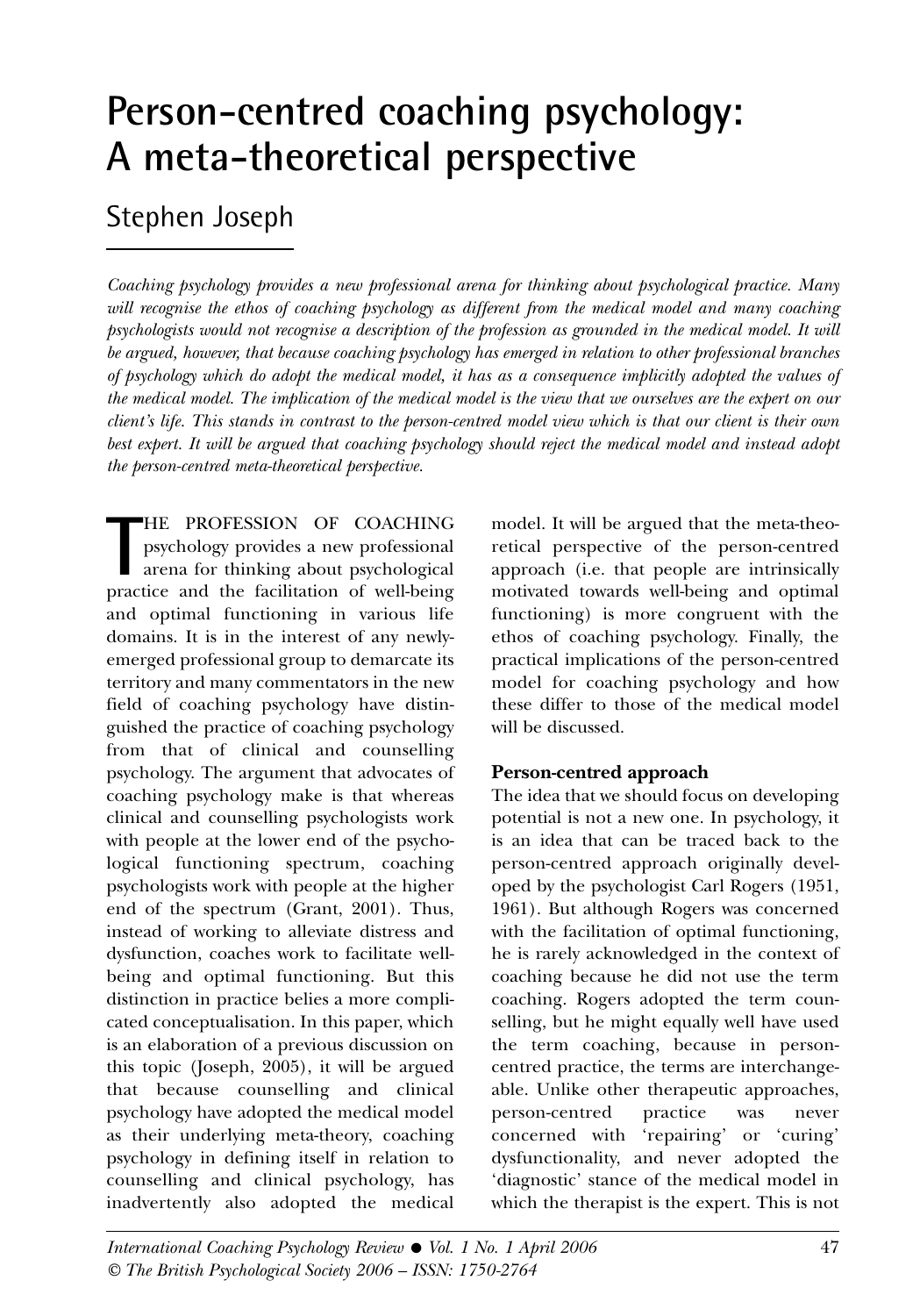to say that person-centred practitioners don't work with distressed and dysfunctional people. They do, but their focus, no matter where the client lies on the spectrum of psychological functioning is to facilitate the self-determination of the client so that they can move toward more optimal functioning. The person-centred approach is a metatheoretical approach to working with people, be they in one to one settings, in small groups, in community settings, or as applied to social policy. It is not a set of therapeutic techniques but an attitude based on the theoretical stance that people are their own best experts (Joseph, 2003).

In brief, Carl Rogers proposed the metatheoretical perspective that human beings have an inherent tendency toward growth, development, and optimal functioning, which he termed the *actualising tendency* (see, Rogers, 1959, 1963). But these do not happen automatically. For people to *selfactualise* their inherent optimal nature they require the right social environment. Rogers proposed that the right social environment was one in which the person feels understood, valued, and accepted for who they are. In such an environment, Rogers reasoned, people are inclined to self-actualise in a way that is *congruent* with their intrinsic actualising tendency, resulting in well-being and optimal functioning. But when people don't feel understood, valued, or accepted for who they are, but only feel valued for being the person they perceive someone else wants them to be, then they *self-actualise* in a way that is *incongruent* with their intrinsic actualising tendency, resulting in distress and dysfunction.

The person-centred meta-theoretical perspective is an established psychological tradition supported by over 50 years of research and theory (see, Barrett-Lennard, 1998), as well as recent developments in positive psychology (see, e.g. Joseph & Linley, 2004, 2005, in press). This assumption that human beings have an inherent tendency toward growth, development, and optimal functioning provides the theoretical foundation that it is the client and not the therapist who knows best. This serves as the guiding principle for client-centred practice, which in essence, is simply the principled stance of respecting the self-determination of others (B. Grant, 2004).

Applications of the person-centred approach have been not only to therapy, but to education, parenting, group learning, conflict resolution, and peace processes (see, Barrett-Lennard, 1998), all based on the same philosophical stance that people are their own best experts, and have within themselves the potential to develop, and to grow. When this inner potential is released the person moves toward becoming more autonomous and socially constructive. These ideas have taken root in many contexts, but often the work of Carl Rogers goes unrecognised and unacknowledged. But they are ideas which will be easily recognisable to coaching psychologists (e.g. Whitmore, 1996).

What might be less familiar is that the person-centred way of working does not make a distinction between people in terms of their level of psychological functioning, because the process of alleviating distress and dysfunction is the same as that for facilitating well-being and optimal functioning. Both ends of the spectrum of functioning are defined in relation to the extent to which self-actualisation is congruent with the actualising tendency (Ford, 1991). When there is greater congruence, greater well-being and more optimal functioning results. But when there is less congruence, greater distress and dysfunction results (see Wilkins, 2005).

Thus, the person-centred approach offers a genuinely positive psychological perspective on mental health because of its unified and holistic focus on both the negative and the positive aspects of human functioning (Joseph & Worsley, 2005). Coaching psychology would be the same activity requiring the same theoretical base, and the same practical skills, as required for working with people who are distressed and dysfunctional. A person-centred coaching psychology, in contrast to one underpinned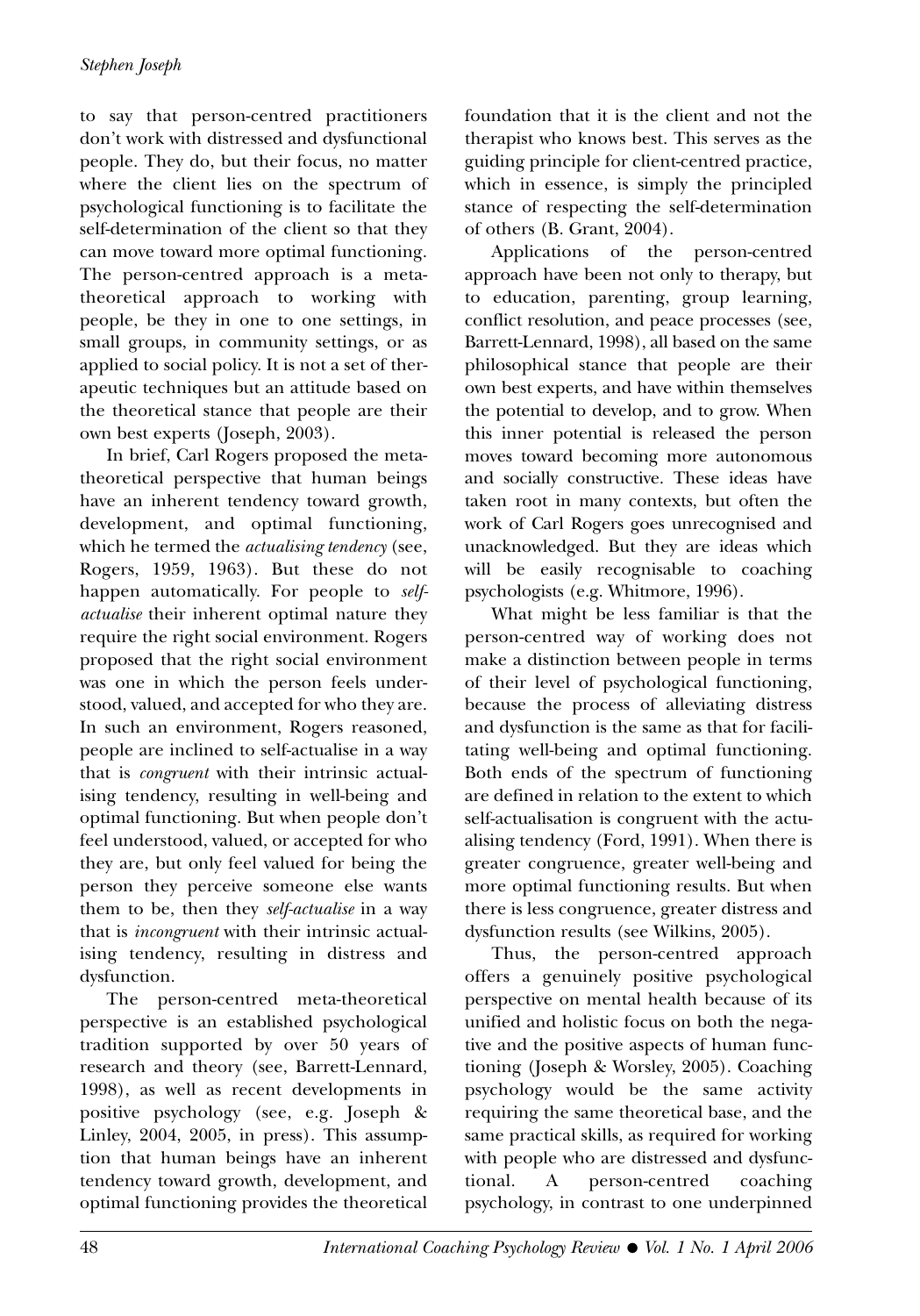by the medical model, would view understanding and enhancing optimal functioning and the alleviation of maladaptive functioning as a unitary task, as opposed to two separate tasks as is the case when viewed through the lens of the medical model.

# **The medical model**

Maddux, Snyder and Lopez (2004) have argued that the adoption of the medical model in psychology can be traced back to the origins of the discipline and the influence of psychoanalytic theory, and the fact that practitioner training typically occurred in psychiatric hospitals and clinics, where clinical psychologists worked primarily as psychodiagnosticians under the direction of psychiatrists trained in medicine and psychoanalysis. This led clinical psychologists to adopt the methods and assumptions of their psychiatrist counterparts, who were themselves trained specifically in the medical model.

There were three implication of this. First, psychologists began to think in terms of dichotomies between normal and abnormal behaviours, between clinical and non-clinical problems, and between clinical populations and non-clinical populations. Second, it locates human maladjustment inside the person, rather than in the person's interactions with the environment and their encounters with sociocultural values and social institutions. Third, it portrays people who seek help as victims of intrapsychic and biological forces beyond their control, and thus leaves them as passive recipients of an expert's care. These three implications stand in contrast to the personcentred model which views well-being as continuous, emphasises the role of the social environment, and the self-determination of the person.

Thus, the medical model refers to the premise that there is discontinuity between psychopathological functioning and optimal functioning so that understanding and alleviating distress and dysfunction is a separate task from facilitating well-being and optimal functioning. Thus, a medical model coaching psychology would be a different activity requiring a different knowledge base and different skills than required for working with people who are distressed and dysfunctional.

# **Person-centred versus the medical model**

It should be clear from the above, that the person-centred model and the medical model are mutually exclusive. The former views understanding and enhancing optimal functioning and the alleviation of maladaptive functioning as a unitary task. The latter views understanding and enhancing optimal functioning as two separate tasks. Insofar as coaching psychologists have viewed the alleviation of distress and dysfunction and the facilitation of well-being and optimal functioning as two separate tasks, therefore, they have implicitly adopted the medical model. It will be argued that coaching psychology should take a stance of opposition to the medical model.

The alternative is the person-centred model. Terms like coaching, counselling, and psychotherapy are interchangeable in person-centred practice because they all refer to the practice of respecting the selfdetermination of others. Thus it would be possible to talk of any arena of professional psychology as person-centred, if it adopted the meta-theoretical perspective that human beings have an inherent tendency toward growth, development, and optimal functioning. We could equally well talk of personcentred counselling psychology or person-centred clinical psychology. However, these arenas of professional psychology have not adopted the person-centred model, but rather the medical model. If clinical and counselling psychology had adopted the person-centred meta-theory as opposed to the medical model, there would now be no need for coaching psychology, because clinical and counselling psychology would already be concerned with the full spectrum of human functioning!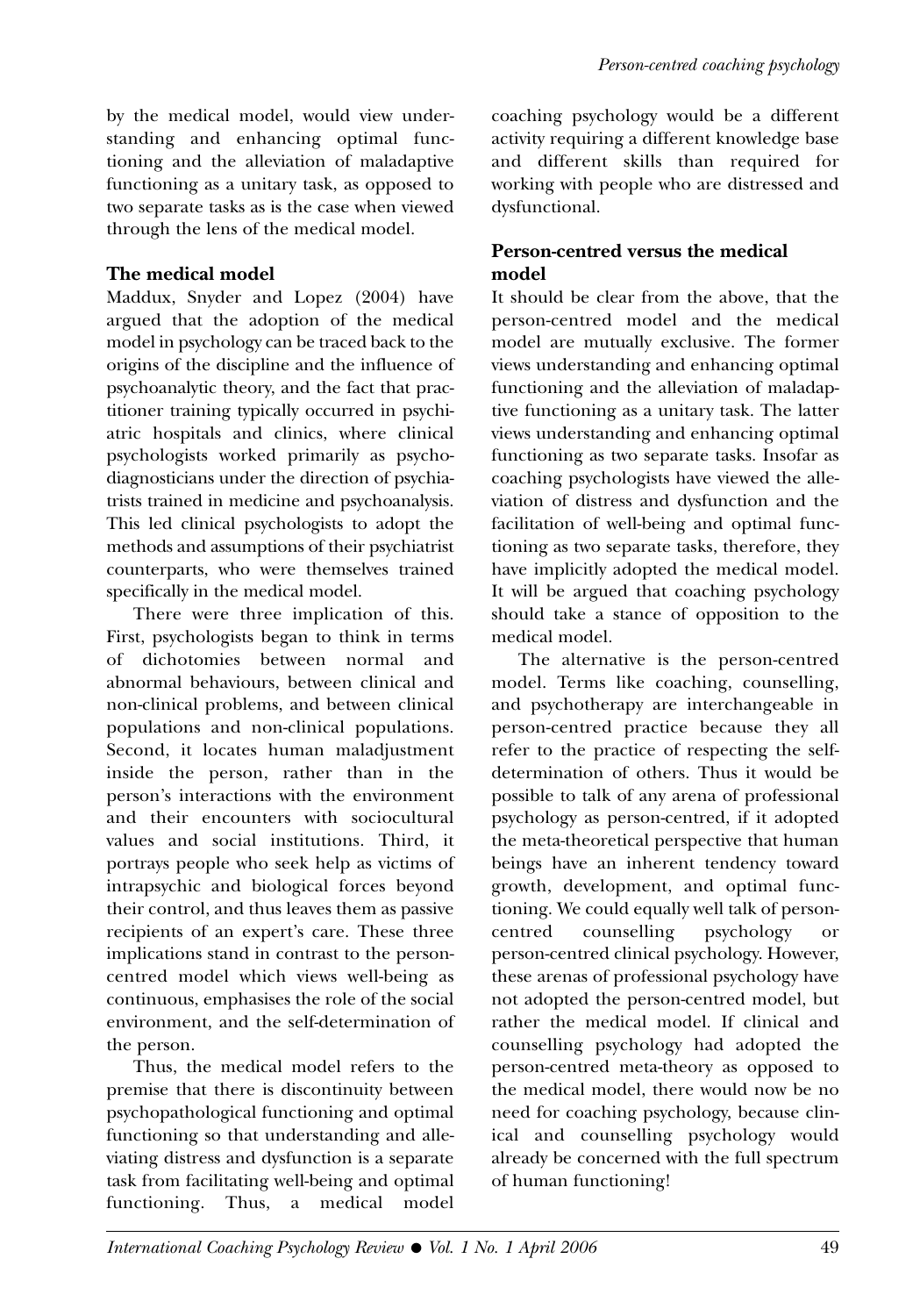The fact that clinical and counselling psychology have chosen to ground their practice in the medical model as opposed to the person-centred model does not mean that this is also the best way for coaching psychologists to view human nature. Indeed, the medical model in psychology is now subject to so much criticism (see, Albee, 1998; Bentall, 2004; Maddux, 2002; Maddux, Snyder & Lopez, 2004; Sanders, 2005) that it would seem questionable to also adopt the medical model for coaching psychology. I would argue that historically, clinical psychology adopted the medical model in the first instance for reasons of securing power and status in a professional arena dominated by psychiatry (see also, Proctor, 2005). Ironically, counselling psychology has come to adopt the medical model (albeit not to the extent of clinical psychology) because the professional arena when it was first developing was dominated by clinical psychology.

Counselling psychology began to emerge as a distinct profession from clinical psychology in the late 1980s, with an explicit emphasis on the therapeutic relationship and the full spectrum of functioning, elements largely lacking in clinical psychology at the time. But, over the past two decades, counselling psychology has moved closer towards the values of traditional clinical psychology with its emphasis on understanding psychological problems as if they were discrete medical conditions requiring specific treatments. Thus, counselling psychology has become more about therapeutic technique (at the expense of the relationship), and about psychopathology (at the expense of understanding the full spectrum of human functioning). This has been the result of market forces in an arena dominated by the values of clinical psychology. The very emergence of coaching psychology at the beginning of the 21st century can in some ways be seen as the result of the failure of counselling psychology to stand its ground and maintain its principles as an alternative way of thinking to that of clinical psychology.

#### **Vision and mission**

But, times are changing and with the advent of the positive psychology movement our fundamental meta-theoretical assumptions are once again the topic of reflection (see, Joseph & Linley, 2004, 2005; in press; Linley & Joseph, 2004). In discussing the future for clinical psychology, Maddux *et al.* (2004, p.332) conclude: 'The major change for clinical psychology, however, is not a matter of strategy and tactic, but a matter of vision and mission.'

Coaching psychology can be at the forefront of these changes. As already indicated, how we define the territory of coaching psychology is bound up in our meta-theoretical assumptions. We are now in a position to take stock of the history of psychology, the criticisms of the medical model, and to reflect on the person-centred perspective as an alternative meta-theoretical underpinning for the profession of coaching psychology.

The medical model disempowers people as it is the coach who is the expert, whereas coaching psychology, Palmer and Whybrow (2005) say, is 'grounded in values that aim to empower those who use their services' (p.8). As individual practitioners we may indeed hold true to the values of empowerment, but the profession of coaching psychology is not yet well grounded in these values sufficiently, because it has emerged out of medical model thinking applied to psychological practice.

Most coaching psychologists are probably in agreement that the medical model is not the path they want to pursue. Various alternative models (e.g. Greene & Grant, 2003; Whitworth, Kimsey-House & Sandahl, 1998) which embrace the idea that the coachee is an equal partner who has the answers within themselves have been proposed as alternatives to the medical model (see, Kauffman & Scoular, 2004), without always recognising that this is in essence the person-centred meta-theoretical perspective, as developed by Rogers (1959).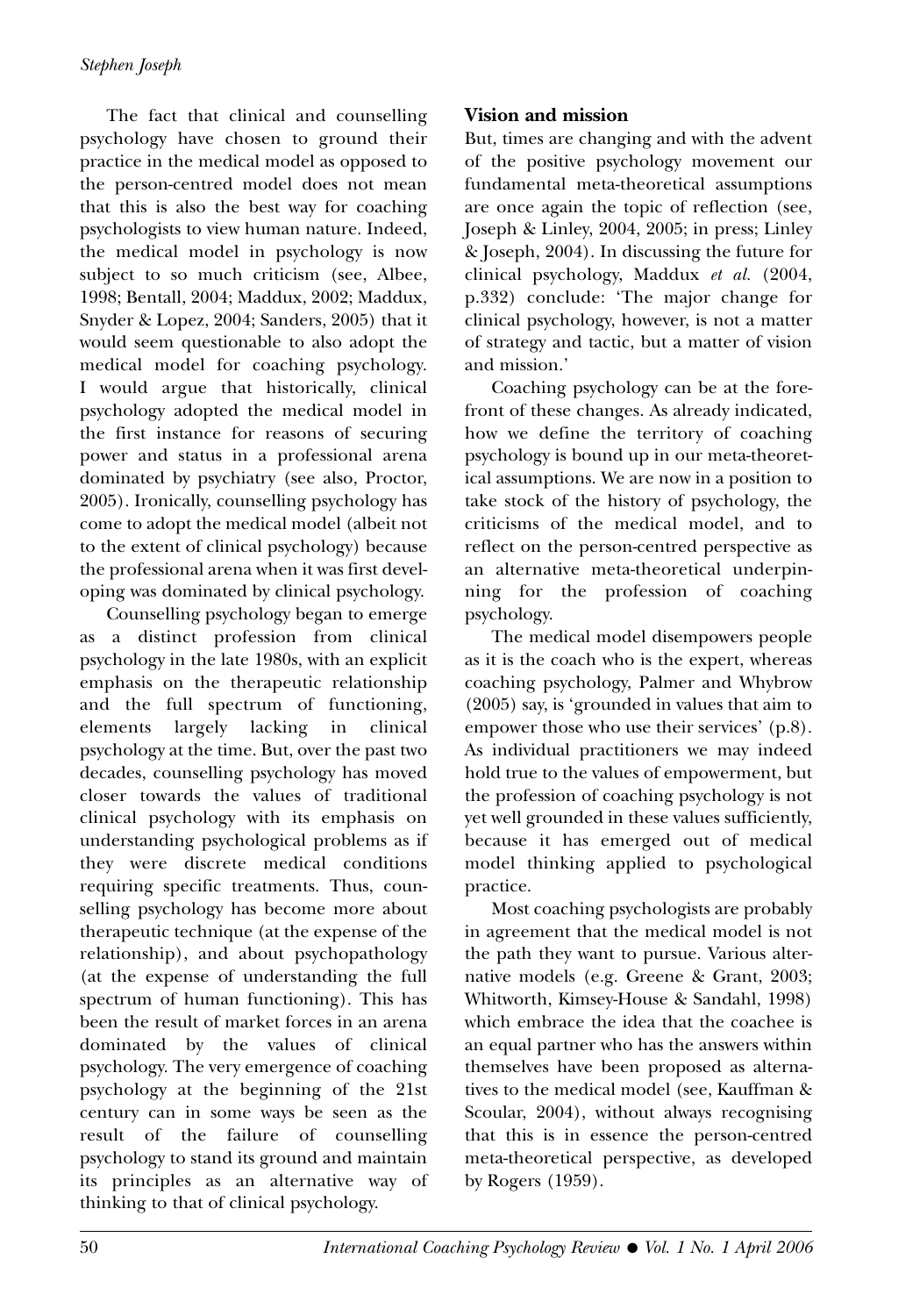# **Implications for training and practice**

But what are the practical implications of coaching psychology adopting the personcentred meta-theory as opposed to the medical model? There are four key areas to discuss: who we work with, what we train to do, what we do in practice, and who we work for.

# **1. Client group**

What we call ourselves professionally determines who we work with, and to that extent coaches and therapists work with different populations (Grant, 2001). But, to define the profession in this way is to belie a more complicated picture and to implicitly condone the medical model view. As already emphasised, the person-centred perspective provides a unitary way of working with clients along the spectrum of functioning. Theoretically, a person-centred coaching psychology is applicable to the range of clinical and health care settings, constrained only by the depth and duration of experience and training of the practitioner, rather than any arbitrary discontinuity between well-being and psychopathology.

If coaching psychology adopts the metatheoretical perspective of person-centred theory it may come into conflict with other divisions of professional psychology who view maladaptive functioning as their domain. But the possibility of conflict should not stand in the way of developing a theory led profession if the dichotomous thinking of the medical model is simply incorrect and unhelpful. Certainly, coaching is not about the alleviation of distress and dysfunction *per se*, but it is about the facilitation of well-being and optimal functioning. However, the question is whether these are in reality a unitary task rather than two separate tasks?

Within the person-centred perspective, it does not matter where the person starts, coaching can be valuable to all. As Shlien, one of the founders of person-centred psychology, said in a talk originally given in 1956:

'…if the skills developed in psychological counselling can release the constructive capacities of malfunctioning people so

that they become healthier, this same help should be available to healthy people who are less than *fully* functioning. If we ever turn towards positive goals of health, we will care less about where the person begins, and more about how to achieve the desired endpoint of the positive goals' (Shlien, 2003, p.26).

Depth and duration of training and experience are the only issues, therefore, in determining where on the spectrum of psychological functioning a person-centred coaching psychologist is able to work. There are also other practical issues, such as the assessment of self-harm, which a competent practitioner must be aware of. But the theoretical principle that coaching psychology is applicable across the spectrum of psychological functioning stands in contrast to the medical model view that coaching psychology would only be applicable to non clinical and relatively highly functioning populations.

# **2. Training**

There are implications for training. Training programmes that are influenced by the medical model will emphasise the development of intellectual knowledge so that the coach can take on the role of expert. Training programmes that are influenced by person-centred principles will emphasise the development of the self-awareness of the coaching psychologist and their interpersonal and emotional literacy skills, and in learning how to facilitate self-determination in others. Training in person-centred practice is very different to what most psychologists learn in their training. Groom (2005) in writing about how his practice has developed, says:

'Most of my coaching time is spent tripping over myself. I can hardly wait to explore the coachee's issues before I am rushing in to get them ready to set goals, or to analyse their lifestyle imbalance, do a cognitive checklist or evaluate their own self-care strategies. I am learning to slow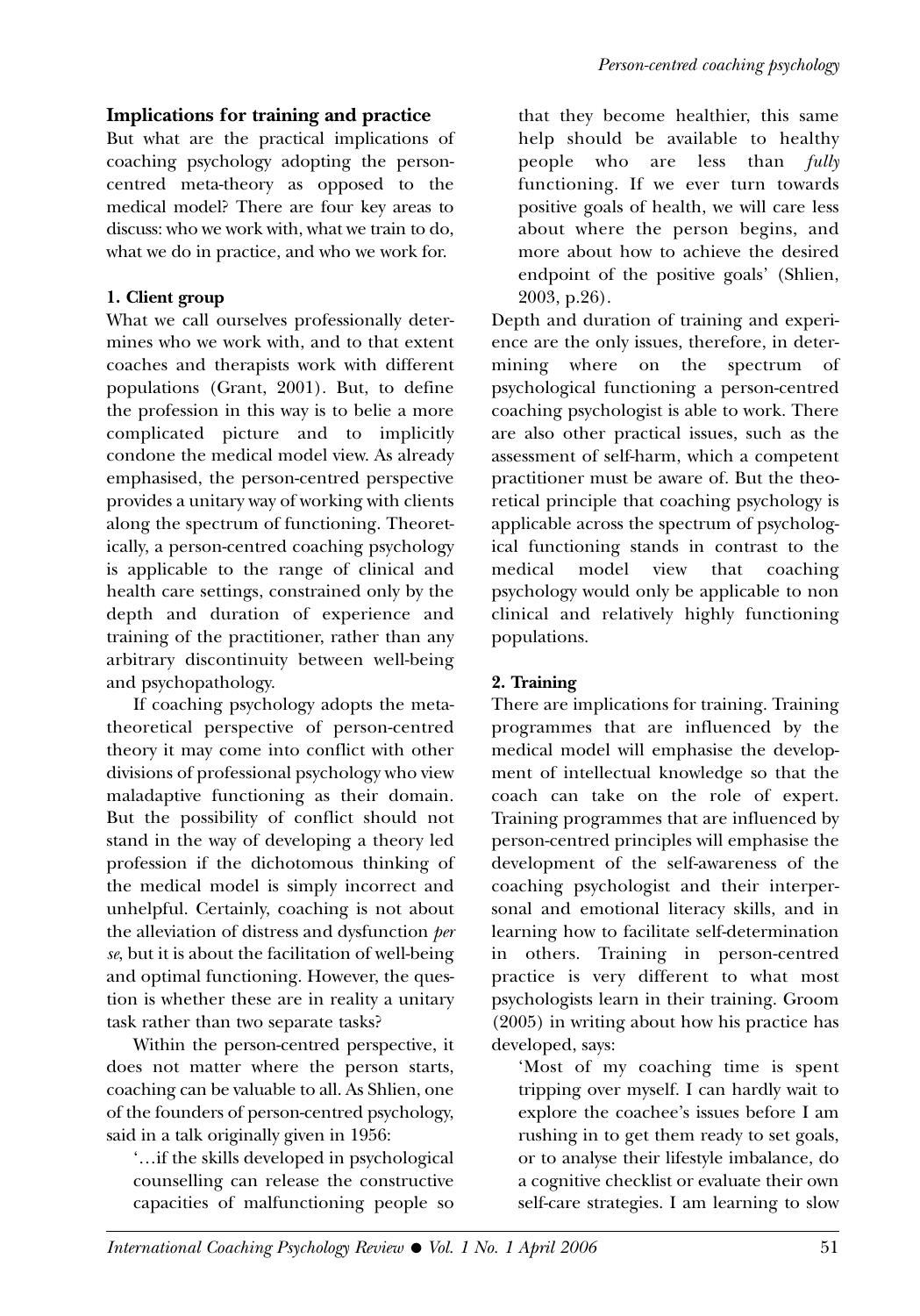down…I am arguing here for a fuller, deeper kind of listening ….nowadays I follow more and lead less…that we bring ourselves fully into the relationship' (Groom, 2005, pp.21–22).

This quote from Groom (2005) exemplifies the shift in thinking that comes with a move away from the medical model toward the person-centred model. Training would involve learning to slow down, to listen, and to be able to follow the client's direction and not one's own. This shift in emphasis does not exclude more traditional aspects of training. There are a variety of ways of working that may be classified as personcentred (see, Sanders, 2004). Person-centred work does not rule out setting goals, checking strategies, and so on, but it emphasises the client's role in taking the lead and the coach's ability to follow, whereas the medical model emphasises the coach's role in taking the lead and the client's ability to follow.

# **3. Practice**

In terms of person-centred coaching psychology practice, the task of the coach is to nurture a social relationship which is experienced as authentic by the coachee and one in which they feel accepted and understood. But although the therapeutic process is the same as that in counselling, the fact that we have developed these different professional arenas based on the medical model creates difference in content. What terms we use will determine what clients we work with. The public understanding is that counselling is about looking back in life at what has gone wrong, whereas coaching is about looking forward to what can go right. If we offer counselling we will get clients who want to look back, and if we offer coaching we will get clients who want to look forward. The task of the person-centred therapist or coach is the same in either case, to stay with the person and to facilitate the person's self determination. Thus, at a theoretical process level, the person-centred psychologist's task is always the same, be they employed as a coaching, counselling, or clinical psychologist, but at the practical level of content the sessions would be different, simply because clients will bring different material to counselling compared to coaching.

The person-centred approach does not prescribe techniques of practice, but allows for a diversity of practice methods, insofar as practice is securely grounded in the metatheoretical assumption that people have an inherent tendency toward growth, development, and optimal functioning, and that this tendency is facilitated by the right social environment (Rogers, 1959, 1963). Thus, the person-centred coaching psychologist can draw on various cognitive-behavioural, multimodel, solution-focused and systems theory approaches (see Kauffman & Scoular, 2004). There is no prohibition of the use of techniques *per se*. What is different about the person-centred way of working is that the techniques become an expression of the meta-theoretical assumptions of personcentred theory rather than an expression of the meta-theoretical assumptions of the medical model. It is not the fact that the coach uses a particular technique or assessment tool that is the issue, but how they use it.

Cognitive-behavioural psychology, for example, offers a wealth of techniques that can be helpful to people in learning about themselves and in exploring the relationship between our thoughts and our feelings, how we make sense of reality, and what we say to ourselves which can hold us back from achieving our goals (Neenan & Palmer, 2001). But two different therapists, or two different coaches, can employ the same techniques in very different ways, one taking the lead as expert, the other assuming that the client is the expert and following their lead.

# **4. Clients' agenda**

This takes me to the final and most important implication of the person-centred model, and that is the question of whose agenda the coaching psychology is working to. In person-centred psychology, the task is always to facilitate more optimal functioning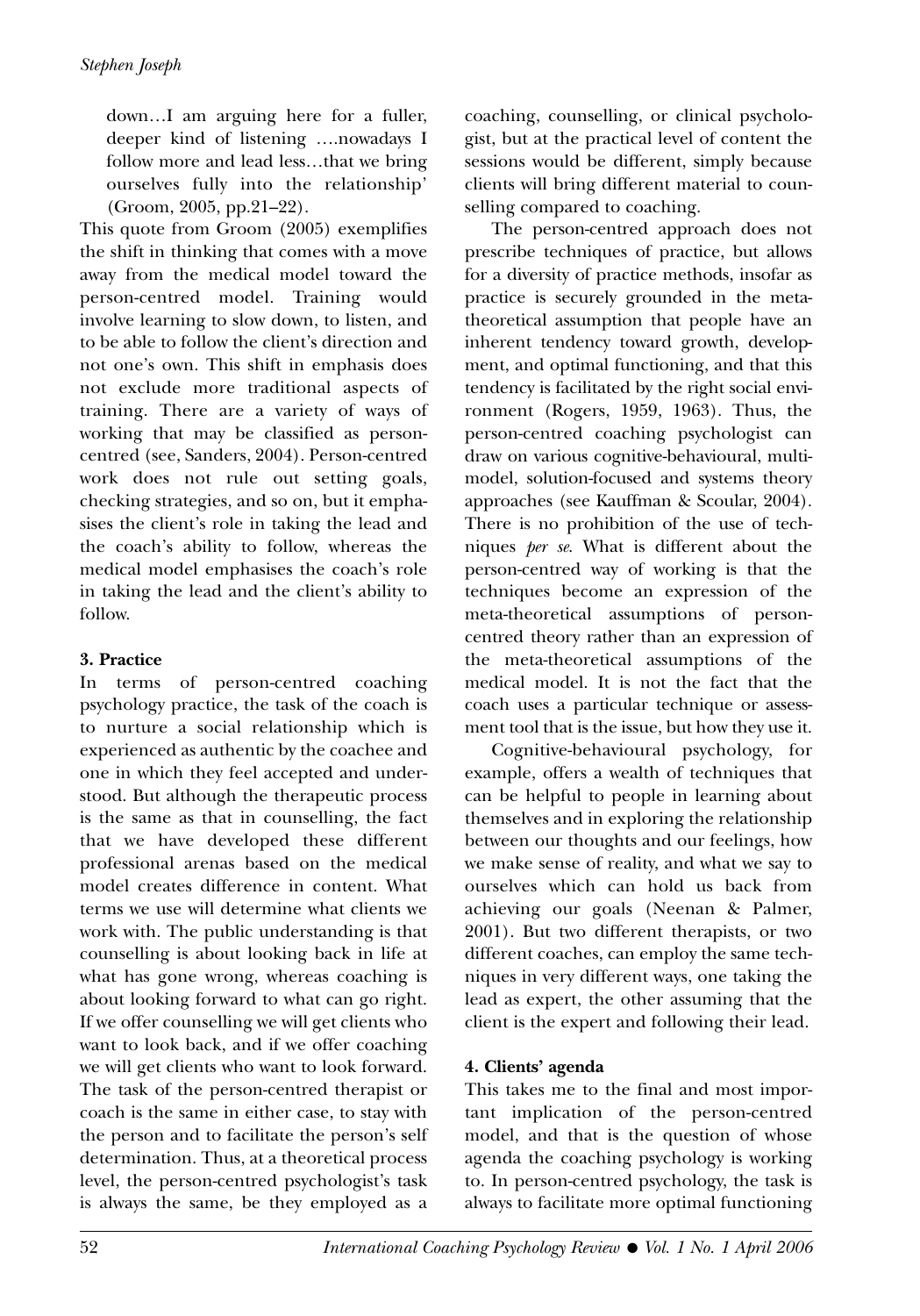in the sense that the person moves towards greater self-determination. Often this is at odds with the needs of the wider social environment (Joseph & Linley, 2004, 2005, in press; Linley & Joseph, 2004). The medical model with the coach as expert who takes the lead can direct the coachee in a variety of directions, not all of which may be facilitative of the client's self-determination. It might be said that clinical and counselling psychologists have already sold themselves to the agenda of the National Health Service at the expense of the self-determination of their clients (Proctor, 2005). If coaching psychology adopts the medical model it too is in danger of becoming a force for controlling people rather than for facilitating their self-direction.

### **References**

- Albee, G.W. (1998). Fifty years of clinical psychology: Selling our soul to the devil. *Applied and Preventive Psychology, 7,* 189–194.
- Barrett-Lennard, G.T. (1998). *Carl Rogers' helping system: Journey and substance.* London: Sage.
- Bentall, R. (2003). *Madness explained: Psychosis and human nature.* London: Allen Lane.
- Ford, J.G. (1991). Rogerian self-actualisation: A clarification of meaning. *Journal of Humanistic Psychology, 31,* 101–111.
- Grant, A.M. (2001). *Towards a psychology of coaching.* Sydney: Coaching Psychology Unit, University of Sydney.
- Grant, B. (2004). The imperative of ethical justification in psychotherapy: The special case of clientcentered therapy. *Person-Centered and Experiential Psychotherapies, 3,* 152–165.
- Greene, J. & Grant, A. (2003). *Solution focused coaching.* Essex, UK: Pearson Education.
- Groom, J. (2005). Effective listening. *The Coaching Psychologist, 1,* 21–22.
- Joseph, S. (2005). Person-centred coaching psychology. *The Coaching Psychologist, 1,* 3–5.
- Joseph, S. (2003). Client-centred psychotherapy: Why the client knows best. *The Psychologist, 16,* 304–307.
- Joseph, S. & Linley, P.A. (2004). Positive therapy: A positive psychological theory of therapeutic practice. In P.A. Linley & S. Joseph (Eds.), *Positive psychology in practice* (pp.354–368). Hoboken: Wiley.
- Joseph, S. & Linley, P.A. (2005). Positive psychological approaches to therapy. *Counselling and Psychotherapy Research, 5,* 5–10.

#### **Conclusion**

At the meta-theoretical level, either we hold ourselves as the expert on our client's life and take the lead, or we hold our client as their own best expert and it is they who take the lead. As the new profession of coaching psychology emerges it is appropriate that we reflect on the fundamental assumptions that are shaping the direction of its development.

#### **Correspondence Stephen Joseph**

Department of Psychology, University of Warwick, Coventry, CV4 7AL, UK. Tel: +44 2476 528182 Fax: +44 2476 524225 E-mail: S.Joseph@warwick.ac.uk

- Joseph, S. & Linley, P.A. (in press). *Positive therapy: A meta-theory for positive psychological practice.* London: Routledge.
- Joseph, S. & Worsley, R. (2005). A positive psychology of mental health: The person-centred perspective. In S. Joseph & R. Worsley, (Eds.), *Personcentred psychopathology: A positive psychology of mental health* (pp.348-357). Ross-on-Wye: PCCS Books.
- Kauffman, C. & Scoular, A. (2004). Toward a positive psychology of executive coaching. In P.A. Linley & S. Joseph (Eds.), *Positive psychology in practice* (pp.287–302). Hoboken, NJ: Wiley.
- Linley, P.A. & Joseph, S. (2004). Toward a theoretical foundation for positive psychology in practice. In P.A. Linley & S. Joseph (Eds.), *Positive psychology in practice.* Hoboken, NJ: Wiley.
- Maddux, J.E. (2002). Stopping the 'madness': Positive psychology and the deconstruction of the illness ideology and the DSM. In C.R. Snyder & S.J. Lopez (Eds.), *Handbook of positive psychology* (pp.13–25). New York: Oxford University Press.
- Maddux, J.E., Snyder, C.R. & Lopez, S.J. (2004). Toward a positive clinical psychology: Deconstructing the illness ideology and constructing an ideology of human strengths and potential. In P.A. Linley & S. Joseph (Eds.), *Positive psychology in practice* (pp.320–334). Hoboken, NJ: Wiley.
- Neenan, M. & Palmer, S. (2001). Cognitive Behavioural Coaching. *Stress News, 13,* 15–18.
- Palmer, S. & Whybrow, A. (2005). The proposal to establish a special group in coaching psychology. *The Coaching Psychologist, 1,* 5–12.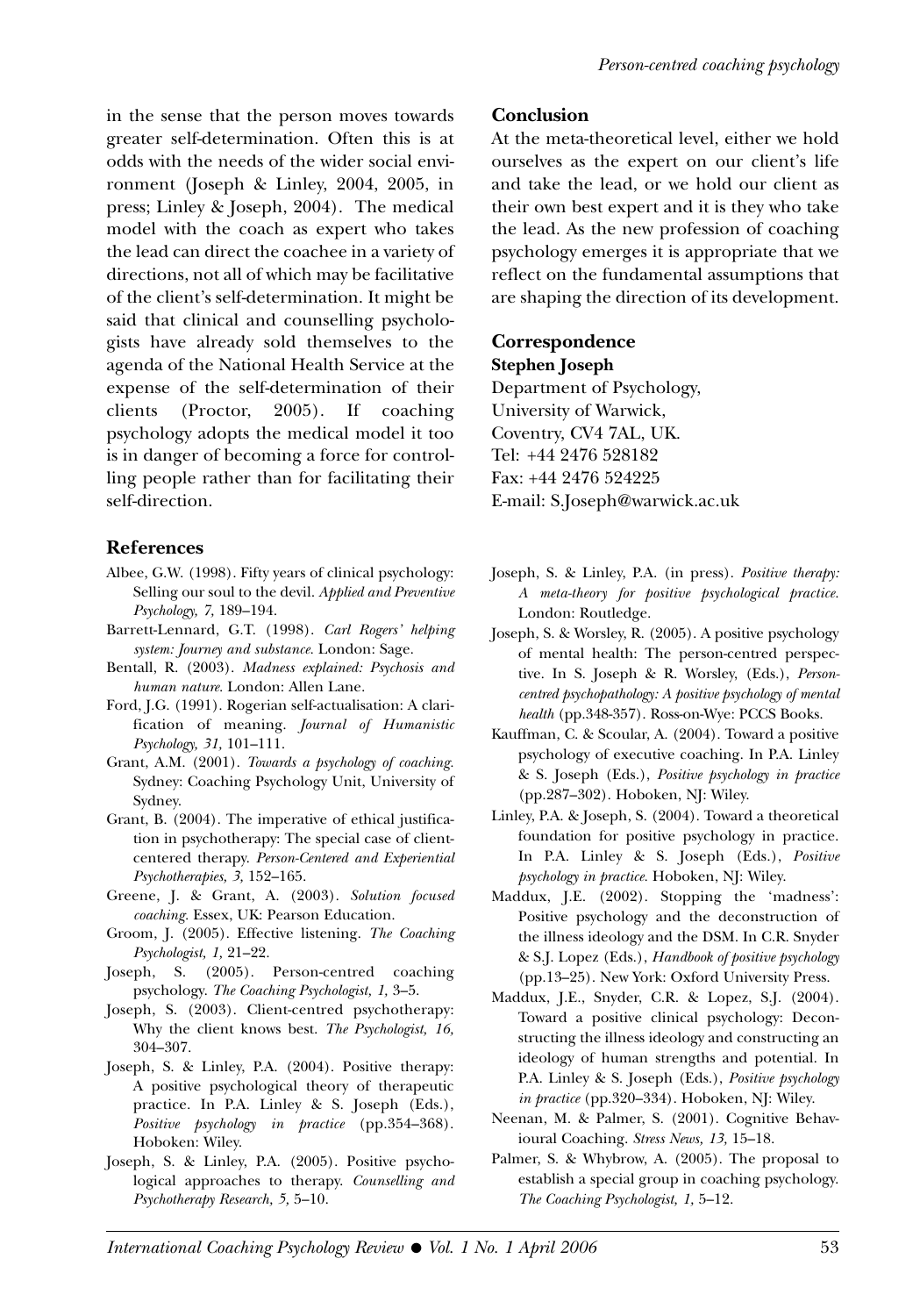- Proctor, G. (2005). Clinical psychology and the person-centred approach: An uncomfortable fit. In S. Joseph & R. Worsley (Eds.), *Person-centred psychopatholgy: A positive psychology of mental health* (pp.276–292). Ross-on-Wye: PCCS Books.
- Rogers, C.R. (1951). *Client-centred therapy: It's current practice, implications and theory.* Boston, MA: Houghton Mifflin.
- Rogers, C.R. (1959). A theory of therapy, personality, and interpersonal relationships as developed in the client-centered framework. In S. Koch (Ed.), *Psychology: A study of a science, Vol. 3: Formulations of the person and the social context* (pp.184–256). New York: McGraw-Hill.
- Rogers, C.R. (1961). *On becoming a person.* Boston, MA: Houghton Mifflin.
- Rogers, C.R. (1963). The actualising tendency in relation to 'motives' and to consciousness. In M.R. Jones (Ed.), *Nebraska Symposium on Motivation, Vol. 11* (pp.1–24). Lincoln, NE: University of Nebraska Press.
- Sanders, P. (2004). *The tribes of the person-centred nation: An introduction to the schools of therapy related to the person-centred approach.* Ross-on-Wye: PCCS Books.
- Sanders, P. (2005). Principled and strategic opposition to the medicalisation of distress and all of its apparatus. In S. Joseph & R. Worsley (Eds.), *Person-centred psychopatholgy: A positive psychology of mental health* (pp.21–42). Ross-on-Wye: PCCS Books.
- Shlien, J.M. (2003). Creativity and psychological health. In P. Sanders (Ed.), *To lead an honourable life: Invitations to think about client-centered therapy and the person-centered approach* (pp.19–29). Rosson-Wye: PCCS Books.
- Whitmore, J. (1996). *Coaching for performance* (2nd ed.) London: Nicholas Brearley.
- Whitworth, L., Kimsey-House, H. & Sandahl, P. (1998). *Co-active coaching: New skills for coaching people toward success in work and life.* Palo Alto, CA: Davies-Black Publishing.
- Wilkins, P. (2005). Person-centred theory and 'mental illness'. In S. Joseph & R. Worsley (Eds.), *Person-centred psychopatholgy: A positive psychology of mental health* (pp.43–59). Ross-on-Wye: PCCS Books.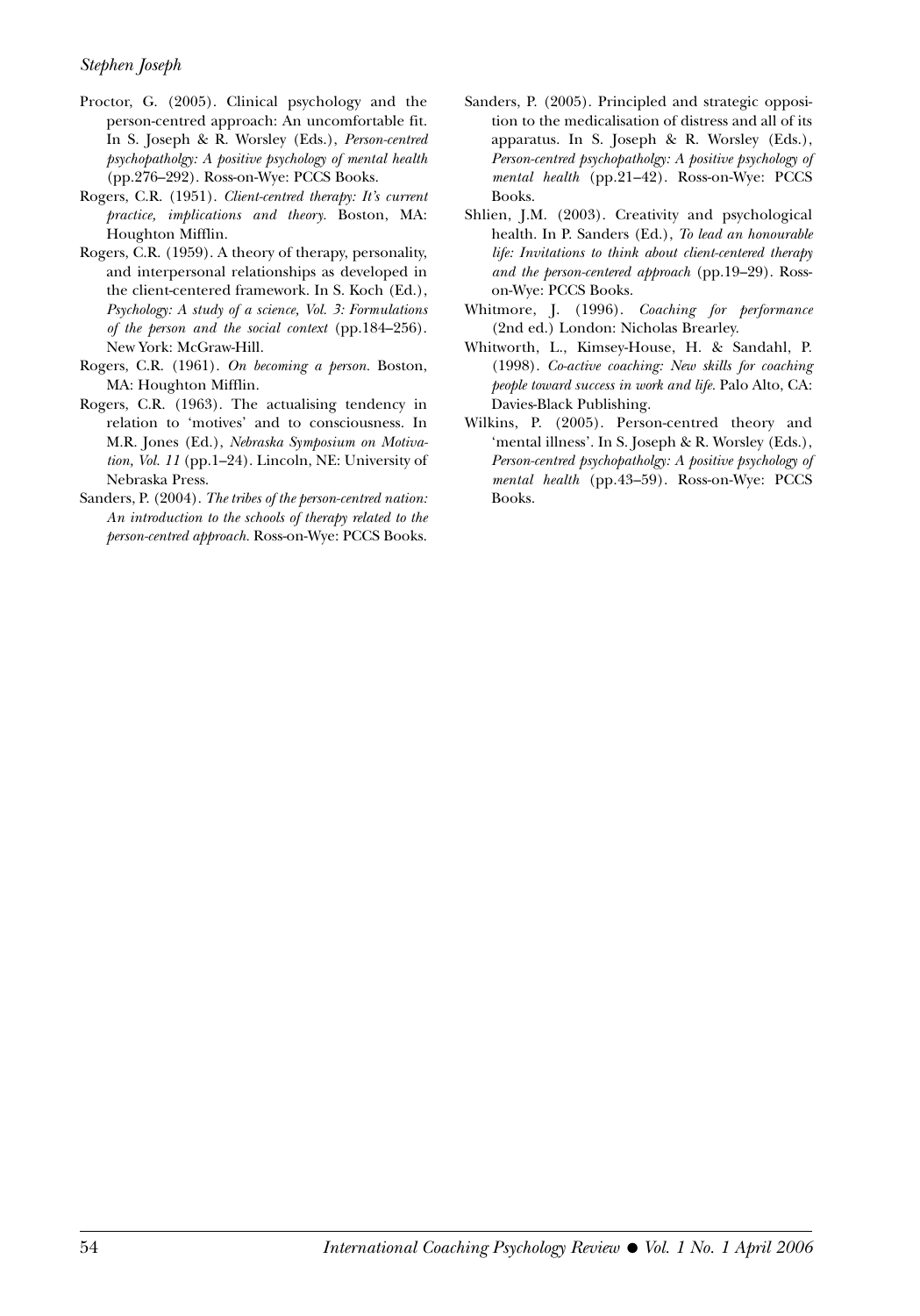# **CALL FOR PAPERS Special Section POSITIVE COACHING PSYCHOLOGY: INTEGRATING THE SCIENCE OF POSITIVE PSYCHOLOGY WITH THE PRACTICE OF COACHING PSYCHOLOGY**

In 2007, the *International Coaching Psychology Review* will include a special section, *Positive Coaching Psychology: Integrating the Science of Positive Psychology with the Practice of Coaching Psychology*. Relevant topics include, but are not limited to:

- Applying positive psychology principles in coaching psychology;
- Strengths-based coaching psychology;
- Coaching for happiness and well-being;
- Performance enhancement through positive psychology:
- Integrating coaching psychology and positive psychology.

All submissions will be peer-reviewed, and should follow the 'Notes for Contributors' given in the *International Coaching Psychology Review*. Priority will be given to empirical reports, but theoretical papers, review papers, and case studies that significantly advance our knowledge of coaching psychology and positive psychology are also welcome.

The deadline for submissions is 31 July, 2006. Electronic submissions are encouraged. Correspondence and submissions should be directed to the Guest Editors of the Special Section:

School of Psychology **Harvard Medical School** Henry Wellcome Building 22 Mill Street, Suite 405 University of Leicester **Arlington**, MA 02476 Lancaster Road United States. Leicester, LE1 9HN United Kingdom.

# **P. Alex Linley Carol Kauffman**

E-mail: PAL8@le.ac.uk E-mail: Carol@CarolKauffman.com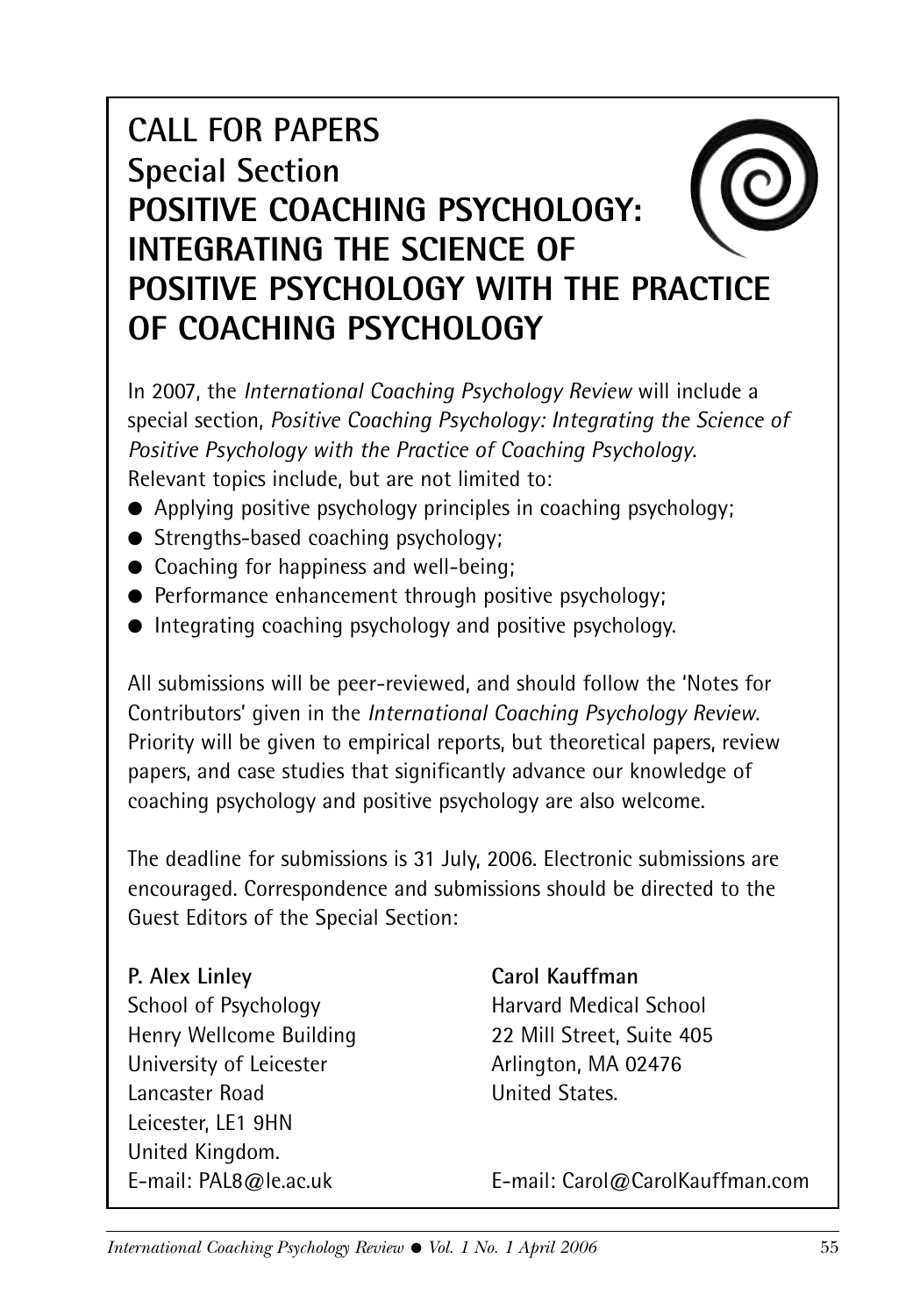# **Taking stock: A survey of Coaching Psychologists' practices and perspectives**

Alison Whybrow & Stephen Palmer

**Objectives:** *This paper presents the findings of two surveys exploring the practices and perspectives of the membership of the Coaching Psychology Forum (CPF), the precursor to the Special Group in Coaching Psychology.*

**Design:** *The study was cross-sectional in design*

**Method:** *The two surveys were conducted 12 months apart. The surveys focused on psychologists' practice as coaches and their views on a number of relevant issues such as required training and experience to practise as a coaching psychologist.*

**Results:** *The membership of the CPF consists of psychologists with diverse applied psychological backgrounds, who practice coaching in a variety of settings from a range of psychological developmental perspectives. Issues around training and development for coaching psychologists emerged, highlighting the need for an understanding of the underpinning competencies of the domain and how these fit with existing applied psychological domains. Additionally, important research questions were raised.*

**Conclusions:** *The outcome of the surveys highlights the diversity in practice and perspectives of the membership of the CPF and the energy and enthusiasm for the development of the profession of coaching psychology.* 

**Keywords:** coaching psychology, professional practice, supervision, continuing professional development, British Psychological Society.

### **Overview**

HE SPECIAL GROUP IN COACHING

THE SPECIAL GROUP IN COACHING<br>
PSYCHOLOGY (SGCP) came into exis-<br>
tence in October 2004 and almost<br>
overnight became the third largest PSYCHOLOGY (SGCP) came into existence in October 2004 and almost subsystem within the British Psychological Society (BPS). Once the pathway had been cleared for the BPS membership to express their views there was a resounding 'yes' vote, the strength of which was somewhat of a surprise even to the SGCP founders.

The overwhelming interest in the area of coaching psychology and continued growth of the SGCP demonstrates the energy and enthusiasm of psychologists to explore and understand the scope of coaching psychology and its fit within the broader applied psychological as well as coaching arena.

This paper is concerned with understanding the current profile and practice of psychologists working as coaches, the implications of this and how coaching psychology specifically is being applied to maximise the

performance and well being of people in work and non work situations. There are few surveys of coaches and their practice, indeed Grant and Zackon (2004) provide a useful overview of work done in this area to date. Even less is known about the characteristics and views of coaching psychologists in particular.

We recognise that issues discussed here will be relevant both to psychologists and non-psychologists practising as coaches, however, we focus specifically on psychologists throughout this paper.

### **Introduction**

As the profile of the coaching profession has risen, the recognition and practice of coaching has proliferated among psychologists. However, psychologists were finding themselves practicing as coaches in a rather mixed up and confused market place. In recognition of the current state of the coaching arena, the Coaching Psychology Forum (CPF) and subsequently, the SGCP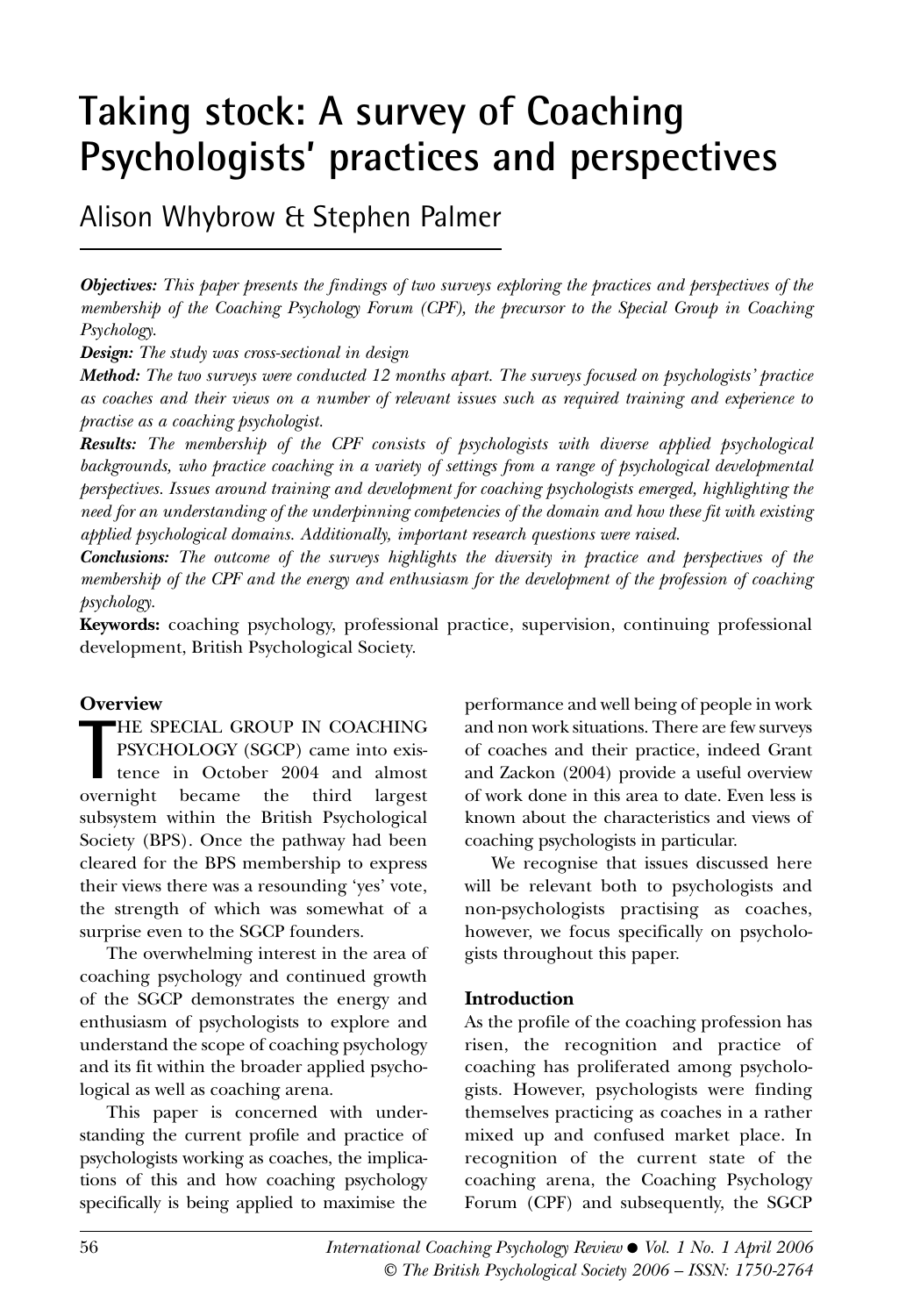was set up with the purpose of providing a clear focus on the psychological underpinnings of coaching and a consistent focus on quality and ethical practice.

Psychologists have been practising in the area of maximising individual well being and performance in work and personal lives for decades (e.g. Parkes, 1955). Indeed, long before the popular concept of coaching as it is now perceived, existed. Despite this, the profession of psychology has taken a long time to establish itself formally within the coaching space and recognise the need for a specific focus on coaching psychology.

This tardiness might be understood more easily if psychologists believed coaching to be something so inherent to the practice of psychology, to their existing repertoire of skills, that there was no need to identify it as a separate domain of enquiry. The tremendous energy underpinning the formation of the SGCP suggests that whilst psychologist might believe coaching to be inherent to their role as psychologists, rather than assuming they already have the necessary understanding, psychologists are very keen to explore and understand this domain.

The diversity of membership of the SGCP, the variety of psychological frameworks that inform individual coaching practice and the range of views on professional issues suggest that there is a lot of shared learning, exploration and discussion to come. This rich background to the SGCP is brought to life in the responses to two cross-sectional surveys that were conducted 12 months apart of what was then, the CPF membership. These surveys were designed to illustrate:

- Which applied psychologists are working as coaches;
- What approaches are being used;
- What psychologist's expectations are about specialist training as coaches;
- What views there are around the issue of supervision;
- Where coaching psychology is being applied;
- What psychologists want in terms of ongoing development.

### **Method**

Members of the CPF were invited to complete the surveys by general e-mail at each iteration. A total of 90 members of the CPF participated in the survey in 2003 (T1). A similar survey was repeated 12 months later in 2004 (T2) when 109 members of the CPF took part. Data were collected online using www.surveymonkey.com as the survey platform. The survey took between five and 10 minutes to complete. Respondents had the opportunity to record their views quantitatively, by choosing one or more options in response to the questions, and/or qualitatively, by expressing their personal perspective in response to each question. Where questions were repeated in the two surveys, direct comparisons can be drawn between the two samples. Additional data, such as membership data was gathered from the membership records of the CPF and subsequently the SGCP.

#### **Results and Discussion Membership**

The profile of membership has changed during the lifetime of the CPF and the SGCP, partly as a result of development of the group which is outlined in Palmer and Whybrow (this issue). The two largest groups at T1 were counselling and occupational psychologists, with occupational psychologists being much the larger group by the T2 survey.

Once the membership of the Special Group was promoted more openly across the entire BPS membership, a more diverse set of applied psychologists from across the full range of BPS subsystems became involved. In addition, a large number of psychologists who did not belong to a specific subsystem became part of the SGCP.

The main subgroups that comprised the SGCP in December 2004 are detailed in Figure 1. Interestingly, the largest sub group are those psychologists with GBR status, who as yet have not taken their formal professional development to the level of Chartered Psychologist status. The reasons for the prevalence of this group of psychologists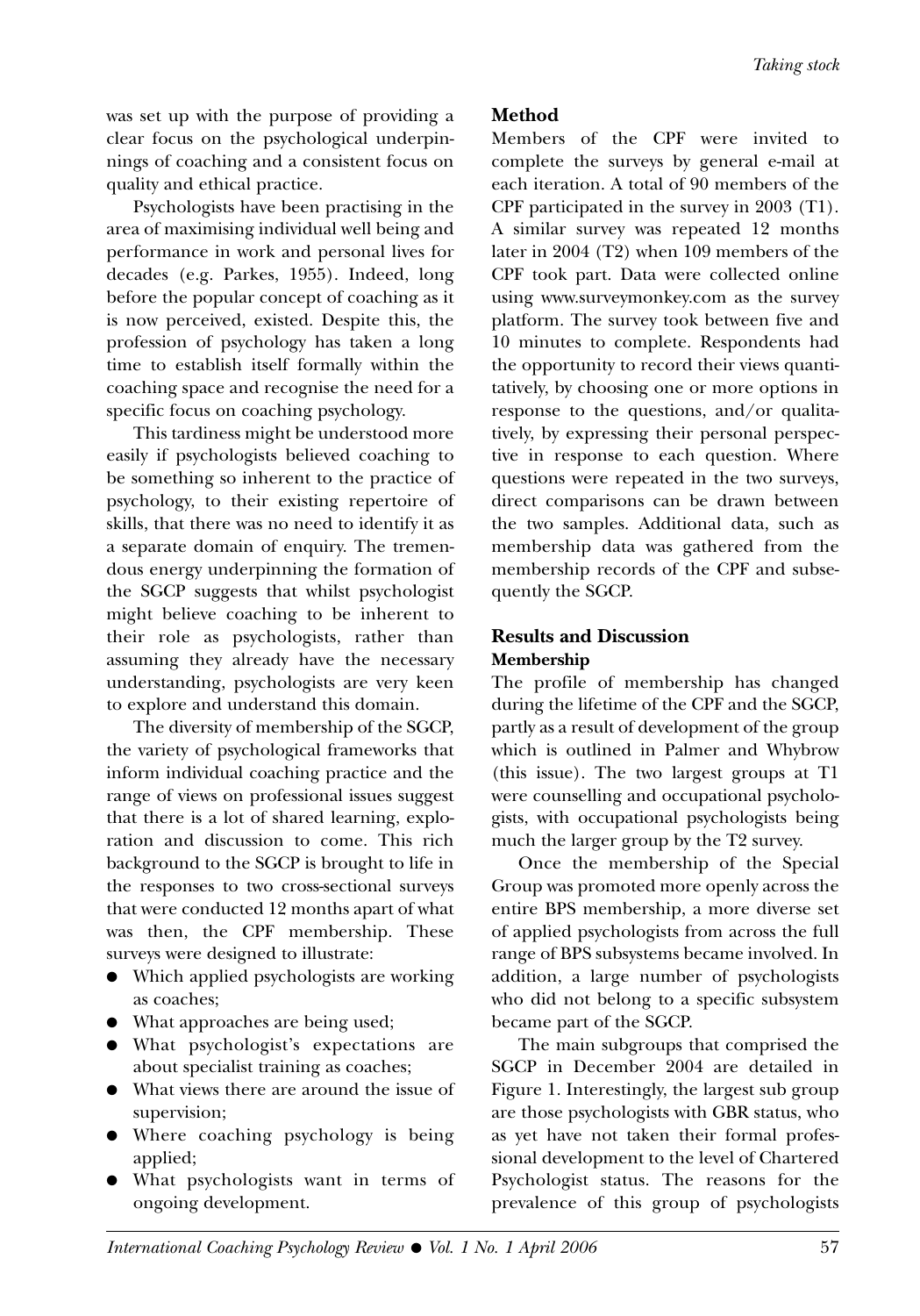

**Figure 1: Membership across BPS subsystems.**

could be that the SGCP provides a professional home that they have not yet found within an existing subsystem. Similarly, this also suggests that coaching psychology is area of psychological interest and practice that really is not covered sufficiently by any one existing subsystem alone.

Whilst psychologists may believe that coaching is something they do, or should be doing within their area of professional practice, it is likely that it is being approached very differently across the different applied domains of psychology. Thus, the diversity of subsystems in the SGCP suggests there is a great opportunity for shared learning. Indeed. exploring these different perspectives and approaches is likely to enhance psychological practice more broadly, not just the understanding and practice of coaching psychology.

### **Why are psychologists members of the CPF/SGCP?**

In discussion, many psychologists see coaching as a subset of their repertoire as applied psychologists, combining coaching skills and other areas of skill and expertise in their day to day work. This is reflected in the responses to this particular question. The largest group of people who responded at T1

reported that they were members of the CPF because they worked part-time as a coach (48.9 per cent). This outcome was repeated in the T2 responses shown in Figure 2.

Relatively few psychologists report working as a full time coach (11.1 per cent T1; 11.9 per cent T2). With the further development of coaching psychology as an applied area of psychology, more psychologists may have an opportunity to work in this area on a full-time basis. This in itself will have a reciprocal impact on the development of the profession as psychologists' expertise in the area of coaching deepens and enriches the learning and research in this area.

Reviewing the qualitative comments that people provided at T1, many were members of the CPF because they were interested in developing their coaching skills, networking with other coaches and improving their practice, by T2, it seems members were concerned with the development of the CPF/SGCP as a professional body, specific comments included:

- A desire to maintain the emphasis on the professional development of the field of coaching across the UK.
- A body that works with the broader coaching arena rather than controlling what non-psychologist coaches do.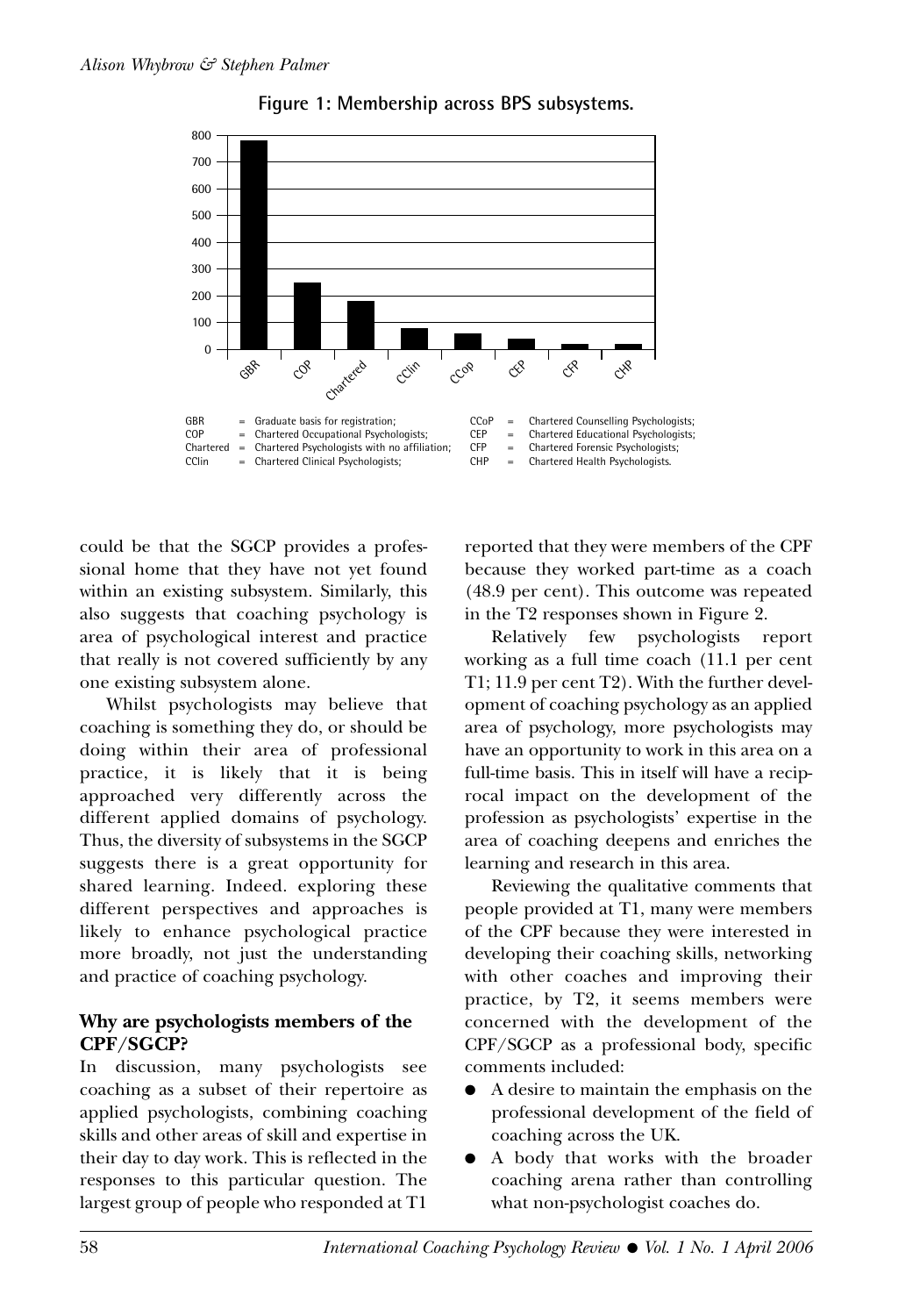

**Figure 2: Time spent working as a Coaching Psychologist (T2).**

- The integration of coaching skills and application as a subset of a broader role as an applied psychologist.
- The appropriate use of the descriptor coaching psychologist by psychologists using coaching skills.

The integration of coaching skills as a subset of a broader role as an applied psychologist is supported by the fact that coaching is a part time activity for many members of the SGCP. Together, these provide some momentum to the idea of accrediting competencies that span divisional boundaries. Indeed, the ongoing diversity of the SGCP will depend in part, on maintaining the inclusive and open relationships across BPS subsystems. Thus, it may be that the SGCP can provide a different model for the development of an applied area of psychology than typically exists within the BPS.

The shift from the CPF being seen as more of an interest group to one which is fulfilling a role as a professional body reflects not only the development of the CPF, but parallel developments taking place within the broader coaching space. In moving forward, the SGCP would benefit from continuing to ensure that it engages effectively as a subsystem within the BPS, *and also* as a leading professional body in the general coaching arena.

# **How well does the BPS meet members' coaching psychology needs?**

The overwhelming support for the development of the SGCP was assisted by a feeling among psychologists that the BPS did not meet their needs or interests in the area of coaching practice. At T1, more than 85 per cent of respondents felt the BPS did not meet their coaching needs.

Interestingly, many psychologists joined other professional coaching bodies, such as the Association for Coaching, and the European Mentoring and Coaching Council as a means of furthering their professional interest in coaching. Although seen as moderately useful in meeting psychologists' needs in this area, other professional bodies were described as limited to the extent that they referenced psychological models or provided a research basis for coaching practice. The extent to which the SGCP fills these gaps will be useful to monitor as it develops.

# **Where are psychologists applying coaching?**

The growth in coaching has taken place in personal and work domains. In the business arena, coaching has proliferated as organisations have grasped the promise of maintaining and enhancing their competitive advantage through the effective develop-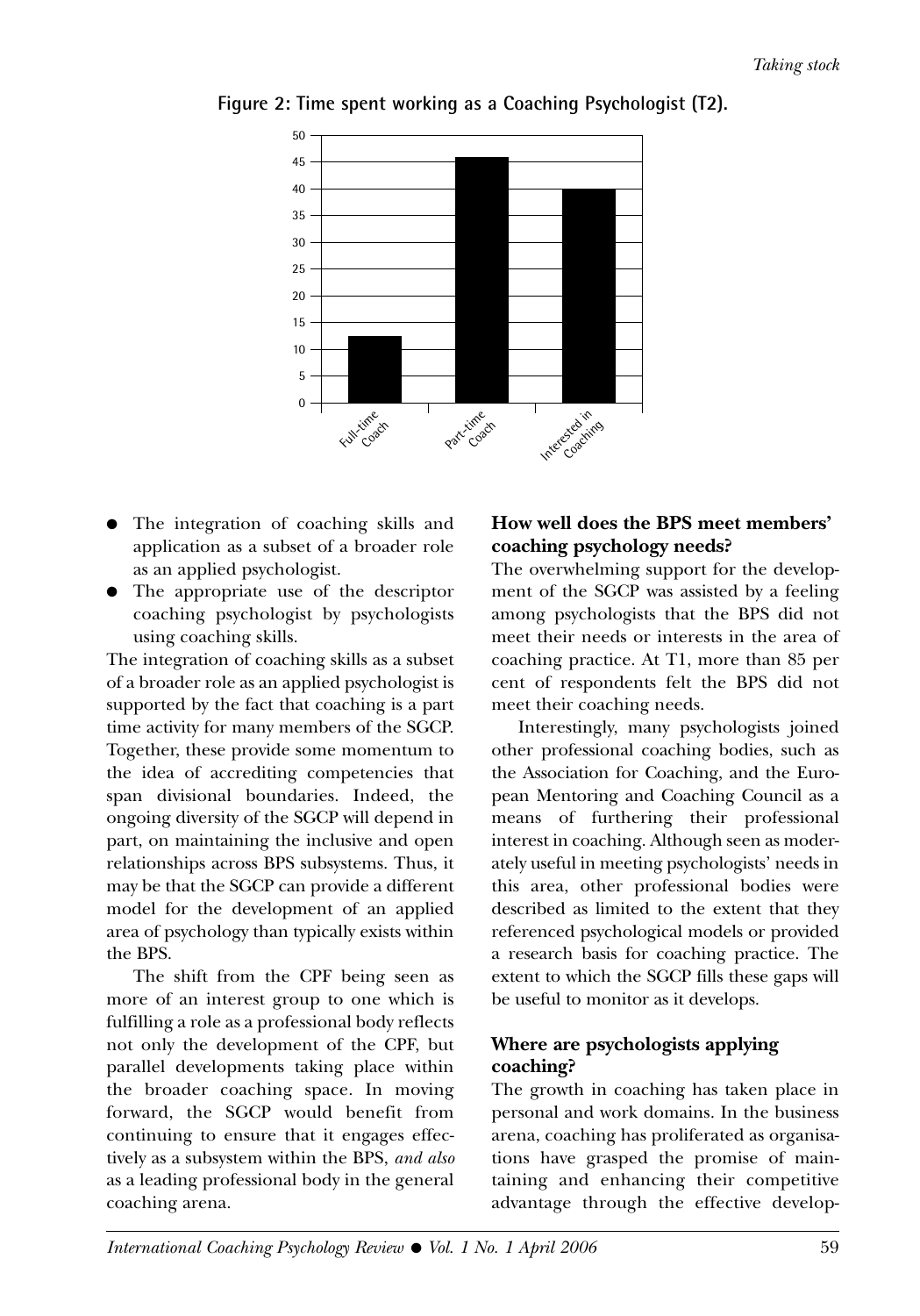

**Figure 3: BPS meets members' needs (T2).**

ment of their human capital. Specifically, the sporting analogies have resonated, with the concept of the coach enabling the development of 'corporate athlete' appealing to senior executives. The personal coach for the board member has been widely embraced and seen as a part of the package for those at senior levels.

A second development within organisations is the idea of coaching skills being a subset of the line manager's skills. Many of the alternatives to the Tayloristic command control model of working have continued to be developed under the banner of coaching, potentially enabling every line manager to have appropriate coaching skills at their finger tips in order to get the best out of themselves and those that they work with.

Developmental coaching is perhaps a third area for the practice of coaching within business, enabling coaching to be focused at assisting the development of a specific skill set within employees. Alongside the growth of coaching opportunities within business, the concept of having a personal coach has gained credence to assist people in achieving their overall life goals.

The focus of coaching practice was similar at T1 and T2 (see Figures 4 & 5). Slight differences in the profiles may reflect the fact that further variations of coaching focus were included in the survey at T2.

Given the growth in coaching opportunities, it is not surprising that most respondents at T1 describe themselves as working in more business related fields such as executive, leadership, team, business, and career coaching, with fewer describing themselves as working in personal/life, health and sports domains (see Figures 4 & 5).

The coaching practice reflected in both profiles may reflect the composition of respondents at the time, the majority of whom were occupational psychologists, and therefore may reasonably be expected to be focusing their coaching practice within the business arena.

The profile may also reflect the fact that many different 'types' of psychologist are practicing within organisations, and that the professional subdivisions within the BPS merely reflect the professional training and not necessarily the area of professional practice of many psychologists.

This seems an appropriate point to raise two particular questions. First, what is the boundary between coaching and other forms of applied psychology such as counselling or occupational psychology?

In any coaching relationship the boundary between 'coaching' and 'counselling' is a potential issue, where practitioners are working in the personal and life coaching domains, this becomes more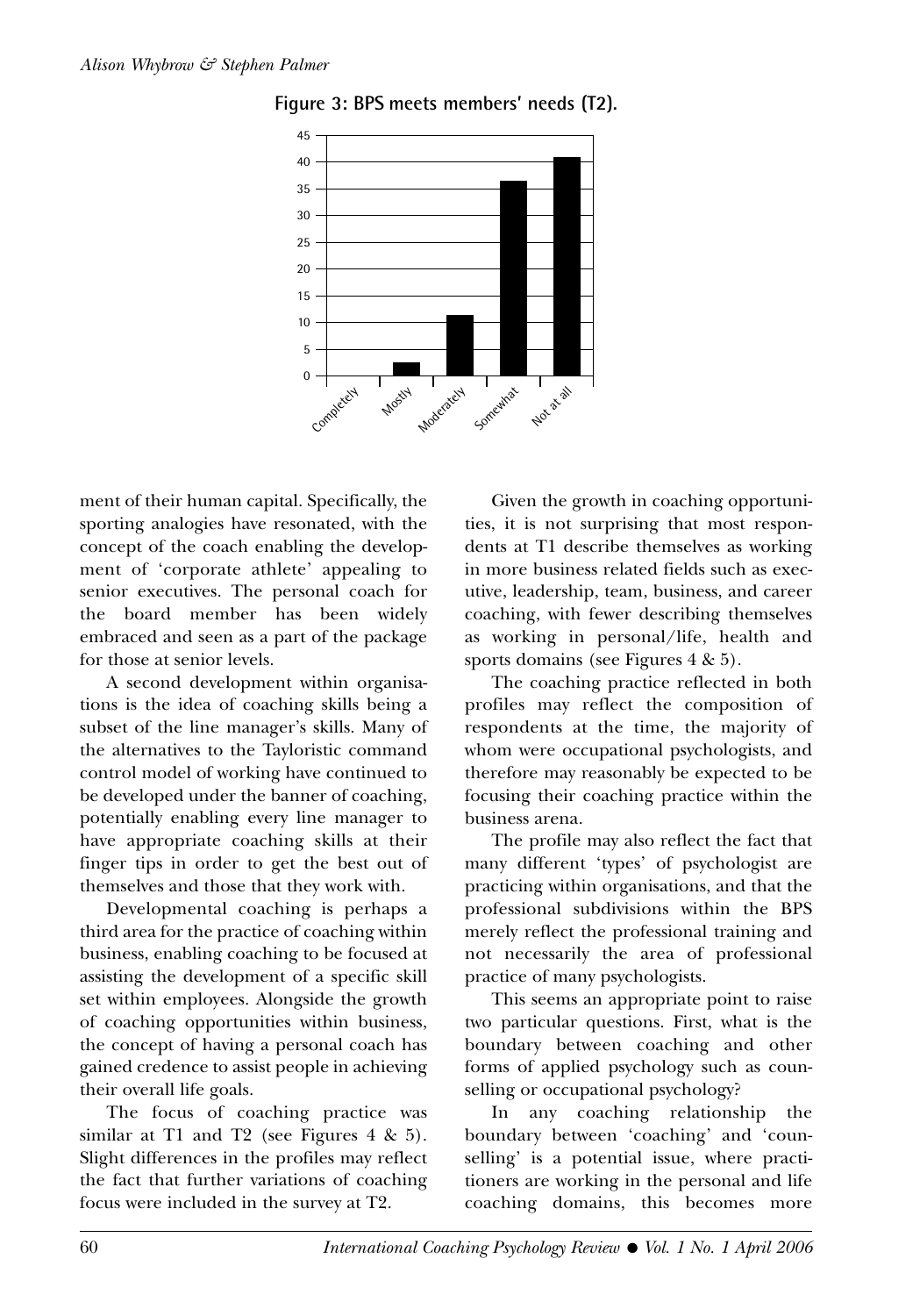*Taking stock*



**Figure 4: Focus of coaching psychology practice (T1).**

**Figure 5: Focus of coaching psychology practice (T2).**



apparent. Interestingly, reviewing respondent's qualitative responses people used descriptors such as 'relationship coach' and 'rehabilitation coach' among others. When therefore, does coaching become counselling, and indeed, when does counselling become coaching? Is this a useful distinction to make?

It appears that the boundary of the coaching/counselling skill set is not clear, as the skill sets across the different applied areas of psychology are not clearly differentiated. A useful concept is competence to work with a particular presenting issue or set of issues, when is it more appropriate to be 'coached', when is it more appropriate to be 'counselled' and when and how do psychologists refer to other more appropriately qualified colleagues? (Summerfield, 2002)

Given the predominance of coaching practice in organisational settings, a similar argument may arise regarding occupational and coaching psychology domains. Greater understanding between psychologists of the areas of competence across the domain of applied psychology would be useful.

Second, how do the coaching skills used differ across the range of coaching contexts indicated in Figures 4 and 5? What is the competence required to work as an executive coaching psychologist compared to a health coaching psychologist? Is there in fact any qualitative difference between psychologists working in these different areas?

It is likely that there are more similarities than differences between coaching psychologists working in difference contexts, but importantly, small differences between the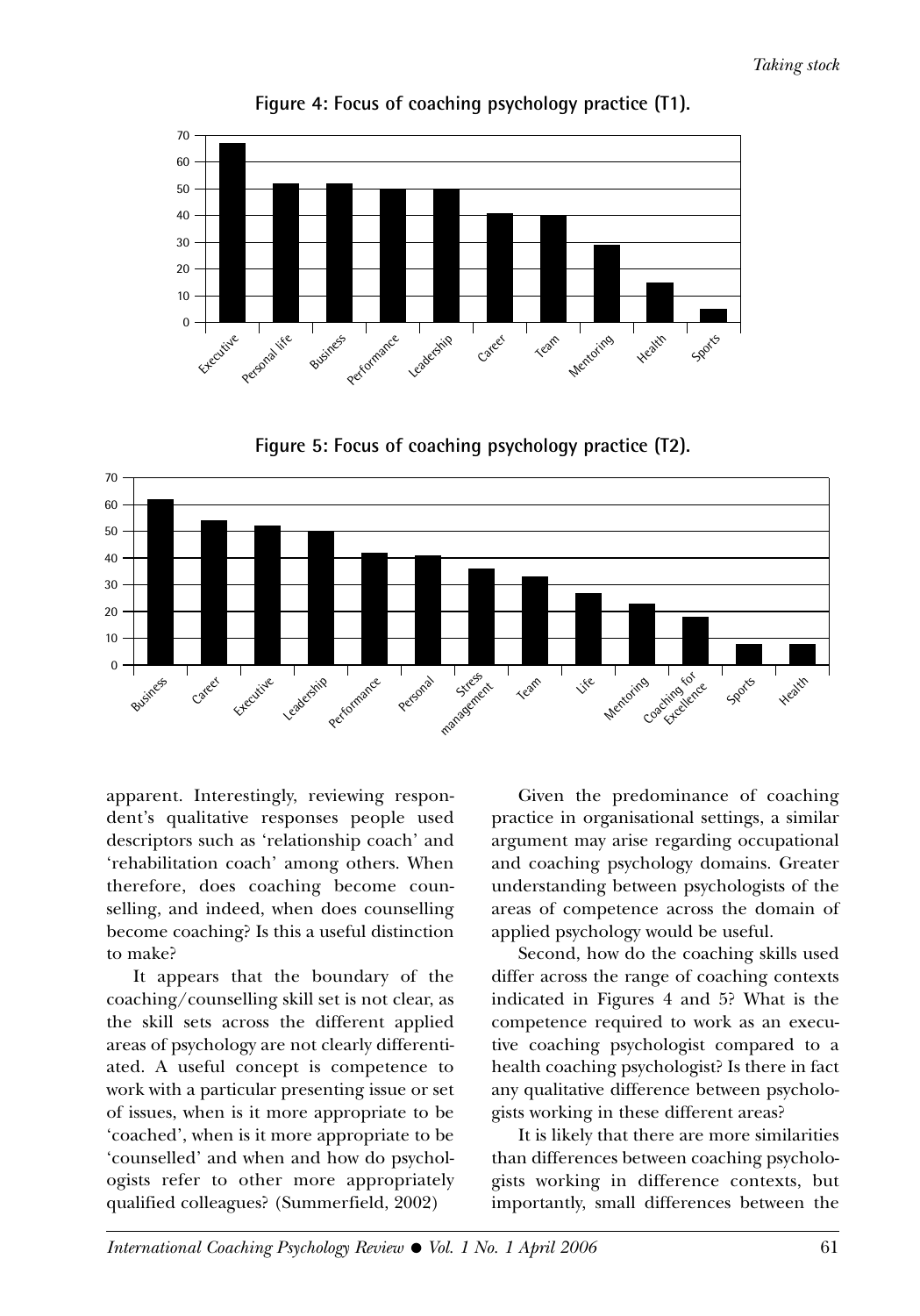application of skills and competence are going to be significant in terms of individual impact. Similarly, tools and techniques may vary between the contexts as each area starts to develop its own a subset of expertise and experience.

This variety in focus of coaching psychology underlines the need for continued dialogue and shared learning opportunities whether through conferences, workshops and publications.

# **What psychological frameworks and approaches are used?**

The profession of psychology brings with it a large number of developmental frameworks that attempt to explain how and why humans behave as they do. From work by Peltier (2001) we see that a good range of psychological therapeutic frameworks are being adapted for application in the coaching context. Which of these frameworks are psychologists using in the coaching psychology arena? The responses from our members are given in Figures 6 to 9 below.

At T1 the majority of respondents described themselves as using a facilitative approach to their practice, within a Cognitive, Behavioural and/or Solution Focused framework. Many other diverse frameworks were also being used by coaching psychologists, including Psychodynamic, Rational Emotive Behavioural Coaching, Humanistic and Transactional among others.

The qualitative comments revealed a further rich seam of approaches not captured here, including Existential/ Gestalt, Personal Construct Psychology, and Positive Psychology

The range of frameworks applied goes from behavioural, cognitive behavioural, transactional to psychodynamic, gestalt, and rational emotive behavioural approaches.

At T2, a similar diverse range of psychological frameworks were being applied by coaching psychologists. Some additional approaches were emerging in the 'other' responses such as Motivational Interviewing, Psychosynthesis and Hypnosis.

It is interesting to consider why the most popular frameworks that psychologists are using in their coaching work are Cognitive Behavioural, Person-Centred and Solution or Goal Focused.

It could be because these approaches are more effective at generating positive outcomes for coaches. To date there is very limited research that has looked at the effectiveness of different coaching approaches (Grant, 2001a). Much is inconclusive. However, there is some specific evidence for the effectiveness of Cognitive Behavioural techniques.

A second reason is that the use of different psychological frameworks may be more to do with familiarity and expertise rather than the demonstrated utility of such frameworks.



# **Figure 6: Approaches used (T1).**

62 *International Coaching Psychology Review* ● *Vol. 1 No. 1 April 2006*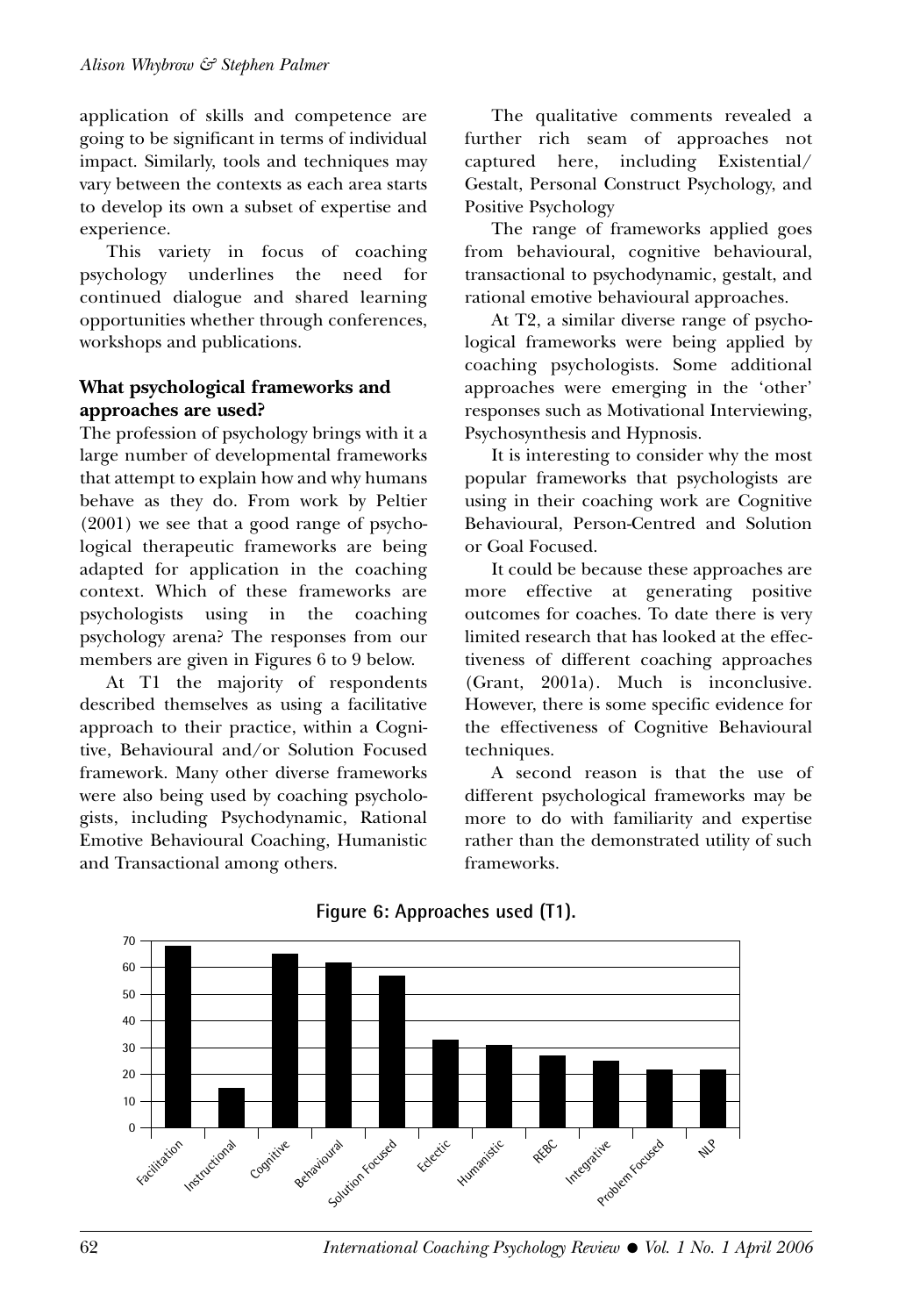*Taking stock*











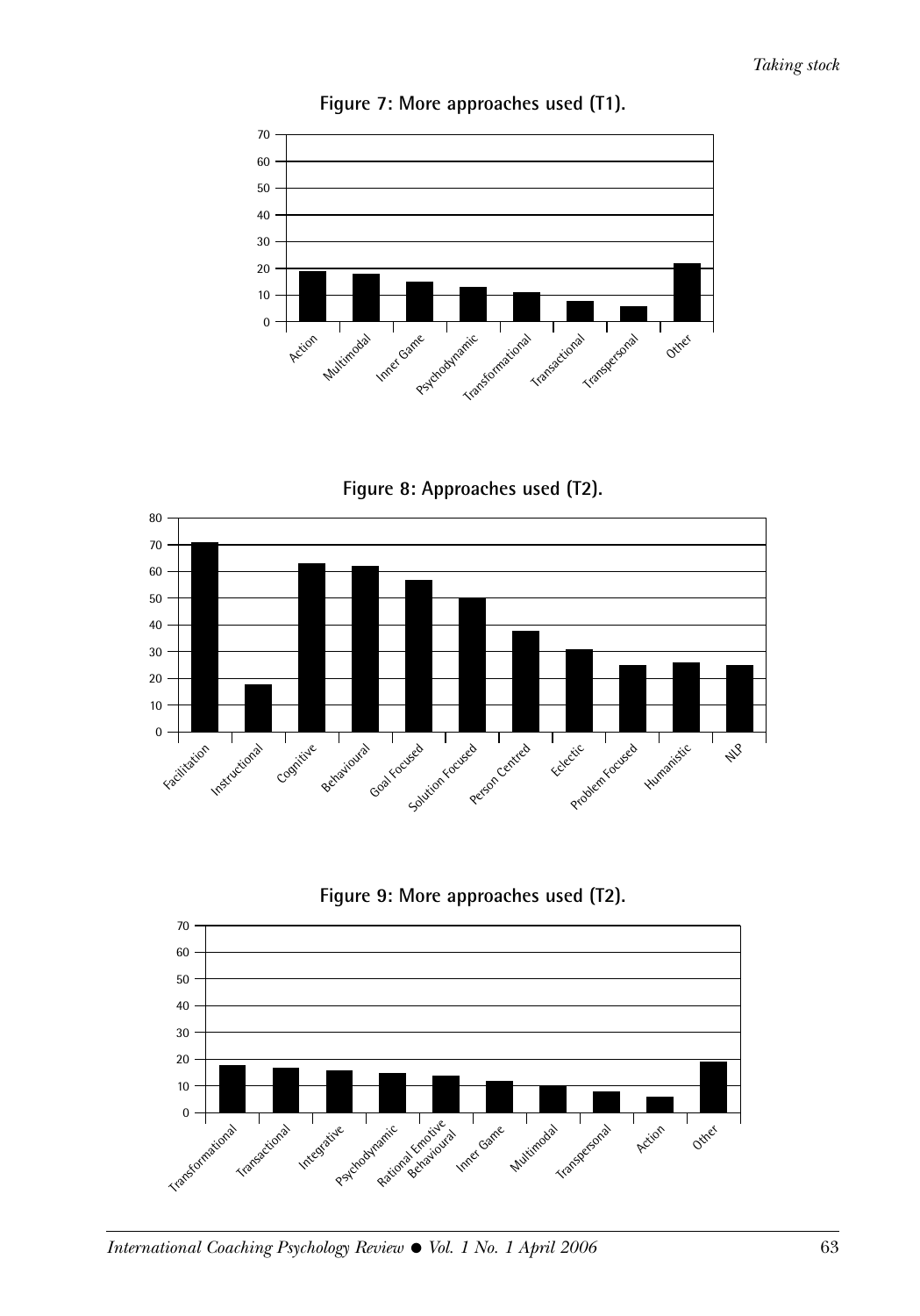Maybe coaching psychologists have limited access to the required knowledge of a broader set of developmental frameworks and how these might usefully be applied within the coaching space.

Further, people may be working with these approaches differently. Are they applying them in a 'pure' sense, or combining frameworks to create their own coaching model?

Research in to the effectiveness of different approaches within different coaching contexts is needed (Grant, 2001a) to enable us to ensure we are using the most effective approach or combination of approaches within particular situations. For example, how effective is the facilitation or instructional model of coaching? How does the effectiveness of the approach change during individual transition? Another interesting area relates to intervention adherence or compliance in executive coaching as there are hardly any papers published on this topic (Kilburg, 2001).

The use of therapeutic approaches adapted to coaching within personal, group, organisational and training contexts opens up new and important areas of research. For example, although the theory and practice of the cognitive-behavioural, problem-solving, and multimodal coaching approaches have been illustrated (see, Neenan & Palmer, 2001; Neenan & Dryden, 2002; Palmer, Cooper & Thomas, 2003; Richard, 1999) more research is needed into their effectiveness with non-clinical populations. However, the existing research has been very encouraging (e.g. Grant, 2001b). In addition, the North American-based Cognitive Coachingsm, which is a variation of cognitive behavioural coaching as practised in the UK, has much published research (e.g. Edwards & Newton, 1994; Foster, 1989).

Part of the remit of the SGCP is to promote research into coaching psychology. However, it is unlikely that research will provide simple answers, but through the process of research the theory, skills and techniques of coaching psychology applied in the coaching space may be better understood.

# **Continuing Professional Development**

A diverse range of applied psychologists make up the membership of the SGCP with the largest subgroup being non-chartered members of the BPS with the Graduate Basis for Registration. All are looking to further their understanding or practice in coaching psychology. As coaching psychology is both a new area, and at the same time consists of an established skill and knowledge base that is dissipated across the areas of applied psychology, Continuing Professional Development (CPD) is of key interest to members. Through CPD, some understanding may be reached as to how individuals' existing skill sets and knowledge base fits within the domain of coaching psychology, and what psychologists need to do to enhance their coaching practice. A substantial majority of respondents thought that ongoing CPD was important (78 per cent).

Respondents expressed interest in a variety of CPD activities (see Figures 10 & 11). The most popular CPD activities at T1 were workshops, closely followed by conferences and seminars. Interestingly more were interested in short certificated courses, rather than short courses alone suggesting an interest for some form of coaching accreditation.

The qualitative comments confirmed that members were keen for their ongoing training as coaches to be recognised by the BPS or accredited in some way. One of the reasons for this appreciation of a sign of competence or quality is likely to be due to the very chaotic market place where coaching providers and coaching buyers find that demonstration of coaching competence is a key issue.

At T2, seminars superseded conferences as the second most popular activity. A number of respondents expressed an interest in doing a Doctorate specifically in Coaching. The qualitative comments revealed further ideas about relevant CPD activities including: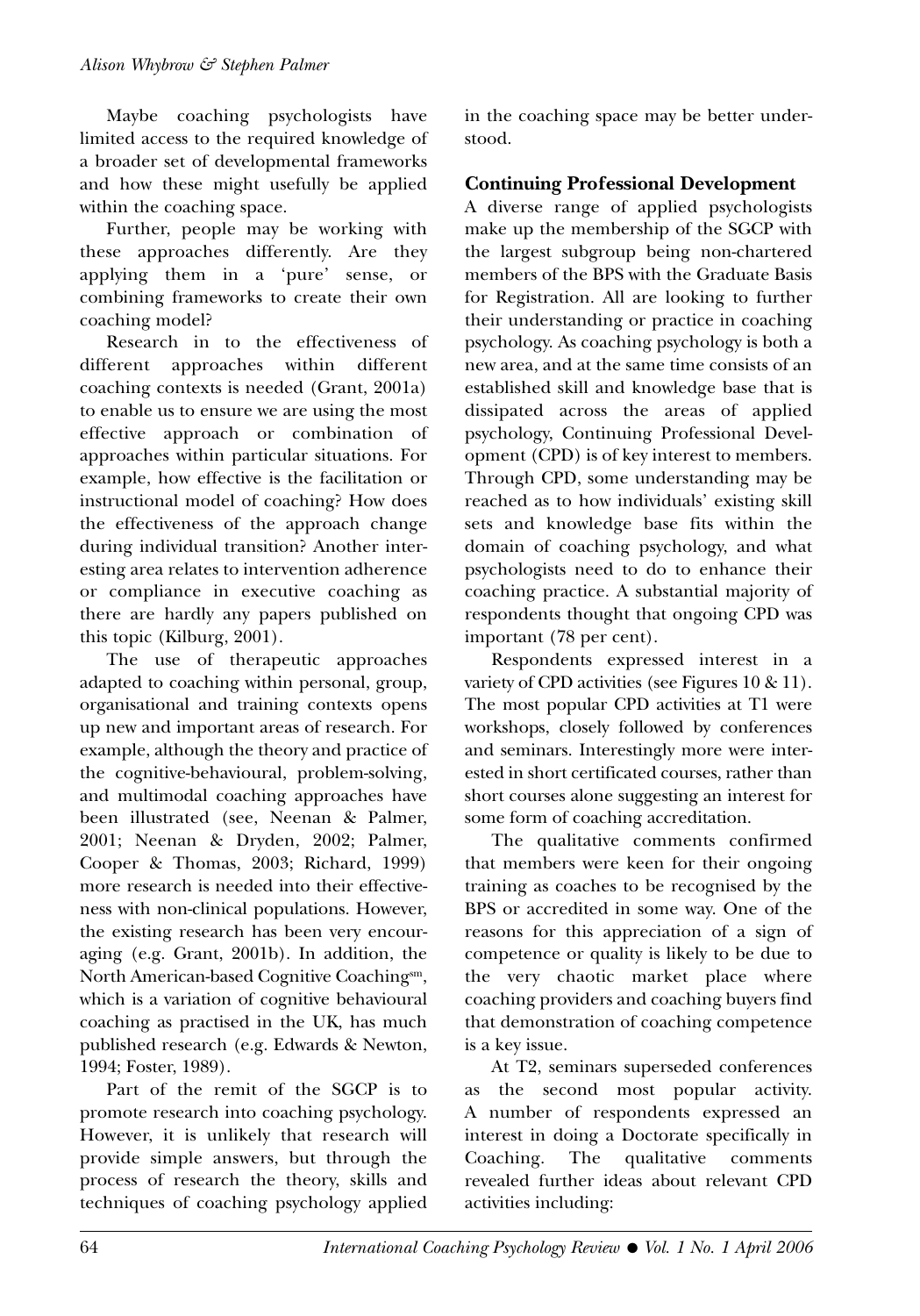*Taking stock*



**Figure 10: CPD activities (T1).**





- Online networks for experience sharing;
- Publication of e-newsletters to enhance coaching practice;
- Local action learning sets and CPD activities.

What is required in terms of the areas of competence to be an effective coach or coaching psychologist has yet to be defined. However, the range of psychological frameworks being applied in by coaching psychologists, suggests there is much shared learning to be gained from both formal and informal CPD activities.

# **What qualifications and experience are needed for coaching psychologists?**

Psychologists have asked: What is coaching psychology? What are the competencies required? The beliefs of the membership about qualifications and experience are outlined in Figures 12 and 13 overleaf.

Qualifications that respondents believed were necessary to be a 'coaching psychologist' ranged from a psychology degree to a full doctorate in coaching or coaching psychology with a variety of levels in between. Interestingly, a number of people believed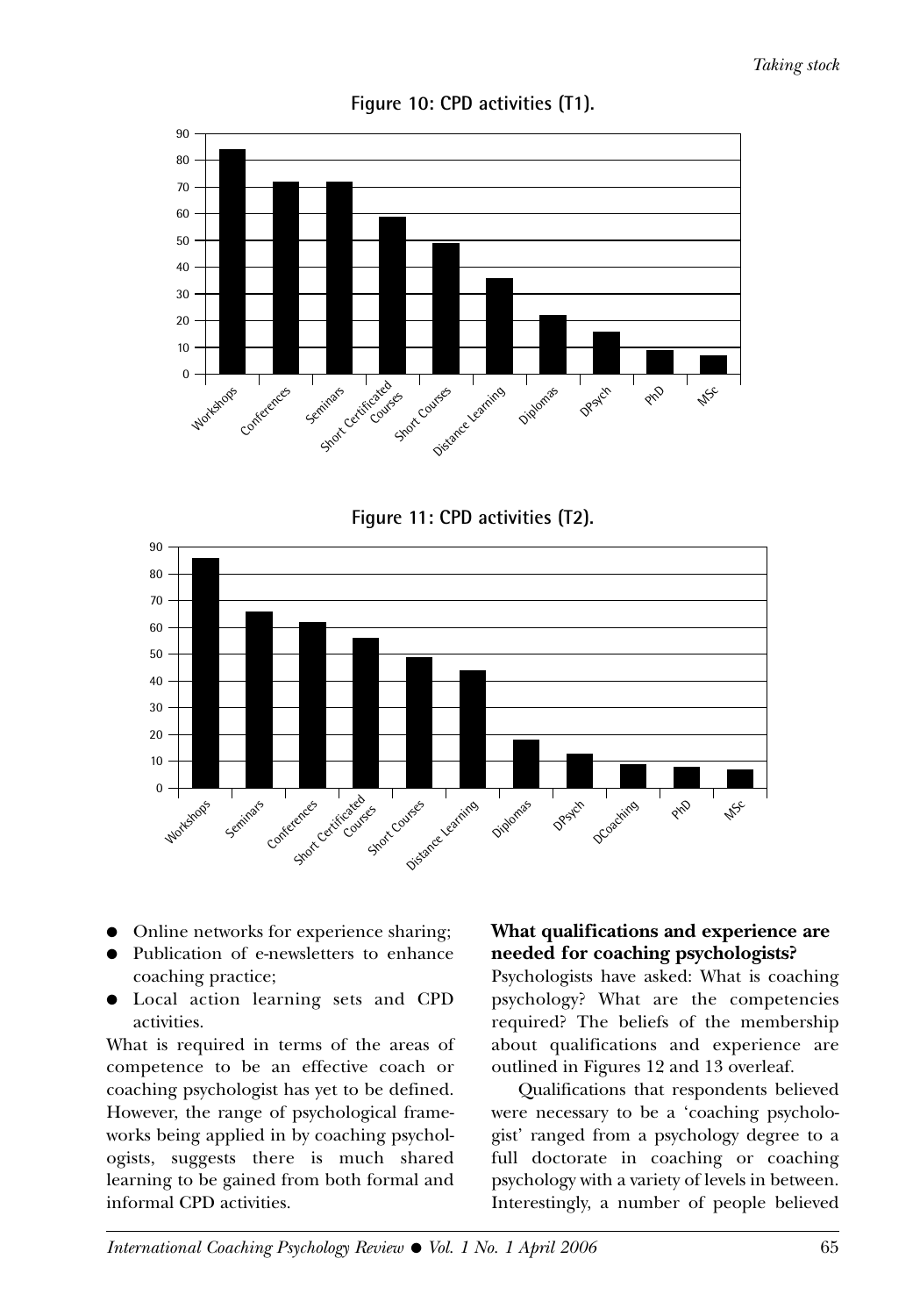

**Figure 12: Training requirements (T2).**





that no degree in psychology was necessary to practice as a coaching psychologist.

Certainly, to practise as a coach, a degree in psychology is not necessary. Psychology is not the only profession to bring a relevant knowledge base and set of frameworks of development to the coaching arena. Thus, the coach without a psychology degree may still have the same or more expertise in their field compared with a coaching psychologist. The question of individual competency as a coach is one that is much broader than the profession of psychology alone.

What then does a degree in psychology provide, and why is this important? One perspective is that if someone has a degree in psychology they have an established body of knowledge underpinning their practice. This body of knowledge is extremely relevant to the practice of coaching and therefore provides one appropriate level of differentiation. However, as the respondents to the survey suggest, whilst a degree in psychology is agreed as necessary by the vast majority, it is not sufficient training to qualify individuals as coaching psychologists.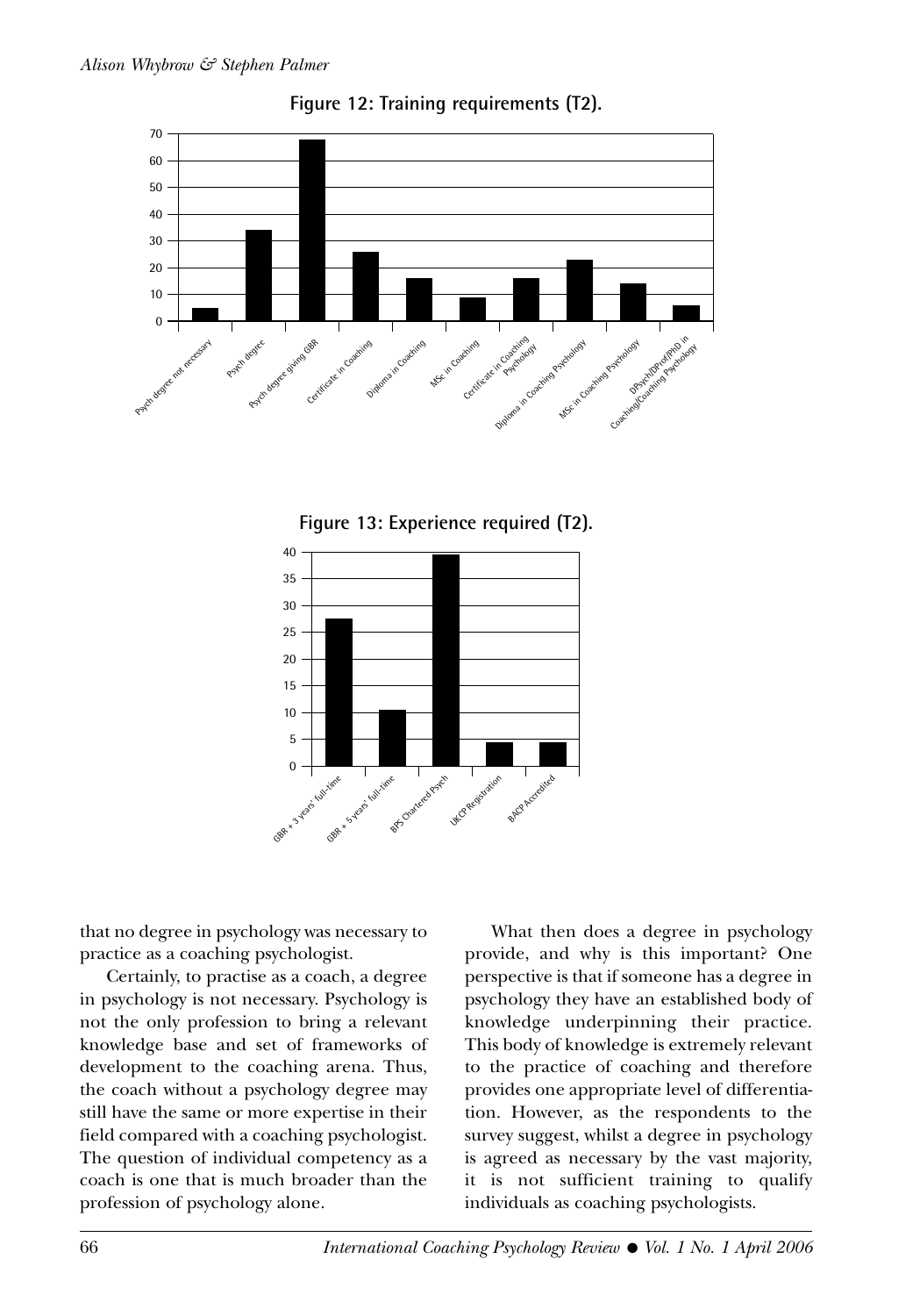The qualitative comments provide further insight into respondents' perspectives about the development of competence as a coaching psychologist:

- Respondents expressed the need for counselling skills to be an integral part of any coaching qualification.
- There should be recognition that there are various routes to gaining the skills and experience necessary to be a coaching psychologist.
- That criteria should be set and all those using the term coaching psychologist to describe themselves need to demonstrate they have achieved these standards. There should not be an automatic 'in' for people just because they are members of the SGCP.
- That formal qualifications do not necessarily deliver the competent coach.
- That we can't be definite about what qualifications and experience are required beyond GBR as a minimum until coaching psychology is more clearly defined.
- That an understanding of valid, reliable measurement such as at least BPS full Level B certification where the coaching psychologist is working in an organisation.
- There should be more emphasis on experience and pragmatic application than formal qualifications and theoretical/academic understanding.

In addition to the recognised educational levels, further experience in coaching was also considered necessary. Three years' coaching experience in addition to the psychology degree was considered necessary by 28 per cent to practise as a coaching psychologist, where as 39 per cent thought chartered psychologist status should be the recognised qualification level.

Relatively few people (10 per cent) thought that five years' experience as a coach in addition to a degree in psychology was necessary and less than five per cent thought that accreditation through the two main counselling professional bodies was important.

Members of the SGCP, nearly half of whom are chartered psychologists (albeit from a range of divisions) are keen to understand the domain of practice of coaching psychology. Without this, as indicated by the comments received, they have limited understanding of what it is their aiming for in terms of the competence required to practice in their chosen field of work.

Relatively crude indicators such as a degree in psychology, experience, chartered psychological status clearly do not demonstrate whether a person has the necessary skills, specific experience and rounded knowledge base required to practise effectively in the coaching domain.

We have an opportunity through the SGCP and IGCP in Australia to raise our understanding of the competence base underpinning effective coaching psychology practice. By establishing the psychological theory underpinning the practice of coaching, and creating standards for study and practice, psychologists, clients and the public in general will be more informed as to what constitutes good coaching from a psychological perspective.

The question of accrediting psychologists as coaching psychologists is not one that is within the remit of the SGCP, but is one that is frequently raised by members. Currently there is no process for achieving this within the BPS. The question of accrediting cross-divisional competencies is once again raised in order to further the practice of coaching psychology.

# **What are the supervision requirements for coaching psychologists?**

Supervision is a key issue within the SGCP, and this issue is mirrored in other professional coaching bodies such as the Association for Coaching (AC) and the Association for Professional Executive Coaching and Supervision (APECS). On the one hand, supervision is presented as a means of underpinning the professional status of coaching, it also has a huge potential in maintaining as well as raising the quality of practice of coaches generally.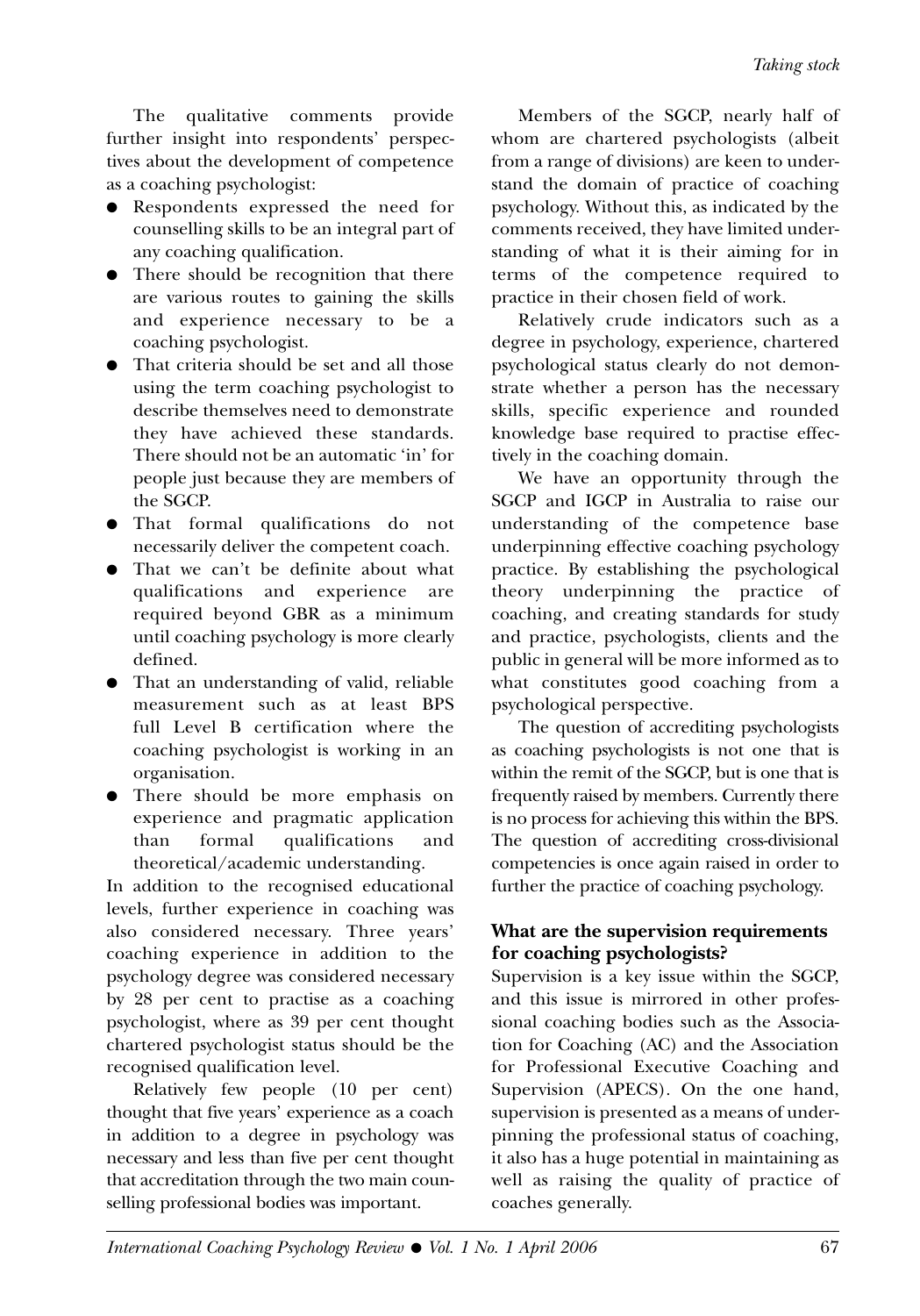

**Figure 14: Views on Supervision (T2).**

There are different models for supervision for applied psychologists within the BPS, clinical and counselling psychologists are required to undertake personal supervision as part of their conditions of registration. Occupational psychologists are not yet required to take part in any further personal supervision once qualified.

The views of respondents are outlined in Figure 14. The majority thought supervision during training was necessary, and 39 per cent thought ongoing supervision of experienced coaching psychologists was necessary (with only 14 per cent feeling it was not necessary). The qualitative comments point to a range of views on supervision:

- There are different models of supervision in practice that need to be considered.
- Reflective practice is a must, practitioners should have self knowledge and insight to know when to access supervision rather than a formal framework being imposed.
- Supervision requirements need to take account of the other supervision that the individual is already involved in perhaps as part of their membership of another subsystem.
- Because coaching is not working with psychologically disturbed people, so supervision along the lines of clinical and counselling models is unnecessary

control

If we consider the nature of the coaching relationship between the coaching psychologist and the coachee, it is likely the relationship is more often 1:1 than 1:many. Merely as a precedent then, existing models of supervision within subsystems where psychologists work mainly on a 1:1 basis would seem relevant.

If we consider the nature of how psychologists work, with many coaching psychologists working independently, or at least often at some distance from other psychologists. This potential isolation would indicate the value of some form of supervision.

Most importantly, having regular structured, shared reviews of our professional activities and planned approaches with our clients, with a fellow professional is immensely powerful, promoting openness and learning as well as a source of insight and input that we would otherwise be denied.

The question of coaching normal, nonclinical populations rather than working with clinical populations does not necessarily excuse coaching psychologists from the requirement for supervision of their practice. The complexity of individuals is such that a simplistic clinical/non-clinical dichotomy is too crude to be meaningful as an indicator of the level of risk and vulnerability of the potential client population.

There are various models of supervision,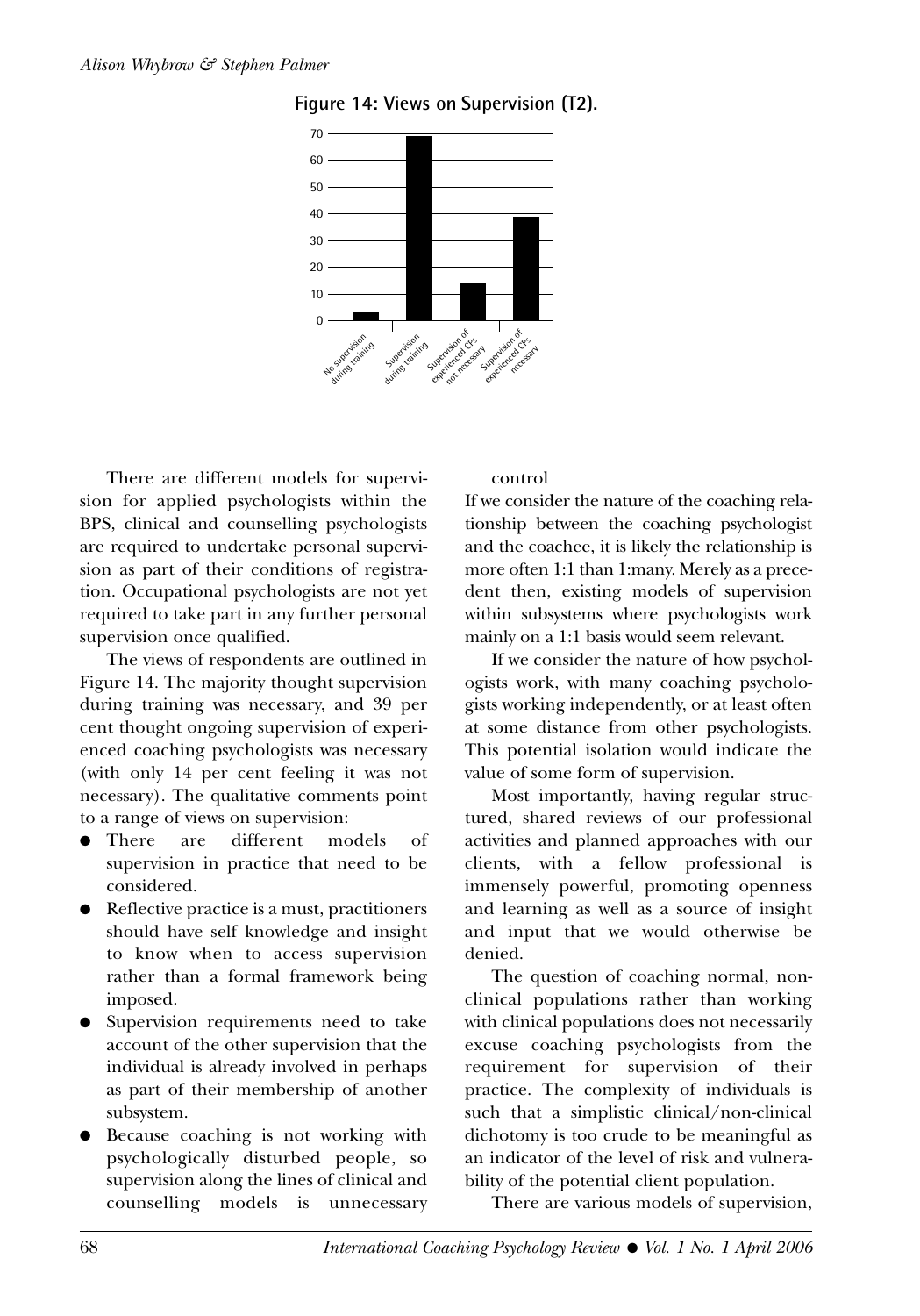such as peer supervision, co-coaching, supervision from within the same area of applied psychology, supervision from someone with a different applied psychological background, etc. There is no requirement to engage in only one form of supervision.

As one respondent highlighted, a requirement for supervision can be seen from a number of perspectives, one of which is as a form of unnecessary control. Supervision is indeed a form of control, but not one that would be considered unnecessary even by the most experienced coaches and coaching psychologists. Not only can supervision serve as a safeguard for both the coach and coachee, but also enhance the quality of the work of coaching psychologists and, therefore, the quality of output for our clients.

### **Conclusions**

From the surveys conducted, we can see that coaching practice for BPS members is a uniquely cross-disciplinary activity, involving a diverse range of applied psychologists. This difference is something that is likely to enliven and enhance the development of coaching psychology and psychology more generally, as psychologists come together to share, learn and discuss their approaches to a common area of practice.

Primarily described as only part of the work that applied psychologists are involved, coaching psychology may be a means through which the BPS develops a more radical approach to the professional development of applied psychologists.

The outcome of the surveys provide some important areas of investigation for the BPS and the SGCP specifically. First, to understand the boundaries of coaching psychology and to manage the boundary issues around coaching psychology practice. Second, to gain insight into the effectiveness of various approaches in different coaching situations.

A critical area of development, highlighted by Grant and Zackon (2004) in relation to their study and no less relevant to the SGCP, is that of defining competencies and standards that transcend prior subsystem allegiances and ideologies. Indeed, harnessing the diversity within coaching psychology practice is likely to enhance the profession more broadly.

In terms of practical application, a further remit of the SGCP is to increase coaching psychologists' understanding of the effective application of a diversity of approaches. Something that can be supported through maintaining a focus on CPD activities for members.

There are several process implications from the survey that the SGCP need to take on board. First, that no particular subgroup of psychologists is dominant on the SGCP committee. Such dominance would potentially skew the development of the SGCP and may limit its continued attraction to the full range of subsystem members, thus limiting the richness of the development of coaching psychology as a whole.

Second, as a member-driven organisation, it is important that the subgroups within the SGCP are represented through the activities of the group. For example, those already working as coaches and those interested in the area of coaching would need a balance between the developing expertise as an applied profession and openness to psychologists not actively practising in the area. The continued effectiveness of the SGCP at meeting members' needs should be regularly reviewed.

It seems that continued dialogue and shared learning is key within the SGCP itself. However, it must also be remembered that the SGCP provides a focal point within the BPS for engaging external coaching bodies and the public in general who are interested in coaching. Additionally, the SGCP provides a vehicle psychologists can use to influence the development of coaching beyond the BPS. The influential voice that the SGCP has had to date is important to maintain in moving forward.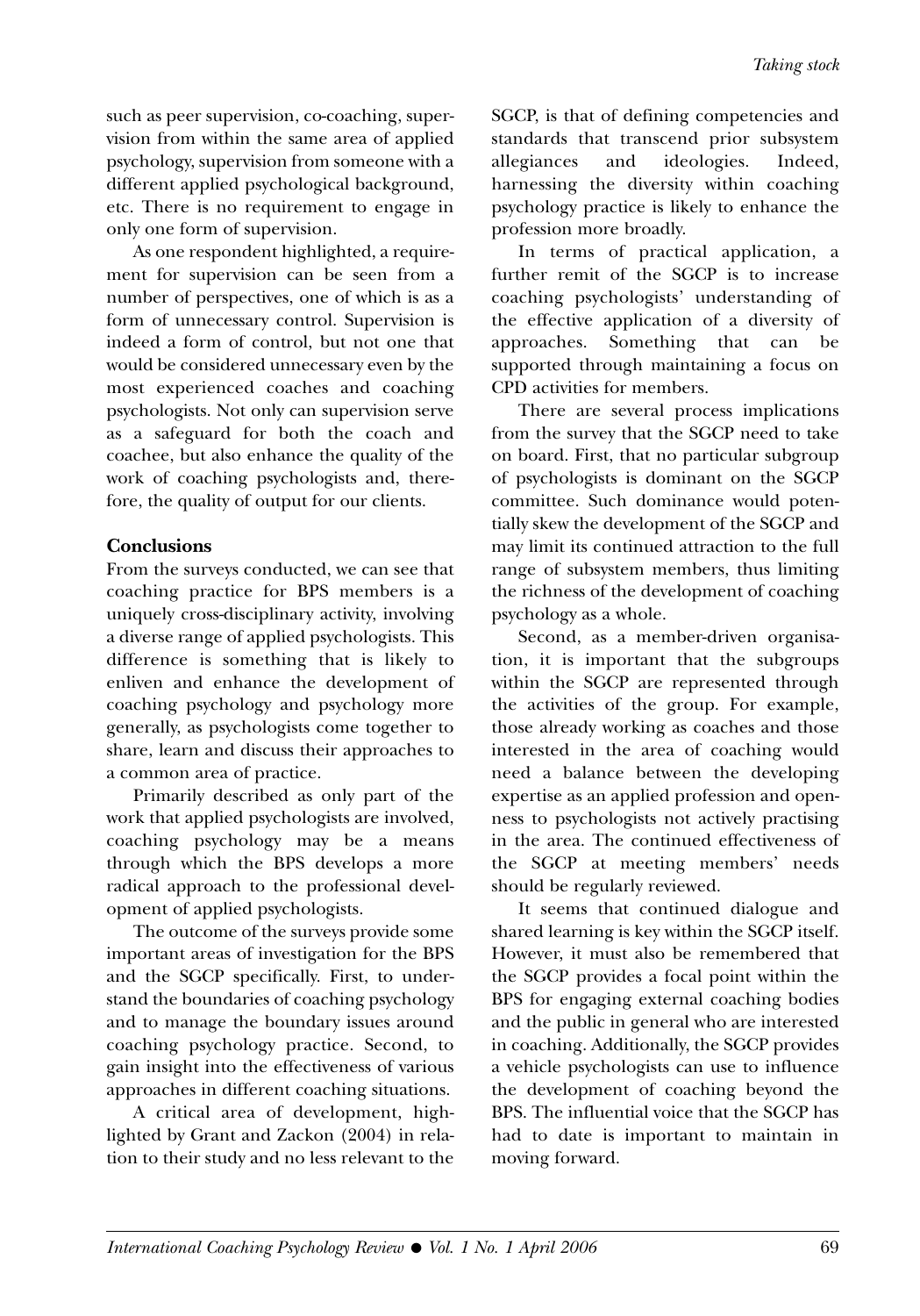#### **Correspondence**

**Professor Stephen Palmer**, PhD, is Director of the Coaching Psychology Unit, City University, and Director of the Centre for Coaching, London. He was Chair of the SGCP in 2005 and is now Past Chair. He is on the National Executive of the SGCP. He was formerly a Co-proposer of the SGCP with Dr Alison Whybrow.

#### **References**

- Edwards, J.L. & Newton, R.R. (1994). *The effects of Cognitive Coachingsm on teacher efficacy and empowerment.* Research Report No. 1994–1, February. Evergreen, CO: Authors.
- Foster, N.J. (1989). The impact of Cognitive Coachingsm on teachers' thought processes as perceived by cognitively coached teachers in the Plymouth-Canton Community School District. Doctoral dissertation, Michigan State University, 1989. *Dissertation Abstracts International, 27,* 54381.
- Grant, A.M. (2001a). *Towards a psychology of coaching.* Sydney: Coaching Psychology Unit, University of Sydney.
- Grant, A.M. (2001b). *Coaching for enhanced performance: Comparing cognitive and behavioural approaches to coaching.* Paper presented at the 3rd International Spearman Seminar: Extending Intelligence: Enhancement and New Constructs, Sydney.
- Grant, A.M. & Zackon, R. (2004). Executive, workplace and life-coaching: Findings from a largescale survey of International Coach Federation members. *International Journal of Evidence-Based Coaching and Mentoring, 2*(2), 1–15.
- Kilburg, R.R. (2001). Facilitating intervention adherence in executive coaching: A model and methods. *Consulting Psychology Journal: Practice and Research, 53*(4), 251–267.

**Dr Alison Whybrow** is Treasurer of the SGCP and was formerly a Co-proposer. She is on the National Executive of the SGCP.

Correspondence should be addressed to: **Professor Stephen Palmer** Coaching Psychology Unit, Department of Psychology, City University, Northampton Square,

- Neenan, M. & Dryden, W. (2002). *Life Coaching: A cognitive-behavioural approach.* Hove: Brunner-Routledge
- Neenan, M. & Palmer, S. (2001). Cognitive behavioural coaching. *Stress News, 13*(3) 15–18.
- Palmer, S., Cooper, C. & Thomas, K. (2003). *Creating a balance: Managing stress.* London: British Library.
- Palmer, S. & Whybrow, A. (2006). The coaching psychology movement and its development within the British Psychological Society. *International Coaching Psychology Review, 1*(1), 2–9.
- Parkes, R.C. (1955). We use seven guides to help executives develop. *Personal Journal, 33,* 326-328
- Peltier, B. (2001). *The psychology of executive coaching: Theory and application.* New York: Brunner-Routledge.
- Richard, J.T. (1999). Multimodal therapy: A useful model for the executive coach. *Consulting Psychology Journal, 51*(1), 24–30.
- Summerfield, J. (2002). Walking the thin line: Coaching or Counselling? *Training Journal,* November, 36–39.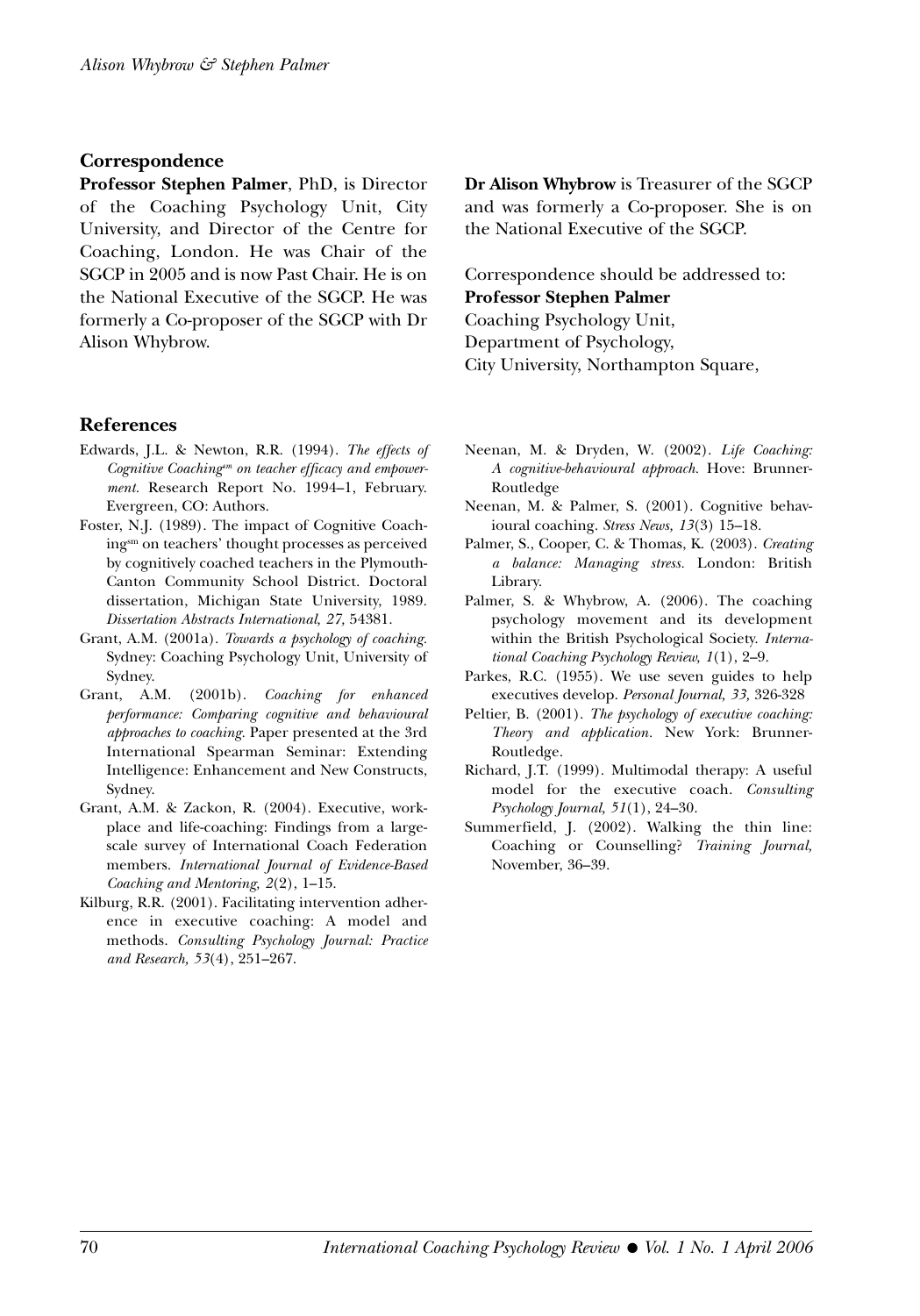# **Duty of care in an unregulated industry: Initial findings on the diversity and practices of Australian coaches**

Gordon B. Spence, Michael J. Cavanagh & Anthony M. Grant

*Little has been reported about the skills, experience and training of coaches in the Australian context, yet these are critical factors in the ethical practice of coaching. Previous research and experience suggests that formal coach training varies considerably in terms of curricula and quality. At the same time, data is emerging that suggests a significant number of coaching clients may be using coaching as a sociallyacceptable form of meeting therapeutic needs. This raises questions about the duty of care coaches owe to their clients in safeguarding their mental health and well-being. Similarly, it raises questions about the degree to which current industry training assists coaches discharge that duty of care. In order to explore these issues empirically, a total of 148 Australian coaches answered a questionnaire covering three areas: (i) current coaching practice; (ii) background experience and coach training (iii) ethics and professional affiliations. A minority of respondents reported a background in psychology or counselling, yet more than 10 per cent of respondents indicated that they regularly coached clients in relation to issues commonly associated with serious psychological distress (e.g. fears about personal loss, life crises, social isolation and self esteem). The preliminary data presented here indicate that there is need to identify the range and depth of issues presented in coaching, the training needed for coaches to effectively identify and refer clients with mental health issues, and the limits and responsibilities of our duty of care as coaches.* 

LTHOUGH COACHING HAS BEEN described as a 'boom' industry (Naughton, 2002), very little is **ALTHOUGH COACHING HAS BEEN**<br>described as a 'boom' industry<br>(Naughton, 2002), very little is<br>known about the composition of the coaching industry in Australia. Whilst the unregulated nature of coaching has prompted recommendations relating to the formal preparation of coaches (Garman, Whiston & Zlatoper, 2000) and the need for standards of competence (Brotman, Liberi & Wasylyshyn, 1998), acting on these recommendations becomes difficult whilst the characteristics of the industry remain hidden. As such, this paper has two principle aims. The first is to begin building a profile of the Australian coaching industry by reporting the findings from a survey into the characteristics and practices of Australian coaches, in particular the breadth of skills, experience and training that currently exists among practicing coaches. Second, we will discuss the implications of these findings and question the degree to which coaches

are adequately equipped to address mental health issues when they happen to emerge in coaching engagements.

#### **Two strands of coaching research Profiling the Australian coaching industry.**

The current study was designed to investigate characteristics of Australian coaching practitioners. Whilst we expect the findings from this study to complement earlier findings by Clegg, Rhodes and Kornberger (2003), the present study extends the scope of the research by asking respondents to outline the particulars of their experience, education and training, ethical practices and professional affiliations.

Such information has importance for the professionalisation of the industry. For example, if the march towards professionalism is to include some degree of standardisation in coach education (as has been suggested by Grant, 2003), then it will be necessary to accurately assess the areas in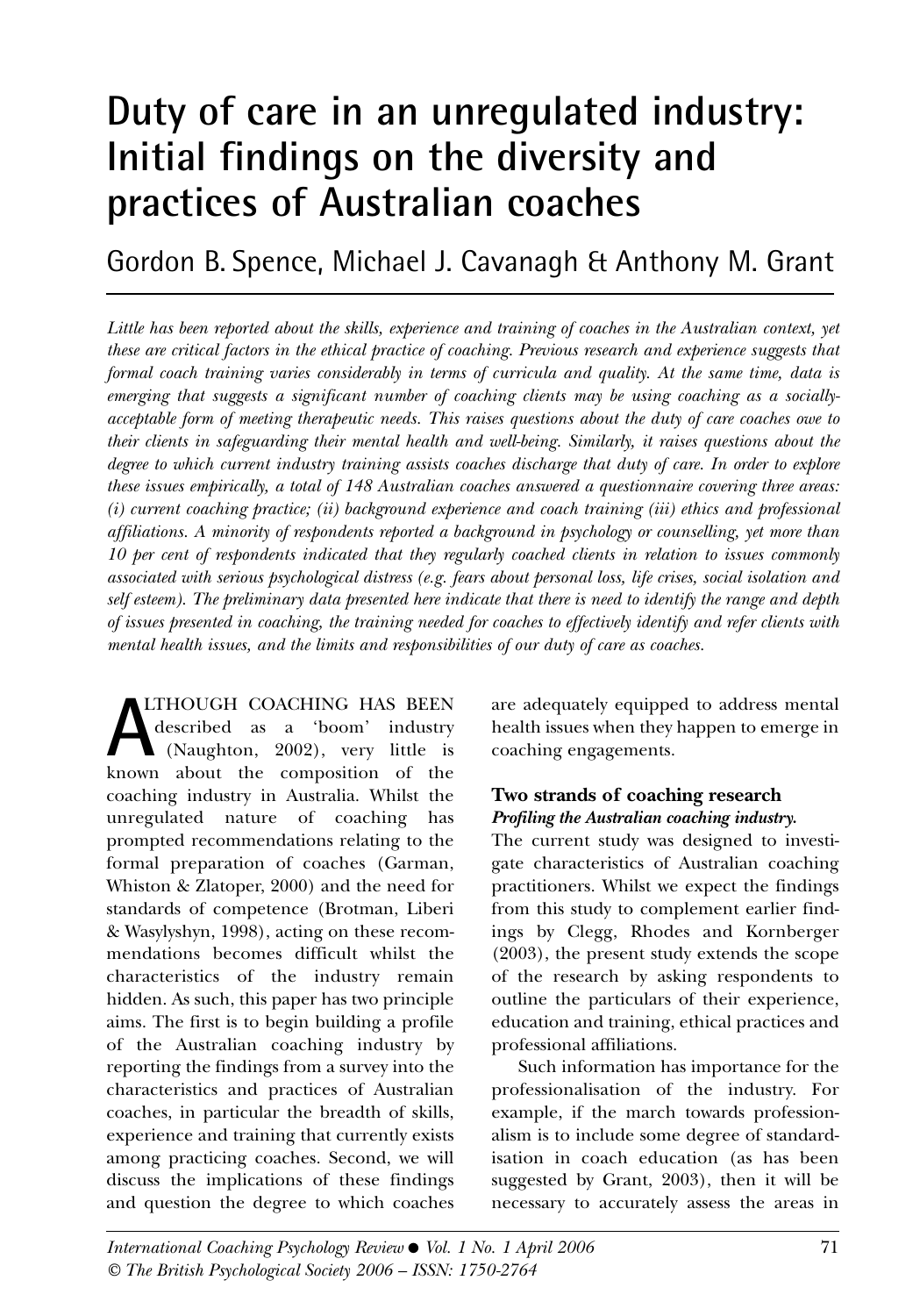which 'knowledge gaps' most obviously exist. In this paper, mental health issues will be presented as one such area.

#### **Mental health issues and coaching**

This discussion is prompted by two recent coaching studies (Green, Oades & Grant, 2005; Spence & Grant, 2005) that suggest life coaching may be attracting individuals who wish to address an array of mental health issues (e.g. depression, social anxiety) without the stigma often associated with therapy and counselling. This raises the possibility that life coaching may be publicly perceived as a socially acceptable form of therapy (Cavanagh, 2005) and, if so, it is pertinent to ask: 'How well equipped are Australian coaches for dealing with the mental health issues that may emerge in coaching?' Whilst anecdotal evidence suggests that depression, anxiety, personality disorders and suicidality are all the most common mental health issues found in coaching, open discussion of such matters is rare within the industry.

Given that there are no barriers to entering the industry, it may be that few coaches possess the requisite skills or confidence to deal with such issues. If so, then coaching engagements have the potential to be counterproductive for clients when mental health issues are salient to the goals of coaching (Berglas, 2002; Cavanagh, 2005). For the unwary or uninformed coach, such a situation may have legal ramifications.

It is not the intention of this article to create undue anxiety about what might happen in coaching, or even to suggest that a majority of coaches currently act unethically. Indeed we are unaware of any cases in which an Australian coach has been sued for negligence arising from a coaching relationship. Rather, this article seeks to raise awareness about the obligations of coaching practitioners, by exploring the potential links between coaching, mental health issues and the law. Given that litigation is currently on the rise in Australia (Betts, 2004) this issue appears to be ripe for discussion. Specifically, we will examine what legal obligations exist for coaching practitioners in an unregulated industry, before questioning the degree to which existing ethical frameworks assist coaches discharge their legal duty of care.

#### **The Australian coaching industry: What we know and what we don't know**

Although little is known about the profile of the Australian coaching industry, anecdotal evidence suggests that it is populated by a diverse range of practitioners whose 'stock in trade' is the experience derived from a wide variety of professional and non-professional backgrounds. Beyond that, however, little can be said with certainty, as research on the Australian industry appears to be limited to a solitary working paper focused specifically on business coaching (Clegg, Rhodes & Kornberger, 2003).

In this study, Clegg and colleagues assessed the structure and characteristics of the Australian business coaching industry by surveying 42 coaching firms. They sought to ascertain: (i) the basic contours of the business coaching industry; (ii) the characteristics that distinguish one firm from another; and (iii) perceptions of the competitive environment. Based on their data they drew three conclusions. First, business coaching firms in Australia 'tend to be young and small' (p.8), with 65 per cent of firms in business for less than five years, 86 per cent employing less than five people and more than 50 per cent of businesses working out of home offices.

Second, most firms appeared to see themselves as generalists, with only 12 per cent dedicated to business coaching, whilst 51 per cent of firms offered business coaching and at least two other types of coaching related service (either executive coaching, life coaching, consulting, training or coach training). Lastly, firms in the industry appear to have a poor appreciation of the competitive environment in which they work, with over half the respondents unable to identify a single competitor by name.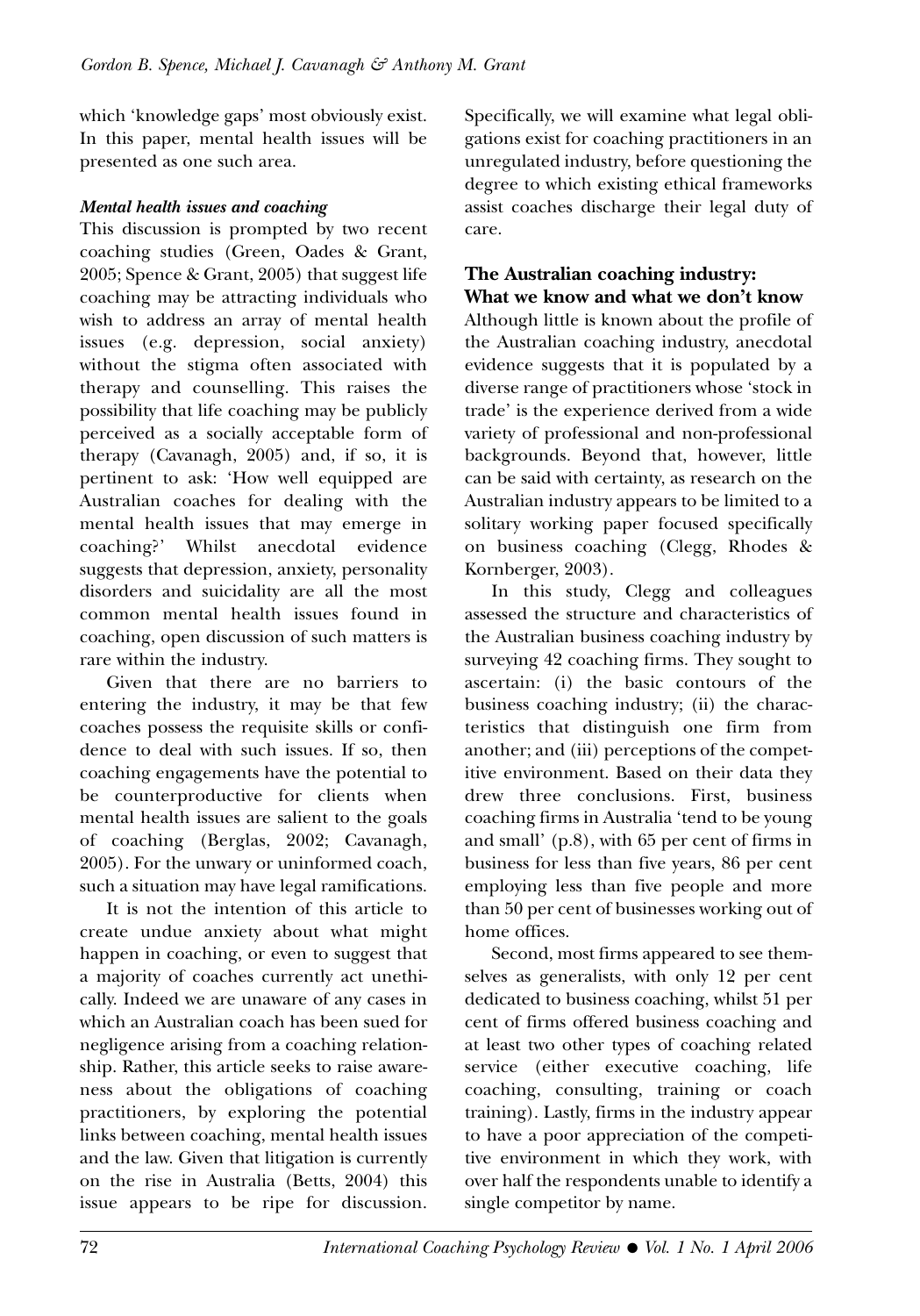Whilst this study provides some useful initial insights into the Australian industry, particularly in respect of its maturity, there are many areas of interest that have yet to be explored. For example, little is known about the diversity of coaching-related skills, training and experience amongst Australian coaches. Given that coaching has rapidly emerged in the past decade (Naughton, 2002), two questions can be posed about the industry. Firstly, what experience do coaches draw upon in coaching, and secondly, what specific coach training have they had?

In addition, the unregulated nature of the industry invariably prompts questions about ethical standards and practices within the industry. For example, do coaches discuss ethical issues with their clients? If so, how do they do this? What are the boundaries of confidentiality and disclosure within the coaching relationship? What professional affiliations do coaches hold? What evidentiary bases do coaches draw on to support their claims of efficacy?

This study seeks to examine some of these questions, by presenting the findings from a survey of practicing coaches and discussing the implications of these for future research and training needs.

#### **Survey of Australian Life Coaches and Executive Coaches**

The survey was conducted during the First International Coach Federation Australasian Conference held in Sydney during August 2002. It should be noted that the results reported here represent initial findings only and a three-year follow-up is planned, for the purpose of detecting change across the industry during the research timeframe.

#### **Method**

*Instrument.* To ensure the highest possible response rate, it was decided that the questionnaire should be brief and easy to complete. For this reason, the survey consisted primarily of forced choice items, with respondents selecting from a range of possible responses (e.g. 'How many hours a week do you coach?' (i)  $\leq 5$  hours; (ii)  $5-10$ hours; (iii)  $11-20$  hours; (iv)  $>20$  hours). In addition, in order to gain more detailed information, a small number of free response items were included (e.g. 'In your experience, what are the three most common issues that lead clients to seek coaching?).

The final questionnaire consisted of 25 items arranged in three areas of general interest: (i) current coaching practice; (ii) background experience and coach training; and (iii) ethics and professional affiliations. Items were designed to assess the following information: general demographic data (e.g. age, sex), coaching status, modes of coaching, niche specialisation, industry background, coach specific training, coaching related experience, professional affiliation and endorsement of a recognised ethical code.

*Procedure.* The questionnaire was printed on one (double-sided) A4 page and included a short participant information statement and consent clause. Conference delegates were introduced to the surveys via a series of announcements made throughout the conference. To assist, conference organisers agreed to include the questionnaires in approximately 400 conference information satchels, with respondents asked to complete the questionnaires and place them in a sealed collection box located in the conference foyer. The survey took between five to 10 minutes to complete.

#### **Participants**

Respondents were Australian coaches who were practicing at the time of the survey. From the initial pool of 155 respondents, seven surveys were excluded on the basis that they were not practicing coaches. Thus, the final sample became 148, representing a response rate of 37 per cent.

The sample consisted of 110 females (74 per cent) and 38 males (26 per cent), with a mean age of 43.5 years (females = 42.7 years, males = 46 years). Not surprisingly, 88 per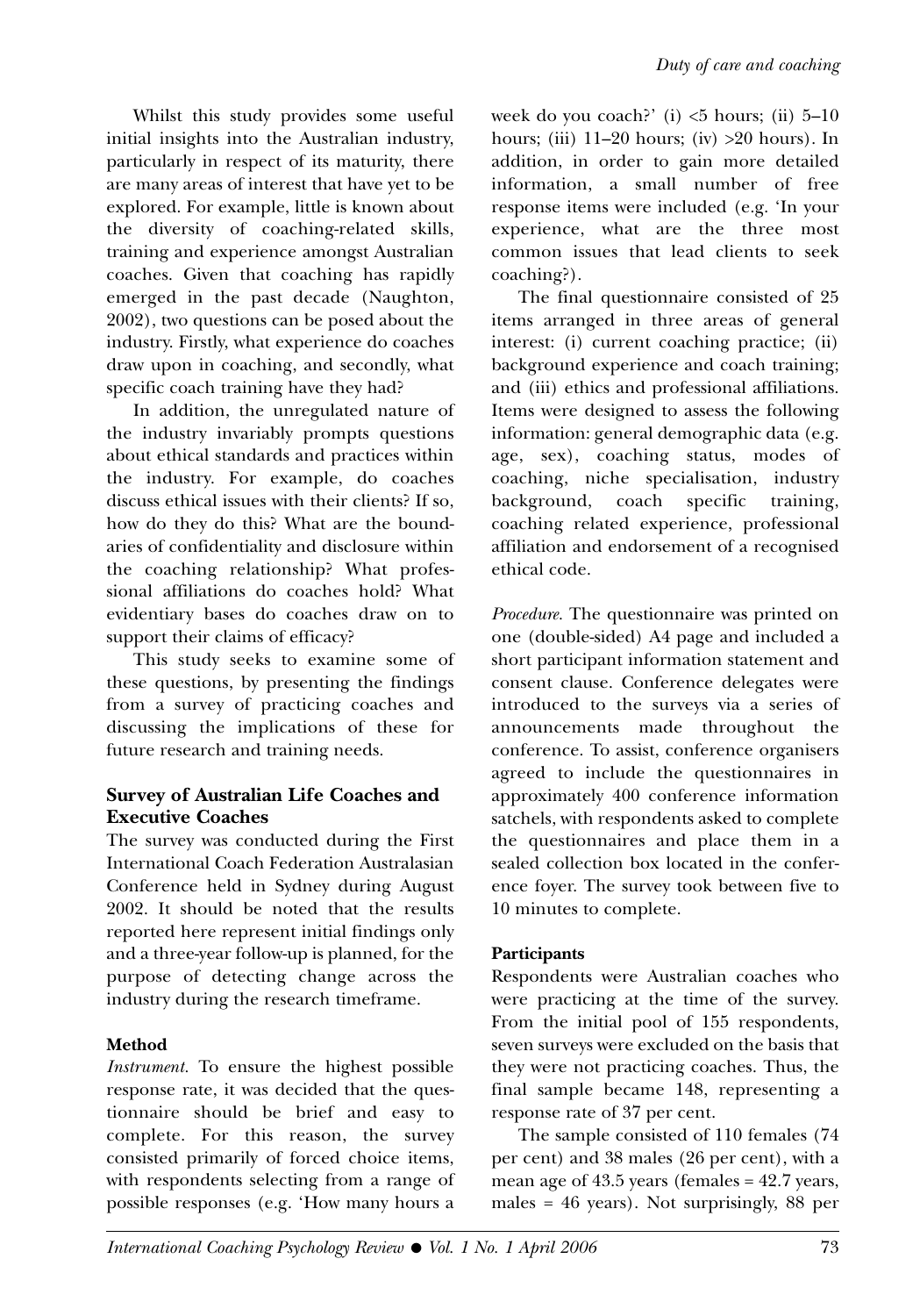cent of the respondents were located on Australia's eastern sea board (New South Wales 55 per cent, Queensland 10 per cent, and Victoria 23 per cent) however, as this survey was conducted in Sydney, the result should not be viewed as an accurate reflection of the geographical distribution of coaches in Australia.

#### **Results**

#### **Current coaching practice**

Here practitioners were asked about the depth of their coaching experience, where and how they did their coaching, most commonly encountered coaching issues, and niche specialisation (if any).

*Coaching status.* First, to assess the current level of engagement in coaching practice, practitioners indicated whether coaching was a full-time or part-time occupation. As seen in Table 1, over half the sample confirmed that coaching was their main occupation (58 per cent) and, of these, 69 per cent indicated it had been their main occupation for less than two years. Only 12 per cent reported greater than five years experience. When considered regardless of occupation status, approximately a third of the sample (31 per cent) reported total coaching experience of less than one year, with more than half the total sample possessing less than two years' experience (55 per cent).

In addition, respondents were asked to quantify their coaching experience (in terms of total clients and numbers of hours coached) and indicate their weekly activity levels. As shown in Figure 1, a sizeable proportion of the respondents appear to be early-career coaches, with 38 per cent of coaches having coached fewer than 10 clients, 22 per cent reporting less than 50 hours total coaching experience and 41 per cent reporting that they coach less than five hours per week.

This data also suggests that the industry may include a core of highly experienced coaches, as 26 per cent of respondents have coached a total of more than 50 clients and 38 per cent report that their total coaching experience amounts to greater than 200 hours. Finally, 70 per cent of coaches reported that they coach for less than 10 hours per week.

*Modes of coaching.* Next, respondents were asked to indicate: (i) where they conducted most of their coaching sessions; and (ii) what percentage of the time was spent coaching using face-to-face, e-mail or telephonic means. Over half the respondents (56 per cent) reported conducting most of their sessions from home, while 16 per cent coached at work, 13 per cent from a rented office and 15 per cent coached from the client's office.

In addition, face-to-face coaching was reported as more usual than technology assisted coaching (i.e. telephone, e-mail, online chat). As can be seen in Figure 2, 36 per cent of respondents reported that their coaching was always conducted face-to-face (with 27 per cent reporting mostly), whilst only 12 per cent always coached by telephone (with 10 per cent reporting mostly). In addition, 73 per cent reported on use of

| Response item                                          | Ν   | <1 year | $1-2$ years | 2-5 years | >5 years |
|--------------------------------------------------------|-----|---------|-------------|-----------|----------|
| How long has coaching<br>been your main<br>occupation? | 87  | 41%     | 28%         | 19%       | 12%      |
| How long have you<br>been coaching?                    | 148 | 31%     | 24%         | 25%       | 20%      |

**Table 1: Coaching status and experience.**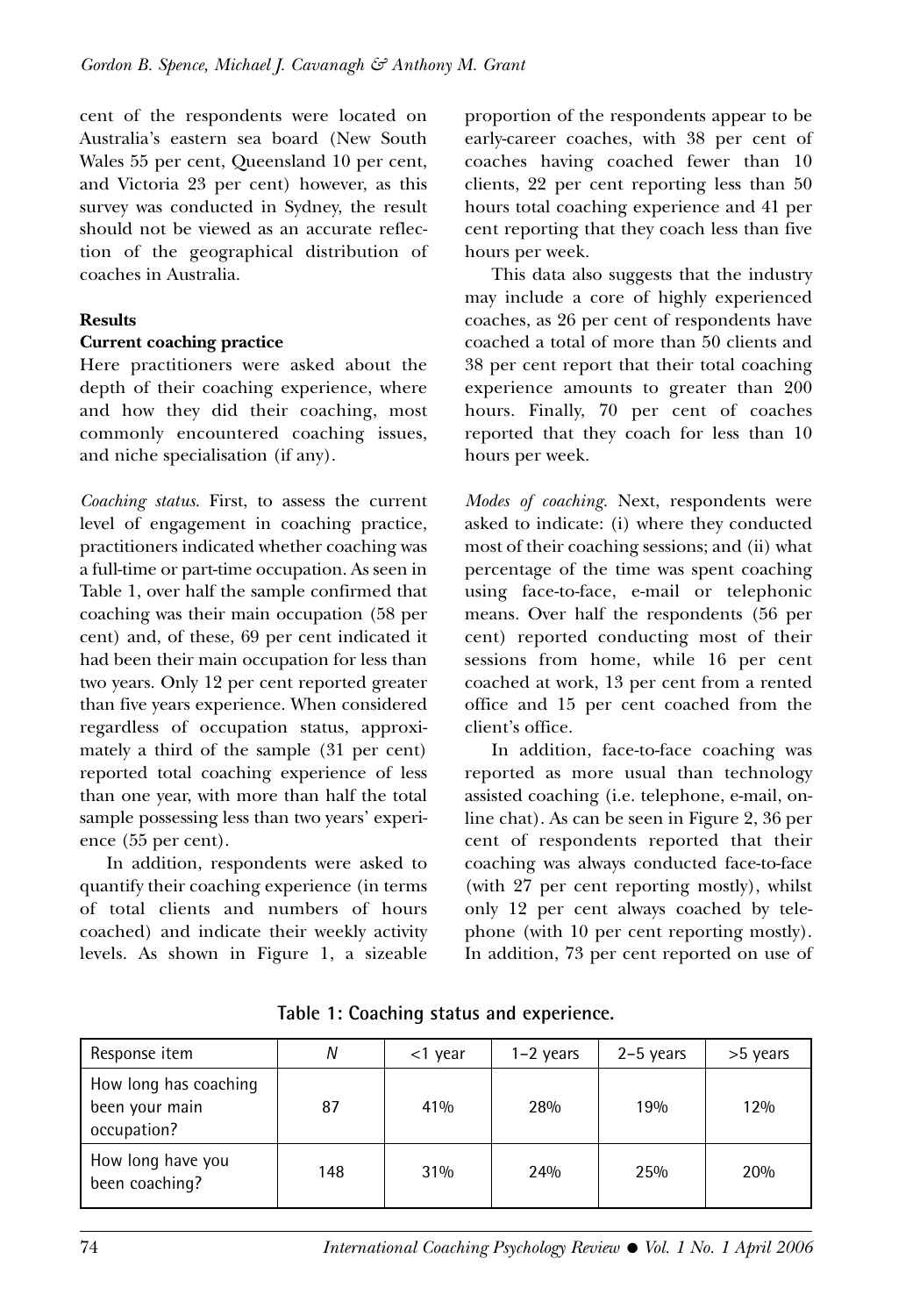

**Figure 1: Total coaching experience and activity levels.**

**Figure 2: Predominant modes of coaching delivery.**



e-mail in their coaching (with only 27 per cent reporting rarely). Only one respondent indicated that they sometimes used on-line chat to conduct coaching sessions.

*Niche specialisation.* Over half the coaches surveyed (55 per cent) confirmed that they had some sort of a niche specialisation. Of those, 71 per cent reported an interest in executive/corporate coaching, with the remainder (29 per cent) reflecting more of a life/personal coaching orientation. Whilst these proportions are not surprising given a coaching literature dominated by executive and workplace coaching (e.g. Brotman *et al.*, 1998; Garman *et al.*, 2000; Kampa-Kokesch & Anderson, 2001), it should be noted that 45 per cent of all respondents did not name a specialisation. This suggests that a significant portion of the coaching community perceive themselves as generalists and are willing to coach in multiple domains and, presumably, across a broad range of issues.

*Common coaching issues.* Respondents indicated that the 'three most common issues' they encounter in coaching are career/business related issues, relationships/interpersonal skills, and direction/ goal setting issues (see Table 2 overleaf). When considered along with data just reviewed on niche specialisations, these results are not overly surprising although financial and health/fitness issues may have been expected to feature more prominently in the results. Interestingly, the data also revealed the presence of several issues that may indicate clinical or sub-clinical mental health concerns. For example, approximately 10 per cent of the coaches surveyed indicated that they commonly coach clients in relation to issues that include self-esteem, self-worth, personal loss, life crises, social isolation and distress.

While such issues do not with certainty indicate the presence of mental health issues, our experience suggests such a link, particularly in cases where distress is great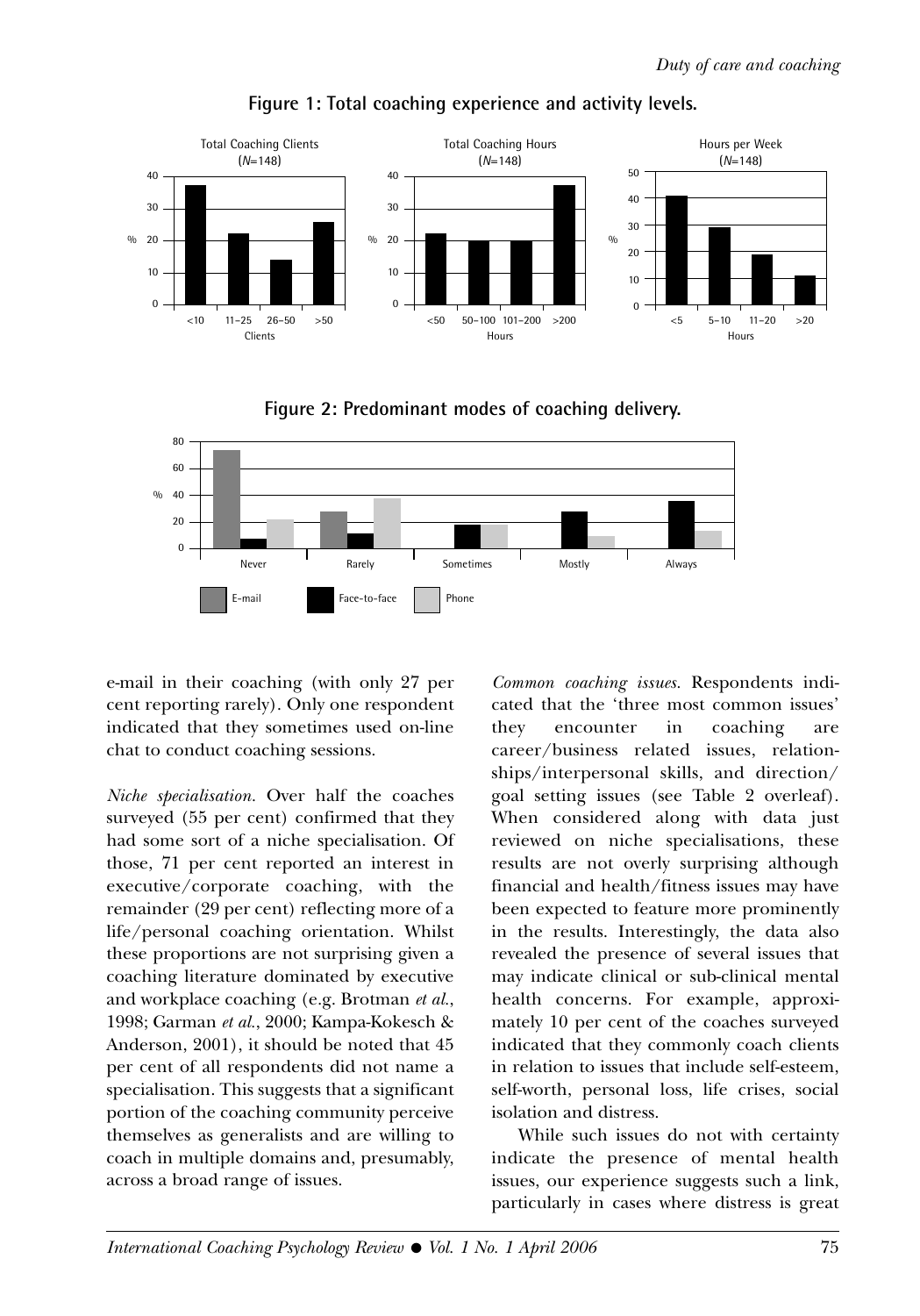| Coaching Issue                  | Description                                                                                                                                       | Freq.<br>$(N=136)$ |
|---------------------------------|---------------------------------------------------------------------------------------------------------------------------------------------------|--------------------|
| Career/Business                 | Includes career management and transitions, business generation,<br>time management, professional development and strategic<br>development issues | 43                 |
| Relationships/<br>Interpersonal | Includes leadership and interpersonal skills development,<br>team building and conflict management                                                | 40                 |
| Life Direction/<br>Goal Setting | Includes need to find direction, life purpose, goal clarification,<br>resolving ambivalence, exploring options and assistance<br>setting goals    | 40                 |
| Work/Life Balance               | Includes developing stress reduction strategies, more family time,<br>exploring new interests, finding hobbies and reduced hours<br>in office     | 25                 |
| Mental Health                   | Includes issues related to developing self-esteem, negative life<br>events, social isolation and distress                                         | 15                 |
| Financial                       | Includes debt reduction, increasing savings, financial and<br>retirement planning                                                                 | 12                 |
| Health & Fitness                | Includes increasing exercise levels, improved dietary habits,<br>more sleep, weight reduction and more holiday time                               | 11                 |

**Table 2: Most common coaching issues.**

enough to motivate clients to seek assistance. As we shall soon show, recent evidence suggests that serious mental health issues are being taken into coaching engagements. However, given that few coach training programmes offer any formal training in the recognition or referral of mental health issues, it is unlikely that practitioners are adequately equipped to deal with such situations (Grant & Zackon, 2004).

#### **Background experience and coach training**

In this section, participants were asked to indicate: (i) which industry they spent most time working in prior to becoming a coach; (ii) what sort of coach specific training they had received; and (iii) what forms of coaching-related experience they had acquired.

*Industry background.* As can be seen in Table 3, the industry group most well represented in this sample was consulting. Whilst this was not unexpected, the disparity between consulting and other corporate sector groups (particularly human resources and trainers) was surprising, as was the small number of human service professionals (e.g. counsellors, psychologists, social workers) who, when taken together, accounted for only 20 per cent of the sample. Other industry groups accounted for seven per cent of responses and included the armed services, information technology, sport and recreation, tourism and the dramatic arts. Of course, caution should be exercised in interpreting these results, as the location for the survey (the ICFA conference) most likely did not attract a representative sample of practitioners from the broader coaching community, rather a disproportionate number of coaches affiliated to the ICFA.

*Coach specific training.* Over 90 per cent of coaches in this sample reported having completed some form of training. These included training within a coach training school (62 per cent), tertiary study in a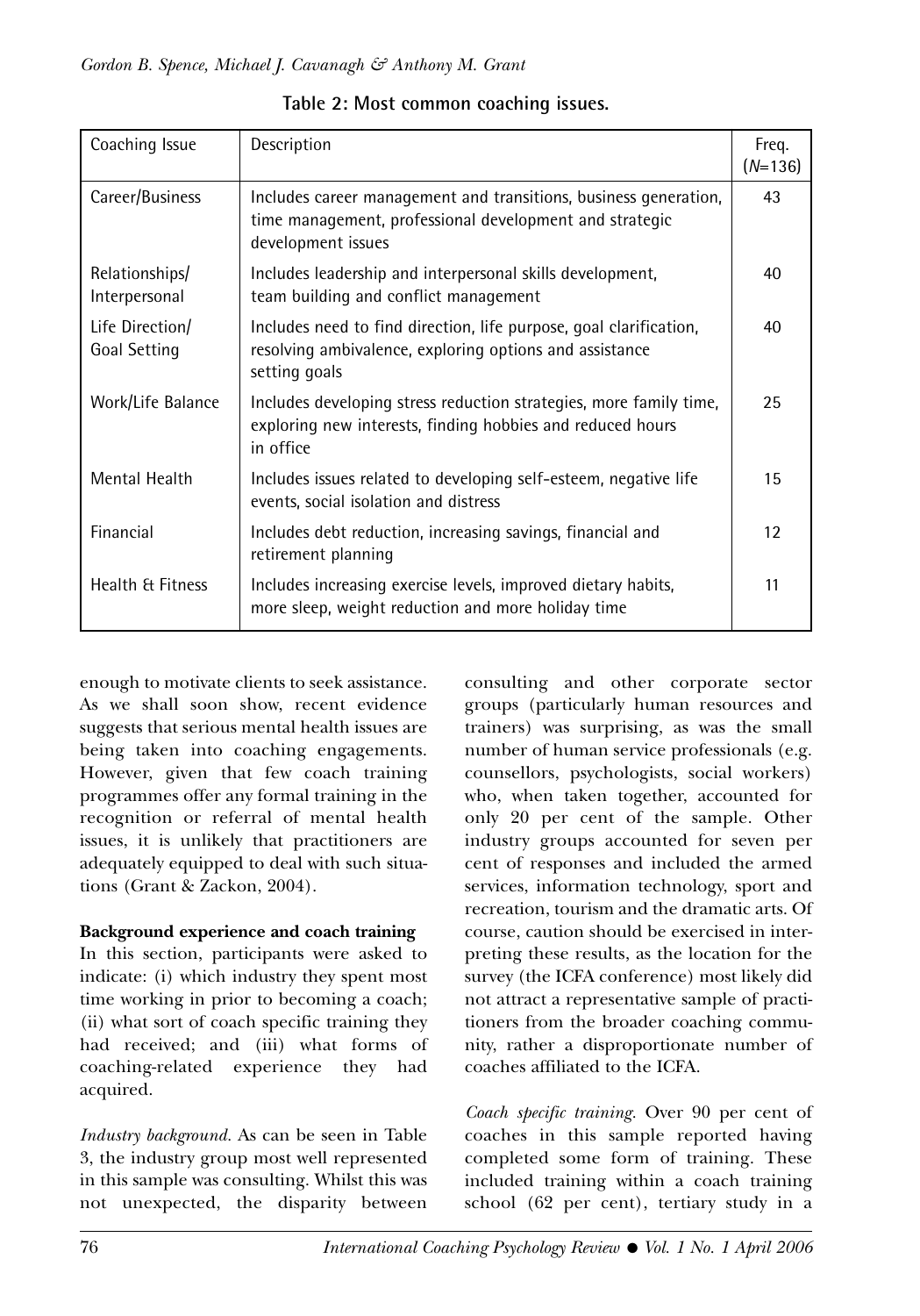coaching related field (such as psychology or social work) (20 per cent) or training in a helping-related methodology (e.g. in-house workshops) or Neuro-Linguistic Programming (NLP) (13 per cent). Of this training, 68 per cent of qualifications were obtained within the last five years, with 84 per cent obtained within the last 10 years. Encouragingly, only five per cent of respondents reported having no coach-specific training at all and only two per cent had received some form of short in-house training or intensive workshop.

*Coaching-related experience.* Finally, respondents reported on background experience that could broadly be defined as 'coaching' because these experiences either developed or broadened core coaching skills. Most popular amongst these were training (57 per cent), consulting (41 per cent), counselling (48 per cent) and natural therapies (33 per cent). Less frequently reported experience included psychology (31 per cent), meditation (10 per cent), social work (nine per cent), youth work and sport (both eight per cent). Interestingly, while 31 per cent of respondents claim an experiential background in psychology, less than 20 per cent indicated any formal tertiary level study in behavioural science. This may indicate a lack of clarity over the boundaries between practice in psychology and other forms of helping relationship.

#### **Ethics and professional affiliations**

Participants were also asked to confirm how they informed their clients about ethical standards in coaching practice. In this regard, 89 per cent of the coaches confirmed that they provided their clients with some form of ethical instruction, whilst 11 per cent did not. Of those that did, 40 per cent gave a verbal explanation, 11 per cent provided a written hand-out and 49 per cent provided both.

Only 23 per cent of respondents reported no professional affiliations. Of the remainder, many of the coaches held multiple affiliations, with the International Coach Federation (ICF; 57 per cent) most strongly represented. Coaches also reported affiliations with Coachville (30 per cent), the Australian Psychological Society (12 per cent), the Psychologists Registration Board (10 per cent) and a number of other institutions (13 per cent) such as the Australian Institute of Management and the Australian Association of Career Counsellors.

#### **Discussion of survey results**

As reported earlier, there has been at least one other attempt to sketch the contours of the Australian coaching industry, albeit one segment of the industry: business coaching firms (Clegg *et al.*, 2003). In contrast, the current study has been broader in its scope, focusing on individual practitioners (rather than firms) and without segmenting the industry according to niche specialisations

| <b>Industry Sector</b> | 0/0 | Type of Coach Training             | $\frac{0}{0}$ |
|------------------------|-----|------------------------------------|---------------|
| Consulting             | 24  | Coach Training School              |               |
| Human Resources        | 14  | Tertiary Institution               | 20            |
| Counselling/Psychology | 14  | Neuro-Linguistic Programming (NLP) | 11            |
| Training               | 13  | No formal training                 | 5             |
| Education              | 11  | Other                              |               |
| Marketing              | 8   |                                    |               |
| Finance                | 5   |                                    |               |
| Social Work            | 4   |                                    |               |
| Others                 |     |                                    |               |

**Table 3: Background experience and coach training.**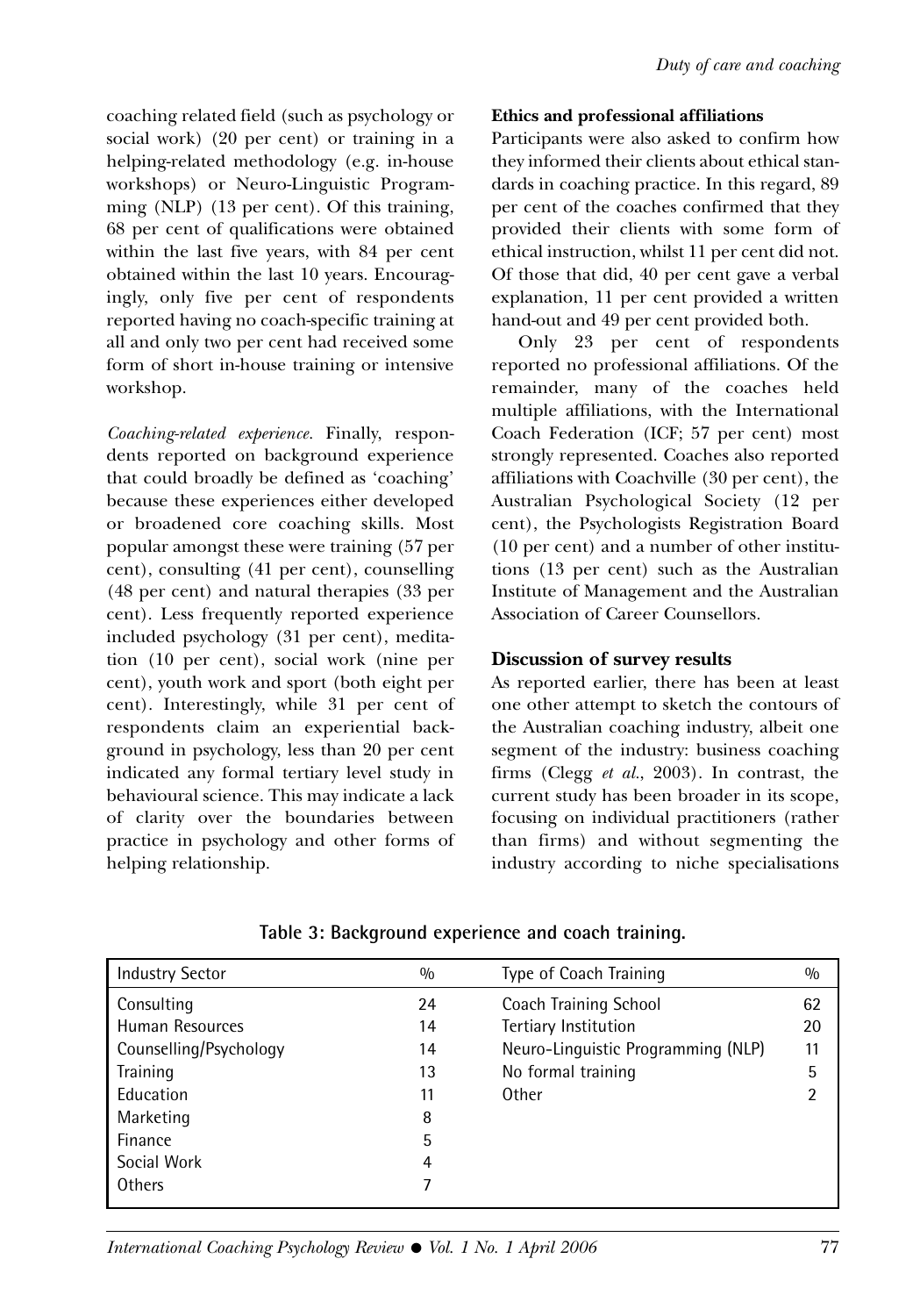(e.g. business coaching). Whilst these studies might appear to be qualitatively different, we would argue these differences are only superficial and that these two studies are entirely complementary.

For example, although the Clegg study focused on business coaching 'firms', the majority of these entities operated with less than two people (of which 48 per cent were one-person practices) and only 12 per cent of respondents reported an exclusive focus on business coaching. Indeed, data from both studies suggests that the Australian coaching industry is not yet mature enough to allow meaningful segmentations of the industry. That is, the Clegg study found that 51 per cent of respondents reported offering at least two other types of coaching service, whilst no niche specialisation was reported by 45 per cent of coaches in our sample.

*A diverse industry.* Apart from validating many of Clegg *et al.*'s (2003) earlier findings, this study also extends them. Most notably, the findings have shown the great diversity that exists within the Australian coaching industry. Despite the existence of a small core of highly experienced practitioners, the vast majority of coaches appear to have little coaching experience and report a great diversity in skills and experience.

There are at least two reasons why the industry might reflect such diversity. First, coaching is a 'feel good' industry and rightly promoted as a dynamic, future-focused and strengths-based form of human helping. As such, it has obvious and wide-ranging appeal. After all, what could be more satisfying than assisting another to scale the selfactualised heights of their Maslovian pyramid? Increasingly, coaching appears to be attracting the attention of people in established occupations who seek either a more meaningful career (e.g. a management consultant who wants to become an executive coach) or an expanded practice (e.g. clinical psychologist and life coach).

Second, the diversity of the coaching industry may reflect the lack of barriers to entry. It is not difficult to become a coach. The Australian coaching industry is free from any form of regulation. One has only to decide that they will become a coach and secure their first client to begin coaching. Just as significantly, getting started requires only a small investment of capital and has few overheads. Hence, with no barriers to entry and little financial outlay, a career in coaching may appear very accessible, financially viable and immediate.

For some, diversity might be perceived as a major strength of the coaching industry, with consumers able to choose from a greater range of practitioners and approaches than would be available if the industry were regulated. Of course, this presupposes that consumers know what they are looking for in coaching services and are thus capable of making informed decisions. Yet, as evidence we are about to present will suggest, the general public may not understand the nature of coaching or the coaching industry and, if so, they are likely to find the industry difficult to navigate.

Of greater significance to the present discussion, however, is the observation that relatively few respondents (20 per cent) reported any formal training in psychology or the helping professions (e.g. counselling, social work, nursing). Given that these professions dedicate themselves to the mental and physical health needs of individuals, this result was somewhat surprising. Even more surprising was the finding that a much larger proportion of respondents (31 per cent) claimed an experiential background in psychology. The precise nature of this psychological experience is unclear. However, it seems that for a significant proportion of respondents, experience in psychology is not linked with formal training. This may reflect a very broad definition of psychology, such as used in the personal development/self-help genre, or it may indicate a bias toward using personal development efforts as a basis for credentialing. At any rate, it is an issue that warrants further investigation, and suggests psycholo-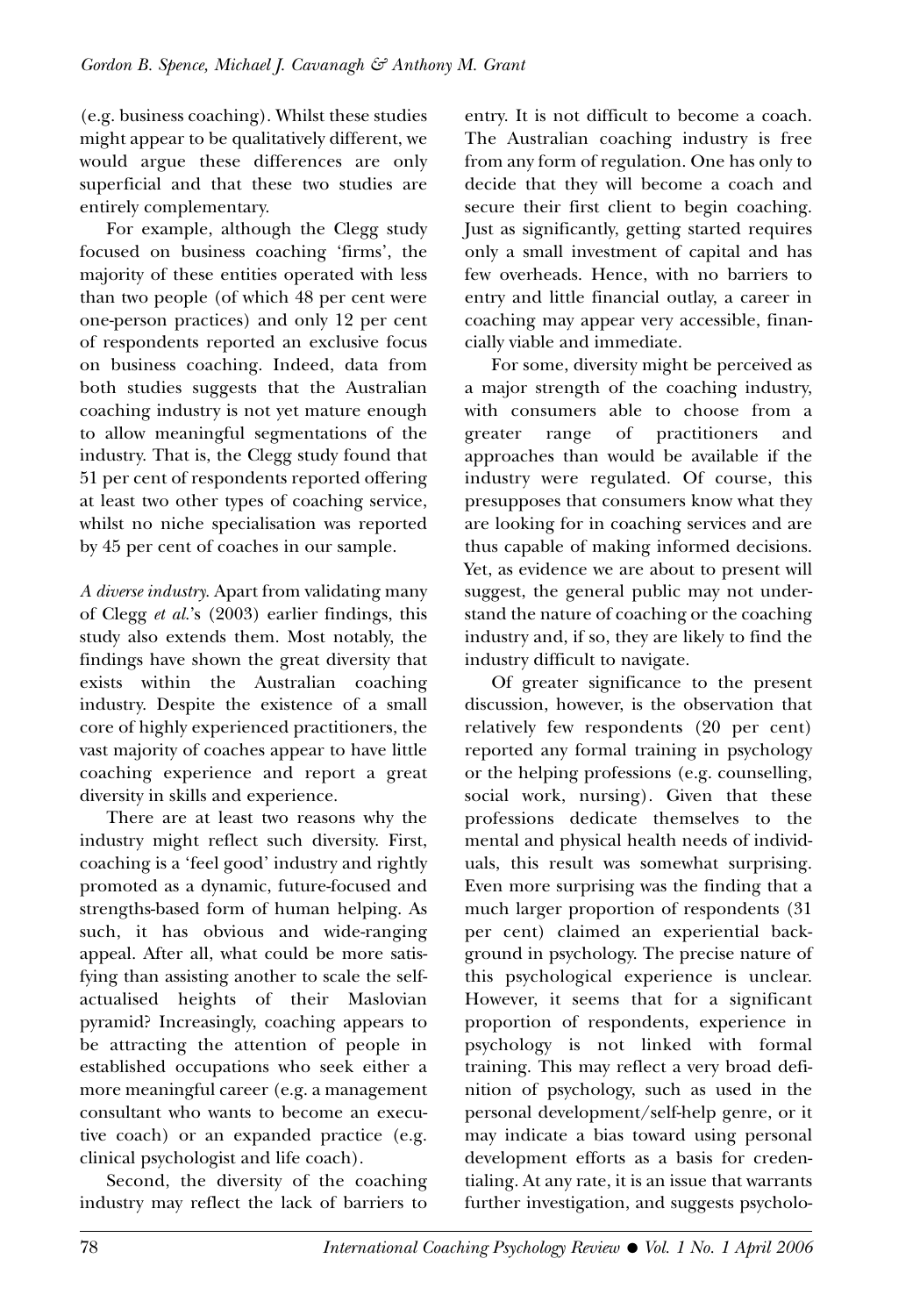gists need to have a stronger presence in coaching.

Indeed, the call for psychologists to become more involved in coaching has existed for sometime (Brotman *et al.*, 1998; Garman *et al.*, 2000; Kampa-Kokesch & Anderson, 2001) and there is increasing evidence that these calls have not gone unheeded (Cavanagh, Grant & Kemp, 2005; Green *et al.*, 2005; Spence & Grant, 2005). Nevertheless, a lack of clarity around psychological services in the minds of coaches is worrying given the findings of two recent studies in the area of life coaching (Green *et al.*, 2005; Spence & Grant, 2005).

These studies examined the efficacy of individuals and group-based life coaching programs. Given the distinction that is regularly made between coaching and psychotherapy (i.e. 'coaching is not therapy'), these studies both screened the initial pool of participants for high levels of psychopathology using a mental health screening tool, the Brief Symptoms Inventory (BSI, Derogatis, 1993). Interestingly, this screening procedure detected the presence of unexpectedly high levels of psychological distress in both samples. With the BSI criterion set at two standard deviations above the mean, both studies reported that 52 per cent and 24 per cent of their initial samples met (or exceeded) these levels. In both cases these participants were excluded from further participation and offered a clinical referral. These findings are important as they say something about the likelihood that clinical concerns will emerge in coaching engagements.

Whilst it is tempting to suggest that the results of Green *et al.* (2005) and Spence and Grant (2005) reflect a publicly held perception of coaching as 'socially acceptable therapy', it should be acknowledged that the studies in question were offering free life coaching and may have attracted participants for many different reasons. However, these initial participants must also have perceived coaching to be a plausible option for addressing their deeper psychological concerns, which may invalidate the 'free coaching' explanation. For these reasons, our claims can only be advanced tentatively (as these studies did not set out to directly investigate the public perception of coaching), however, it does seem plausible that coaching may be attracting a subset of people with clinical concerns (e.g. depression) who wish to avoid the stigma attached to therapy or counselling.

#### **Mental health issues in coaching: Importance and impact**

While coaching seeks to assist people to enact change, it is often carried out under the assumption that one is dealing with individuals who are not suffering from clinical levels of distress. This assumption justifies coaches in taking a direct and robust and challenging approach with clients. Hence, the presence of significant levels of distress and/or psychopathology may be of major importance to well-being of the coachee and success of the coaching project. For example, a person suffering from unrecognised depression may willingly and eagerly identify stretching goals in the hope that their attainment may help 'make things better'. Unfortunately, the impact of depression on energy and motivation may mean that the person is unable to rise to, or maintain the goal-directed behaviour required by such a 'challenging' coaching process (Cavanagh, 2005). What ensues may be a pattern of regular non-completion of set coaching actions, followed by (at best) disengagement from the coaching process. More likely, however, for such a person, coaching may be experienced as yet another in a series of failures, i.e. yet more evidence that they are unable to measure up to what they see as the legitimate demands of life. This negative ruminative cycle is likely to worsen a depressive episode and may even give rise to potentially dangerous levels of hopelessness and suicidal ideation.

Despite the considerable diversity that exists in the coaching industry, most coaches appear to unite around at least one common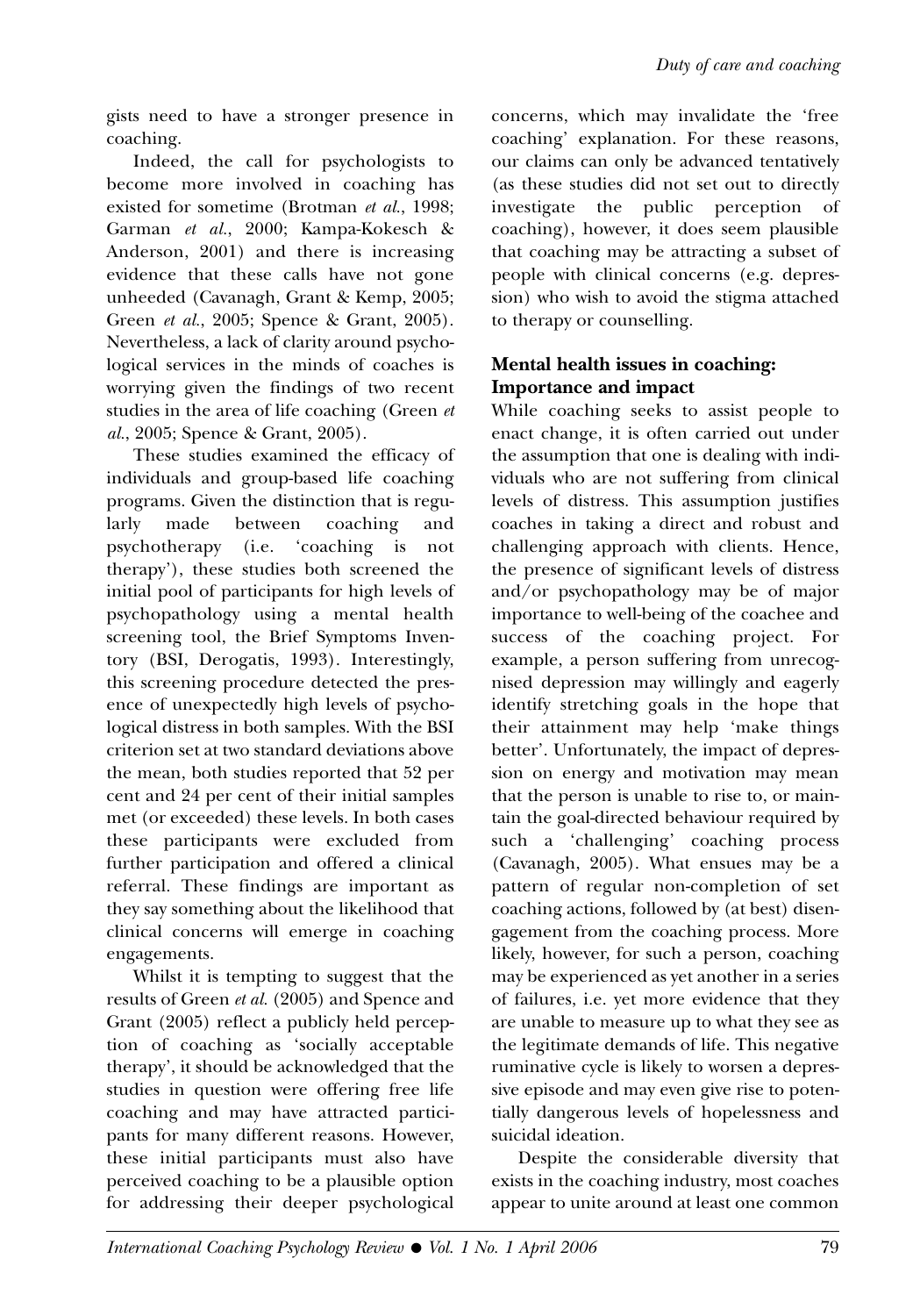understanding: *coaching is not therapy*. Indeed, most coaching engagements are usually prefaced by an explanation that coaching is *not* concerned with treating deep personal problems (the aim of therapy and counselling), but rather to assist healthy people unlock more of their potential and become more effective (Cavanagh & Grant, 2004; Peltier, 2001; Williams, 2004).

Given this focus, it might be expected that a large number of coaches have little or no training or experience in dealing with mental health issues. The preliminary findings of our study are consistent with this expectation. Less than 20 per cent of the sample indicated a background in the helping professions (such as psychology, counselling or social work). At least superficially, there would appear to be a significant lack of mental health specific knowledge and training. As a result, it is doubtful whether many coaches are well equipped to effectively recognise mental health issues in their clients, or to assess their own capacity to assist clients whose psychological status (e.g. mental health issues, personality styles) make them challenging individuals to coach (Cavanagh, 2005).

This is concerning given the earlier reviewed evidence that suggests coaches are almost certain to encounter significant mental health issues at some point in their coaching practice. Indeed, as Table 2 indicates, over 10 per cent of coaches indicate that they regularly deal with issues often associated with mental health problems. As such, it seems appropriate that further research address two important questions:

*Question 1: What guidance do coaches receive in the appropriate handling of mental health issues?* A recent review of courses offered by coach training providers revealed that mental health training is not currently represented in the vast majority of course descriptions (Grant & Zackon, 2004). The majority of the coaches (62 per cent) reported here received their training from a coach training school. One must conclude that most coaches are left to develop their own approach to addressing

mental health issues with minimal guidance (if they do so at all).

One form of guidance freely available to practicing coaches are the ethical guidelines of industry bodies. According to the data presented earlier, 57 per cent of respondents were members of the ICF and 89 per cent of the total sample provided their clients with some form of ethical instruction. As such, it would appear that a large number of Australian coaches are 'bound' by the ethical guidelines and standards of conduct advanced by that organisation.

However, a review of the ICF Code of Ethics (ICF, 2005) reveals no mention of mental health issues and only vague references to scenarios where mental health issues might be inferred. For example, whilst provisions 18, 19, 20 and 21 (see Table 4) are designed to ensure that coaches act in the best interests of clients, there was little or no readily available information regarding referral procedures at the time of writing (e.g. types of alternative assistance, how to approach a referral conversation, or building a referral network). Encouragingly, we note that some mental health related guidelines have been developed elsewhere by the ICF (i.e. 'Top Ten Indicators to Refer to a Mental Health Professional'). While a welcome development, these guidelines may encourage an overly simplistic approach to mental health issues as they only list of the common symptoms of major depression. There is no mention of anxiety disorders, personality disorders, or any other forms of mental disturbance likely to be seen in coaching.

In sum, it appears that the majority of coaches may have little knowledge, experience or guidance for dealing with mental health issues that may arise during the course of a coaching engagement.

*Question 2: In an unregulated industry, what duty of care does a coach owe their client?* The ICF is one of the few coaching organisations to have articulated a framework for ethical practice. Anecdotal reports suggest that these principles have also been adopted by many coaches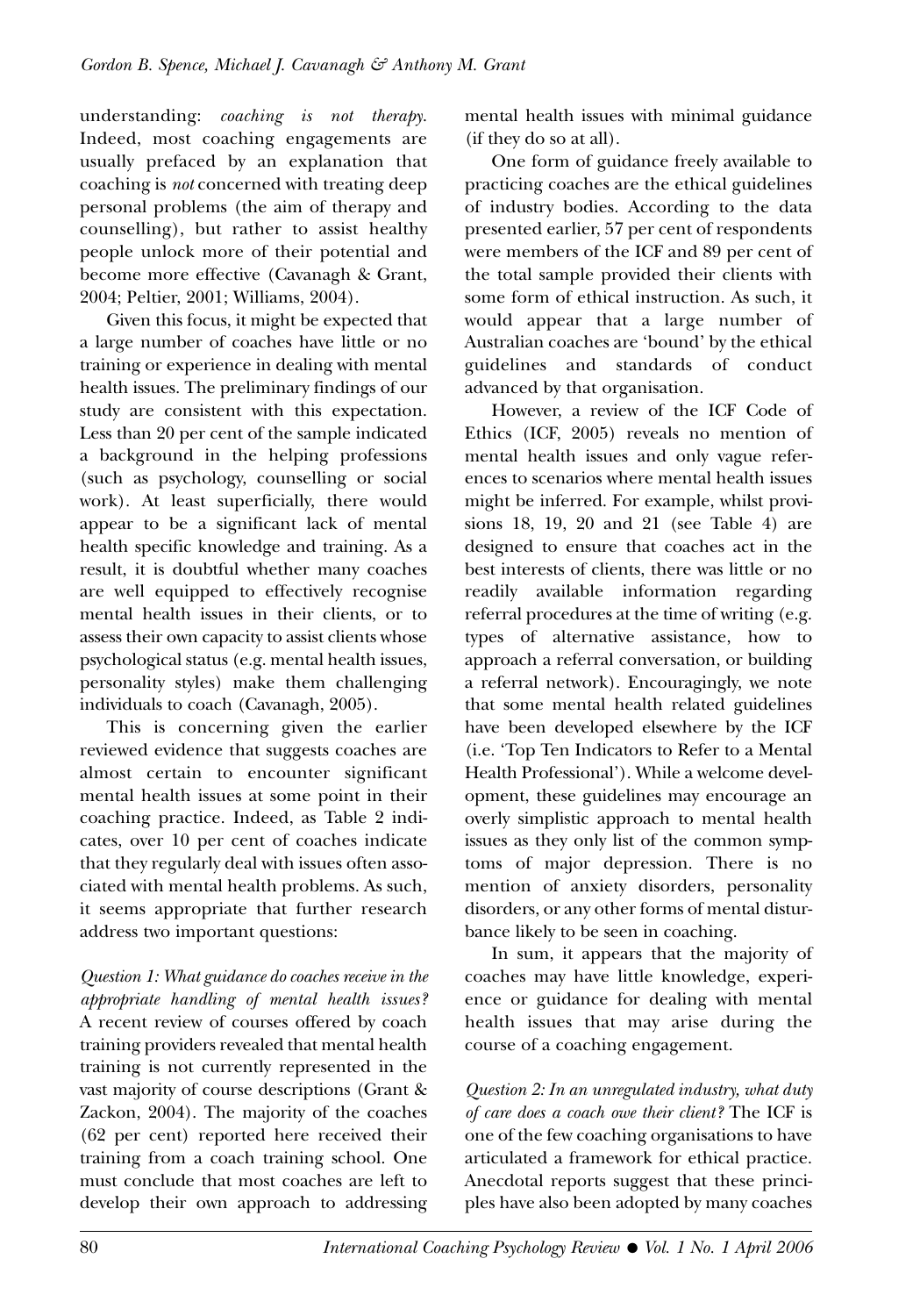| Standard | Description                                                                                                                                                                                           |
|----------|-------------------------------------------------------------------------------------------------------------------------------------------------------------------------------------------------------|
| # 18     | I will respect the client's right to terminate coaching at any point during the process.<br>I will be alert to indications that the client is no longer benefiting from our<br>coaching relationship. |
| #19      | If I believe the client would be better served by another coach, or by another resource,<br>I will encourage the client to make a change.                                                             |
| #20      | I will suggest that my clients seek the services of other professionals when deemed<br>necessary.                                                                                                     |
| #21      | I will take all reasonable steps to notify the appropriate authorities in the event<br>a client discloses an intention to endanger self or others.                                                    |

**Table 4: ICF standards for professional conduct with clients.**

not affiliated with the ICF. Whilst this is undoubtedly a good thing, one wonders whether these guidelines are adequate for discharging the legal and moral obligations coaches have towards their clients.

From a legal standpoint, the absence of any Australian case law means that legal determinations have not yet been passed down for the guidance of coaching practitioners. Whilst it is possible that such determinations may never be made, it seems more likely (given that Australia is becoming increasingly litigious – see Betts, 2004) that the activities of the coaching industry may be subject to legal scrutiny at some point in the future. As such it is worth briefly considering what conditions would contribute to a determination of negligence in a coaching engagement.

According to Katter (1999), any claim of negligence must first prove the existence of a *duty of care* between two persons. For this, it would be necessary to show that: (i) a coach could reasonably foresee that the coachee would be harmed by action or inaction on their part; (ii) a close, causal relationship existed (proximity); and (iii) it is fair, just and reasonable for the law to impose that duty on a coach (Katter, 1999). Given this set of conditions, it is quite conceivable that a legal duty of care could be demonstrated to exist in a coaching relationship. The following hypothetical case study outlines a set of circumstances in which such a determination might be made:

A client with a history of depression presents for career coaching. After agreeing the desired coaching outcome (e.g. career transition), the client and coach set some intermediate (sub) goals and plan a course of action. Before too long, however, the client begins to experience difficulties, fails to meet agreed targets and starts to feel inadequate. Despite the coach's best attempts to support the client with encouragement and revised goals, the client continues to under-perform, begins missing sessions and finally discontinues coaching amid feelings of worthlessness. The coach, whilst puzzled by the client's behaviour, has no knowledge of the client's clinical history and does not offer a clinical referral. Meanwhile, the client experiences a depressive episode and attempts to commit suicide. Upon recovering the client files a motion and sues for negligence, arguing that the coach had a duty to investigate the client's history of mental health and to refer to an appropriate mental health professional.

In this scenario, according to Katter's criteria, it might be argued that a coach, as a paid 'expert' in human behaviour, is obligated to take action to determine what is *reasonably foreseeable* (the first requirement) in a coaching engagement (including asking about any history of mental illness), and that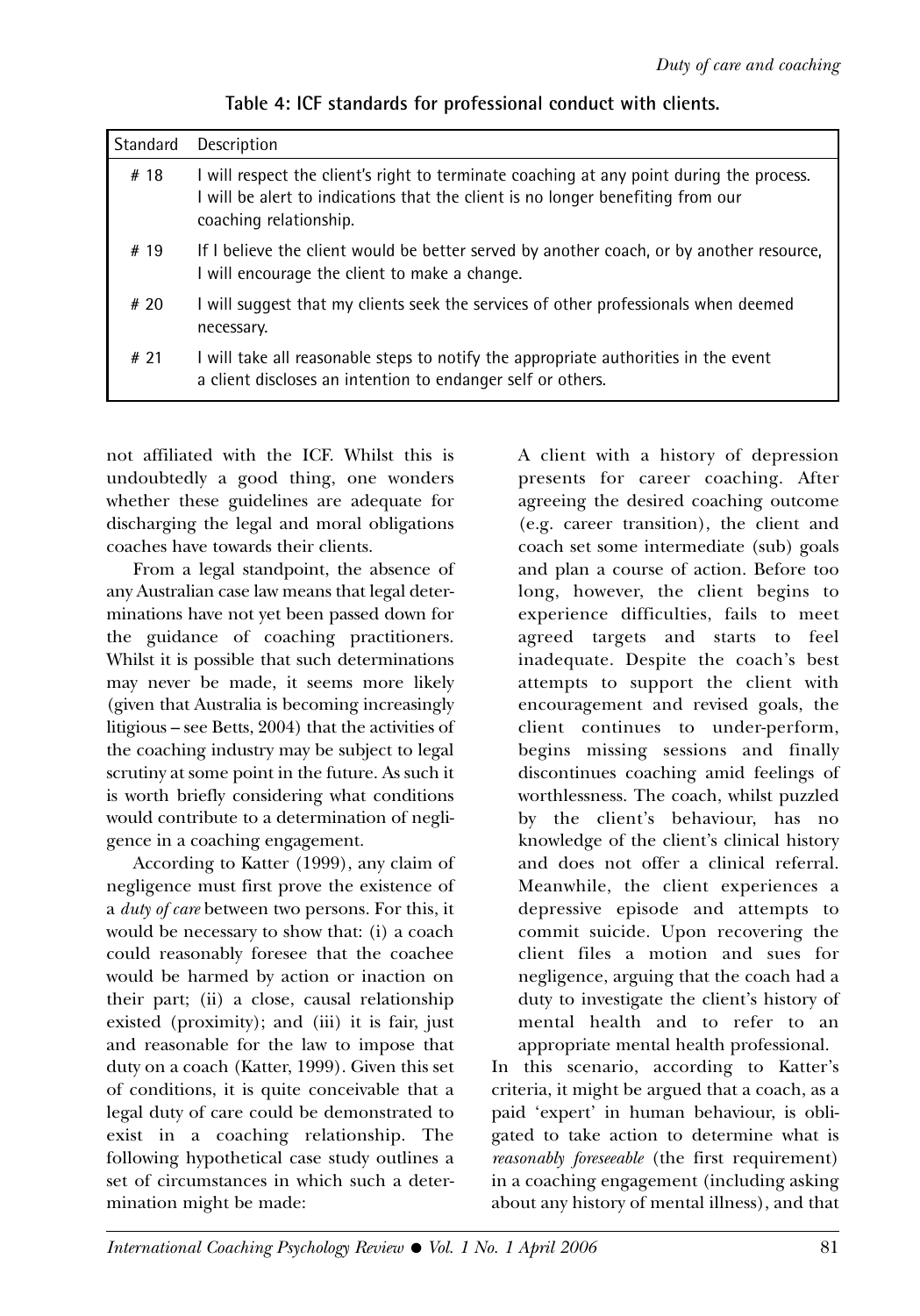the personal nature of a coaching setting amply provides for such enquiries. In addition, the client might argue that coaching relationships, with its focus on personal accountability for inaction, helped to cause the depressive episode that led to the selfharm (the second requirement). If (i) and (ii) are successfully argued then, according to Katter's guidelines, it may be considered fair, just and reasonable (the third requirement) to impose a duty of care on the coach. Although somewhat simplistic, we believe that this example demonstrates how a legal duty of care might be determined, and that existing frameworks of ethical coaching practice do not adequately guide practitioners in how to discharge such duties.

#### **Limitations of the present study**

This paper set out to draw together two strands of coaching research. On one hand it considered survey data indicating a considerable degree of diversity of skills, experience and training within the Australian coaching industry, and on the other, empirical data suggesting that coaching is attracting individuals who may wish to address an array of mental health issues without the stigma often associated with therapy or counselling. In doing so, we have sought to promote discussion about the emergence of mental health issues in coaching, outlined the *legal* duty of care owed by a coach to a client, and questioned whether coaches possess the requisite knowledge and skills to adequately discharge these responsibilities.

Whilst the synthesis of these research findings has been an important step in addressing questions of importance for the professionalisation of the coaching industry, it would be premature to draw any firm conclusions from the data given certain limitations of these studies. For example, we are not able to report a response rate for our survey. Whilst we do know that 148 out of 400 delegates (37 per cent) did complete the survey, we know nothing about the characteristics of the non-respondents, including their reasons for not responding. More importantly, in distributing the survey at an industry conference, it is highly likely that sample was biased and non-representative of the broader coaching community. As such, it is difficult to make generalisations about the Australian coaching industry from the available data.

In addition, some items in the survey questionnaire may have been too open to interpretation and not permitted an accurate assessment of individual characteristics. For example, whilst the item: 'What forms of coaching-related experience have you had?' was designed to tap into experiences that either developed or broadened core coaching skills (e.g. counselling), it may be that respondents were biased towards reporting greater levels of experience by incorporating experience only tangentially related to coaching (e.g. interactions with children).

Finally, whilst the life coaching data presented in this paper has been presented as evidence for a public misperception of coaching as 'socially acceptable therapy', this cannot be firmly concluded as this was not directly investigated by either Green *et al.* (2005) or Spence and Grant (2005). As such, the field would be enhanced by an investigation of publicly held perceptions, both about the nature of coaching and attitudes towards the coaching industry. Some further recommendations will now be made for the benefit of future researchers.

#### **Directions for future research**

Whilst this paper has provided a first step in developing a detailed profile of the Australian coaching industry, several issues are worthy of consideration by future researchers. In our view, the issue of greatest importance relates to the mental health needs of clients and several questions are posed to help guide future efforts.

*When a mental health issue arises in coaching, how does it emerge?* While mental health issues may be indicated by a range of obvious signs of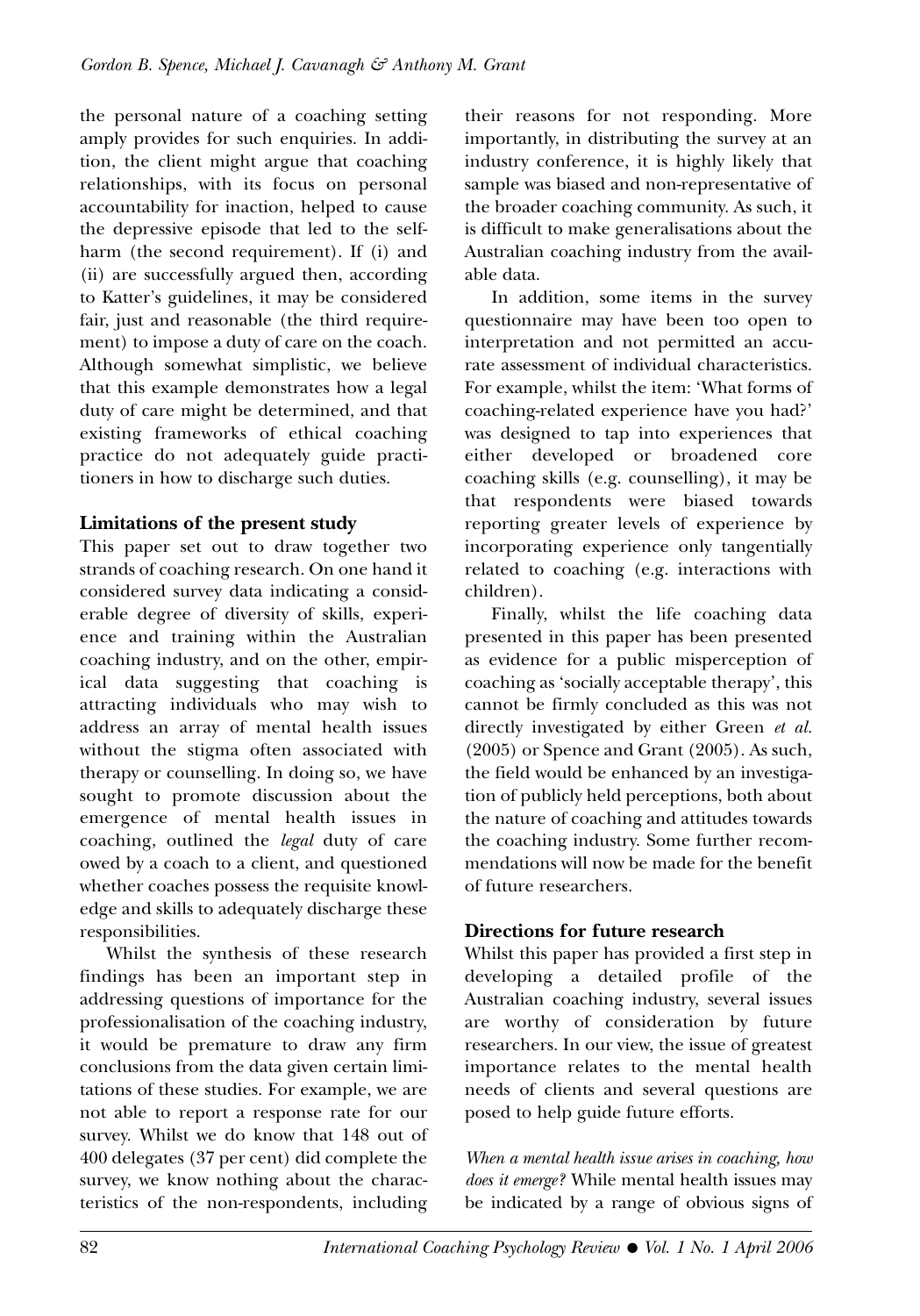distress or disorientation (e.g. crying), experience suggests that may clients with mental health issues present at coaching in ways that may mask the presence of mental health issues, or at least make them more difficult to detect. For example, the socially anxious client may present with goals around enhancing presentation skills rather than a frank admission of debilitating anxiety in social settings. Seriously depressed clients may present seeking assistance with time management, procrastination, career change, or even attaining unrealistic stretch goals.

While some research does exist linking the type of personal goals adopted by individuals to the development of negative affect and vulnerability to depression (Emmons, 1992; Street, 2002), there is no research to date investigating the relationship between goals and mental health in coaching clients. As personal goals are the usual starting point in any coaching relationship, one avenue for future research would be to study the presenting issues of coaching clients (expressed as personal goals) and correlate these with well-established measures of psychopathology.

*How do coaches define 'mental health issues'? Do they recognise them when they arise?* Approximately 10 per cent of coaches in this survey reported that self-esteem, negative life events, social isolation and distress were all issues that they commonly encountered in coaching. Such issues may reflect deeper psychological distress and, hence, may indicate the presence of mental health concerns. The current research does not indicate whether respondents make any substantial distinction between issues such as *'improve my career prospects'* and *'improve my self-esteem'*, nor whether they are likely to investigate for potential mental health difficulties. Thus, another avenue for research could be to assess coaches' perceptions of issues that are inappropriate for coaching, and to determine how adept coaches are at recognising the presence of underlying psychological issues and implementing appropriate referral procedures.

*What mental health training does the industry provide?* Having identified mental health issues as an area of importance to practicing coaches, it would be useful to examine what level of mental health training is currently provided within the industry. As such, a content analysis of the various curriculum offered by coach training providers would be helpful for both identifying whether a training need exists in the preparation of Australian coaches and for making recommendations about appropriate syllabus.

*Some general comments.* Ultimately the longevity of the coaching industry will be governed by its ability to deliver value in an ethical and professional manner to individuals, groups, organisations and the broader community. Whilst Cavanagh and Grant (2004) have suggested that this is best achieved by 'developing a widespread standard of practice that incorporates theoretically guided and empirically tested models and techniques' (p.13), only a small amount of empirical work has yet been conducted and little is known about the theoretical perspectives that inform coaching practice in Australia.

Aside from those important considerations, the ability of the coaching industry to 'deliver value' is tied to the ability of those within the industry to uphold their duty of care towards clients. We hope that the current longitudinal study will assist the both consumer of coaching services, coach training providers and coaches by providing a better understanding of profile of the coaching community and identifying where some critical training needs exist.

#### **Conclusion**

Whilst 'coaching is not therapy' has become a catch-cry throughout the coaching industry (Cavanagh & Grant, 2004), evidence suggests that coaching may be perceived somewhat differently by potential consumers (Green *et al.*, 2005: Spence & Grant,2005). It seems highly probable that, for a subset of people with clinical issues (such as anxiety and depression), coaching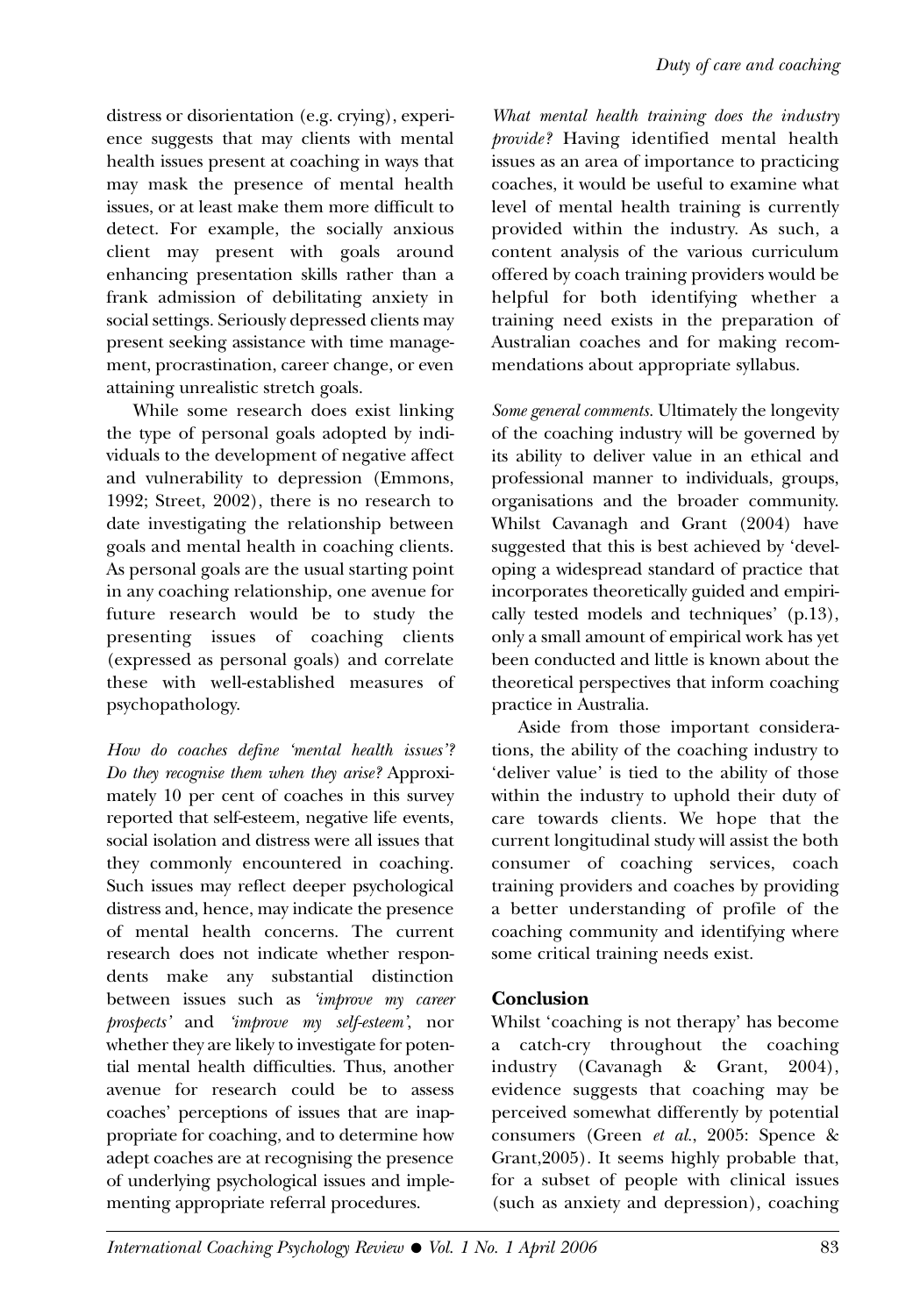may be seen an alternative to therapy or counselling, one that is stripped of its social stigma and negative stereotypes.

This evidence suggests important mental health issues are likely to arise in coaching. In our view this presents coaches with a number of challenges and opportunities. Coaches face the challenges of making judgements about the nature of the client's issues and limits of their competence, and then presenting their concerns to the client and referring appropriately where necessary. In this, coaches have to tread the fine line between identifying when pathology needs to be addressed and pathologising the client (Maddux, 2002). This challenge introduces added complexity to the coaching engagement for which coaches need to be trained.

Furthermore, the process of referral is not an intrinsically attractive one. Many coaches may fear clients will become confused or angry when referral is attempted. In addition, referring clients away from coaching results in an immediate loss of income. Whilst these difficulties are undoubtedly trumped by a coach's duty of care, they also present as opportunities for

**References**

- Berglas, S. (2002). The very real dangers of executive coaching. *Harvard Business Review,* June, 87–92.
- Betts, J. (2004). Are we becoming more American? Class action litigation – Australia v United States. Retrieved 13 August 2005, from http://www.freehills.com.au/publications/ publications\_1582.asp
- Brotman, L.E., Liberi, W.P. & Wasylyshyn, K.M. (1998). Executive coaching: The need for standards of competence. *Consulting Psychology Journal: Practice and Research, 50*(1), 40–46.
- Cavanagh, M. (2005). Mental health issues and challenging clients in executive coaching. In M. Cavanagh, A.M. Grant & T. Kemp (Eds.), *Evidence-based coaching: Theory, research and practice from the behavioural sciences* (Vol. 1, pp.21–36). Brisbane: Australian Academic Press.
- Cavanagh, M. & Grant, A.M. (2004). Executive coaching in organisations: The personal is the professional. *International Journal of Coaching in Organisations, 2*(2), 6–15.

coaches to demonstrate to clients that they offer a sophisticated and differentiated service to the market – one which adds real value to the client by ensuring the most appropriate intervention is selected. Thus, in developing an informed and professional strategy for dealing with mental health issues, coaches will be working towards discharging both a legal and ethical duty of care owed to their client, and moving the coaching industry toward a more professional footing.

#### **Correspondence**

**Gordon B. Spence, Michael J. Cavanagh & Anthony M. Grant** Coaching Psychology Unit, School of Psychology, University of Sydney, Australia. E-mail: Gordon B.Spence: gordons@psych.usyd.edu.au Michael J. Cavanagh: michaelc@psych.usyd.edu.au Anthony M. Grant: anthonyg@psych.usyd.edu.au

- Cavanagh, M., Grant, A.M. & Kemp, T. (Eds.). (2005). *Evidence-based coaching: Theory, research and practice from the behavioural sciences* (Vol. 1). Brisbane: Australian Academic Press.
- Clegg, S., Rhodes, C. & Kornberger, M. (2003). *An overview of the business coaching industry in Australia* (Working Paper). Sydney: The Australian Centre for Organisational, Vocational and Adult Learning.
- Derogatis, L.R. (1993). *BSI Brief Symptom Inventory: Administration, scoring, and procedures manual*  (4th ed.). Minneapolis, MN: National Computer Systems.
- Emmons, R.A. (1992). Abstract versus concrete goals: personal striving level, physical illness, and psychological well-being. *Journal of Personality and Social Psychology, 62*(2), 292–300.
- Garman, A.N., Whiston, D.L. & Zlatoper, K.W. (2000). Media perceptions of executive coaching and the formal preparation of coaches. *Consulting Psychology Journal: Practice and Research, 52*(3), 201–205.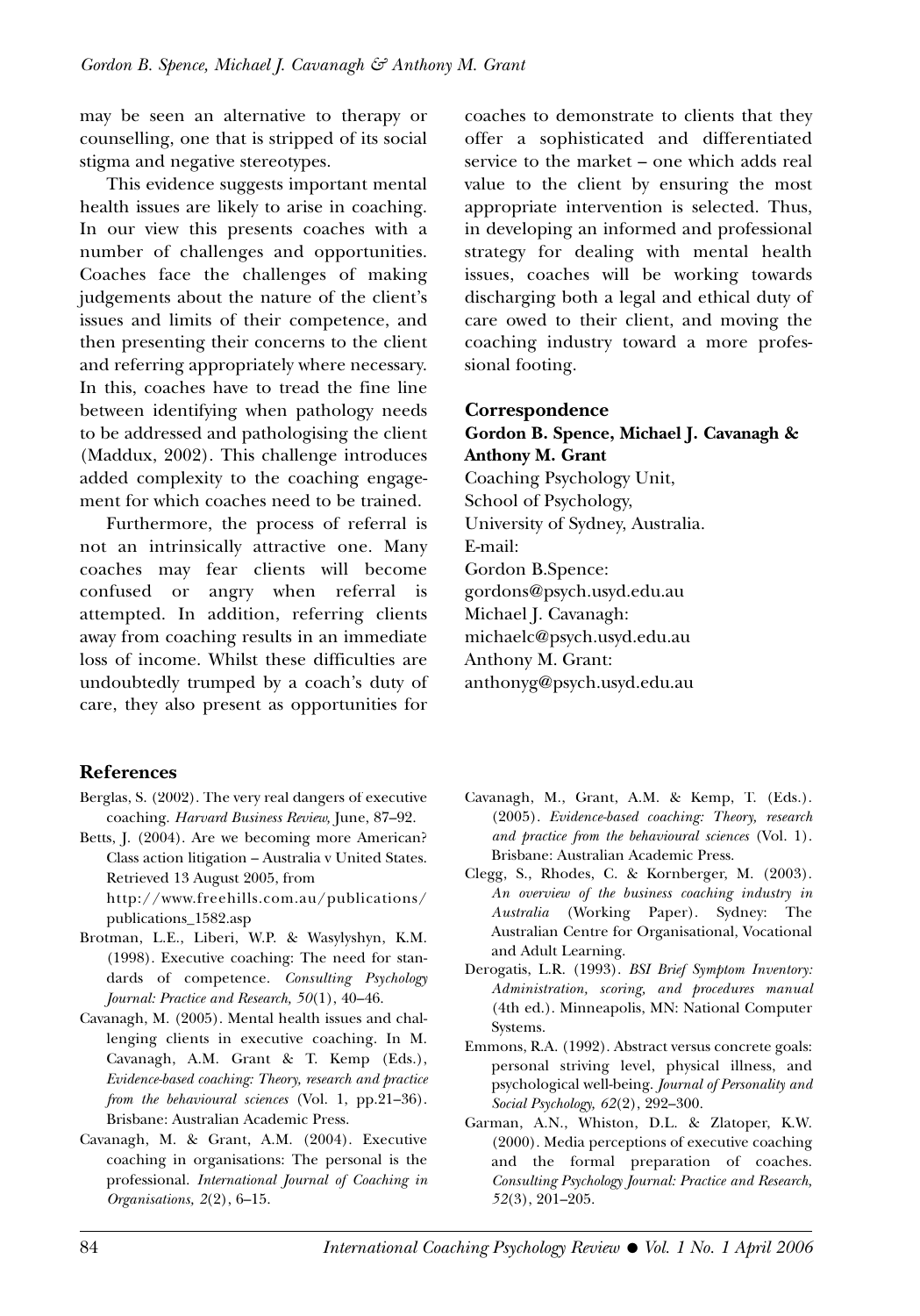- Grant, A.M. (2003). *Keeping up with the cheese! Research as a foundation for professional coaching.* Paper presented at the First International Coach Feder-<br>ation Research Symposium, November, ation Research Symposium, Denver, US.
- Grant, A.M. & Zackon, R. (2004). Executive, workplace and life coaching: Findings from a largescale survey of international coach federation members. *International Journal of Evidenced-Based Coaching and Mentoring, 2*(2), 1–15.
- Green, L.S., Oades, L.G. & Grant, A.M. (2005). An evaluation of a life-coaching group programme: Initial findings from a waitlist control study. In M. Cavanagh, A.M. Grant & T. Kemp (Eds.), *Evidenced-based coaching: Theory, research and practice from the behavioural sciences* (Vol. 1, pp.127–141). Brisbane: Australian Academic Press.
- ICF (2005). The ICF Code of Ethics. Retrieved 12 August 2005, from http://www.coachfederation.org/ethics/ ICF\_Code\_of\_Ethics\_01\_22\_05.pdf
- Kampa-Kokesch, S. & Anderson, M. Z. (2001). Executive coaching: A comprehensive review of the literature. *Consulting Psychology Journal: Practice and Research, 53*(4), 205–228.
- Katter, N. (1999). *Duty of care in Australia.* Sydney: LBC.
- Maddux, J.E. (2002). Stopping the 'madness': Positive psychology and the deconstruction of the illness ideology and the DSM. In C.R.S.S.J. Lopez (Ed.), *Handbook of positive psychology* (pp.13–25). New York: Oxford University Press.
- Naughton, J. (2002). The coaching boom: Is it the long-awaited alternative to the medical model? *The Psychotherapy Networker, 42*, July/August, 1–10.
- Peltier, B. (2001). *The psychology of executive coaching.* New York: Brunner-Routledge.
- Spence, G.B. & Grant, A.M. (2005). Individual and group life coaching: initial findings from a randomised, controlled trial. In M. Cavanagh, A. M. Grant & T. Kemp (Eds.), *Evidenced-based coaching: Theory, research and practice from the behavioural sciences* (Vol. 1, pp.143–158). Brisbane: Australian Academic Press.
- Street, H. (2002). Exploring relationships between goal setting, goal pursuit and depression: A review. *Australian Psychologist, 37*(2), 95–103.
- Williams, P. (2004). The potential perils of personal issues in coaching the continuing debate: Therapy or coaching? What every coach must know! *International Journal of Coaching in Organisations, 2*(2), 21–30.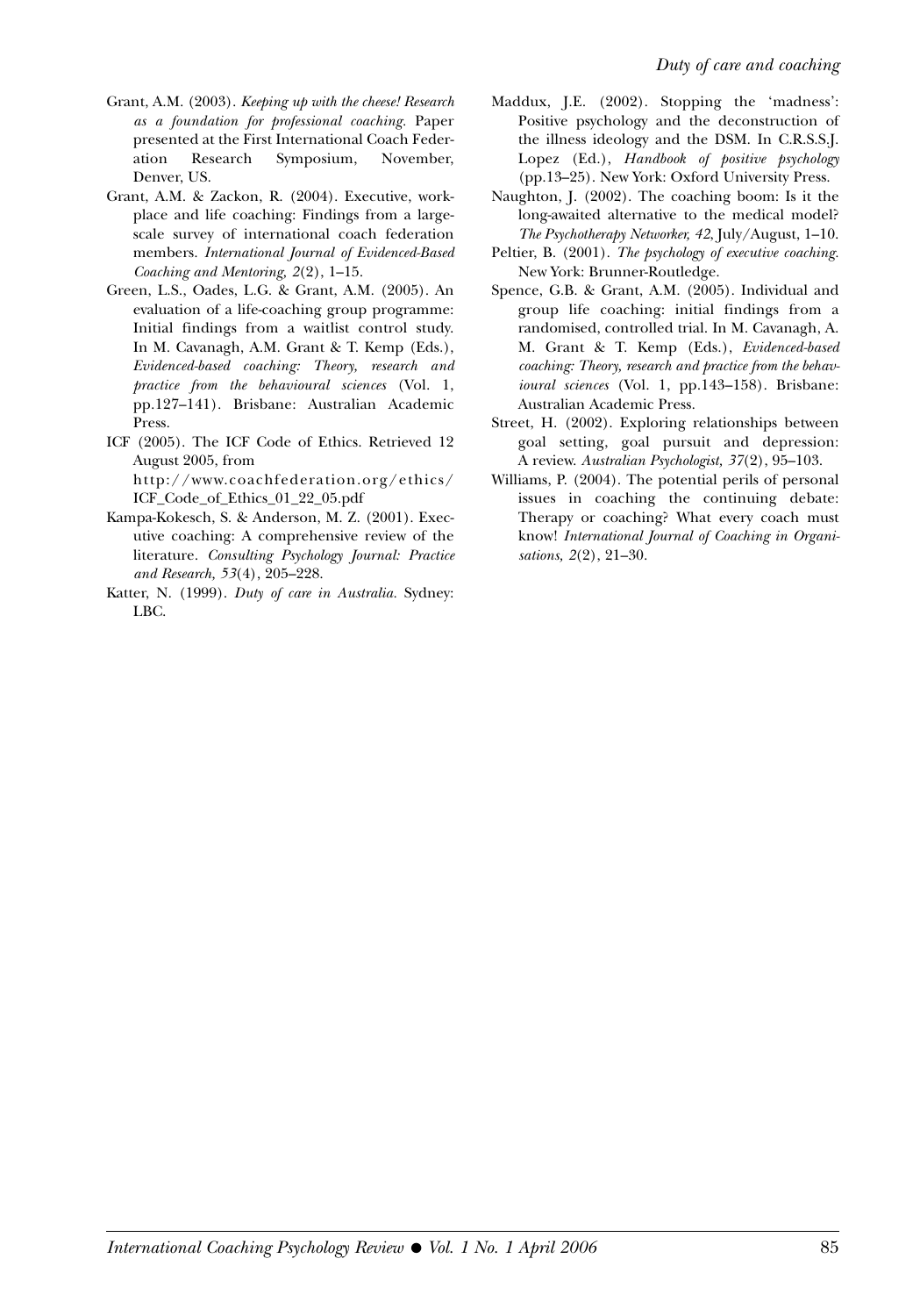# **Experiences of coaching and stress in the workplace: An Interpretative Phenomenological Analysis**

Kristina Gyllensten & Stephen Palmer

**Objectives:** *This paper will present the findings from a qualitative study exploring experiences of workplace coaching.*

**Design:** *The study adopted a qualitative design. Semi-structured interviews were used and the method of analysis was Interpretative Phenomenological Analysis (Smith, Jaraman & Osborn, 1999).* 

**Methods:** *Two large organisations participated and nine individuals, who had taken part in coaching, were interviewed. The interviews focused on the participants' experiences of coaching, and one of the topics investigated was coaching and stress.* 

**Results:** *'Management of Stress' was identified as a main theme which, in turn, comprised of a number of sub-themes. According to these sub-themes coaching had helped the participants to reduce stress indirectly, to cope with stressful situations, and was a resource that the participants would consider using in the future. Moreover, coaching also had the potential to cause stress.* 

**Conclusions:** *It was concluded that coaching could help to reduce stress indirectly and help individuals to cope with stressful situations. However, as coaching also had the potential to cause stress it was suggested that it was important that coaches clearly explain what can be expected from coaching. In addition, limitations with the study were discussed.* 

**Keywords:** work-related stress, coaching, Interpretative Phenomenological Analysis, management of stress.

#### **Coaching and stress**

**WE**ORKPLACE STRESS CAUSES<br>
Safety Executive (HSE), 2001).<br>
There are many different definitions of stress distress and ill health (Health and There are many different definitions of stress and according to the HSE (2001) stress is *'the adverse reaction people have to excessive pressures or other types of demand placed on them'.* Within cognitive definitions of stress there is more focus on the perceptions of the individual. Palmer, Cooper and Thomas (2003) propose that *'stress occurs when the perceived pressure exceeds your perceived ability to cope'* (p.2).

A variety of interventions are used to tackle workplace stress (Cooper & Cartwright, 1997). One intervention that is not commonly associated with stress reduction is coaching. Nevertheless, it has been suggested that coaching can be useful in reducing stress (Busch & Steinmetz, 2002; Hearn, 2001; Jones, 1996; Meyer, 2003; Palmer, Tubbs & Whybrow, 2003). Hearn

(2001) suggests that coaching can help individuals to identify stressors, develop strategies for change and maintain solutions. As well as tackling stress directly, coaching could reduce stress indirectly by helping an individual to reach their personal goals (e.g. improve performance, efficiency, or communication), and thereby decrease any stress caused by the perceived deficiency in the area targeted in coaching (Gyllensten & Palmer, 2005a). However, it is also possible that coaching will increase awareness of work stressors that may or may not be tackled by the organisation. This increased awareness may lead to increased stress.

Whilst it is recognised that there is a lack of research on coaching effectiveness and on coaching and stress (Gyllensten & Palmer, 2005a), the current qualitative and quantitative research in this area is reviewed below. Grant (2001, 2003) has conducted two quantitative studies investigating the effects of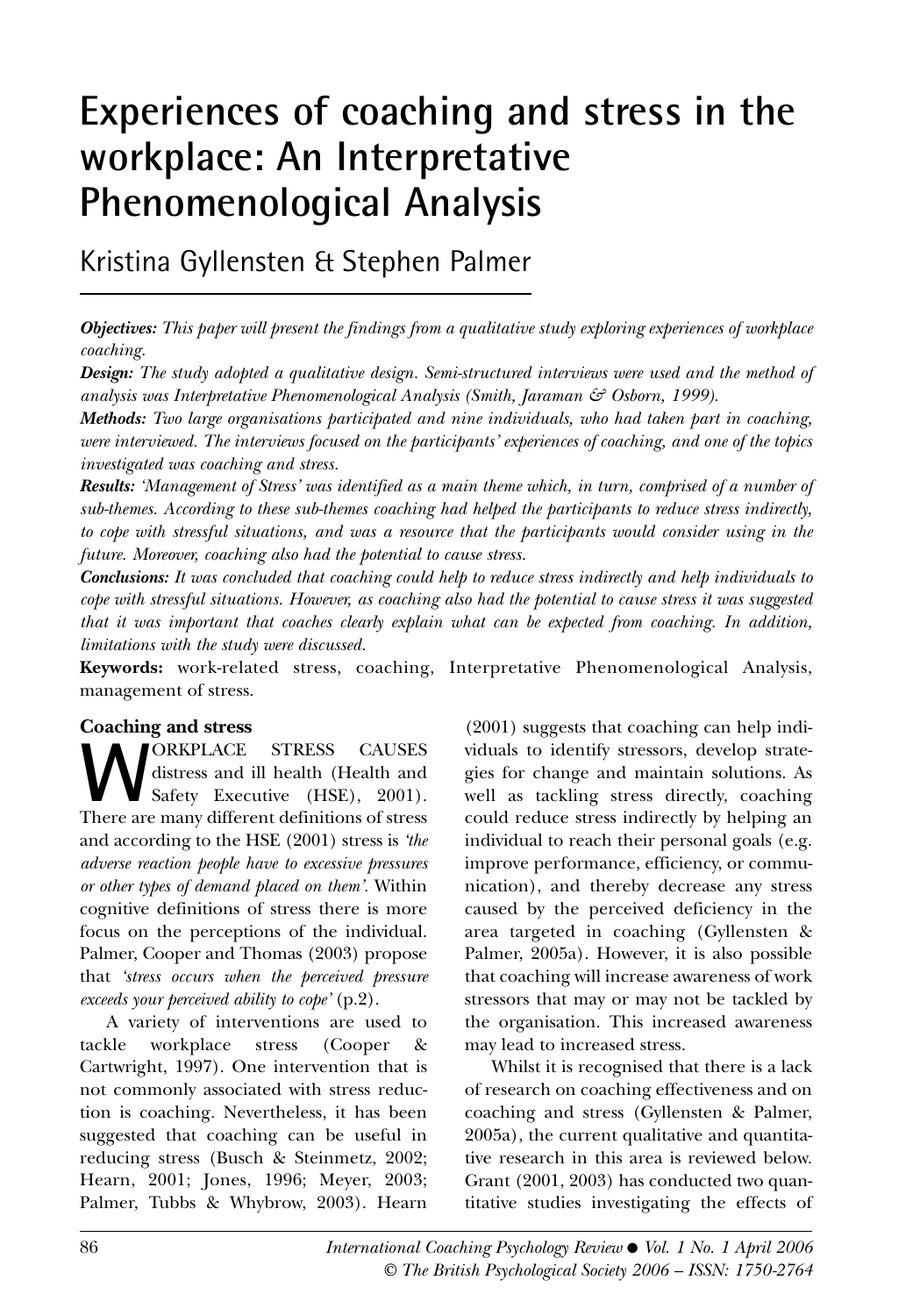coaching that demonstrate a positive impact of coaching on mental health. Grant (2001) found that cognitive coaching significantly reduced levels of depression and anxiety. Additionally, Grant (2003) reported that participation in a life coaching programme significantly reduced levels of depression, anxiety, and stress.

Compasspoint Nonprofit Services (2003) used both quantitative and qualitative methods to investigate the effects of coaching in a group of Executive Directors. The findings indicate that whilst there was no significant reduction of stress and burnout after coaching, coaching had helped participants to reduce stress by encouraging the coachees to take time for themselves regularly and by highlighting the importance of self care. Furthermore, the participants reported that they felt better equipped to cope with any future feelings of burnout as a result of the coaching.

Wales (2003) used a phenomenological approach to explore the experience of coaching in a group of managers. The coaching relationship provided a safe environment where the managers could share fears and anxieties, identify coping skills, and test new behaviours. Coaching was found to help the participants to reduce their experience of stress and manage their work/life balance. At the beginning of the coaching relationships, many of the participants reported that they had been experiencing high levels of stress. Following coaching the participants described themselves as more relaxed, less angry, and better able to understand and deal with work and personal pressures. Coaching had also helped the participants to become more proactive in dealing with the different roles in their lives.

Various case studies have reported that coaching was effective in reducing clients' stress levels (Hearn, 2001; Richard, 1999). A case study describing the coaching of a Regional Drug Strategy Manager was reported by Ascentia (2005). The coaching produced a number of benefits including stress reduction. Stress levels were reduced despite the fact that stress was not specifically targeted in the coaching, and the manager was going through challenging periods of change. In addition, the stress levels had also been reduced among the members of the manager's team.

#### **The current study**

The current study was Part III of a larger piece of research on coaching and stress. Part I of the research investigated whether coaching reduced stress. A quasi-experimental design was used and stress was measured before and after coaching. It was found that coaching did not significantly reduce stress (Gyllensten & Palmer, 2005b). Part II of the research investigated whether there was a relationship between participation in coaching and levels of stress. A correlational design was used. Participation in coaching did not significantly predict levels of stress (Gyllensten & Palmer, 2005c). Part III of the research used a qualitative methodology. A qualitative methodology was suitable as the aim with Part III of the research was to gain a deeper insight into the participants' experiences of coaching and their views and experiences of coaching and stress. The qualitative research process is flexible, interested in rich descriptions of the topic, and enables the discovery of novel themes (Denzin & Lincon, 2000; Holliday, 2002). This article will only present some of the findings from Part III of the study.

#### **The aim of the current study**

The aim of the current study was to investigate participants' experiences and views of coaching, specifically, the process of coaching, evaluation of coaching (was the coaching beneficial or not – how, in what way) and if/how coaching impacted on stress.

#### **Methods**

#### **Interpretative Phenomenological Analysis**

Phenomenology relates to the person's individual view of an event rather than an objective statement about the event (Smith,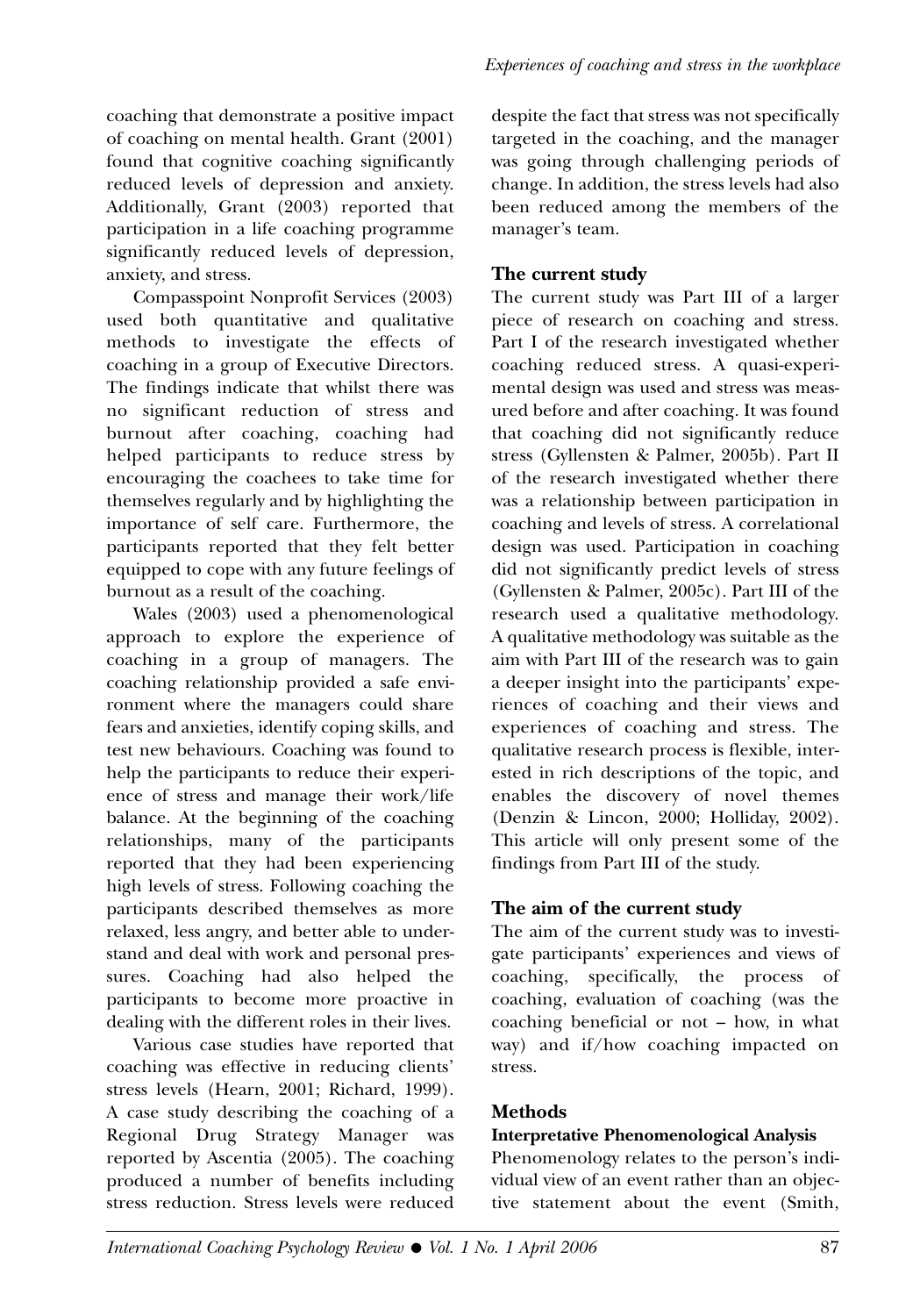1996). The present study used Interpretative Phenomenological Analysis (IPA) to analyse the data from the semi-structured interviews. IPA is a practical and systematic approach to analysing rich data (Baker, Pistrang & Elliot, 2002). The main aim of IPA is to explore and understand meanings of experiences of the participants (Smith & Osborn, 2004). IPA has been used extensively in health psychology research but according to Smith and Osborn (2004) it is appropriate for a range of psychological research questions where the aim is to investigate the meaning of the participants' experiences. IPA recognises that the research process is dynamic, and the researcher takes an active role in attempting to get an insider's perspective of the participant's experience. However, this cannot be done directly or fully, but rather via a process of interpretation (Smith & Osborn, 2003). IPA assumes that there is a relationship between an individual's verbal accounts and their cognitions and emotions. Nevertheless, it is recognised that the relationship is complicated and individuals may have difficulties reporting what they are thinking or/and they may not want to selfdisclose (Smith & Osborn, 2003).

#### **Participants**

The participants in the current study were selected on the basis of having participated in workplace coaching and thereby being able to contribute to the research question as recommended by Smith and Osborn (2003). One UK organisation from the finance sector and one Scandinavian organisation from the telecommunications sector participated in the study. Both organisations mainly focused on telephone-based work and had in excess of 3000 employees. Potential participants were selected by a contact individual at each organisation. Overall, nine participants were interviewed, six were employees of the UK organisation and three were employees of the Scandinavian organisation. Six females and three males participated and the mean age of the interviewees was 33 years with a range of 23 to 52. Four of the participants held management positions and all nine worked full-time. All participants had taken part in coaching within their organisation.

#### **Procedure**

The interview schedule was based on the aim of the research and previous literature. Main topics included details of coaching, the coaching process, evaluation of coaching, and coaching and stress. The questions were piloted prior to the research interviews. Semi-structured interviews were used as this method is flexible, enables the collection of rich data, and is suitable for IPA studies (Smith & Osborn, 2003). The interviews took between 30 to 45 minutes and were recoded and transcribed in their entirety. The lines in each transcript were numbered for ease of reference. In the transcripts participants were assigned one of the first nine letters of the alphabet. The letter 'I' was used to denote the Interviewer.

#### *UK organisation*

The interviews with the participants from the UK organisation took place at one of the organisation's sites. Prior to the interview the participants were asked to read and sign a consent form indicating their understanding of the study and agreement to take part. The consent form stated the participants' rights to anonymity, withdrawal and ensured security of the data. The interviewer then asked the participants for permission to switch the tape recorder on and start the interview. At the end of the study the participants were invited to ask questions and they were informed that they were welcome to contact the researcher if they had any further questions or concerns regarding the research.

#### *Scandinavian organisation*

All interviews with the participants from the Scandinavian organisation took place over the telephone. Initially, the researcher contacted these participants via e-mail. This initial e-mail outlined the aim of the research, the confidentiality and anonymity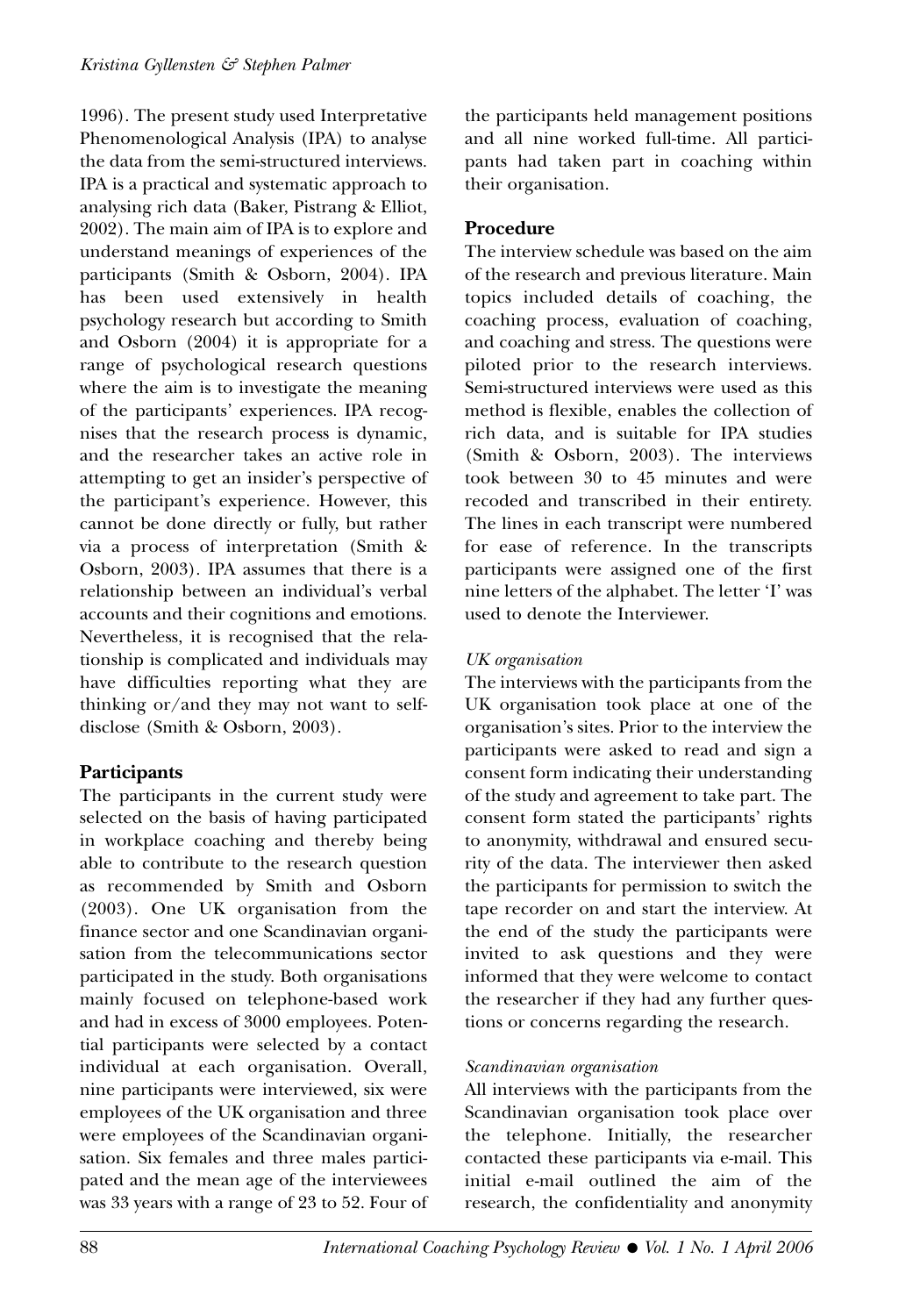of the study and the right to withdrawal. If the participant replied to this e-mail and agreed to take part in the study the participants' e-mail reply was kept as a proof of their consent (all participants allowed the researcher to print and keep the e-mail). At the beginning of the telephone conversation the researcher asked for the participants' consent to switching the tape recorder on. Following this consent the researcher emphasised that participation was voluntary and that the participant should only agree to take part in the research if they had understood and agreed to the conditions outlined. Once the participant had given a verbal consent to taking part in the study the interview commenced. At the end of the interview the participants were invited to talk about any issues or ask questions related to the topic. They were also informed that they could contact the researcher if they wanted to discuss any questions or issues related to the interview.

#### *Analysis*

The analysis was conducted in accordance with Smith, Jarman and Osborn's (1999) guidelines to doing IPA. As suggested by Smith and Osborn (2003) an ideographic approach to analysis was used, where the analysis begins with a detailed investigation of a specific case before the other cases are incorporated and a more general categorisation emerge. In accordance with this approach one transcript was read a number of times and notes of anything significant or interesting were made. Prevalence within the data is not the only important factor when themes are selected: richness of text passages and ability to explain other aspects of the interview are also important factors (Smith, Jaraman & Osborn, 1999). The next step of the analysis involved reading the transcript again and recording the emerging themes. The themes were listed and connections between themes and superodinate concepts were noted. Finally, the themes were ordered coherently and a table of themes was produced. This process of analysis was

repeated for the remaining transcripts and a final table of superordinate themes for the whole group was constructed. The main themes that emerged were: management of stress, confidence, the coaching relationship, coaching = investment in staff. As the topic of this article is coaching and stress the central focus will be on the main theme 'management of stress'. However, there will be a brief discussion of the other main themes.

#### **Evaluating the analysis**

The qualitative analysis is a subjective process and different researchers may have arrived at different conclusions. In IPA the researcher's personal frame of reference inevitably influences the analysis (Golsworthy & Coyle, 2001). It has been suggested that good qualitative practice involves researchers specifying their personal perspective relevant to the study, as this enable readers to interpret the researcher's analysis (Elliot, Fisher & Rennie, 1999). In this study the researcher's interpretative framework has been influenced by; training and practice in counselling psychology, particularly in working with issues of work stress; previous research on stress; and training in coaching psychology. As the researcher was aware of these factors from the beginning of the study much effort was made to 'bracket' (Baker *et al.*, 2002) preconceived ideas and expectations in order to minimise unwarranted idiosyncratic interpretations or unwarranted selective attention in the interviews.

Various criteria have been suggested for the evaluation of qualitative studies, and the following is a summary list of published guidelines: openness of theoretical framework by researchers (Baker *et al.*, 2002; Elliot *et al.*, 1999); situating the sample (Elliot *et al.*, 1999); methods described in detail to allow replication (Baker *et al.*, 2002); grounding the data and presentation of evidence (Baker *et al.*, 2002; Elliot *et al.*, 1999; Popay, Rogers & Williams, 1998; Smith, 1996); providing credibility checks by the use of an independent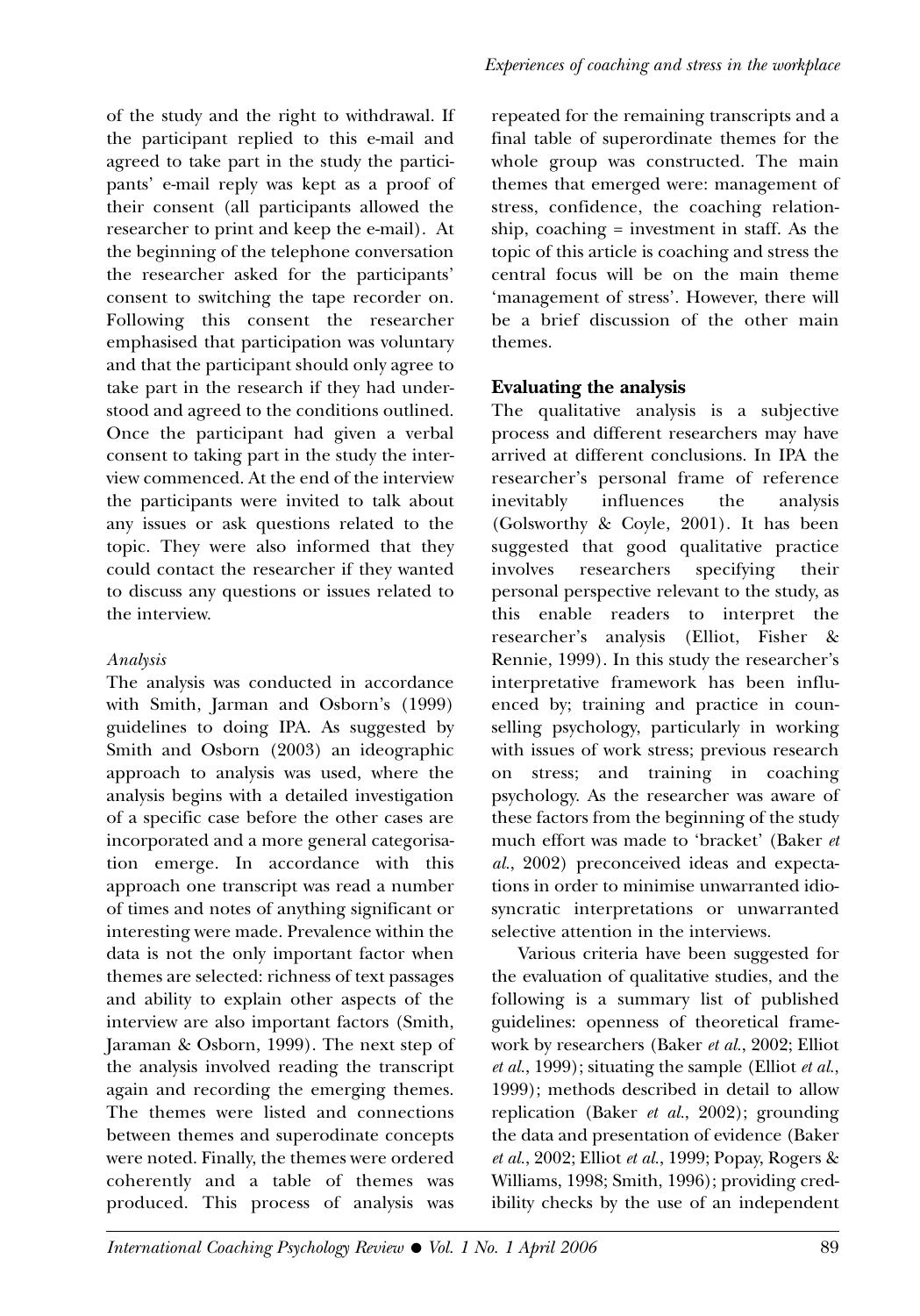audit, member checks or triangulation (Baker *et al.*, 2002; Elliot *et al.*, 1999; Smith, 1996); internal coherence of the data-based story/narrative (Elliot *et al.*, 1999; Popay *et al.*, 1998; Smith, 1996); limitations of the extension of the findings are specified (Elliot *et al.*, 1999; Popay *et al.*, 1998). The present study has attempted to address these guidelines in the following manner. The researcher's personal perspective has been highlighted and basic descriptive data about the participants have been presented. The methods of the study have been thoroughly described to allow replication. Examples of the data have been provided to illustrate each theme. The data has been presented in a narrative that aims to highlight the phenomenon under study in a coherent manner. Moreover, a summary of the analysis has been presented in a in a model that highlights the relationship between the themes. Finally, it is suggested that the findings should not be generalised to all coaching situations but only to the groups studied and possibly similar groups in similar settings. However, despite the fact that the findings are not generalisable to all coaching situations it is possible that coaches can benefit from some of the issues highlighted in the research.

#### **Results**

#### **The management of stress**

Management of stress was a main theme that emerged from the analysis. It is important to note that that this theme does not only highlight the positive impact of coaching in dealing with stress but also the negative aspects including coaching causing stress. Four sub-themes emerged and these included: indirect work on stress; coping with stress; use coaching for stress in the future; and cause of stress. Their relationship is depicted in Figure 1, 'The Management of Stress'.

#### **Indirect work on stress**

The participants had not sought coaching specifically to reduce stress. However, coaching appeared to help participants to reduce stress by helping them to manage other work-related problems that were causing them stress. Thus, it could be suggested that coaching reduced stress indirectly. One route coaching reduced stress indirectly was by helping participants to become more satisfied with their job role. Indeed, role ambiguity is a common stressor in the workplace:



**Figure 1: The Management of Stress.**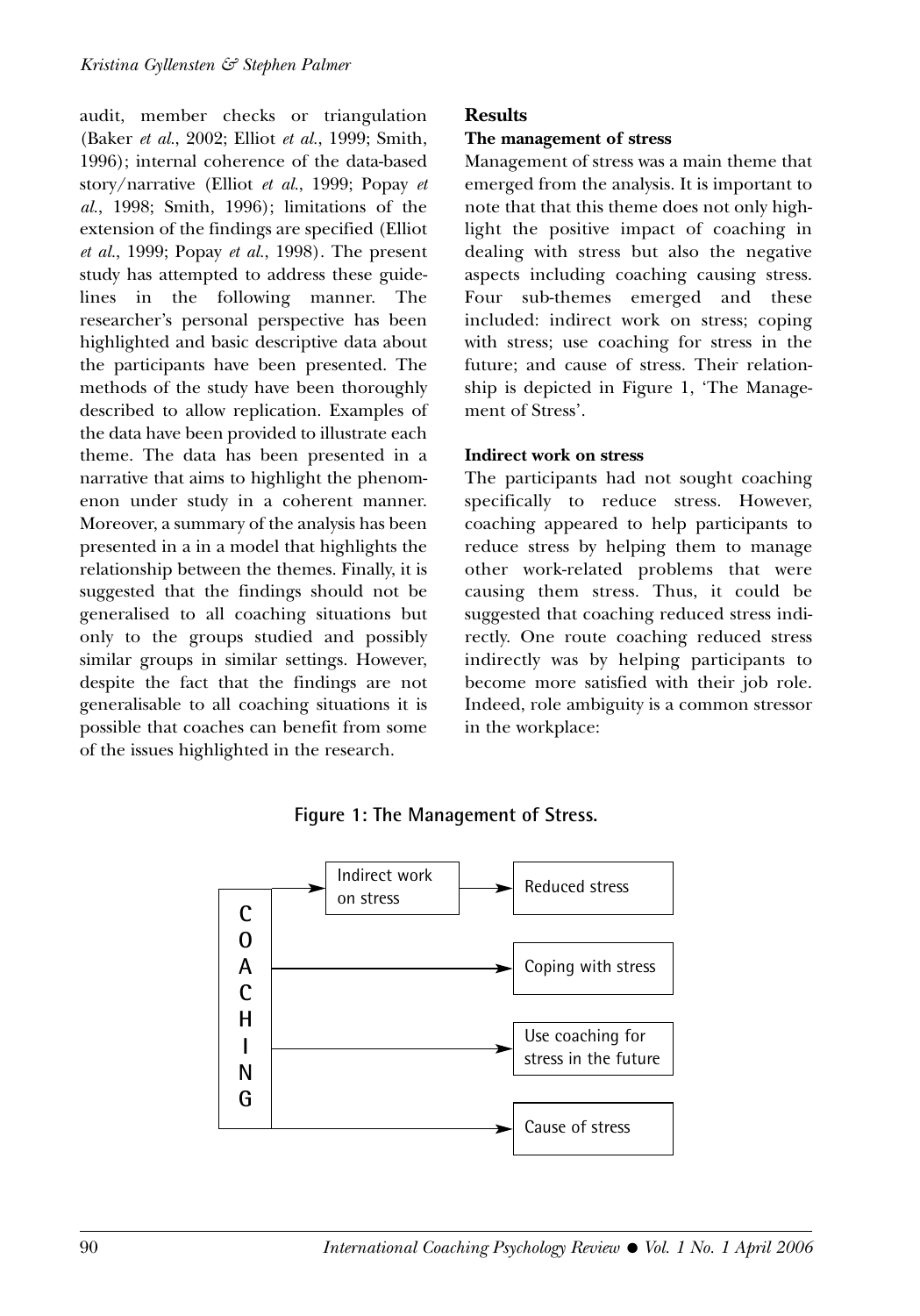*No, it definitely reduced the stress because by working on everything that we have worked on I feel happier in my role so I think it has definitely helped with stress. (B: 331–332)* 

Another indirect route to reduced stress was improved confidence. Confidence was one of the other main themes found in the analysis and many of the participants had sought coaching in order to increase confidence. Low confidence appeared to have a negative influence on well-being and performance. It was reported that when confidence and job-satisfaction were improved, as a result of the coaching, stress was reduced:

*I didn't necessarily go to do the coaching to reduce stress, but I suppose it has done because I feel happier in what I am doing, and more confident, and organised. (B: 338–340)*

According to some participants improved confidence automatically reduced stress:

*But overall yes it reduced it, because by me feeling more confident I think that automatically reduces stress… (D: 379–380)*

Pressure and high workload were sources of stress for the participants. Once again coaching helped to reduce stress indirectly by helping the participants to become more confident and assertive and decline extra work. Thus, it appeared that the coaching helped the participants to increase awareness of their own limitations regarding work demands and to clearly state these limitations at the workplace:

*I know now when to say 'it is too much, we can't take on any more' and I feel that I will say that. Whereas previously I may have just said 'oh yes I will do it' and just end up worrying and getting stressed over it, so yes I do. (D: 414–417)*

*I used to sometimes feel that maybe I was taking on too much and ending up with too much work that I couldn't physically do. So in my mindset I know* *how much work I can take on and when to start refusing things you know. I will take on as much as I feel I can cope with. (E: 334–337)* 

Worrying about situations at work was another source of stress. Improved confidence lead to less worry about these work situations and this lead to reduced stress:

*I would get stressed about worrying about things and, you know I would sort of, I would worry about going into team meetings so that would stress me. And because of this coaching and the goal of becoming more confident then that doesn't worry me anymore so I don't let it effect me. So yes from an indirect point of view I am less stressed than I was when I first started. (E: 368–372)*

Uncertainty over dealing with problems at work was a major source of stress according to the participants. Discussing problems and problem solving were key activities of the coaching. Highlighting and discussing problems at work and developing new solutions helped to reduce stress:

*…my coaching sessions also made some things easier for me to work with afterwards. Because I found new ways to do things, I found my way out of things that I thought 'how do I do that'. And then I discussed it… and that kind of clarity takes away the stress feeling. (J: 389–392)*

*You can't just all of a sudden eliminate all your problems in life, but you got to sit down and plan how you are going to tackle those problems. If you know that then it makes it so much easier to contend with and deal with. I think that has really helped over the last couple of years. (E: 447–451)*

It was also suggested that coaching could play a role in preventing future stress by providing an opportunity to discuss problems and to find solutions, the inability to solve problems being an identified cause of stress:

*Because if you have like things you have to do and you don't know how to do them I think it is*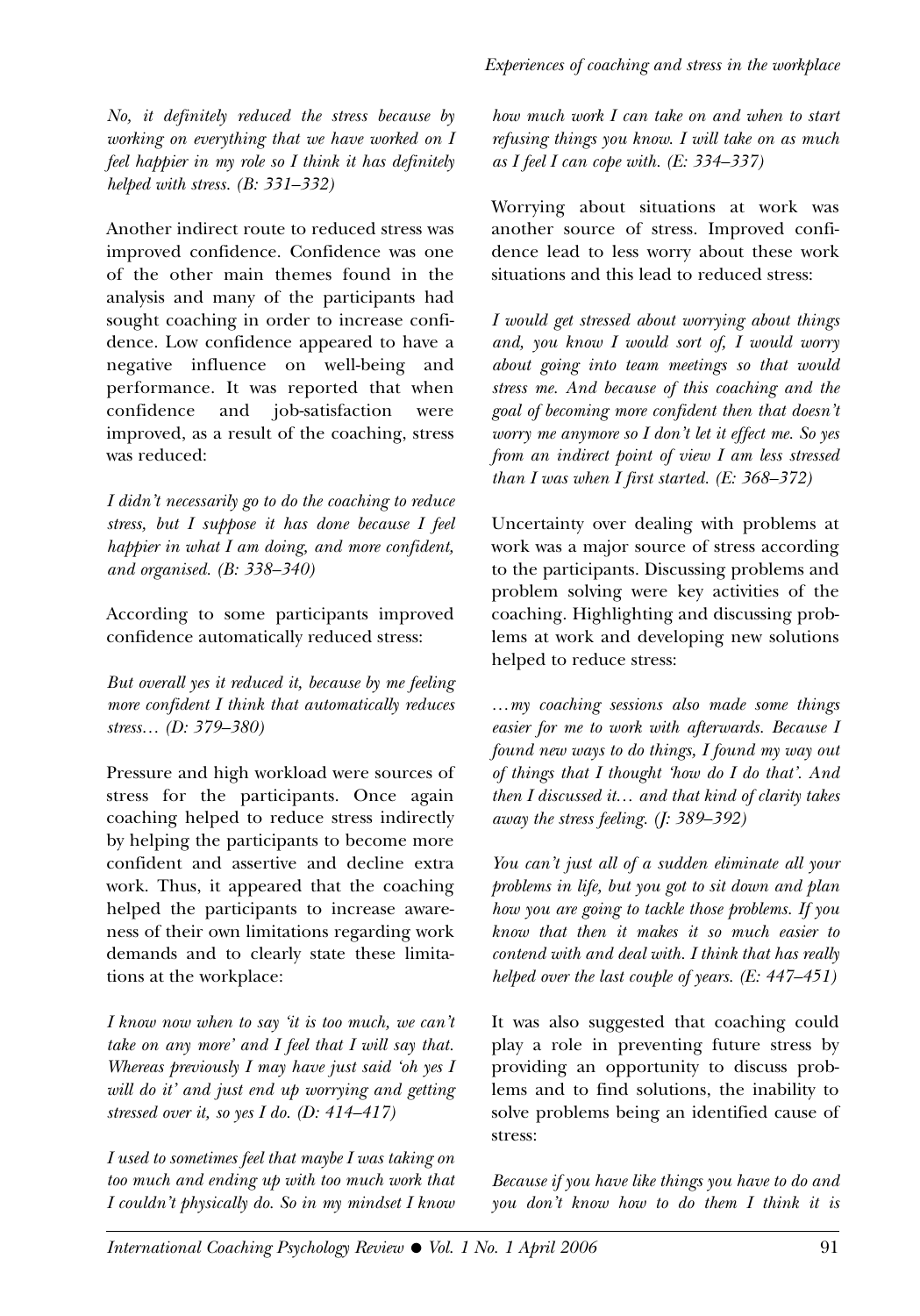*stressful. And coaching can help you to find out how to solve the problems, and in that way I think it can prevent future stress. (J: 399–401)*

However, it is important to note that not all participants felt that coaching had helped them to reduce distress. It is, therefore, important to remember that stress is a complex phenomena that is influenced by a multitude of different factors:

*I am not that susceptible to external factors, if I wake up in the morning feeling low that is the way it is regardless of what coaching I have done. (A: 539–540)*

#### **Coping with stress**

Coaching was not always helpful in eliminating or reducing stress. Nevertheless, coaching helped some participants to cope with situations that were causing them stress:

*I never doubted my ability to be competent. The thing that was always undermining me was my nervous reaction – it was something I could never ever cope with. I just hated that, and I just didn't want to feel it. What the coaching has helped me to do is help me deal with that stress. Not to eradicate it. (A: 615–618)* 

*It has not reduced the feeling of pain. It has helped me to cope with it. (A: 660)*

In the past some participants had felt unable to remain in distressing situations and had, therefore, avoided these situations. However, with the help of coaching, the participants were able to remain in and cope with distressing situations that they had been unable to tolerate in the past:

*So whereas previously I would have run away and avoided the situation and those feelings, whereas now they are still there but I feel I can cope with them and sort of manage them. That is what coaching has helped me to do. (A: 623–625)* 

*Yes, and I am able to sort of stay in there and live with it. As uncomfortable as it (presentations) is I* *am finding I can cope with it now, which previously I just couldn't have done. (A: 640-641)* 

Working in a new job role, that was different to the previous one, was identified as a cause of stress. The stress caused by this situation had been so serious for some employees that they had chosen to leave the organisation rather than to continue and face the new work situation. Coaching helped some participants to remain in the organisation and to cope with the new job role. Thus, coaching may have had an important organisational function in reducing staff turnover in a period of organisational change:

*The job I applied for has completely changed. And quite a lot of people found that really difficult that change, because it is kind of an uncomfortable zone I suppose. And quite a few people left, but coaching has definitely helped with that. So I don't know, maybe if I did not have that support I don't know whether I would still be here. (B: 431–434)*

Although coaching did not always manage to eliminate or even reduce stress some participants expressed hope that continuous work in coaching could help to eliminate the distress:

*…I have obviously done loads of presentations in the past and just hated them, and never seeking opportunities and all the rest of it. It has helped me to be able to cope rather than eliminating my stress. So I mean you could ask me this question in 12 months time and I might have totally knocked the stress thing over. (A: 650–654)*

#### **Use coaching for stress in the future**

As stated previously, the participants had not sought coaching in order to deal with what they perceived to be workplace stress. However, when discussing the usefulness of coaching in dealing with stress the participants any reported that they believed that coaching could be suitable:

*I think if I did use coaching for stress, and that sort of thing, then it would help, but I think it*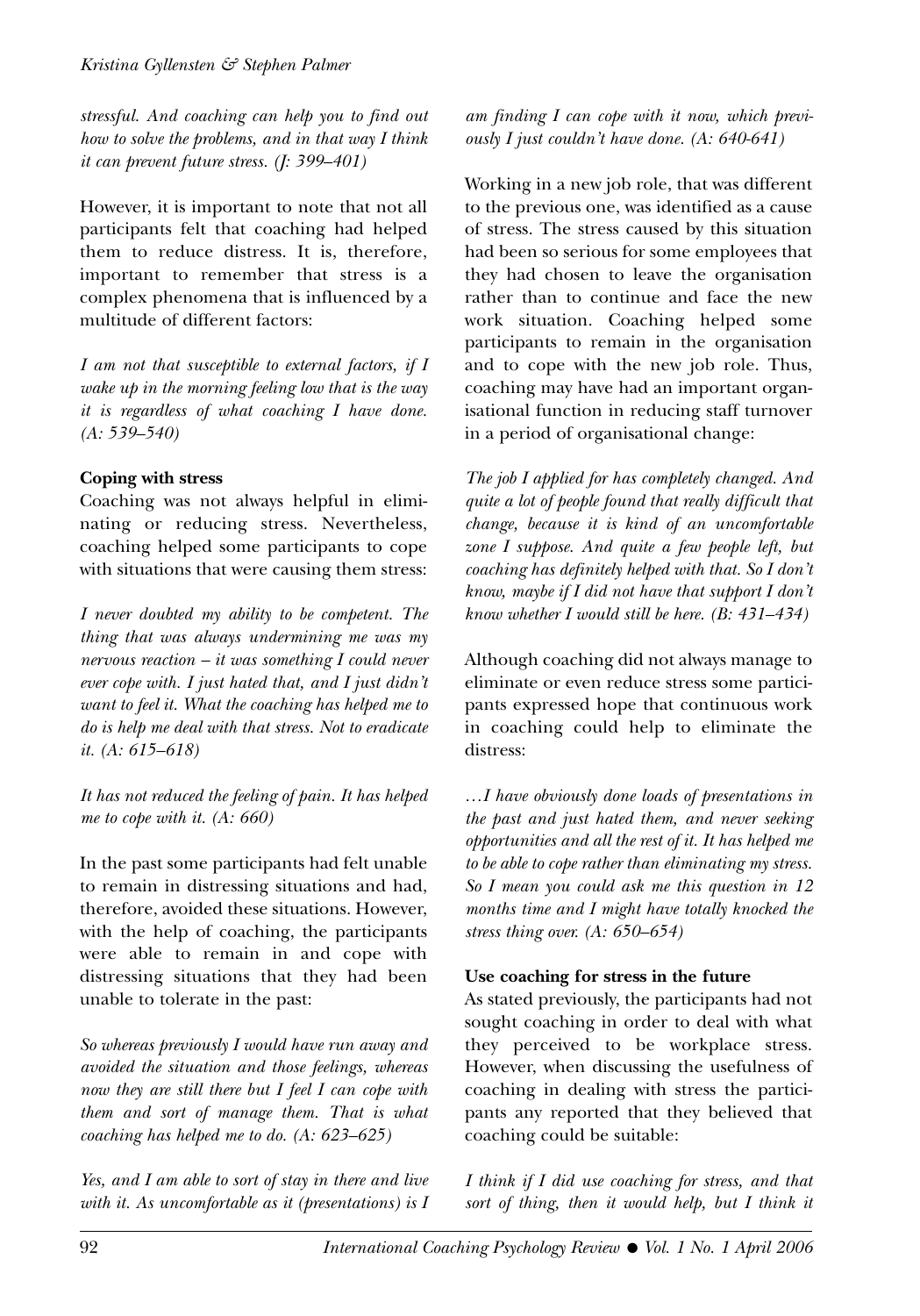#### *Experiences of coaching and stress in the workplace*

*definitely would help, but it not something that I have used it for before. (B: 360–362)*

*But I think that using the tools from the coaching could have some positive effects so I would not be so stressed. (H: 393–394)*

Although they had not used coaching for stress in the past, the participants considered going to coaching for stress problems in the future, with one of the participants contemplating booking further coaching sessions in order to deal with worry that was causing stress:

*I mean I don't know whether it would be useful to book more coaching sessions, I might do it actually. I think I still could do with working on the worrying side of things, and worrying about what people think and that type of thing. I think I do put added stress and pressure on myself sometimes because of that. (D: 404–408)*

Furthermore, the participants reported that they would recommend coaching to colleagues, as a means of tackling stress. Thus, increasing awareness in the workplace of the potential benefits of coaching:

*But I know if any member of my team is suffering from stress I would direct them to go and see a coach. So I imagine that they would be quite good at sorting that out. (C: 395–396)*

One explanation to why participants had not yet approached the coaches regarding problems with stress was because the stress problems they were facing were not viewed to be serious enough. There appeared to be a view that in order to seek coaching for stress there should be serious problems with stress:

*I know that if I had a problem with it (stress) I would go to them and they would sort it out but I am not stressed above a level that I can work at. (C: 337–338)*

When the participants considered where they would like to seek help if they suffered from stress it appeared that that seeing a coach was preferable to seeing a manager. This was principally for reasons of confidentiality, the participants believing a meeting with a coach as being more confidential than one with a manager:

*I think most people would rather go to a coach to talk about stress than their team manager. Because once again if you talk to your team manager then it is going to go down on your file, it is just you don't want it on your paper 'he suffers from stress, bla, bla, bla'. (C: 390–393)*

Similarly, for some participants seeing a coach was viewed as preferable to seeing a counsellor in order to deal with stress. The reason for this was that seeking help from a counsellor made the problem seem more serious. This indicates that employees may be more willing to participate in coaching than in counselling. One possible reason for this is that there may be a stigma associated with counselling:

*Yes, because it if you go to a counsellor then that makes it real. If you go to a coach then that is just chatting to one of your friends about it. Do you see what I mean, if, I think actually counselling would be the next step along from a coach, but I think most people would rather go to a coach and try and sort it out that way. (C: 400–403)*

However, it is important to highlight that this view, that attending coaching implied a less serious problem, was not held by all participants, some believing that coaching was very similar to counselling, and counselling psychology:

*I mean, at university I did do a bit of counselling psychology and that is what coaching is at the end of the day in a way isn't it. It is like being a counsellor to someone. (D: 179–181)*

#### **Cause of stress**

As well as being able to reduce stress or help participants to cope with stress it was also reported that coaching could in fact cause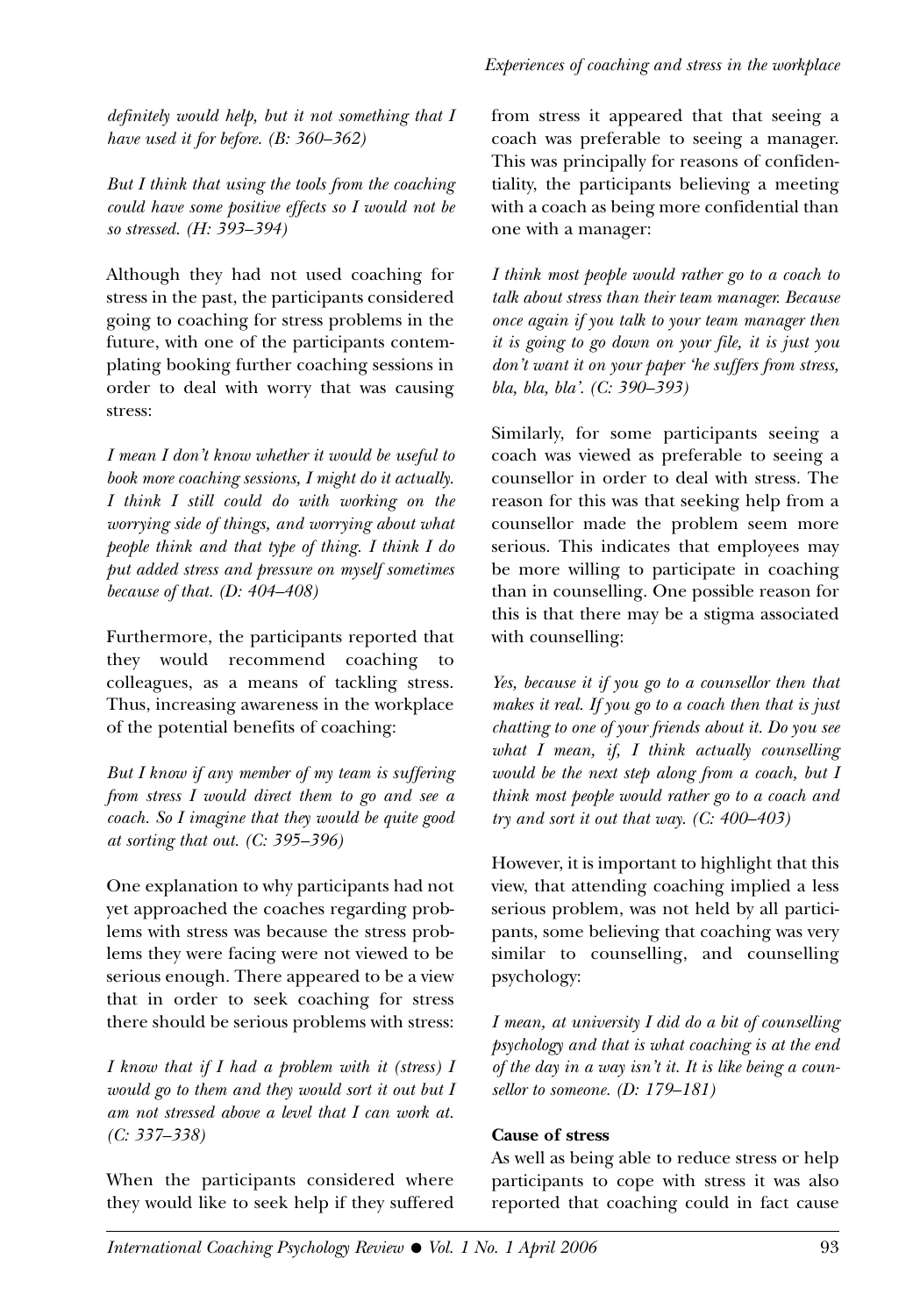stress. It was pointed out that openness to coaching was an important factor in determining its usefulness. For those coachees who considered coaching a 'waste of time' it actually became a source of stress. This was based upon the perception that the time taken up by coaching could be used in a more constructive manner. The attitudes of the coachees, therefore, being vital:

*But you have to get to a point where you can actually see that you get something out of the coaching. Because if you are sitting there and you think it is a waste of time you will just be a bit more stressed knowing that you could have used your time much better at work instead of being coached. So you have to have a coaching set-up that you feel will give you something otherwise it won't help you. (H: 435–439)*

Nevertheless, the skills and competence of the coach was also viewed as important. If the coach was insufficiently skilled the coaching session could be perceived as a 'waste of time':

*Well it depends on the opinion about it. Because if you go there and you feel it is a waste of time and you keep on insisting it is a waste of time, it will be a waste of time. So somehow you have to decide that this is something I will get something good from, so you go into it with a positive mind. But also of course you need to have someone coaching you that knows what they are doing. Because otherwise I guess it could be a waste of time. (H: 444–449)*

Another reason to why coaching could be perceived as unproductive, and thereby cause stress, was if there was an over emphasis on discussion that did not lead to any action. It would appear that the participants sought practical results from the coaching:

*Sometimes there is too little action. (G: 452) When it takes too much time or resources. I think it tends to be when we just talk and talk and nothing happens. (G: 456–457)*

The appreciation and perceived benefits of coaching did not seem to be immediate for all participants. Indeed, although participants reported that there was a risk that coaching could be unproductive, there appeared, however, to be a process in which the participants could learn to appreciate coaching after a period of time:

*Well I think the first time I participated in it I was very disappointed, I did not see any meaning in it and I left with the feeling that I had spent a lot of time and didn't get anything with me. (H: 119–121) But the following times I think it improved very much. And at the end of it, it was really good. (H: 125–126)*

Coaching could also cause stress by encouraging the participants to focus on their problem(s). By focusing on the problem(s) at the beginning of the coaching the participant became more aware of the extent of the problem and this, subsequently, could cause distress:

*I think my first couple of sessions in a way made me feel worse. Because it was making me focus more on the problem, so I was becoming more conscious that the problem existed and thinking 'god yes I do, do that', and I was focusing on my own behaviour. But once I got over that in the long run it helped definitely. (D: 157–161)*

Although the coaching initially caused increased stress it did, however, eventually help to reduce stress. Once again there would appear to be a process in which the participants could derive benefit from coaching after a period of time:

*I think like I say in the early stages possibly it makes you feel worse, but then once you really get to grips with everything it makes you feel a lot better. (D: 215–217)*

Furthermore, participants highlighted the potential risk associated with leaving coaching before these initial feeling of stress had been worked through. Thus, there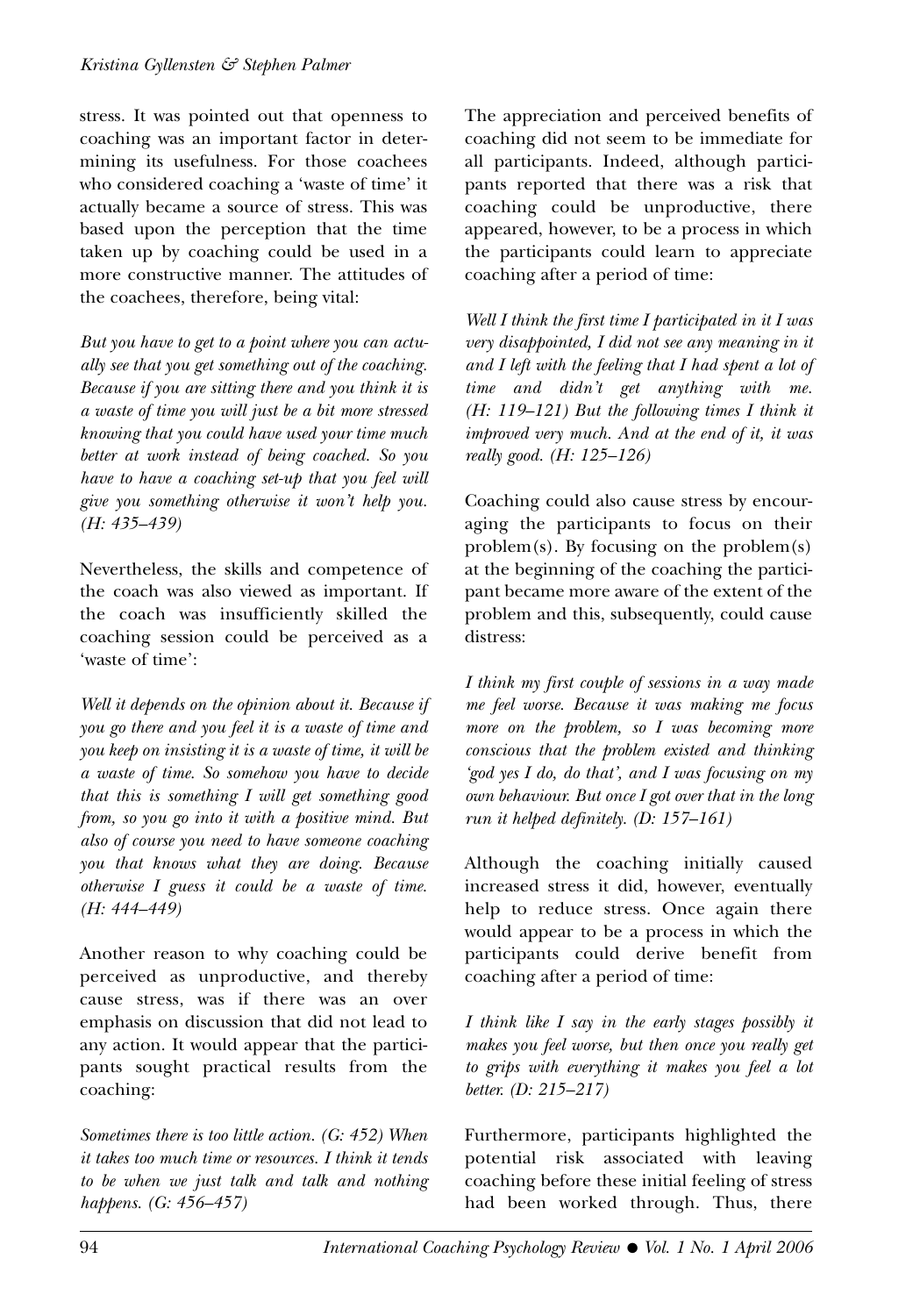appeared to be a risk that coachees would leave coaching feeling more distressed than when they entered:

*And if they weren't prepared to see it through it could have a negative effect. But as long as people are prepared to see it through to the end I think it definitely has a positive effect. (D: 294–296)*

#### **Overview of additional main themes**

Management of stress is the central focus of this result section. However, a brief outline of the three additional themes is presented below.

The three additional themes that emerged from the analysis included: the coaching relationship, confidence, and coaching = investment in staff. It was found that the relationship between the coach and the coachee was viewed as very important and necessary for the coaching to develop. This relationship was dependent on trust and improved by transparency. Coaching also helped to increase the participants' confidence and this lead to other benefits, including improved job performance, assertiveness, and well-being outside work. A valuable coaching relationship and increased confidence did of course have a positive impact on the management of stress.

There appeared to be some initial scepticism towards the concept of coaching, however, once the participants had attended coaching it was viewed as a sign that the organisation valued and invested in their staff.

### **Discussion**

The participants in the current study had not sought coaching in order to tackle stress directly. Nevertheless, the participants expressed that coaching had helped them to reduce stress indirectly, for example, by helping to improve confidence and problem solving skills. However, coaching did not always help to reduce stress and it is important to recognise that stress is a complex process that can be influenced by many factors other than coaching. Coaching had helped some individuals to cope with stressful situations. Thus, the coaching had helped them to stay in stressful situations rather than avoid them. Avoidance behaviour can be a behavioural response to stress (Palmer *et al.*, 2003). It was further found that coaching was viewed as a resource that the participants would consider using to tackle workplace stress in the future. However, coaching also had the potential to cause stress. Coaching could cause stress by being perceived as a waste of time and by not leading to any action. This could be the result of a coachee not being open to the coaching process or an unskilled coach. Some participants reported that there was a process of learning to appreciate coaching. Increased focus on the target problem was a further example of how coaching could increase stress. This could occur at the early stages of coaching and participants reported that it was important to stay in the coaching to work through this stage.

The finding that coaching helped to reduce stress was similar to the results from the Wales (2003) qualitative study with a sample of managers. According to Wales (2003) coaching had helped to reduce stress and anger and had increased awareness and capability of dealing with pressures. Similarly, Grant (2001, 2003) found that cognitive coaching and life coaching significantly improved mental health. The findings from the current qualitative study were, however, different from those in the quantitative studies conducted in Part I and Part II of the same larger piece of research. Part I of the study found that coaching did not significantly reduce stress (Gyllensten & Palmer, 2005b) and Part II found that coaching was not a significant predictor of levels of stress (Gyllensten & Palmer, 2005c). Similarly, stress levels were not significantly reduced after coaching in the quantitative part of CompassPoint Nonprofit Services' (2003) study. However, the qualitative part of the same study found that coaching had helped to reduce stress. The CompassPoint Nonprofit Services' (2003) study is particularly interesting to compare with the current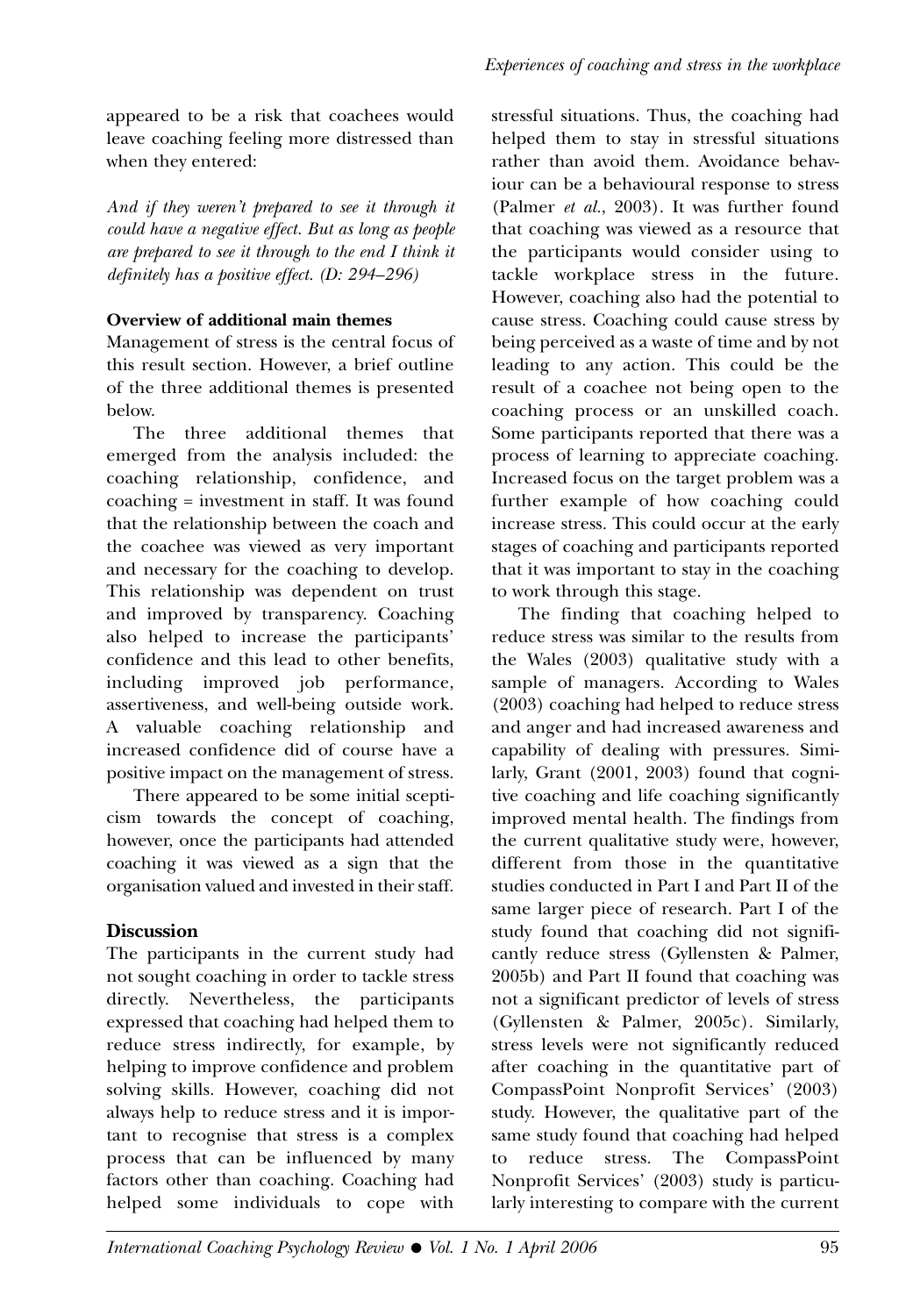study as both found that the qualitative and quantitative methodologies produced somewhat different findings regarding stress reduction and coaching. A possible reason for this inconsistency is that there is a problem measuring reduction of stress with questionnaires. The stress process may be too complex and hold so many different meanings for individuals that a questionnaire is not the most suitable way of measuring it. On the other hand, the inconsistencies between the qualitative and quantitative approaches may reflect the fact that the individuals who were interviewed were in a minority or that they felt required to report positive aspects of coaching. Further research is needed in order to clarify this discrepancy.

#### **Limitations**

Issues relating to qualitative research designs have been discussed under 'Evaluation of Analysis'. Nevertheless, there are some further limitations of the study that needs to be highlighted. It is always possible that recruitment bias will have an impact on the research when the sample is relatively small (Chapman, 2002). Indeed, it may be the case that only those individuals who considered that their coaching was successful agreed to take part in the study. Moreover, the contact persons, based at the organisations, may unintentionally (or intentionally) have put forward individuals who were positive towards coaching. Six of the participants worked in the UK organisation and three worked in the Scandinavian. All interviews were analysed as one sample as they had all experienced workplace coaching within their organisations and, therefore, would be able to inform the researcher about the topic under investigation. However, there is the risk that the results were consequently more representative of the experiences of coaching in the UK organisation. It would have been preferable to have a more equal amount of participants from both organisations. A further limitation was that the coaching differed between the organisations. Problem solving models were an important part of both organisations' coaching approaches. However, the organisations also used different coaching techniques and theories.

#### **Implications and conclusions**

The current study found that coaching was helpful in reducing stress indirectly. This would suggest that it could be useful to introduce coaching in organisations that are facing problems with workplace stress. It was also found that coaching had helped participants to cope with stressful situations such as changing job roles. Thus, organisations that are planning major changes to job roles may benefit from employing coaches to help the employees through the period of change. Furthermore, the participants were positive towards using coaching for stress. Indeed, participants in both the current study and in previous research (Gyllensten, Palmer & Farrants, 2005) have reported that coaching is viewed as preferable to counselling for workplace stress. A potential reason for this being that counselling implies a more serious problem with stress and may carry a stigma. Consequently, coaching has the potential to reach the individuals who are not comfortable seeking counselling for stress at their workplace. In addition, it is important to note that the study also found that coaching can actually cause stress. Based on the participants' views it is important that the coaching leads to some form of action. It is also important that the coach explains what the coachee can expect from coaching and highlights that excessive focus on the target problem may cause an initial increase in distress. If the coachee is aware of what to expect they can then make an informed choice regarding the suitability of coaching and thereby reduce the likelihood of it being perceived as a 'waste of time' for both the coachee and coach. Finally, the current study highlights the need for further qualitative and quantitative research on coaching and stress. Future research could investigate the discrepancy between qualitative and quanti-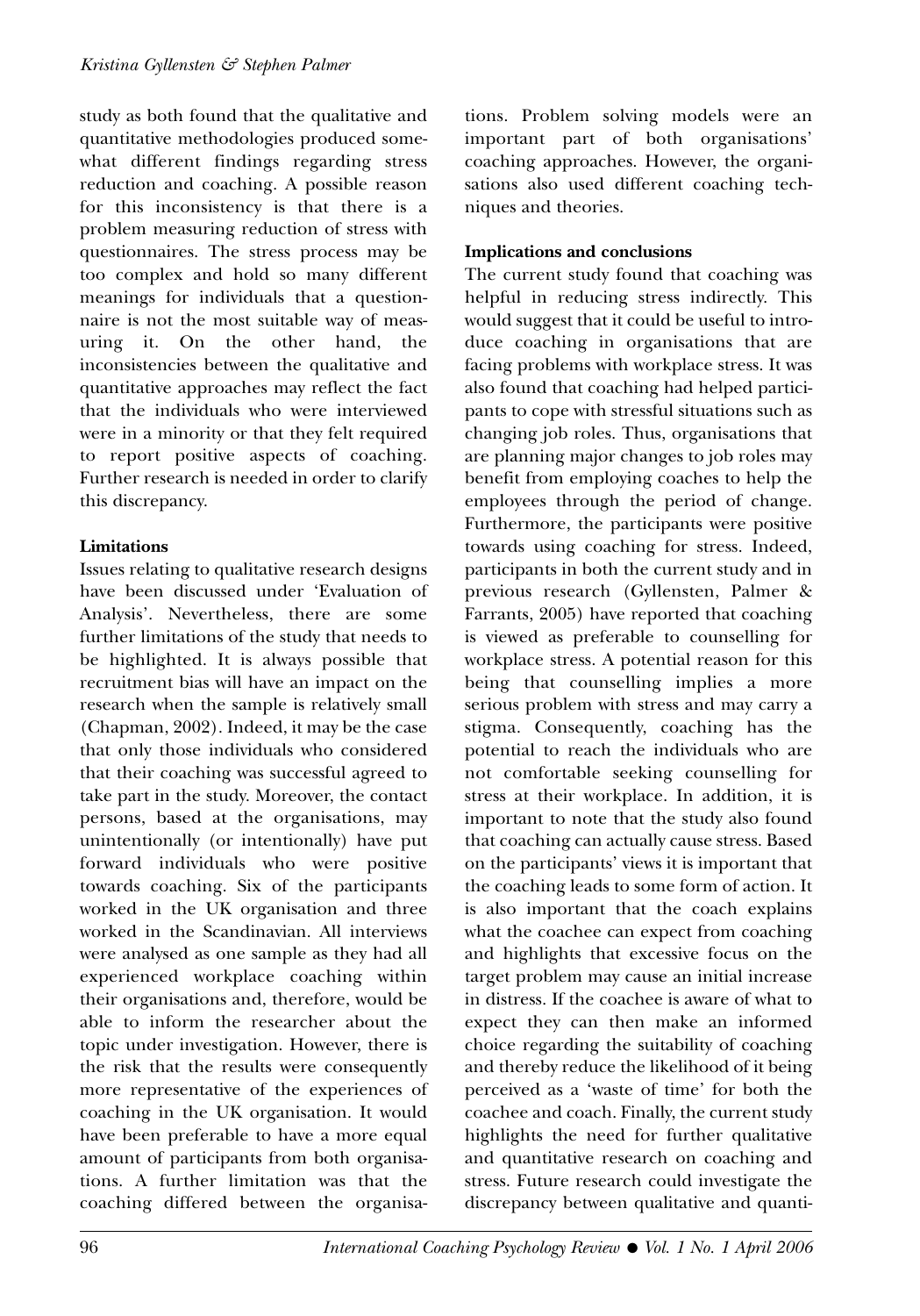tative approaches. Further, quantitative studies could employ larger sample sizes in order to investigate the effectiveness of coaching in reducing stress and qualitative studies could investigate the process of coaching as well as the outcome.

#### **Authors details**

**Kristina Gyllensten & Stephen Palmer** City University, London, UK.

#### **References**

- Ascentia (2005). Case studies. *International Journal of Evidence-Based Coaching and Mentoring, 3*(1).
- Baker, C., Pistrang, N. & Elliot, R. (2002). *Research methods in clinical psychology: An introduction to students and practitioners* (2nd ed.). Chichester: John Wiley & Sons.
- Bush, C. & Steinmetz, B. (2002). Stress management and management. *Gruppdynamic und Organisationsberatung, 33,* 385–401.
- Chapman, E. (2002). The social and ethical implications of changing medical technologies: The views of people living with genetic conditions. *Journal of Health Psychology, 7*, 195–206.
- CompassPoint Nonprofit Services (2003). *Executive coaching project: Evaluation of findings*. Retrieved 28 January, 2005, from www.compasspoint.org
- Cooper, C.L. & Cartwright, S. (1997). An intervention strategy for workplace stress. *Journal of Psychosomatic Research, 43,* 7–16.
- Denzin, N.K. & Lincon, Y.S. (2000). Introduction: The discipline and practice of qualitative research. In N.K. Denzin & Y.S. Lincon (Eds.), *The discipline and practice of qualitative research* (2nd ed., pp.1–14). Thousand Oaks, CA: Sage.
- Elliot, R., Fisher, C.T. & Rennie, D.L. (1999). Evolving guidelines for publication of qualitative research studies in psychology and related fields. *British Journal of Clinical Psychology, 38,* 215–229.
- Golsworthy, R. & Coyle, A. (2001). Practitioners' accounts of religious and spiritual dimensions in bereavement therapy. *Counselling Psychology Quarterly, 14,* 183–202.
- Grant, A.M. (2001). *Coaching for enhanced performance: Comparing cognitive and behavioural approaches to coaching.* Paper presented at the 3rd International Spearman Seminar: Extending Intelligence: Enhancement and new constructs. Sydney, Australia.
- Grant, A.M. (2003). The impact of life coaching on goal attainment, metacognition and mental health. *Social Behaviour and Personality, 31*, 253–264.

#### **Correspondence**

**Professor Stephen Palmer**

Coaching Psychology Unit, Department of Psychology, City University, Northampton Square, London, EC1V 0HB, UK. E-mail: K.Gyllensten@gmail.com dr.palmer@btinternet.com

- Gyllensten, K. & Palmer, S. (2005a). Can coaching reduce workplace stress? *The Coaching Psychologist, 1,* 15–17.
- Gyllensten, K. & Palmer, S. (2005b). Can coaching reduce workplace stress? A quasi-experimental study. *International Journal of Evidence-Based Coaching and Mentoring, 3*(2), 75–87.
- Gyllensten, K. & Palmer, S. (2005c). The relationship between coaching and workplace stress: A correlational study. *International Journal of Health Promotion and Education, 43*, 97–103.
- Gyllensten, K., Palmer, S. & Farrants, J. (2005). Perception of stress and stress interventions in finance organisations: Overcoming resistance towards counselling. *Counselling Psychology Quarterly, 18,* 19–29.
- Health and Safety Executive (HSE) (1998). *Organisational interventions to reduce work stress: Are they effective? A review of the literature*. Suffolk: HSE Books.
- Health and Safety Executive (HSE) (2001). *Tackling work-related stress: A manager's guide to improving and maintaining employee health and well-being.* Suffolk: HSE.
- Hearn, W. (2001). The role of coaching in stress management. *Stress News, 13,* 15–17.
- Holliday, A. (2002). *Doing and writing qualitative research.* London: Sage.
- Jones, J.D. (1996). Executive coaches. *Mississippi Business Journal, 18,* 5–7.
- Meyer, J. L. (2003) Coaching and counselling psychology in organisational psychology. In M.J. Schabraq, J.A.M. Winnburst & C.L. Cooper (Eds.), *The handbook of work and health psychology* (2nd ed., pp.569–583). Chichester: Wiley.
- Palmer, S., Cooper, C. & Thomas, K. (2003). *Creating a balance: Managing stress.* London: The British Library.
- Palmer, S., Tubbs, I. & Whybrow, A. (2003). Health coaching to facilitate the promotion of healthy behaviour and achievement of health-related goals. *International Journal of Health Promotion and Education, 41,* 91–93.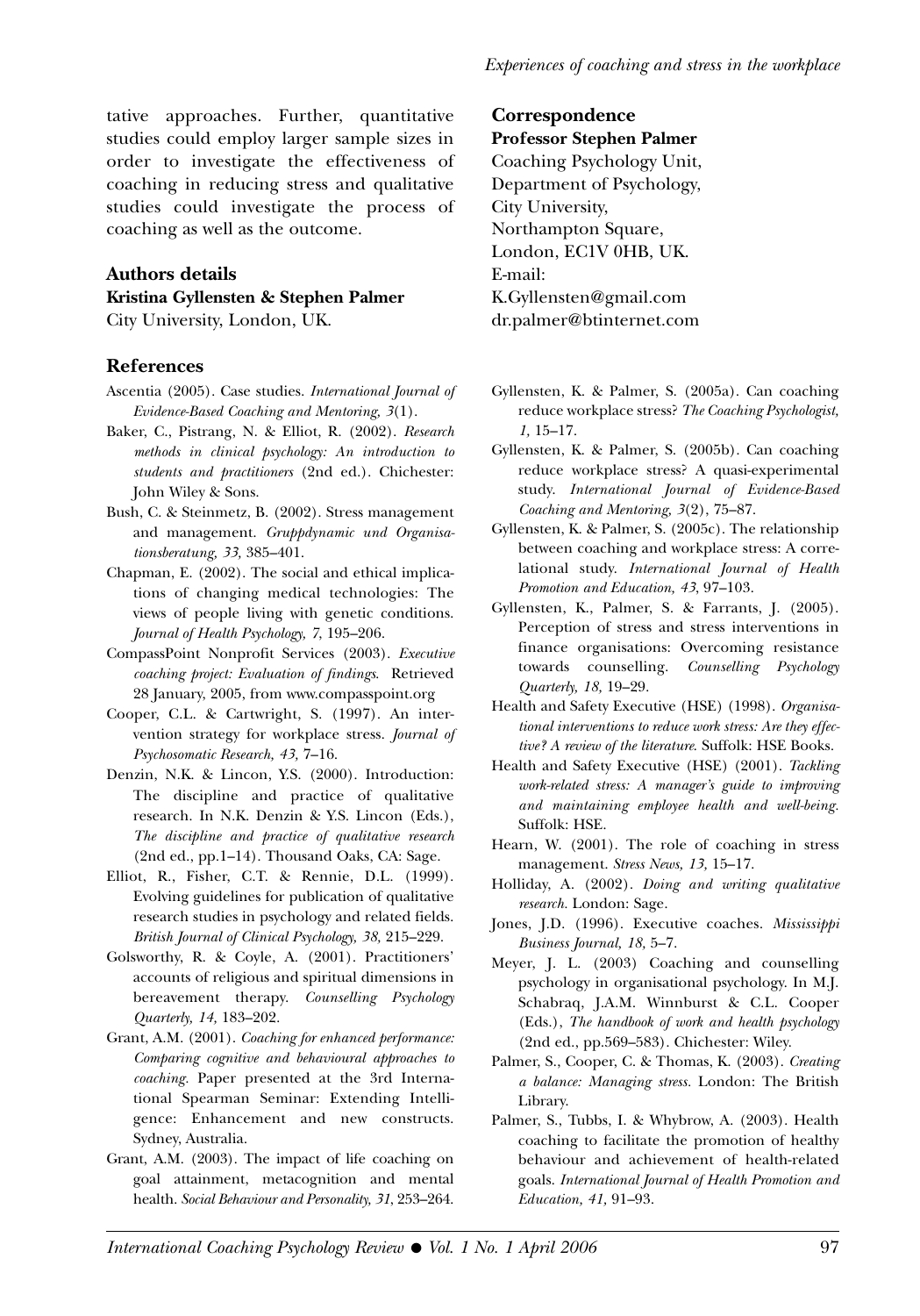#### *Kristina Gyllensten & Stephen Palmer*

- Popay, J., Rogers, A. & Williams, G. (1998). Rationale and standards for the systematic review of qualitative literature in health services research. *Qualitative Health Research, 8,* 341–351.
- Richard, J.T. (1999). Multimodal therapy: A useful model for the executive coach. *Consulting Psychology Journal: Practice and Research, 51,* 24–30.
- Smith, J.A. (1996). Beyond the divide between cognition and discourse: Using interpretative phenomenological analysis in health psychology. *Psychology and Health, 11,* 261–271.
- Smith, J., Jaraman, M. & Osborn, M. (1999) Doing interpretative phenomenological analysis. In M. Murray & K. Chamberlain (Eds.), *Qualitative health psychology* (pp. 218–240). London: Sage.
- Smith, J.A. & Osborn, M. (2003). Interpretative phenomenological analysis. In J.A. Smith (Ed.). *Qualitative psychology: A practical guide to research methods* (pp.51–80). London: Sage.
- Smith, J.A. & Osborn, M. (2004). Interpretative phenomenological analysis. In G.M. Breakwell (Ed.), *Doing social psychology research* (pp.229–254). Oxford: BPS Blackwell.
- Wales, S. (2003). Why coaching? *Journal of Change Management, 3,* 275–282.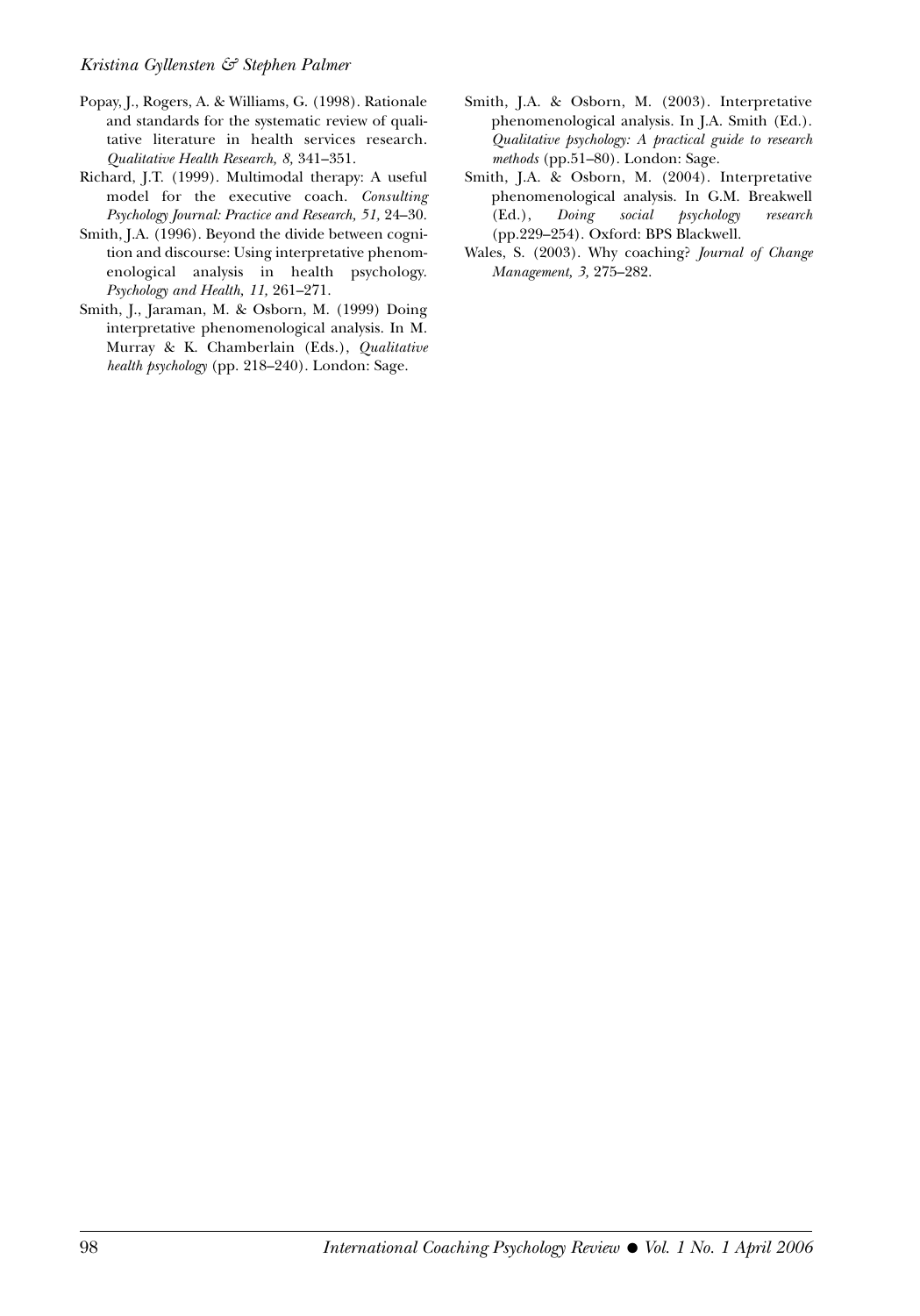# **The Special Group in Coaching Psychology**



**The** Rritish Psychological Society

We are pleased to present further details of our 2006 Event Programme. These events will offer opportunities for further training and development in topics which have been carefully selected to complement coaching psychology. We really look forward to seeing you at one or more events.

## **30 June 2006:**

## **'Managing Personal and Client Stress in Coaching Psychology' Facilitator: Jenny Summerfield, CPsychol.**

This one-day event will be held at the Work Foundation, 3 Carlton Terrace, London, SW1Y 5DG, and will run from 10.00am to 5.00pm. Registration from 9.30am.

## **7 September 2006:**

## **'Positive Psychology in Coaching Psychology'**

This one-day conference will be held at the BPS London Office and will run from 9.30am to 4.30pm. Registration from 9.00am.

For further details and information about these events see the 'News Page' of the BPS SGCP website on: http://www.coachingpsychologyforum.org.uk. For booking information please contact: Tracy White, E-mail: tracy@virtuallyorganised.com

## **18 & 19 December 2006:**

## **'SGCP 3rd Annual National Conference'**

This 'not-to-be-missed event' will offer a series of stimulating and thought-provoking parallel papers, full-day workshops, mini-workshops, and round-table discussions. Leaders in the field of Coaching Psychology will provide a mix of stimulating and thought-provoking sessions. Parallel research paper and poster sessions will also provide some of the latest thinking and research in Coaching Psychology. Further details will soon be announced on the SGCP website.

*The 2006 membership fee to join SGCP is £3.50. BPS members can join and immediately benefit from member rates at events.*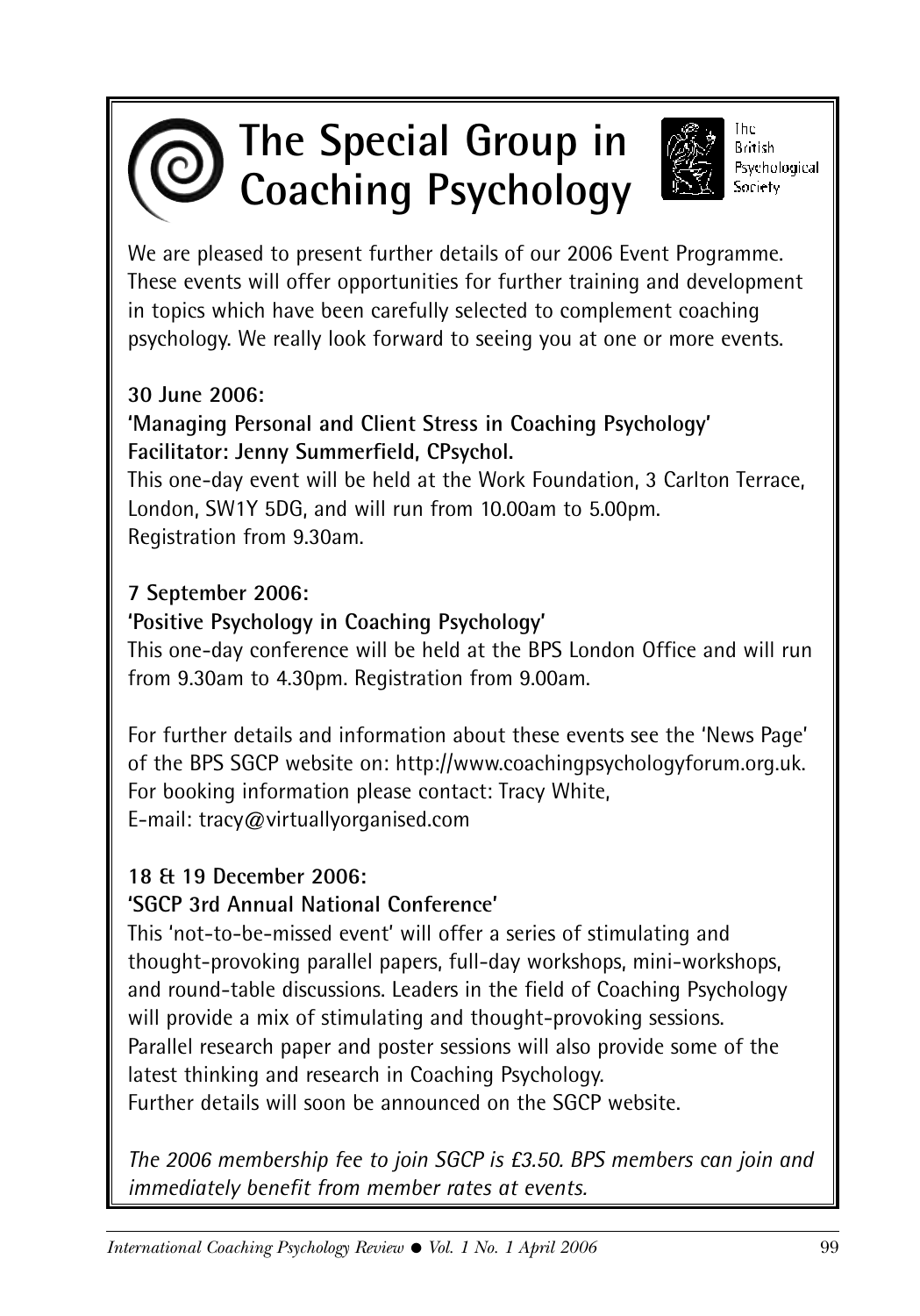

**Interest Group in Coaching Psychology Second National Symposium** 

## **Asking the right Questions: Exploring the cutting edge of Coaching Psychology**

July 14 and 15, 2006 Venue: Palazzo Versace Queensland, Gold Coast Australia

The 2006 Symposium will focus on the practice of coaching by Psychologists in Australia and will provide a unique opportunity for practitioners to share experience and knowledge regarding the practice of coaching. Join international keynote speakers (Dr. Robert Hogan - international authority on personality assessment, leadership, and organisational effectiveness, And Professor David Lane – authority on measuring coaching outcomes). There will be a range of symposia and opportunities to discuss the issues of importance in coaching with both fellow practitioners and national experts.

Come and share your experience and hear from other coaching psychologists on the issues that help to differentiate psychologists as coaches.

- What are the questions and answers that give us  $-$  as Coaching Psychologists  $$ the edge?
- How has practice in the field of coaching evolved over the last few years?
- How do you ask and answer the challenging questions of your coachees?
- What is the latest research
- How do you ask the questions that get you the job as coach?

## **For Registration Details and Call for Papers go to:**

#### **www.psychology.org.au/units/interest%5Fgroups/coaching**

## For enquiries, please email: igcpqld@hotmail.com

Want to contribute a paper or symposium?

- Write a short summary (200 words) on your chosen topic
- Email this to the IGCP Old Committee ( $i$ gcpqld@hotmail.com)
- **CLOSING DATE: Friday, 29TH April, 2006**

PD Points will be available for presenters and attendees.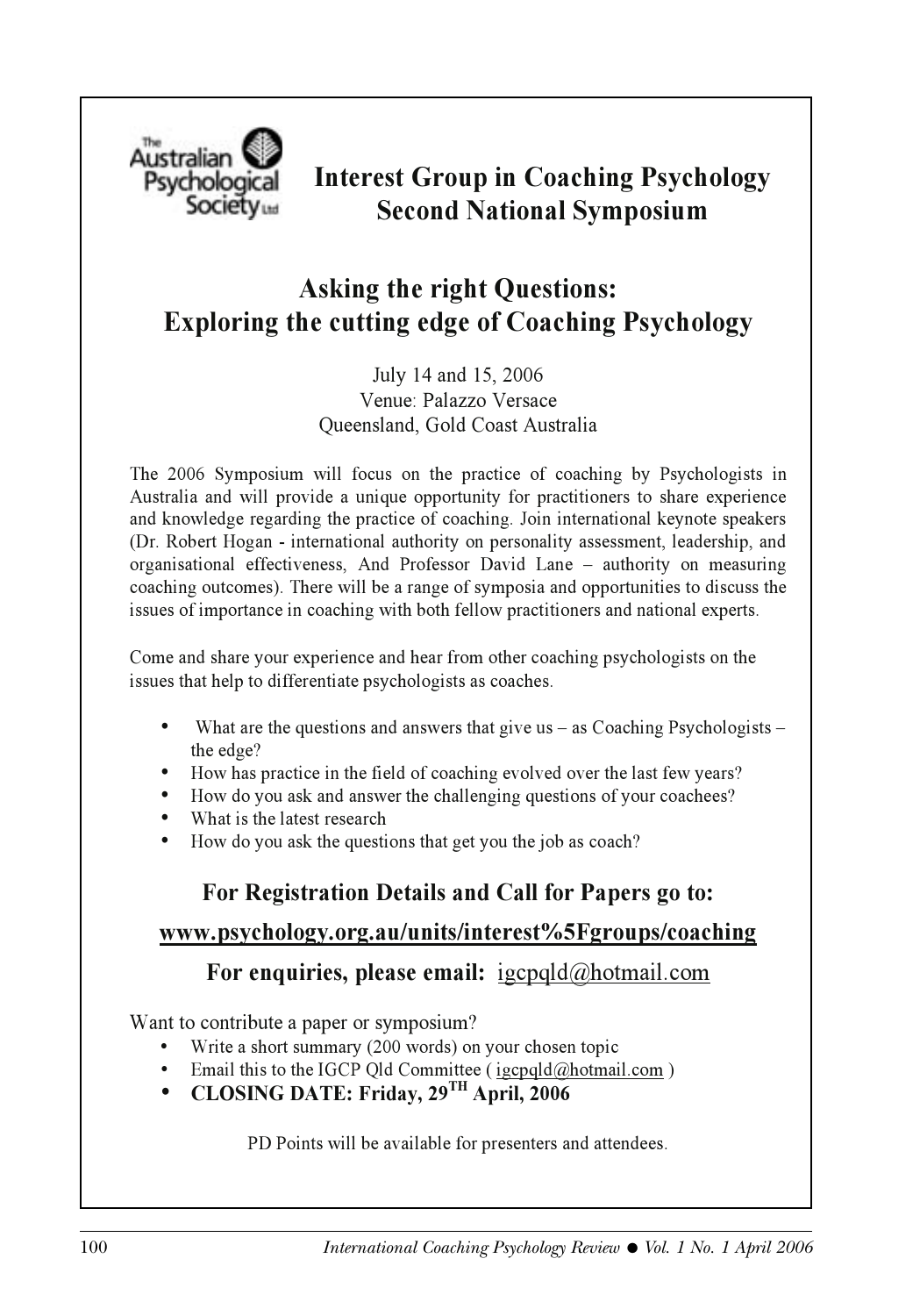#### **4. Online submission process**

- (1) All manuscripts must be submitted to a Co-ordinating Editor by e-mail to: Stephen Palmer (UK): dr.palmer@btinternet.com Michael Cavanagh (Australia): michaelc@psych.usyd.edu.au
- (2) The submission must include the following as separate files:
- Title page consisting of manuscript title, authors' full names and affiliations, name and address for corresponding author.
- Abstract.
- Full manuscript omitting authors' names and affiliations. Figures and tables can be attached separately if necessary.

#### **5. Manuscript requirements**

- Contributions must be typed in double spacing with wide margins. All sheets must be numbered.
- Tables should be typed in double spacing, each on a separate page with a self-explanatory title. Tables should be comprehensible without reference to the text. They should be placed at the end of the manuscript with their approximate locations indicated in the text.
- Figures can be included at the end of the document or attached as separate files, carefully labelled in initial capital/lower case lettering with symbols in a form consistent with text use. Unnecessary background patterns, lines and shading should be avoided. Captions should be listed on a separate page. The resolution of digital images must be at least 300 dpi.
- For articles containing original scientific research, a structured abstract of up to 250 words should be included with the headings: Objectives, Design, Methods, Results, Conclusions. Review articles should use these headings: Purpose, Methods, Results, Conclusions.
- For reference citations, please use APA style. Particular care should be taken to ensure that references are accurate and complete. Give all journal titles in full.
- SI units must be used for all measurements, rounded off to practical values if appropriate, with the Imperial equivalent in parentheses.
- In normal circumstances, effect size should be incorporated.
- Authors are requested to avoid the use of sexist language.
- Authors are responsible for acquiring written permission to publish lengthy quotations, illustrations etc for which they do not own copyright.

For Guidelines on editorial style, please consult the *APA Publication Manual* published by the American Psychological Association, Washington DC, USA (http://www.apastyle.org ).

#### **6. Brief reports**

These should be limited to 1000 words and may include research studies and theoretical, critical or review comments whose essential contribution can be made briefly. A summary of not more than 50 words should be provided.

#### **7. Publication ethics**

BPS Code of Conduct – Code of Conduct, Ethical Principles and Guidelines. Principles of Publishing – Principle of Publishing.

#### **8. Supplementary data**

Supplementary data too extensive for publication may be deposited with the British Library Document Supply Centre. Such material includes numerical data, computer programs, fuller details of case studies and experimental techniques. The material should be submitted to the Editor together with the article, for simultaneous refereeing.

#### **9. Post acceptance**

PDF page proofs are sent to authors via e-mail for correction of print but not for rewriting or the introduction of new material.

#### **10. Copyright**

To protect authors and journals against unauthorised reproduction of articles, The British Psychological Society requires copyright to be assigned to itself as publisher, on the express condition that authors may use their own material at any time without permission. On acceptance of a paper submitted to a journal, authors will be requested to sign an appropriate assignment of copyright form.

#### **11. Checklist of requirements**

- Abstract (100–200 words).
- Title page (include title, authors' names, affiliations, full contact details).
- Full article text (double-spaced with numbered pages and anonymised).
- References (APA style). Authors are responsible for bibliographic accuracy and must check every reference in the manuscript and proofread again in the page proofs.
- Tables, figures, captions placed at the end of the article or attached as separate files.